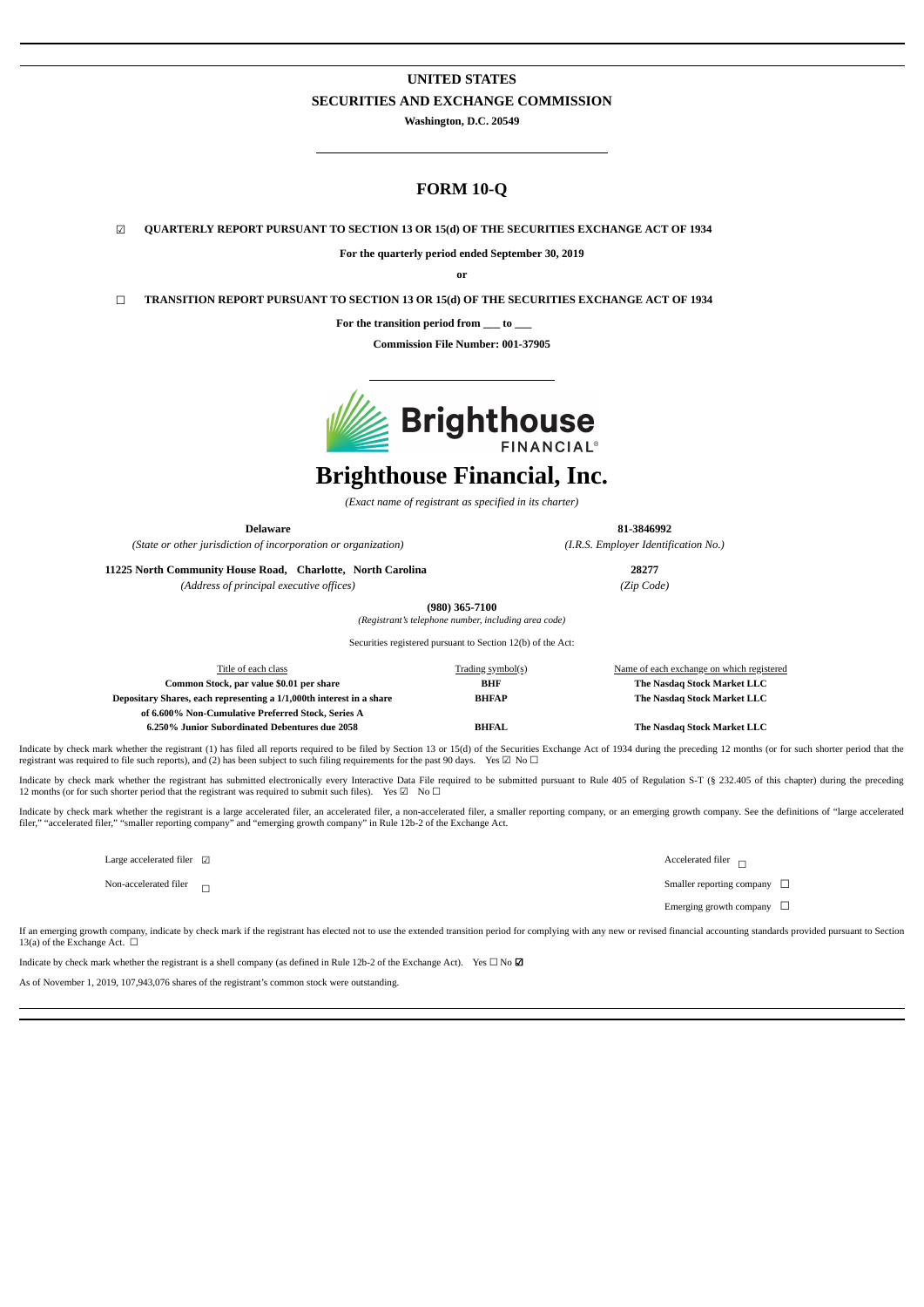|  | <b>Part I</b> — Financial Information |
|--|---------------------------------------|
|  |                                       |

<span id="page-1-0"></span>

|                   |                                                                                                                                                                                                                                 | <b>Page</b>     |
|-------------------|---------------------------------------------------------------------------------------------------------------------------------------------------------------------------------------------------------------------------------|-----------------|
| Item 1.           | <b>Part I</b> — Financial Information<br>Consolidated Financial Statements (at September 30, 2019 (Unaudited) and December 31, 2018 and for the Three Months and Nine<br>Months Ended September 30, 2019 and 2018 (Unaudited)): |                 |
|                   | <b>Interim Condensed Consolidated Balance Sheets</b>                                                                                                                                                                            | $\overline{2}$  |
|                   | <b>Interim Condensed Consolidated Statements of Operations and Comprehensive Income (Loss)</b>                                                                                                                                  | $\overline{3}$  |
|                   | <b>Interim Condensed Consolidated Statements of Equity</b>                                                                                                                                                                      | $\overline{4}$  |
|                   | <b>Interim Condensed Consolidated Statements of Cash Flows</b>                                                                                                                                                                  | $\overline{5}$  |
|                   | Notes to the Interim Condensed Consolidated Financial Statements (Unaudited):                                                                                                                                                   |                 |
|                   | Note 1 — Business, Basis of Presentation and Summary of Significant Accounting Policies                                                                                                                                         | $6\overline{6}$ |
|                   | Note 2 – Segment Information                                                                                                                                                                                                    | $\underline{8}$ |
|                   | Note 3 — Insurance                                                                                                                                                                                                              | 12              |
|                   | Note $4$ — Investments                                                                                                                                                                                                          | <u>13</u>       |
|                   | Note 5 - Derivatives                                                                                                                                                                                                            | 22              |
|                   | Note 6 - Fair Value                                                                                                                                                                                                             | 30              |
|                   | Note 7 - Long-term Debt                                                                                                                                                                                                         | 39              |
|                   | Note $8$ - Equity                                                                                                                                                                                                               | 39              |
|                   | Note 9 — Other Revenues and Other Expenses                                                                                                                                                                                      | 42              |
|                   | Note 10 - Earnings Per Common Share                                                                                                                                                                                             | 43              |
|                   | Note 11 – Contingencies, Commitments and Guarantees                                                                                                                                                                             | 43              |
|                   | Note 12 - Related Party Transactions                                                                                                                                                                                            | 45              |
| Item 2.           | <b>Management's Discussion and Analysis of Financial Condition and Results of Operations</b>                                                                                                                                    | 46              |
| Item 3.           | <b>Quantitative and Qualitative Disclosures About Market Risk</b>                                                                                                                                                               | 87              |
| Item 4.           | <b>Controls and Procedures</b>                                                                                                                                                                                                  | 88              |
|                   | <b>Part II - Other Information</b>                                                                                                                                                                                              |                 |
| Item 1.           | <b>Legal Proceedings</b>                                                                                                                                                                                                        | 89              |
| Item 1A.          | <b>Risk Factors</b>                                                                                                                                                                                                             | 89              |
| Item 2.           | <b>Unregistered Sales of Equity Securities and Use of Proceeds</b>                                                                                                                                                              | 89              |
| Item 6.           | <b>Exhibits</b>                                                                                                                                                                                                                 | 90              |
| <b>Signatures</b> |                                                                                                                                                                                                                                 | 91              |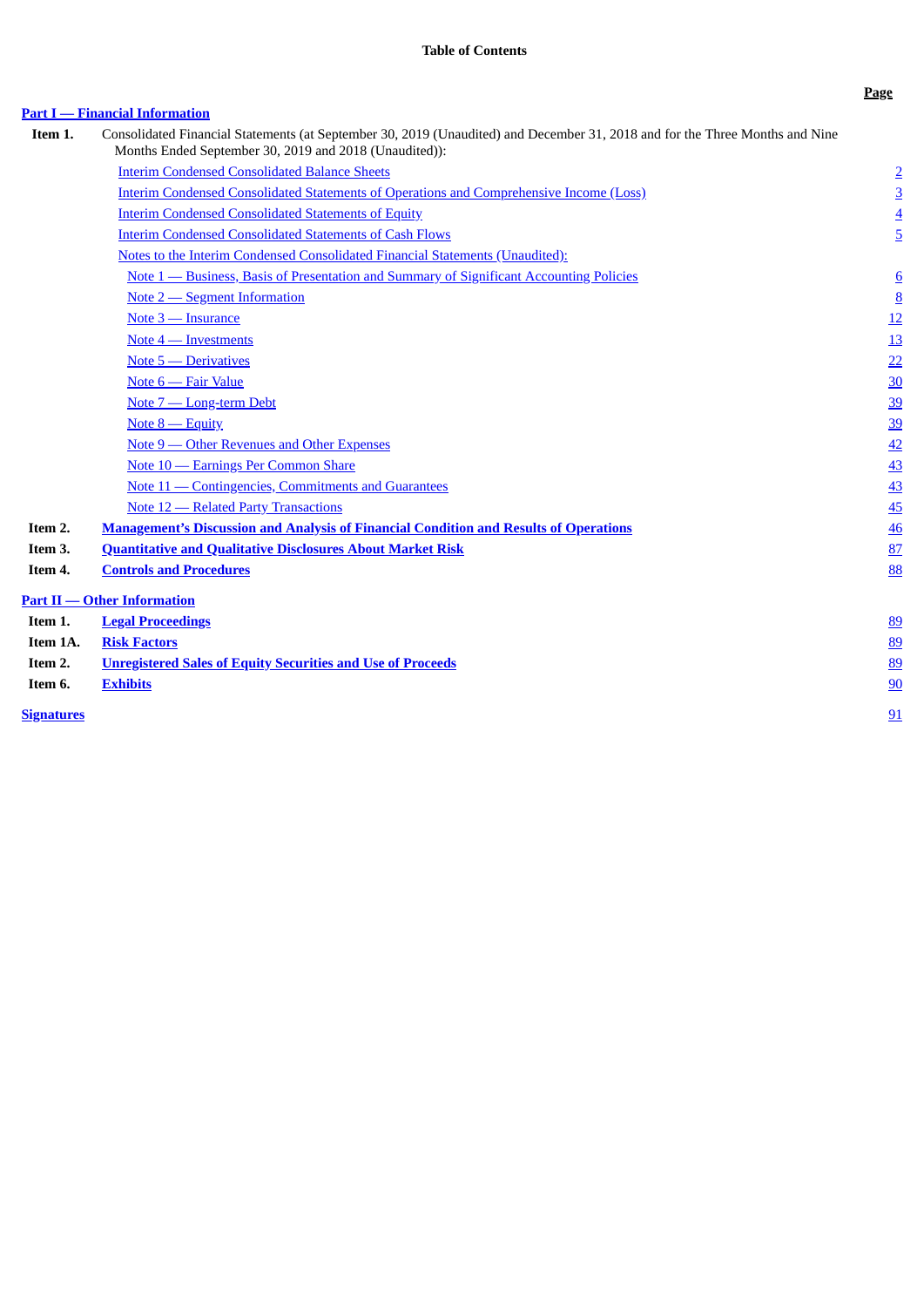## <span id="page-2-0"></span>**Part I — Financial Information**

## <span id="page-2-1"></span>**Item 1. Financial Statements**

**Brighthouse Financial, Inc.**

## **Interim Condensed Consolidated Balance Sheets September 30, 2019 (Unaudited) and December 31, 2018**

## **(In millions, except share and per share data)**

|                                                                                                                                                                                                     | September 30, 2019 | <b>December 31, 2018</b> |
|-----------------------------------------------------------------------------------------------------------------------------------------------------------------------------------------------------|--------------------|--------------------------|
| <b>Assets</b>                                                                                                                                                                                       |                    |                          |
| Investments:                                                                                                                                                                                        |                    |                          |
| Fixed maturity securities available-for-sale, at estimated fair value (amortized cost: \$63,115 and \$60,920, respectively)                                                                         | \$<br>70,723       | \$<br>62,608             |
| Equity securities, at estimated fair value                                                                                                                                                          | 148                | 140                      |
| Mortgage loans (net of valuation allowances of \$64 and \$57, respectively)                                                                                                                         | 15,359             | 13,694                   |
| Policy loans                                                                                                                                                                                        | 1,332              | 1,421                    |
| Real estate limited partnerships and limited liability companies                                                                                                                                    | 458                | 451                      |
| Other limited partnership interests                                                                                                                                                                 | 1,895              | 1,840                    |
| Short-term investments, principally at estimated fair value                                                                                                                                         | 1,985              |                          |
| Other invested assets, principally at estimated fair value                                                                                                                                          | 4,734              | 3,027                    |
| Total investments                                                                                                                                                                                   | 96,634             | 83,181                   |
| Cash and cash equivalents                                                                                                                                                                           | 4,289              | 4,145                    |
| Accrued investment income                                                                                                                                                                           | 732                | 724                      |
| Premiums, reinsurance and other receivables                                                                                                                                                         | 14,385             | 13,697                   |
| Deferred policy acquisition costs and value of business acquired                                                                                                                                    | 5,317              | 5,717                    |
| Current income tax recoverable                                                                                                                                                                      | 14                 | 1                        |
| Other assets                                                                                                                                                                                        | 577                | 573                      |
| Separate account assets                                                                                                                                                                             | 103,928            | 98,256                   |
| Total assets                                                                                                                                                                                        | \$<br>225,876      | \$<br>206,294            |
| <b>Liabilities and Equity</b>                                                                                                                                                                       |                    |                          |
| <b>Liabilities</b>                                                                                                                                                                                  |                    |                          |
| Future policy benefits                                                                                                                                                                              | \$<br>39,846       | \$<br>36,209             |
| Policyholder account balances                                                                                                                                                                       | 44,919             | 40,054                   |
| Other policy-related balances                                                                                                                                                                       | 3,079              | 3,000                    |
| Payables for collateral under securities loaned and other transactions                                                                                                                              | 5,291              | 5,057                    |
| Long-term debt                                                                                                                                                                                      | 4,365              | 3,963                    |
| Current income tax payable                                                                                                                                                                          |                    | 15                       |
| Deferred income tax liability                                                                                                                                                                       | 1,749              | 972                      |
| Other liabilities                                                                                                                                                                                   | 4,939              | 4,285                    |
| Separate account liabilities                                                                                                                                                                        | 103,928            | 98,256                   |
| <b>Total liabilities</b>                                                                                                                                                                            | 208,116            | 191,811                  |
| <b>Contingencies, Commitments and Guarantees (Note 11)</b>                                                                                                                                          |                    |                          |
| Equity                                                                                                                                                                                              |                    |                          |
| Brighthouse Financial, Inc.'s stockholders' equity:                                                                                                                                                 |                    |                          |
| Preferred stock, par value \$0.01 per share; \$425 aggregate liquidation preference at September 30, 2019                                                                                           |                    |                          |
| Common stock, par value \$0.01 per share; 1,000,000,000 shares authorized; 120,614,815 and 120,448,018 shares issued, respectively;<br>109,264,305 and 117,532,336 shares outstanding, respectively | $\mathbf{1}$       | $\mathbf{1}$             |
| Additional paid-in capital                                                                                                                                                                          | 12,897             | 12,473                   |
| Retained earnings (deficit)                                                                                                                                                                         | 1,662              | 1,346                    |
| Treasury stock, at cost; 11,350,510 and 2,915,682 shares, respectively                                                                                                                              | (432)              | (118)                    |
| Accumulated other comprehensive income (loss)                                                                                                                                                       | 3,567              | 716                      |
| Total Brighthouse Financial, Inc.'s stockholders' equity                                                                                                                                            | 17,695             | 14,418                   |
| Noncontrolling interests                                                                                                                                                                            | 65                 | 65                       |
| Total equity                                                                                                                                                                                        | 17,760             | 14,483                   |
| Total liabilities and equity                                                                                                                                                                        | \$<br>225,876      | \$<br>206,294            |

**See accompanying notes to the interim condensed consolidated financial statements.**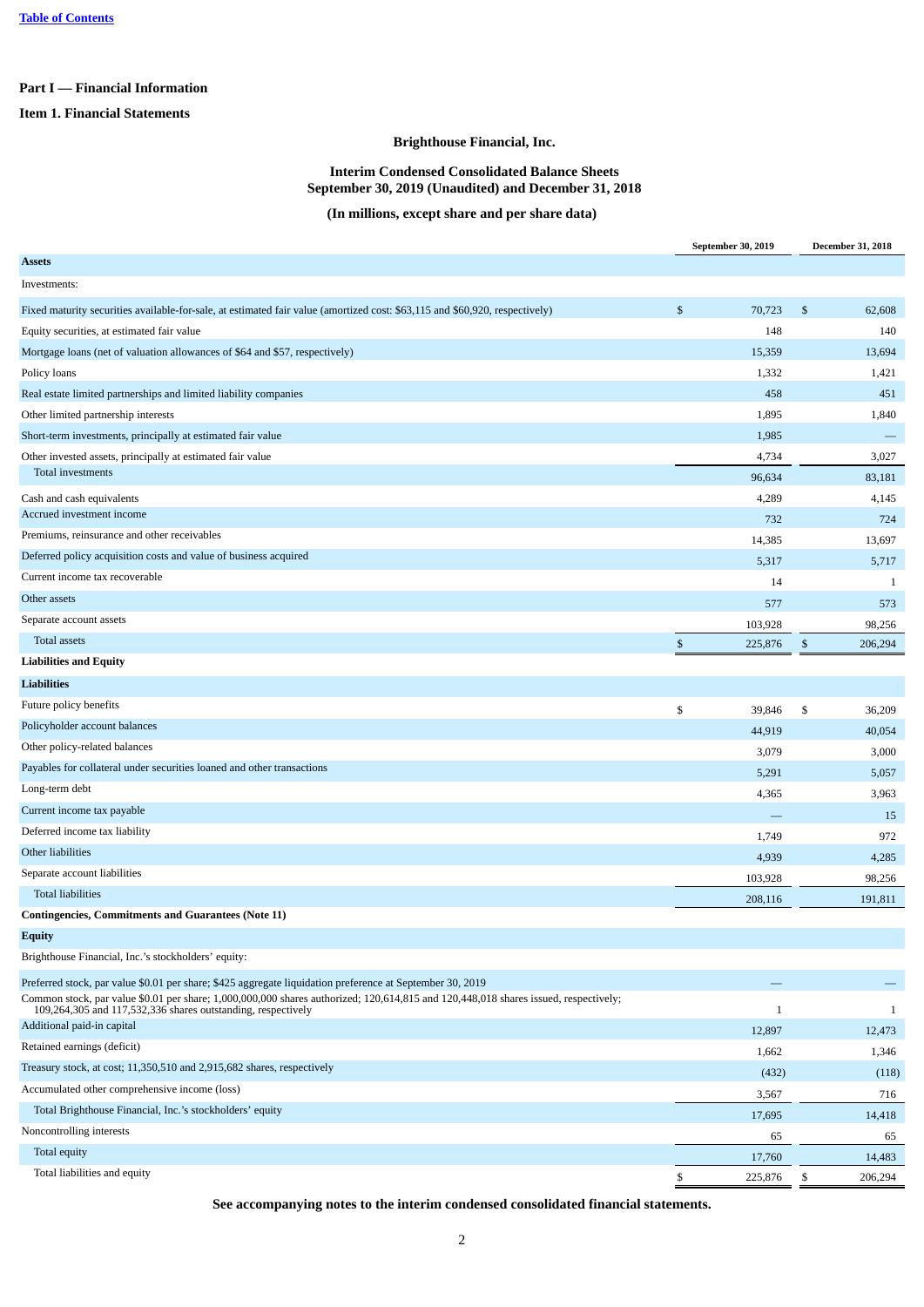## **Interim Condensed Consolidated Statements of Operations and Comprehensive Income (Loss) For the Three Months and Nine Months Ended September 30, 2019 and 2018 (Unaudited)**

## **(In millions, except per share data)**

<span id="page-3-0"></span>

|                                                                                  |               | <b>Three Months Ended</b><br>September 30, |    |                | <b>Nine Months Ended</b><br>September 30, |                          |                |          |
|----------------------------------------------------------------------------------|---------------|--------------------------------------------|----|----------------|-------------------------------------------|--------------------------|----------------|----------|
|                                                                                  |               | 2019                                       |    | 2018           |                                           | 2019                     |                | 2018     |
| <b>Revenues</b>                                                                  |               |                                            |    |                |                                           |                          |                |          |
| Premiums                                                                         | \$            | 214                                        | \$ | 225            | \$                                        | 673                      | \$             | 677      |
| Universal life and investment-type product policy fees                           |               | 867                                        |    | 972            |                                           | 2,630                    |                | 2,936    |
| Net investment income                                                            |               | 928                                        |    | 853            |                                           | 2,681                    |                | 2,476    |
| Other revenues                                                                   |               | 94                                         |    | 105            |                                           | 282                      |                | 308      |
| Net investment gains (losses)                                                    |               | 27                                         |    | (42)           |                                           | 79                       |                | (121)    |
| Net derivative gains (losses)                                                    |               | 1,057                                      |    | (691)          |                                           | (97)                     |                | (1, 337) |
| <b>Total revenues</b>                                                            |               | 3,187                                      |    | 1,422          |                                           | 6,248                    |                | 4,939    |
| <b>Expenses</b>                                                                  |               |                                            |    |                |                                           |                          |                |          |
| Policyholder benefits and claims                                                 |               | 1,319                                      |    | 822            |                                           | 2,936                    |                | 2,373    |
| Interest credited to policyholder account balances                               |               | 272                                        |    | 273            |                                           | 795                      |                | 809      |
| Amortization of deferred policy acquisition costs and value of business acquired |               | 181                                        |    | 30             |                                           | 373                      |                | 581      |
| Other expenses                                                                   |               | 611                                        |    | 665            |                                           | 1,824                    |                | 1,974    |
| Total expenses                                                                   |               | 2,383                                      |    | 1,790          |                                           | 5,928                    |                | 5,737    |
| Income (loss) before provision for income tax                                    |               | 804                                        |    | (368)          |                                           | 320                      |                | (798)    |
| Provision for income tax expense (benefit)                                       |               | 119                                        |    | (99)           |                                           | (14)                     |                | (226)    |
| Net income (loss)                                                                |               | 685                                        |    | (269)          |                                           | 334                      |                | (572)    |
| Less: Net income (loss) attributable to noncontrolling interests                 |               | $\overline{2}$                             |    | 2              |                                           | $\overline{\mathcal{A}}$ |                | 5        |
| Net income (loss) attributable to Brighthouse Financial, Inc.                    |               | 683                                        |    | (271)          |                                           | 330                      |                | (577)    |
| Less: Preferred stock dividends                                                  |               | 7                                          |    |                |                                           | 14                       |                |          |
| Net income (loss) available to Brighthouse Financial, Inc.'s common shareholders | ${\mathbb S}$ | 676                                        | \$ | (271)          | $\sqrt{3}$                                | 316                      | $\mathfrak{S}$ | (577)    |
| Comprehensive income (loss)                                                      | \$            | 1,550                                      | \$ | (532)          | \$                                        | 3,185                    | \$             | (1,617)  |
| Less: Comprehensive income (loss) attributable to noncontrolling interests       |               | $\overline{2}$                             |    | $\overline{2}$ |                                           | $\sqrt{4}$               |                | 5        |
| Comprehensive income (loss) attributable to Brighthouse Financial, Inc.          | \$            | 1,548                                      | \$ | (534)          | \$                                        | 3,181                    | \$             | (1,622)  |
| Earnings per common share                                                        |               |                                            |    |                |                                           |                          |                |          |
| <b>Basic</b>                                                                     | \$            | 6.09                                       | \$ | (2.26)         | \$                                        | 2.77                     | \$             | (4.82)   |
| <b>Diluted</b>                                                                   | \$            | 6.06                                       | \$ | (2.26)         | \$                                        | 2.75                     | \$             | (4.82)   |

**See accompanying notes to the interim condensed consolidated financial statements.**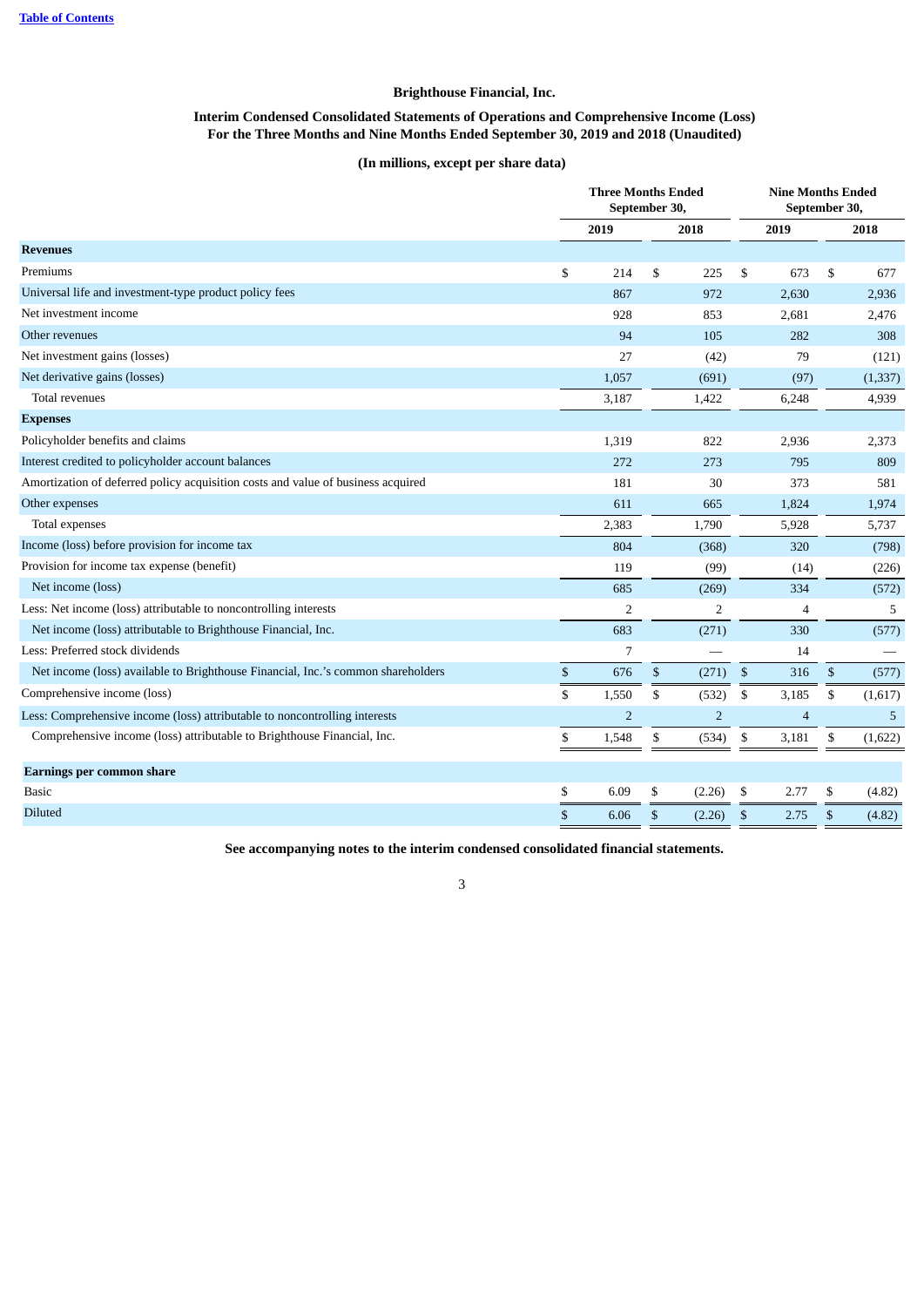## **Interim Condensed Consolidated Statements of Equity**

### **For the Three Months and Nine Months Ended September 30, 2019 and 2018 (Unaudited)**

## **(In millions)**

<span id="page-4-0"></span>

|                                                                 | Preferred<br><b>Stock</b> |     | Common<br><b>Stock</b> | <b>Additional</b><br><b>Paid-in Capital</b> |    | <b>Retained</b><br>Earnings<br>(Deficit) | <b>Treasury</b><br><b>Stock at Cost</b> | <b>Accumulated</b><br>Other<br>Comprehensive<br>Income (Loss) | <b>Brighthouse</b><br>Financial, Inc.'s<br>Stockholders'<br>Equity | Noncontrolling<br><b>Interests</b> | <b>Total</b><br>Equity |
|-----------------------------------------------------------------|---------------------------|-----|------------------------|---------------------------------------------|----|------------------------------------------|-----------------------------------------|---------------------------------------------------------------|--------------------------------------------------------------------|------------------------------------|------------------------|
| Balance at December 31, 2018                                    | \$                        |     |                        | \$<br>12,473                                | \$ | 1,346                                    | \$<br>(118)                             | \$<br>716                                                     | \$<br>14,418                                                       | \$<br>65                           | $\mathbb{S}$<br>14,483 |
| Preferred stock issuance                                        |                           |     |                        | 412                                         |    |                                          |                                         |                                                               | 412                                                                |                                    | 412                    |
| Treasury stock acquired in connection with share<br>repurchases |                           |     |                        |                                             |    |                                          | (188)                                   |                                                               | (188)                                                              |                                    | (188)                  |
| Share-based compensation                                        |                           |     |                        | 8                                           |    |                                          |                                         |                                                               | 8                                                                  |                                    | 8                      |
| Dividends on preferred stock                                    |                           |     |                        |                                             |    | (7)                                      |                                         |                                                               | (7)                                                                |                                    | (7)                    |
| Change in noncontrolling interests                              |                           |     |                        |                                             |    |                                          |                                         |                                                               |                                                                    | (2)                                | (2)                    |
| Net income (loss)                                               |                           |     |                        |                                             |    | (353)                                    |                                         |                                                               | (353)                                                              | $\overline{2}$                     | (351)                  |
| Other comprehensive income (loss), net of income<br>tax         |                           |     |                        |                                             |    |                                          |                                         | 1,986                                                         | 1,986                                                              |                                    | 1,986                  |
| Balance at June 30, 2019                                        |                           |     | $\mathbf{1}$           | 12,893                                      |    | 986                                      | (306)                                   | 2,702                                                         | 16,276                                                             | 65                                 | 16,341                 |
| Treasury stock acquired in connection with share<br>repurchases |                           |     |                        |                                             |    |                                          | (126)                                   |                                                               | (126)                                                              |                                    | (126)                  |
| Share-based compensation                                        |                           |     |                        | $\overline{4}$                              |    |                                          |                                         |                                                               | $\overline{4}$                                                     |                                    | 4                      |
| Dividends on preferred stock                                    |                           |     |                        |                                             |    | (7)                                      |                                         |                                                               | (7)                                                                |                                    | (7)                    |
| Change in noncontrolling interests                              |                           |     |                        |                                             |    |                                          |                                         |                                                               |                                                                    | (2)                                | (2)                    |
| Net income (loss)                                               |                           |     |                        |                                             |    | 683                                      |                                         |                                                               | 683                                                                | 2                                  | 685                    |
| Other comprehensive income (loss), net of income<br>tax         |                           |     |                        |                                             |    |                                          |                                         | 865                                                           | 865                                                                |                                    | 865                    |
| Balance at September 30, 2019                                   | \$                        | \$. |                        | \$<br>12,897                                | S. | 1,662                                    | \$<br>(432)                             | \$<br>3,567                                                   | \$<br>17,695                                                       | 65                                 | 17,760<br>\$           |

|                                                                                     | Preferred |              | Common       | <b>Additional</b>      |    | <b>Retained</b><br>Earnings |   | <b>Treasury</b>      |   | <b>Accumulated</b><br>Other<br>Comprehensive |    | <b>Brighthouse</b><br>Financial, Inc.'s<br>Stockholders' |    | Noncontrolling   | <b>Total</b> |  |
|-------------------------------------------------------------------------------------|-----------|--------------|--------------|------------------------|----|-----------------------------|---|----------------------|---|----------------------------------------------|----|----------------------------------------------------------|----|------------------|--------------|--|
|                                                                                     |           | <b>Stock</b> | <b>Stock</b> | <b>Paid-in Capital</b> |    | (Deficit)                   |   | <b>Stock at Cost</b> |   | <b>Income (Loss)</b>                         |    | Equity                                                   |    | <b>Interests</b> | Equity       |  |
| Balance at December 31, 2017                                                        | S.        |              |              | 12,432                 | .S | 406                         | Я |                      |   | 1,676                                        | -S | 14,515                                                   | -S | 65               | 14,580<br>\$ |  |
| Cumulative effect of change in accounting<br>principle and other, net of income tax |           |              |              |                        |    | 75                          |   |                      |   | (79)                                         |    | (4)                                                      |    |                  | (4)          |  |
| Balance at January 1, 2018                                                          |           |              | $\mathbf{1}$ | 12,432                 |    | 481                         |   |                      |   | 1,597                                        |    | 14,511                                                   |    | 65               | 14,576       |  |
| Share-based compensation                                                            |           |              |              | 12                     |    |                             |   |                      |   |                                              |    | 12                                                       |    |                  | 12           |  |
| Change in noncontrolling interests                                                  |           |              |              |                        |    |                             |   |                      |   |                                              |    |                                                          |    | (3)              | (3)          |  |
| Net income (loss)                                                                   |           |              |              |                        |    | (306)                       |   |                      |   |                                              |    | (306)                                                    |    | 3                | (303)        |  |
| Other comprehensive income (loss), net of income<br>tax                             |           |              |              |                        |    |                             |   |                      |   | (782)                                        |    | (782)                                                    |    |                  | (782)        |  |
| Balance at June 30, 2018                                                            |           |              |              | 12,444                 |    | 175                         |   |                      |   | 815                                          |    | 13,435                                                   |    | 65               | 13,500       |  |
| Treasury stock acquired in connection with share<br>repurchase                      |           |              |              |                        |    |                             |   | (42)                 |   |                                              |    | (42)                                                     |    |                  | (42)         |  |
| Share-based compensation                                                            |           |              |              | 25                     |    |                             |   |                      |   |                                              |    | 25                                                       |    |                  | 25           |  |
| Change in noncontrolling interests                                                  |           |              |              |                        |    |                             |   |                      |   |                                              |    |                                                          |    | (2)              | (2)          |  |
| Net income (loss)                                                                   |           |              |              |                        |    | (271)                       |   |                      |   |                                              |    | (271)                                                    |    | $\overline{2}$   | (269)        |  |
| Other comprehensive income (loss), net of income<br>tax                             |           |              |              |                        |    |                             |   |                      |   | (263)                                        |    | (263)                                                    |    |                  | (263)        |  |
| Balance at September 30, 2018                                                       |           |              | \$           | 12,469                 |    | (96)                        |   | (42)                 | S | 552                                          |    | 12,884                                                   |    | 65               | 12,949<br>£. |  |

**See accompanying notes to the interim condensed consolidated financial statements.**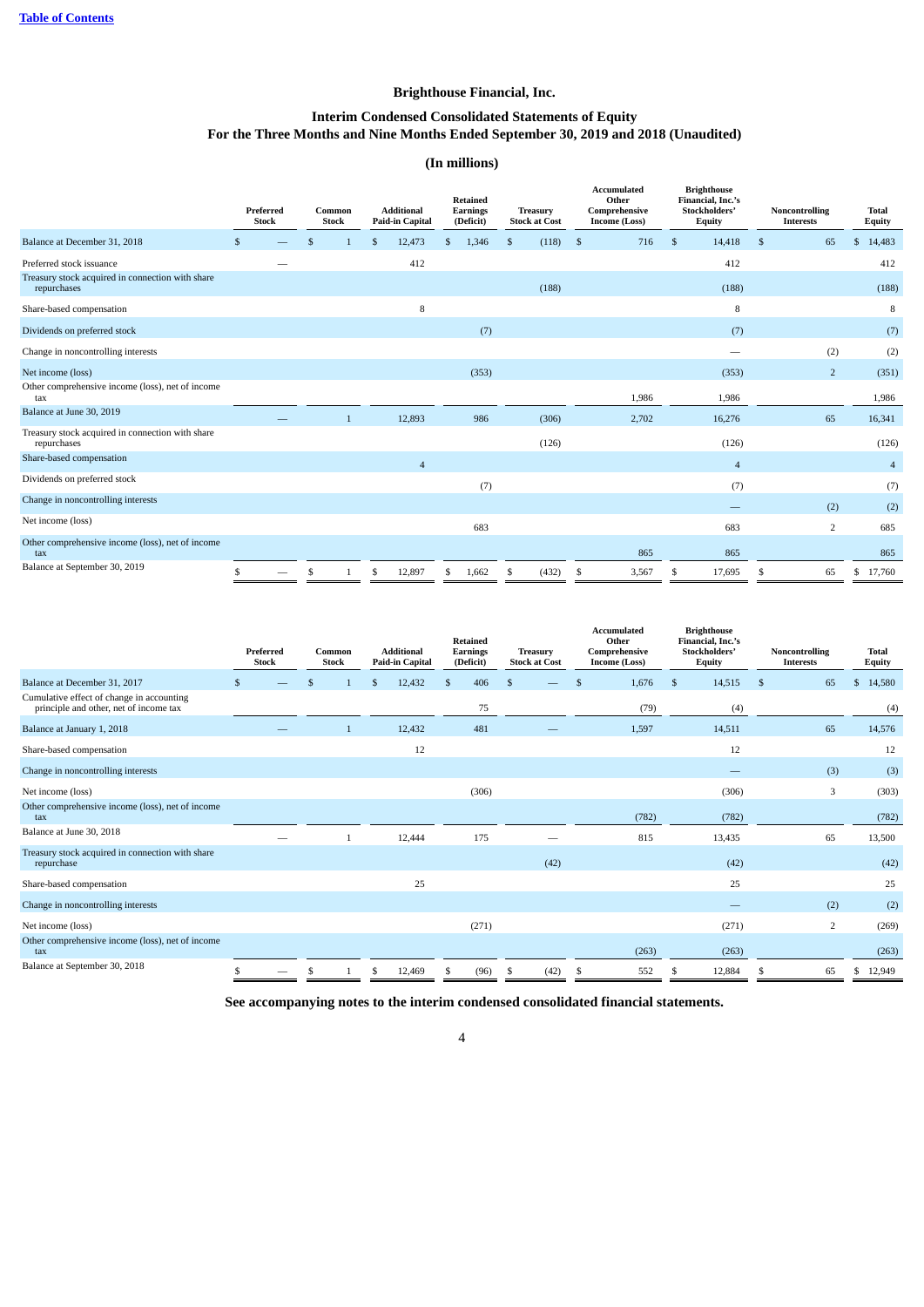## **Interim Condensed Consolidated Statements of Cash Flows For the Nine Months Ended September 30, 2019 and 2018 (Unaudited)**

## **(In millions)**

<span id="page-5-0"></span>

|                                                                                                    |                | <b>Nine Months Ended</b> | September 30, |          |
|----------------------------------------------------------------------------------------------------|----------------|--------------------------|---------------|----------|
|                                                                                                    |                | 2019                     |               | 2018     |
| Net cash provided by (used in) operating activities                                                | $\mathfrak{s}$ | 1,322                    | \$            | 1,496    |
| <b>Cash flows from investing activities</b>                                                        |                |                          |               |          |
| Sales, maturities and repayments of:                                                               |                |                          |               |          |
| Fixed maturity securities                                                                          |                | 11,888                   |               | 11,680   |
| <b>Equity securities</b>                                                                           |                | 29                       |               | 15       |
| Mortgage loans                                                                                     |                | 933                      |               | 446      |
| Real estate limited partnerships and limited liability companies                                   |                | $\overline{2}$           |               | 87       |
| Other limited partnership interests                                                                |                | 203                      |               | 137      |
| Purchases of:                                                                                      |                |                          |               |          |
| Fixed maturity securities                                                                          |                | (13, 412)                |               | (12,005) |
| <b>Equity securities</b>                                                                           |                | (3)                      |               | (1)      |
| Mortgage loans                                                                                     |                | (2,625)                  |               | (2,771)  |
| Real estate limited partnerships and limited liability companies                                   |                | (13)                     |               | (31)     |
| Other limited partnership interests                                                                |                | (308)                    |               | (194)    |
| Cash received in connection with freestanding derivatives                                          |                | 1,179                    |               | 1,142    |
| Cash paid in connection with freestanding derivatives                                              |                | (1,705)                  |               | (2,286)  |
| Net change in policy loans                                                                         |                | 89                       |               | 81       |
| Net change in short-term investments                                                               |                | (1, 977)                 |               | 196      |
| Net change in other invested assets                                                                |                | 21                       |               | 35       |
| Net cash provided by (used in) investing activities                                                |                | (5,699)                  |               | (3,469)  |
| <b>Cash flows from financing activities</b>                                                        |                |                          |               |          |
| Policyholder account balances:                                                                     |                |                          |               |          |
| Deposits                                                                                           |                | 5,689                    |               | 4,704    |
| Withdrawals                                                                                        |                | (2,021)                  |               | (2, 199) |
| Net change in payables for collateral under securities loaned and other transactions               |                | 234                      |               | (126)    |
| Long-term debt issued                                                                              |                | 1,000                    |               | 375      |
| Long-term debt repaid                                                                              |                | (601)                    |               | (9)      |
| Preferred stock issued, net of issuance costs                                                      |                | 412                      |               |          |
| Dividends on preferred stock                                                                       |                | (14)                     |               |          |
| Treasury stock acquired in connection with share repurchases                                       |                | (314)                    |               | (42)     |
| Financing element on certain derivative instruments and other derivative related transactions, net |                | 179                      |               | (386)    |
| Other, net                                                                                         |                | (43)                     |               | (57)     |
| Net cash provided by (used in) financing activities                                                |                | 4,521                    |               | 2,260    |
| Change in cash, cash equivalents and restricted cash                                               |                | 144                      |               | 287      |
| Cash, cash equivalents and restricted cash, beginning of period                                    |                | 4,145                    |               | 1,857    |
| Cash, cash equivalents and restricted cash, end of period                                          | \$             | 4,289                    | \$            | 2,144    |
| Supplemental disclosures of cash flow information                                                  |                |                          |               |          |
| Net cash paid (received) for:                                                                      |                |                          |               |          |
| Interest                                                                                           | \$             | 108                      | \$            | 83       |
| Income tax                                                                                         | \$             | 8                        | \$            | 3        |

**See accompanying notes to the interim condensed consolidated financial statements.**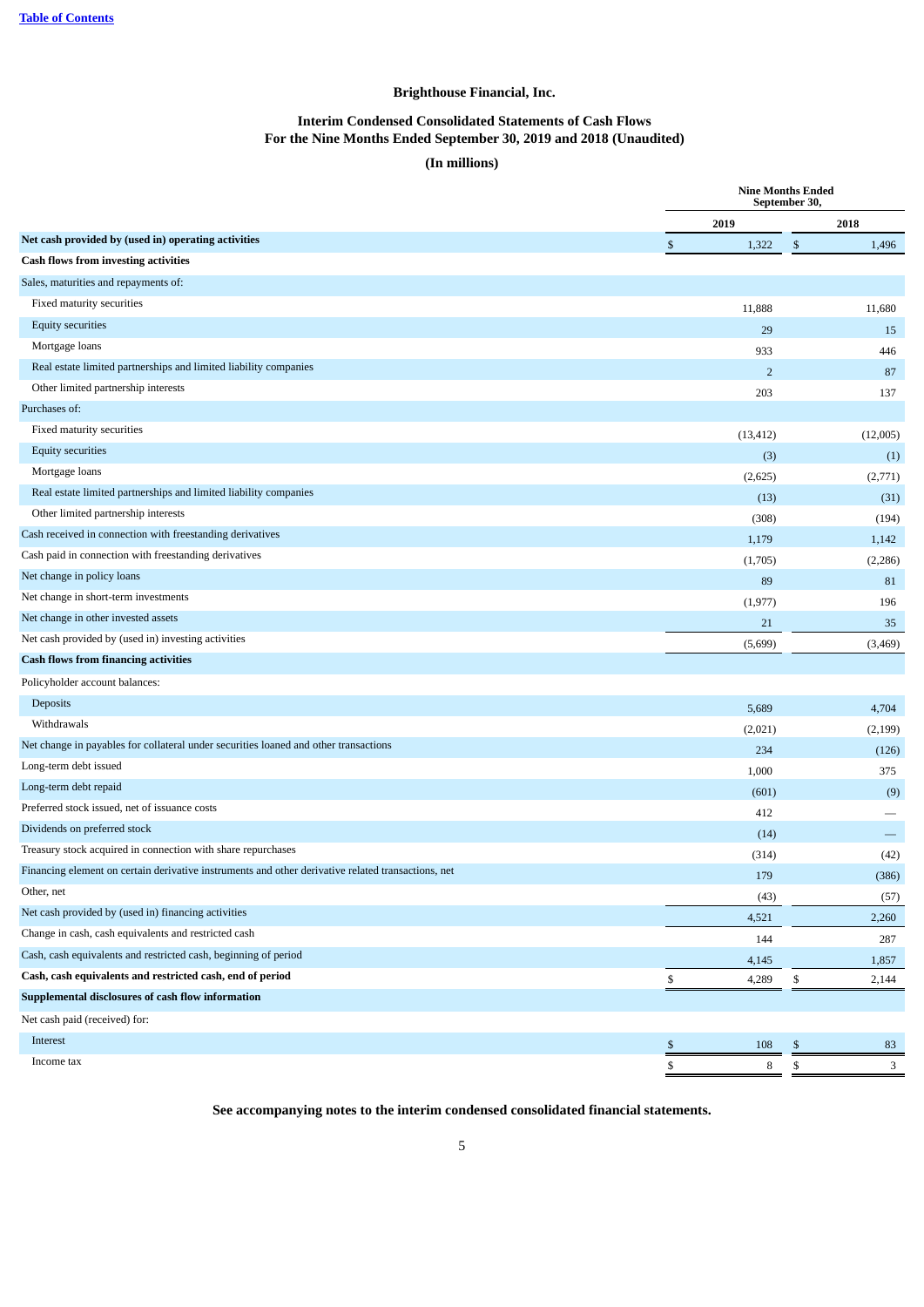#### **Notes to the Interim Condensed Consolidated Financial Statements (Unaudited)**

#### <span id="page-6-0"></span>**1. Business, Basis of Presentation and Summary of Significant Accounting Policies**

#### <span id="page-6-1"></span>*Business*

"Brighthouse Financial" and the "Company" refer to Brighthouse Financial, Inc. and its subsidiaries (formerly, MetLife U.S. Retail Separation Business). Brighthouse Financial, Inc. ("BHF") is a holding company formed to own the legal entities that historically operated a substantial portion of MetLife, Inc.'s (together with its subsidiaries and affiliates, "MetLife") former Retail segment. BHF was incorporated in Delaware on August 1, 2016 in preparation for MetLife, Inc.'s separation of a substantial portion of its former Retail segment, as well as certain portions of its former Corporate Benefit Funding segment (the "Separation"), which was completed on August 4, 2017.

In connection with the Separation, 80.8% of MetLife, Inc.'s interest in BHF was distributed to holders of MetLife, Inc.'s common stock and MetLife, Inc. retained the remaining 19.2%. On June 14, 2018, MetLife, Inc. divested its remaining shares of BHF common stock (the "MetLife Divestiture"). As a result, MetLife, Inc. and its subsidiaries and affiliates are no longer considered related parties subsequent to the MetLife Divestiture.

Brighthouse Financial is one of the largest providers of annuity and life insurance products in the United States through multiple independent distribution channels and marketing arrangements with a diverse network of distribution partners. The Company is organized into three segments: Annuities; Life; and Run-off. In addition, the Company reports certain of its results of operations in Corporate & Other.

#### *Basis of Presentation*

The preparation of financial statements in conformity with accounting principles generally accepted in the United States of America ("GAAP") requires management to adopt accounting policies and make estimates and assumptions that affect amounts reported on the interim condensed consolidated financial statements. In applying these policies and estimates, management makes subjective and complex judgments that frequently require assumptions about matters that are inherently uncertain. Many of these policies, estimates and related judgments are common in the insurance and financial services industries; others are specific to the Company's business and operations. Actual results could differ from these estimates.

#### *Consolidation*

The accompanying interim condensed consolidated financial statements include the accounts of Brighthouse Financial, as well as partnerships and limited liability companies ("LLCs") in which the Company has control. Intercompany accounts and transactions have been eliminated.

The Company uses the equity method of accounting for investments in limited partnerships and LLCs when it has more than a minor ownership interest or more than a minor influence over the investee's operations. The Company generally recognizes its share of the investee's earnings on a threemonth lag in instances where the investee's financial information is not sufficiently timely or when the investee's reporting period differs from the Company's reporting period. When the Company has virtually no influence over the investee's operations, the investment is carried at fair value.

#### *Reclassifications*

Certain amounts in the prior year periods' interim condensed consolidated financial statements and related footnotes thereto have been reclassified to conform with the 2019 presentation as may be discussed throughout the Notes to the Interim Condensed Consolidated Financial Statements.

The accompanying interim condensed consolidated financial statements are unaudited and reflect all adjustments (including normal recurring adjustments) necessary to present fairly the financial position, results of operations and cash flows for the interim periods presented in conformity with GAAP. Interim results are not necessarily indicative of full year performance. The December 31, 2018 consolidated balance sheet data was derived from audited consolidated financial statements included in Brighthouse Financial, Inc.'s Annual Report on Form 10-K for the year ended December 31, 2018 (the "2018 Annual Report"), which include all disclosures required by GAAP. Therefore, these interim condensed consolidated financial statements should be read in conjunction with the consolidated and combined financial statements of the Company included in the 2018 Annual Report.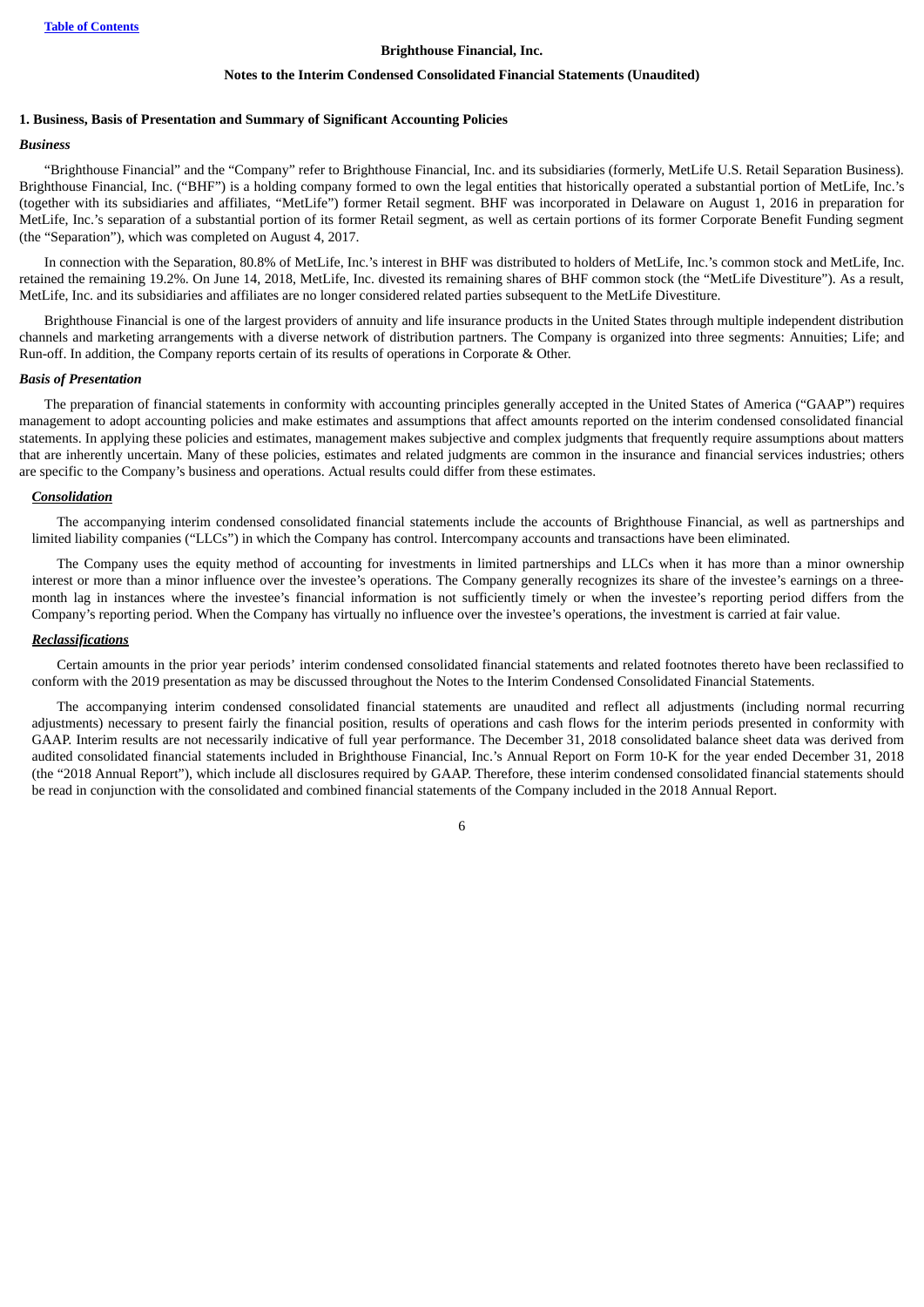## **Notes to the Interim Condensed Consolidated Financial Statements (Unaudited) (continued)**

## **1. Business, Basis of Presentation and Summary of Significant Accounting Policies (continued)**

## *Adoption of New Accounting Pronouncements*

Changes to GAAP are established by the Financial Accounting Standards Board ("FASB") in the form of accounting standards updates ("ASUs") to the FASB Accounting Standards Codification. The Company considers the applicability and impact of all ASUs. ASUs not listed below were assessed and determined to be either not applicable or are not expected to have a material impact on the Company's financial statements. There were no ASUs adopted during 2019 that had a material impact on the Company's financial statements.

ASUs issued but not yet adopted as of September 30, 2019 are summarized in the table below.

| <b>Standard</b>                                                                                                                                                                                                                         | <b>Description</b>                                                                                                                                                                                                                                                                                                                                                                                                                                                                                                                                                                                                                                                                                                                                                                                                                                                                                                                               | <b>Effective Date</b>                                                                                                                                                          | <b>Impact on Financial Statements</b>                                                                                                                                                                                                                            |
|-----------------------------------------------------------------------------------------------------------------------------------------------------------------------------------------------------------------------------------------|--------------------------------------------------------------------------------------------------------------------------------------------------------------------------------------------------------------------------------------------------------------------------------------------------------------------------------------------------------------------------------------------------------------------------------------------------------------------------------------------------------------------------------------------------------------------------------------------------------------------------------------------------------------------------------------------------------------------------------------------------------------------------------------------------------------------------------------------------------------------------------------------------------------------------------------------------|--------------------------------------------------------------------------------------------------------------------------------------------------------------------------------|------------------------------------------------------------------------------------------------------------------------------------------------------------------------------------------------------------------------------------------------------------------|
| ASU 2018-15, Intangibles-<br>Goodwill and Other-Internal-<br>Use Software (Subtopic 350-<br>40): Customer's Accounting for<br><b>Implementation Costs Incurred</b><br>in a Cloud Computing<br>Arrangement That Is a Service<br>Contract | The amendments to Topic 350 require the capitalization of certain<br>implementation costs incurred in a cloud computing arrangement<br>that is a service contract, resulting in changes to the timing of the<br>costs' recognition. The requirements align with the existing<br>requirements to capitalize implementation costs incurred to<br>develop or obtain internal-use software.                                                                                                                                                                                                                                                                                                                                                                                                                                                                                                                                                          | January 1, 2020 using<br>the prospective method<br>or retrospective method<br>(with early adoption<br>permitted)                                                               | Effective January 1, 2020, the Company will<br>adopt this guidance using the prospective<br>method. As a result, no transition impact will<br>be recognized on adoption.                                                                                         |
| ASU 2018-12, Financial<br>Services-Insurance (Topic 944):<br>Targeted Improvements to the<br><b>Accounting for Long-Duration</b><br>Contracts                                                                                           | The amendments to Topic 944 will result in significant changes to<br>the accounting for long-duration insurance contracts. These<br>changes (1) require all guarantees that qualify as market risk<br>benefits to be measured at fair value, (2) require more frequent<br>updating of assumptions and modify existing discount rate<br>requirements for certain insurance liabilities, (3) modify the<br>methods of amortization for deferred acquisition costs ("DAC"),<br>and (4) require new qualitative and quantitative disclosures around<br>insurance contract asset and liability balances and the judgments,<br>assumptions and methods used to measure those balances. The<br>market risk benefit guidance is required to be applied on a<br>retrospective basis, while the changes to guidance for insurance<br>liabilities and DAC may be applied to existing carrying amounts on<br>the effective date or on a retrospective basis. | The amendments were<br>originally effective on<br>January 1, 2021. On<br>October 16, 2019, the<br>FASB voted to change<br>the effective date of the<br>ASU to January 1, 2022. | The Company is in the early stages of<br>evaluating the new guidance and therefore is<br>unable to estimate the impact to its financial<br>statements. The most significant impact will<br>be the measurement of liabilities for variable<br>annuity guarantees. |
| ASU 2016-13, Financial<br><b>Instruments-Credit Losses</b><br>(Topic 326): Measurement of<br>Credit Losses on Financial<br>Instruments                                                                                                  | The amendments to Topic 326 replace the incurred loss impairment<br>methodology for certain financial instruments with one that reflects<br>expected credit losses based on historical loss information, current<br>conditions, and reasonable and supportable forecasts. The new<br>guidance also requires that an other-than- temporary impairment<br>("OTTI") on a debt security will be recognized as an allowance<br>going forward, such that improvements in expected future cash<br>flows after an impairment will no longer be reflected as a<br>prospective yield adjustment through net investment income, but<br>rather a reversal of the previous impairment and recognized<br>through realized investment gains and losses.                                                                                                                                                                                                         | January 1, 2020 using<br>the modified<br>retrospective method<br>(with early adoption<br>permitted beginning<br>January 1, 2019)                                               | The Company expects to reduce retained<br>earnings upon adoption due to an increase in<br>its allowance for credit losses; the amount is<br>not expected to be material.                                                                                         |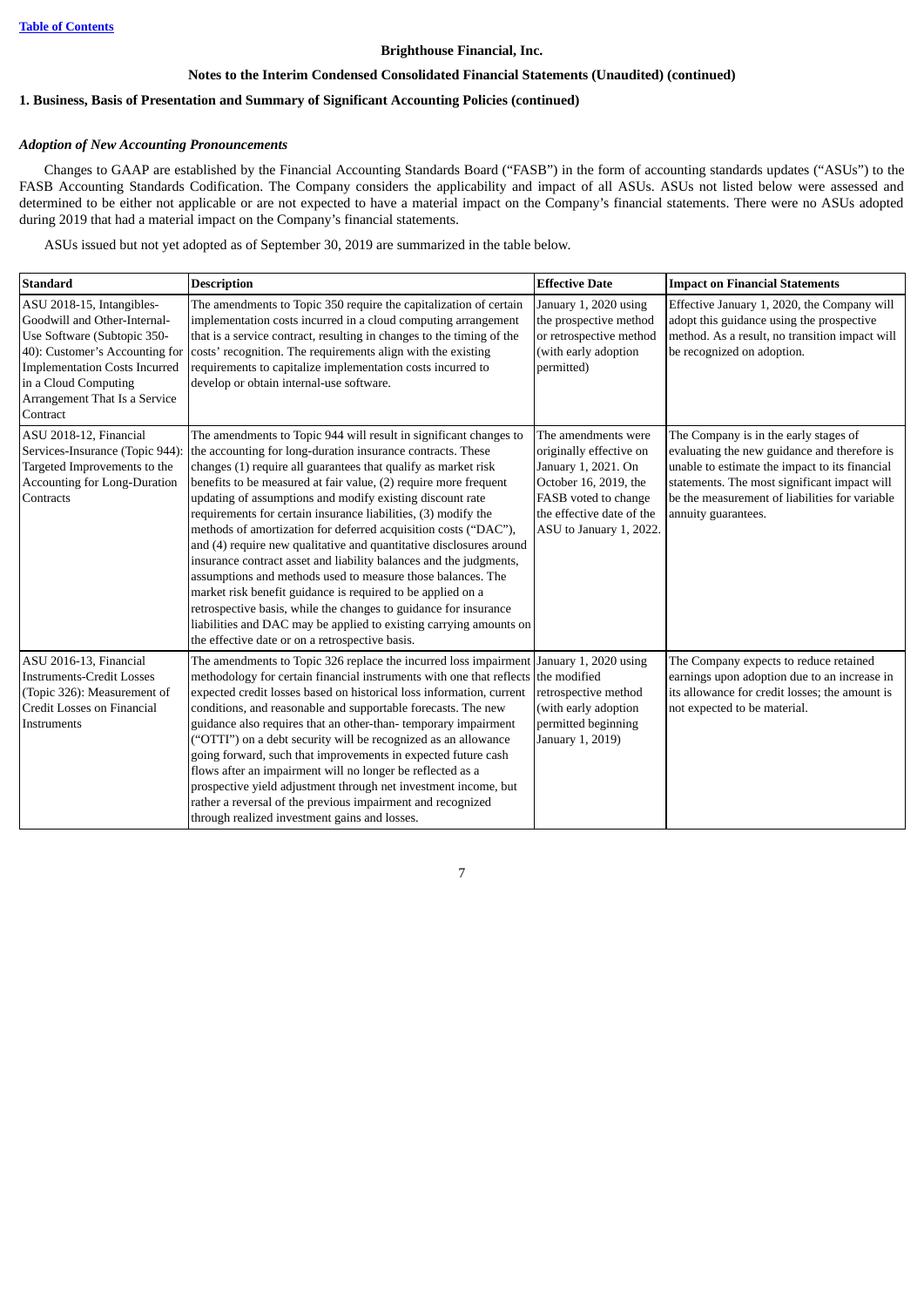#### **Notes to the Interim Condensed Consolidated Financial Statements (Unaudited) (continued)**

#### <span id="page-8-0"></span>**2. Segment Information**

The Company is organized into three segments: Annuities; Life; and Run-off. In addition, the Company reports certain of its results of operations in Corporate & Other.

#### *Annuities*

The Annuities segment consists of a variety of variable, fixed, index-linked and income annuities designed to address contract holders' needs for protected wealth accumulation on a tax-deferred basis, wealth transfer and income security.

#### *Life*

The Life segment consists of insurance products and services, including term, universal, whole and variable life products designed to address policyholders' needs for financial security and protected wealth transfer, which may be provided on a tax-advantaged basis.

#### *Run-off*

The Run-off segment consists of products no longer actively sold and which are separately managed, including structured settlements, pension risk transfer contracts, certain company-owned life insurance policies, funding agreements and universal life with secondary guarantees.

### *Corporate & Other*

Corporate & Other contains the excess capital not allocated to the segments and interest expense related to the majority of the Company's outstanding debt, as well as expenses associated with certain legal proceedings and income tax audit issues. Corporate & Other also includes the elimination of intersegment amounts, long-term care and workers' compensation business reinsured through 100% quota share reinsurance agreements, and term life insurance sold direct to consumers, which is no longer being offered for new sales.

#### *Financial Measures and Segment Accounting Policies*

Adjusted earnings is a financial measure used by management to evaluate performance, allocate resources and facilitate comparisons to industry results. Consistent with GAAP guidance for segment reporting, adjusted earnings is also used to measure segment performance. The Company believes the presentation of adjusted earnings, as the Company measures it for management purposes, enhances the understanding of its performance by the investor community. Adjusted earnings should not be viewed as a substitute for net income (loss) available to BHF's common shareholders and excludes net income (loss) attributable to noncontrolling interests and preferred stock dividends.

Adjusted earnings, which may be positive or negative, focuses on the Company's primary businesses principally by excluding the impact of market volatility, which could distort trends.

The following are significant items excluded from total revenues, net of income tax, in calculating adjusted earnings:

- Net investment gains (losses);
- Net derivative gains (losses) except earned income on derivatives and amortization of premium on derivatives that are hedges of investments or that are used to replicate certain investments, but do not qualify for hedge accounting treatment; and
- Certain variable annuity guaranteed minimum income benefits ("GMIBs") fees ("GMIB Fees") and amortization of unearned revenue related to net investment gains (losses) and net derivative gains (losses).

The following are significant items excluded from total expenses, net of income tax, in calculating adjusted earnings:

- Amounts associated with benefits related to GMIBs ("GMIB Costs");
- Amounts associated with periodic crediting rate adjustments based on the total return of a contractually referenced pool of assets and market value adjustments associated with surrenders or terminations of contracts ("Market Value Adjustments"); and
- Amortization of DAC and value of business acquired ("VOBA") related to: (i) net investment gains (losses), (ii) net derivative gains (losses), (iii) GMIB Fees and GMIB Costs and (iv) Market Value Adjustments.

The tax impact of the adjustments mentioned above is calculated net of the statutory tax rate, which could differ from the Company's effective tax rate.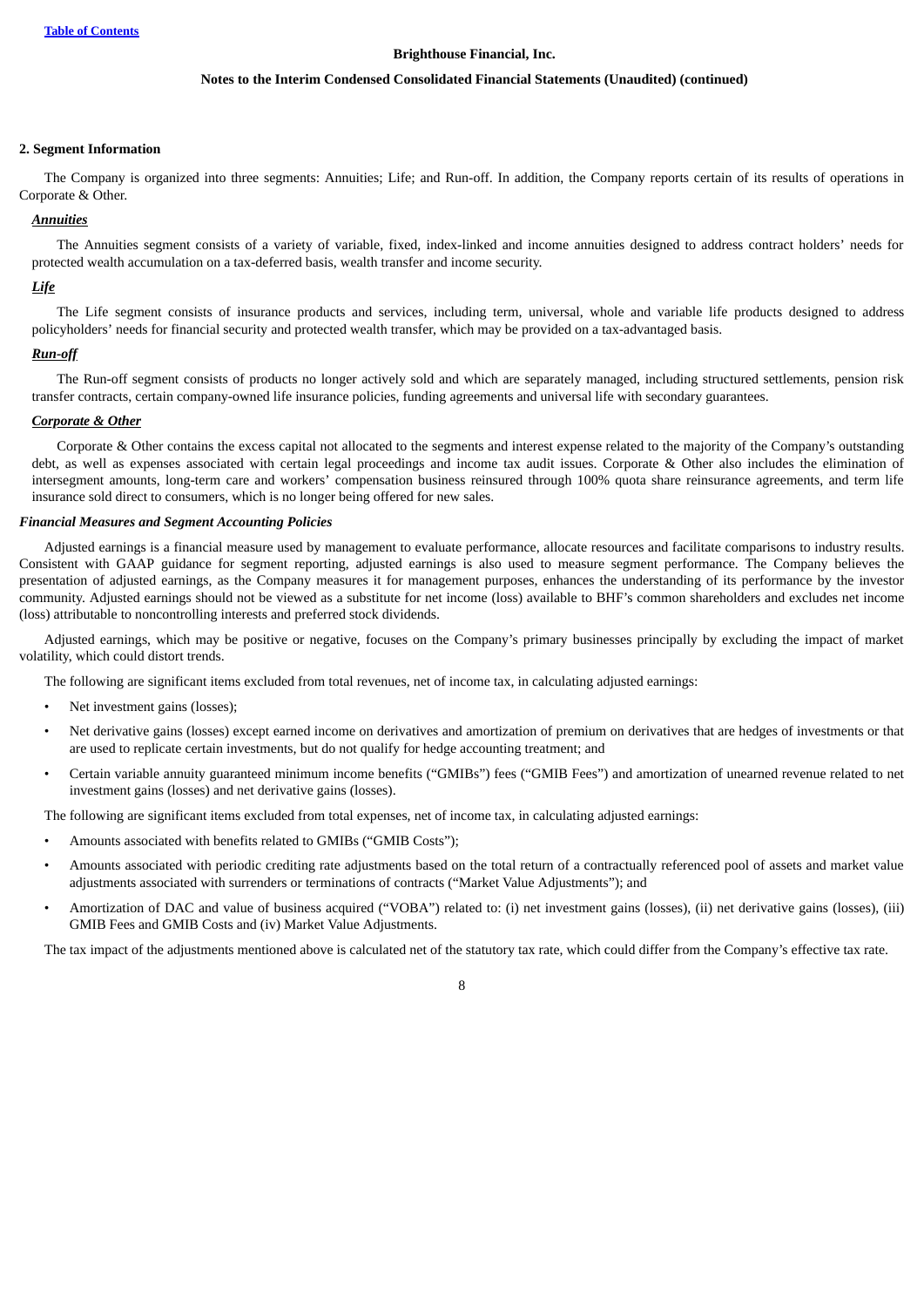## **Notes to the Interim Condensed Consolidated Financial Statements (Unaudited) (continued)**

## **2. Segment Information (continued)**

The segment accounting policies are the same as those used to prepare the Company's condensed consolidated financial statements, except for the adjustments to calculate adjusted earnings described above. In addition, segment accounting policies include the methods of capital allocation described below.

Segment investment and capitalization targets are based on statutory oriented risk principles and metrics. Segment invested assets backing liabilities are based on net statutory liabilities plus excess capital. For the variable annuity business, the excess capital held is based on the target statutory total asset requirement consistent with the Company's variable annuity risk management strategy. For insurance businesses other than variable annuities, excess capital held is based on a percentage of required statutory risk-based capital. Assets in excess of those allocated to the segments, if any, are held in Corporate & Other. Segment net investment income reflects the performance of each segment's respective invested assets.

Set forth in the tables below are the operating results with respect to the Company's segments, as well as Corporate & Other, for the three months and nine months ended September 30, 2019 and 2018.

|                                                                                                   |              |                  |               |                        |              | <b>Operating Results</b> |                      |              |    |       |
|---------------------------------------------------------------------------------------------------|--------------|------------------|---------------|------------------------|--------------|--------------------------|----------------------|--------------|----|-------|
| Three Months Ended September 30, 2019                                                             |              | <b>Annuities</b> |               | Life<br><b>Run-off</b> |              |                          | Corporate<br>& Other | <b>Total</b> |    |       |
|                                                                                                   |              |                  |               |                        |              | (In millions)            |                      |              |    |       |
| Pre-tax adjusted earnings                                                                         | $\mathbb{S}$ | 255              | <sup>\$</sup> | 91                     | \$           | (543)                    | \$                   | (67)         | \$ | (264) |
| Provision for income tax expense (benefit)                                                        |              | 52               |               | 18                     |              | (117)                    |                      | (57)         |    | (104) |
| Post-tax adjusted earnings                                                                        |              | 203              |               | 73                     |              | (426)                    |                      | (10)         |    | (160) |
| Less: Net income (loss) attributable to noncontrolling interests and preferred stock<br>dividends |              |                  |               |                        |              |                          |                      | 9            |    | 9     |
| Adjusted earnings                                                                                 |              | 203              | $\mathbf{S}$  | 73                     | $\mathbf{S}$ | (426)                    | $\mathbf{s}$         | (19)         |    | (169) |
| Adjustments for:                                                                                  |              |                  |               |                        |              |                          |                      |              |    |       |
| Net investment gains (losses)                                                                     |              |                  |               |                        |              |                          |                      |              |    | 27    |
| Net derivative gains (losses)                                                                     |              |                  |               |                        |              |                          |                      |              |    | 1,057 |
| Other adjustments to net income                                                                   |              |                  |               |                        |              |                          |                      |              |    | (16)  |
| Provision for income tax (expense) benefit                                                        |              |                  |               |                        |              |                          |                      |              |    | (223) |
| Net income (loss) available to Brighthouse Financial, Inc.'s common shareholders                  |              |                  |               |                        |              |                          |                      |              |    | 676   |
|                                                                                                   |              |                  |               |                        |              |                          |                      |              |    |       |
| Interest revenue                                                                                  | \$           | 461              | \$            | 117                    | \$           | 327                      | \$                   | 23           |    |       |

|                  | $+0-$ | <br>المتعار | ۔ ےب |           |
|------------------|-------|-------------|------|-----------|
| Interest expense |       |             |      | 10<br>. . |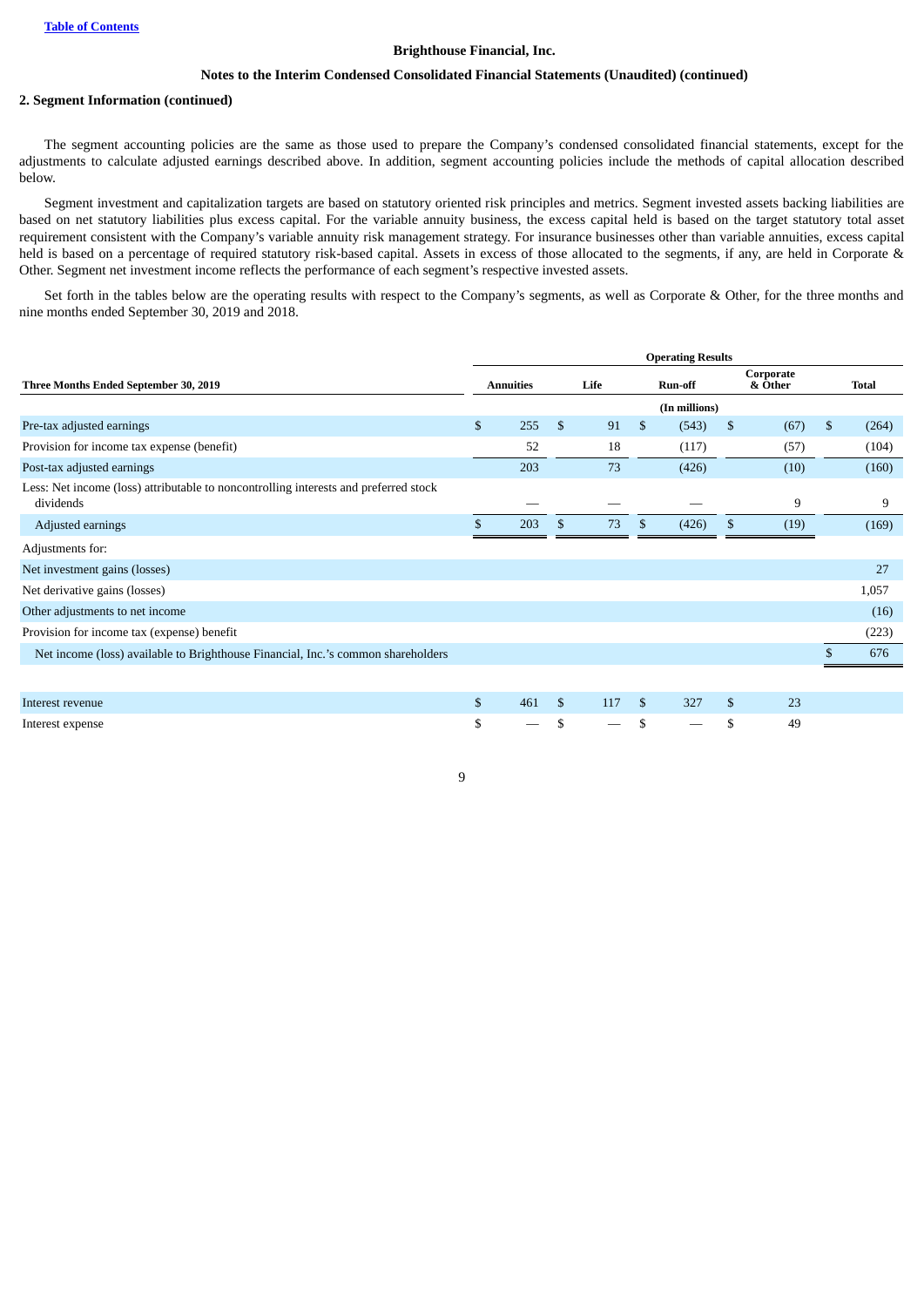## **Notes to the Interim Condensed Consolidated Financial Statements (Unaudited) (continued)**

## **2. Segment Information (continued)**

|                                                                                                   |             |                  |              |                 |                | <b>Operating Results</b> |                      |                |    |              |
|---------------------------------------------------------------------------------------------------|-------------|------------------|--------------|-----------------|----------------|--------------------------|----------------------|----------------|----|--------------|
| Three Months Ended September 30, 2018                                                             |             | <b>Annuities</b> | Life         |                 | <b>Run-off</b> |                          | Corporate<br>& Other |                |    | <b>Total</b> |
|                                                                                                   |             |                  |              |                 |                | (In millions)            |                      |                |    |              |
| Pre-tax adjusted earnings                                                                         | \$          | 487              | S            | 78              | \$             | (134)                    | \$                   | (117)          | S. | 314          |
| Provision for income tax expense (benefit)                                                        |             | 86               |              | 17              |                | (29)                     |                      | (32)           |    | 42           |
| Post-tax adjusted earnings                                                                        |             | 401              |              | 61              |                | (105)                    |                      | (85)           |    | 272          |
| Less: Net income (loss) attributable to noncontrolling interests and preferred stock<br>dividends |             |                  |              |                 |                |                          |                      | $\overline{2}$ |    | 2            |
| Adjusted earnings                                                                                 |             | 401              | \$           | 61              | \$             | (105)                    | \$                   | (87)           |    | 270          |
| Adjustments for:                                                                                  |             |                  |              |                 |                |                          |                      |                |    |              |
| Net investment gains (losses)                                                                     |             |                  |              |                 |                |                          |                      |                |    | (42)         |
| Net derivative gains (losses)                                                                     |             |                  |              |                 |                |                          |                      |                |    | (691)        |
| Other adjustments to net income                                                                   |             |                  |              |                 |                |                          |                      |                |    | 51           |
| Provision for income tax (expense) benefit                                                        |             |                  |              |                 |                |                          |                      |                |    | 141          |
| Net income (loss) available to Brighthouse Financial, Inc.'s common shareholders                  |             |                  |              |                 |                |                          |                      |                |    | (271)        |
|                                                                                                   |             |                  |              |                 |                |                          |                      |                |    |              |
| Tack and all indicated and                                                                        | $\triangle$ | 200              | $\mathbf{r}$ | 11 <sup>2</sup> | <u>ਾ</u> ⊄ਾ    | ר בר                     | $\triangle$          | 1 <sup>C</sup> |    |              |

| Interest revenue | C.                                                        | 399 \$ 115 \$ |  | 322 \$ | Τp |
|------------------|-----------------------------------------------------------|---------------|--|--------|----|
| Interest expense | $\texttt{s}$ $- \texttt{s}$ $- \texttt{s}$ $- \texttt{s}$ |               |  |        | 39 |

|                                                                                                   |     |                  |     |      |               | <b>Operating Results</b> |                |                      |              |
|---------------------------------------------------------------------------------------------------|-----|------------------|-----|------|---------------|--------------------------|----------------|----------------------|--------------|
| Nine Months Ended September 30, 2019                                                              |     | <b>Annuities</b> |     | Life |               | <b>Run-off</b>           |                | Corporate<br>& Other | <b>Total</b> |
|                                                                                                   |     |                  |     |      |               | (In millions)            |                |                      |              |
| Pre-tax adjusted earnings                                                                         | \$  | 939              | \$. | 194  | \$            | (587)                    | \$             | (224)                | \$<br>322    |
| Provision for income tax expense (benefit)                                                        |     | 176              |     | 38   |               | (127)                    |                | (100)                | (13)         |
| Post-tax adjusted earnings                                                                        |     | 763              |     | 156  |               | (460)                    |                | (124)                | 335          |
| Less: Net income (loss) attributable to noncontrolling interests and preferred stock<br>dividends |     |                  |     |      |               |                          |                | 18                   | 18           |
| Adjusted earnings                                                                                 | \$. | 763              | \$. | 156  | <sup>\$</sup> | (460)                    | $\mathfrak{S}$ | (142)                | 317          |
| Adjustments for:                                                                                  |     |                  |     |      |               |                          |                |                      |              |
| Net investment gains (losses)                                                                     |     |                  |     |      |               |                          |                |                      | 79           |
| Net derivative gains (losses)                                                                     |     |                  |     |      |               |                          |                |                      | (97)         |
| Other adjustments to net income                                                                   |     |                  |     |      |               |                          |                |                      | 16           |
| Provision for income tax (expense) benefit                                                        |     |                  |     |      |               |                          |                |                      | 1            |
| Net income (loss) available to Brighthouse Financial, Inc.'s common shareholders                  |     |                  |     |      |               |                          |                |                      | 316          |
|                                                                                                   |     |                  |     |      |               |                          |                |                      |              |
| Interest revenue                                                                                  | \$  | 1,352            | \$  | 330  | \$            | 942                      | \$             | 57                   |              |
| Interest expense                                                                                  | \$  |                  | \$  |      | \$            |                          | \$             | 144                  |              |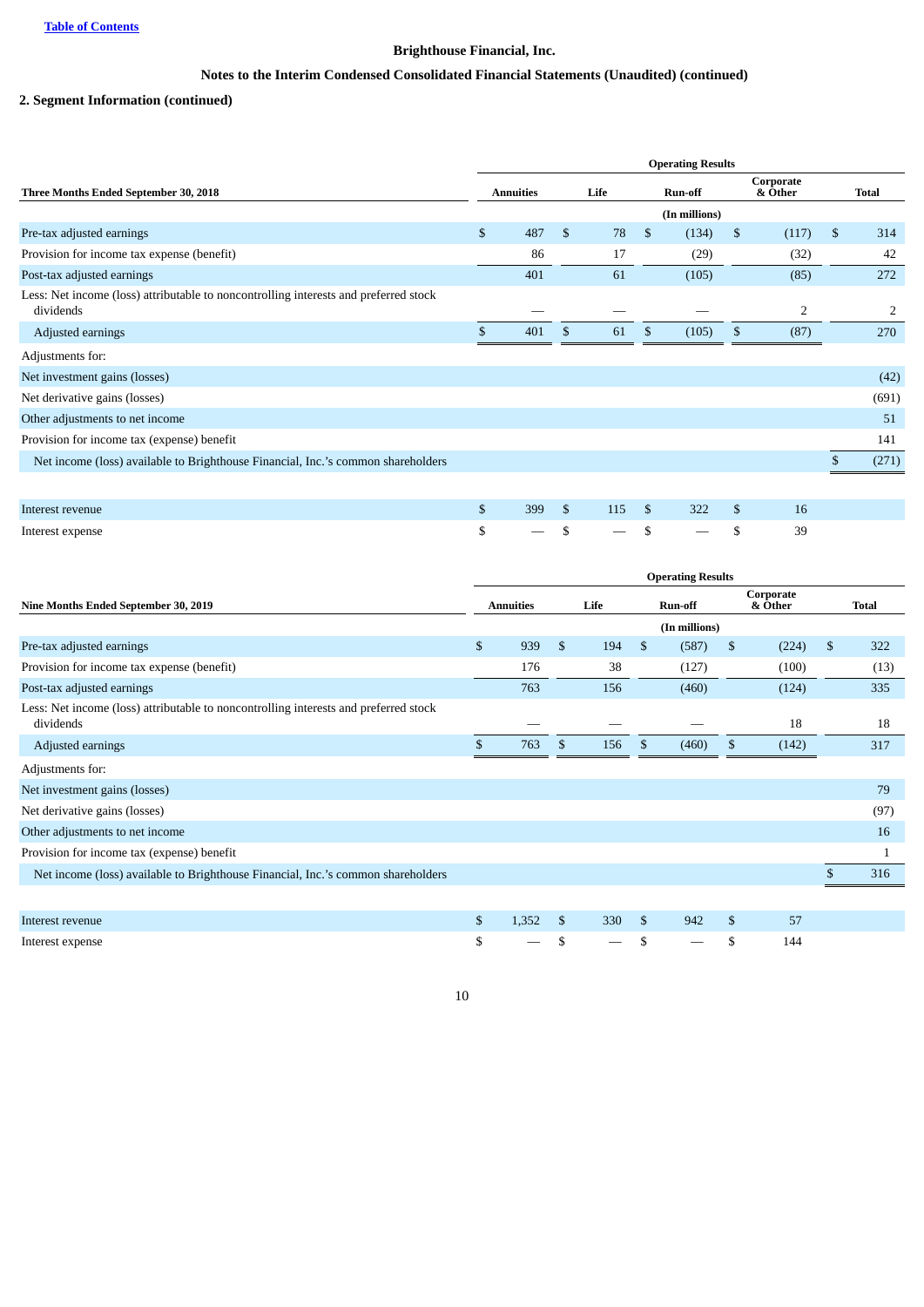## **Notes to the Interim Condensed Consolidated Financial Statements (Unaudited) (continued)**

## **2. Segment Information (continued)**

|                                                                                                   |                  |           | <b>Operating Results</b> |                      |              |
|---------------------------------------------------------------------------------------------------|------------------|-----------|--------------------------|----------------------|--------------|
| Nine Months Ended September 30, 2018                                                              | <b>Annuities</b> | Life      | <b>Run-off</b>           | Corporate<br>& Other | <b>Total</b> |
|                                                                                                   |                  |           | (In millions)            |                      |              |
| Pre-tax adjusted earnings                                                                         | \$<br>1,025      | \$<br>205 | \$<br>(79)               | \$<br>(327)          | \$<br>824    |
| Provision for income tax expense (benefit)                                                        | 177              | 41        | (18)                     | (87)                 | 113          |
| Post-tax adjusted earnings                                                                        | 848              | 164       | (61)                     | (240)                | 711          |
| Less: Net income (loss) attributable to noncontrolling interests and preferred stock<br>dividends |                  |           |                          | 5                    | 5            |
| Adjusted earnings                                                                                 | 848              | \$<br>164 | \$<br>(61)               | \$<br>(245)          | 706          |
| Adjustments for:                                                                                  |                  |           |                          |                      |              |
| Net investment gains (losses)                                                                     |                  |           |                          |                      | (121)        |
| Net derivative gains (losses)                                                                     |                  |           |                          |                      | (1, 337)     |
| Other adjustments to net income                                                                   |                  |           |                          |                      | (164)        |
| Provision for income tax (expense) benefit                                                        |                  |           |                          |                      | 339          |
| Net income (loss) available to Brighthouse Financial, Inc.'s common shareholders                  |                  |           |                          |                      | (577)        |
|                                                                                                   |                  |           |                          |                      |              |
| Interest revenue                                                                                  | \$<br>1,138      | \$<br>334 | \$<br>979                | \$<br>38             |              |
| Interest expense                                                                                  | \$               | \$        | \$                       | \$<br>113            |              |

The following table presents total revenues with respect to the Company's segments, as well as Corporate & Other:

|                   |    | <b>Three Months Ended</b><br>September 30, |    |               |    |       | <b>Nine Months Ended</b><br>September 30, |         |
|-------------------|----|--------------------------------------------|----|---------------|----|-------|-------------------------------------------|---------|
|                   |    | 2019                                       |    | 2018          |    | 2019  |                                           | 2018    |
|                   |    |                                            |    | (In millions) |    |       |                                           |         |
| Annuities         | \$ | 1,184                                      | \$ | 1,160         | S. | 3,495 | \$                                        | 3,453   |
| Life              |    | 320                                        |    | 346           |    | 953   |                                           | 1,054   |
| Run-off           |    | 484                                        |    | 536           |    | 1,487 |                                           | 1,594   |
| Corporate & Other |    | 47                                         |    | 47            |    | 132   |                                           | 112     |
| Adjustments       |    | 1,152                                      |    | (667)         |    | 181   |                                           | (1,274) |
| Total             | J. | 3,187                                      | £. | 1,422         | \$ | 6,248 | -\$                                       | 4,939   |

The following table presents total assets with respect to the Company's segments, as well as Corporate & Other, at:

|                   |        | September 30, 2019 |               | <b>December 31, 2018</b> |
|-------------------|--------|--------------------|---------------|--------------------------|
|                   |        |                    | (In millions) |                          |
| Annuities         | \$     | 154,811            | -S            | 141,489                  |
| Life              |        | 20,954             |               | 20,449                   |
| Run-off           |        | 36,080             |               | 32,393                   |
| Corporate & Other |        | 14,031             |               | 11,963                   |
| Total             | c<br>D | 225,876            | \$            | 206,294                  |

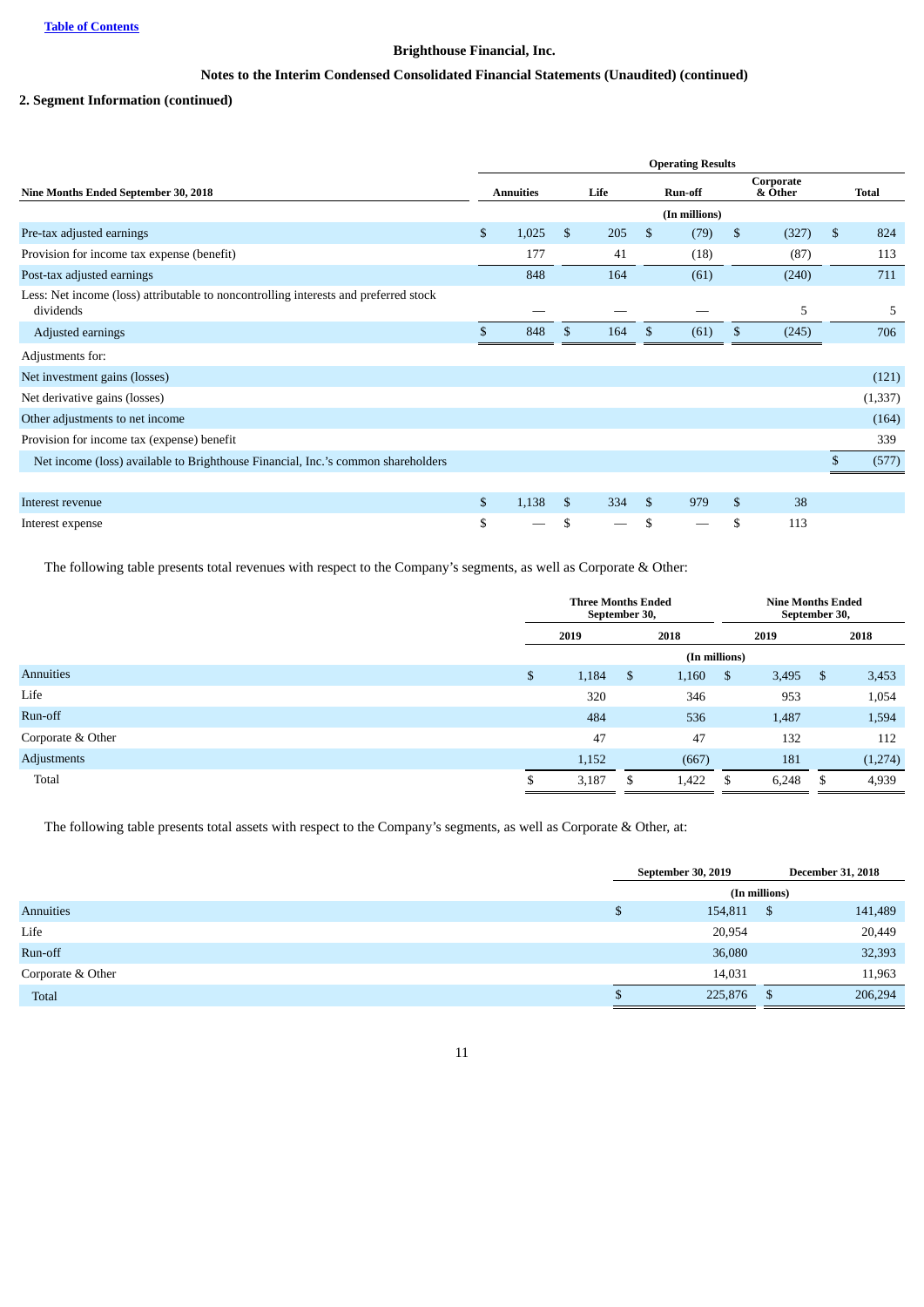## **Notes to the Interim Condensed Consolidated Financial Statements (Unaudited) (continued)**

#### <span id="page-12-0"></span>**3. Insurance**

#### *Guarantees*

As discussed in Notes 1 and 3 of the Notes to the Consolidated and Combined Financial Statements included in the 2018 Annual Report, the Company issues variable annuity contracts with guaranteed minimum benefits. Guaranteed minimum accumulation benefits ("GMABs"), the non-life contingent portion of guaranteed minimum withdrawal benefits ("GMWBs") and certain portions of GMIBs that do not require the policyholder to annuitize are accounted for as embedded derivatives in policyholder account balances and are further discussed in Note 5.

The Company also has universal and variable life insurance contracts with secondary guarantees.

Information regarding the Company's guarantee exposure was as follows at:

|                                          |                                 | September 30, 2019 |          |                            |  |          |                                 | <b>December 31, 2018</b> |                            |     |  |  |  |  |
|------------------------------------------|---------------------------------|--------------------|----------|----------------------------|--|----------|---------------------------------|--------------------------|----------------------------|-----|--|--|--|--|
|                                          | In the<br><b>Event of Death</b> |                    |          | At<br><b>Annuitization</b> |  |          | In the<br><b>Event of Death</b> |                          | At<br><b>Annuitization</b> |     |  |  |  |  |
|                                          | (Dollars in millions)           |                    |          |                            |  |          |                                 |                          |                            |     |  |  |  |  |
| <b>Annuity Contracts (1), (2)</b>        |                                 |                    |          |                            |  |          |                                 |                          |                            |     |  |  |  |  |
| <b>Variable Annuity Guarantees</b>       |                                 |                    |          |                            |  |          |                                 |                          |                            |     |  |  |  |  |
| Total account value (3)                  | $\mathfrak{S}$                  | 101,594            | \$       | 58,572                     |  | \$       | 96,865                          | \$                       | 55,967                     |     |  |  |  |  |
| Separate account value                   | \$                              | 96,645             | \$       | 57,390                     |  | \$       | 91,837                          | \$                       | 54,731                     |     |  |  |  |  |
| Net amount at risk                       | \$                              | 7,393              | $(4)$ \$ | 5,003                      |  | $(5)$ \$ | 11,073                          | $(4)$ \$                 | 4,128                      | (5) |  |  |  |  |
| Average attained age of contract holders |                                 | 68 years           |          | 68 years                   |  |          | 68 years                        |                          | 68 years                   |     |  |  |  |  |

|                                       | September 30, 2019          |                       | <b>December 31, 2018</b> |
|---------------------------------------|-----------------------------|-----------------------|--------------------------|
|                                       | <b>Secondary Guarantees</b> |                       |                          |
|                                       |                             | (Dollars in millions) |                          |
| <b>Universal Life Contracts</b>       |                             |                       |                          |
| Total account value (3)               | \$<br>6,000                 | - \$                  | 6,099                    |
| Net amount at risk (6)                | \$<br>71,641                | - \$                  | 73,131                   |
| Average attained age of policyholders | 66 years                    |                       | 65 years                 |
|                                       |                             |                       |                          |
| <b>Variable Life Contracts</b>        |                             |                       |                          |
| Total account value (3)               | \$<br>3,387                 | - \$                  | 3,230                    |
| Net amount at risk (6)                | \$<br>21,763                | -\$                   | 23,004                   |
| Average attained age of policyholders | 50 years                    |                       | 50 years                 |
|                                       |                             |                       |                          |

(1) The Company's annuity contracts with guarantees may offer more than one type of guarantee in each contract. Therefore, the amounts listed above may not be mutually exclusive.

- (2) Includes direct business, but excludes offsets from hedging or reinsurance, if any. Therefore, the net amount at risk presented reflects the economic exposures of living and death benefit guarantees associated with variable annuities, but not necessarily their impact on the Company. See Note 5 of the Notes to the Consolidated and Combined Financial Statements included in the 2018 Annual Report for a discussion of guaranteed minimum benefits which have been reinsured.
- (3) Includes the contract holder's investments in the general account and separate account, if applicable.
- (4) Defined as the death benefit less the total account value, as of the balance sheet date. It represents the amount of the claim that the Company would incur if death claims were filed on all contracts on the balance sheet date and includes any additional contractual claims associated with riders purchased to assist with covering income taxes payable upon death.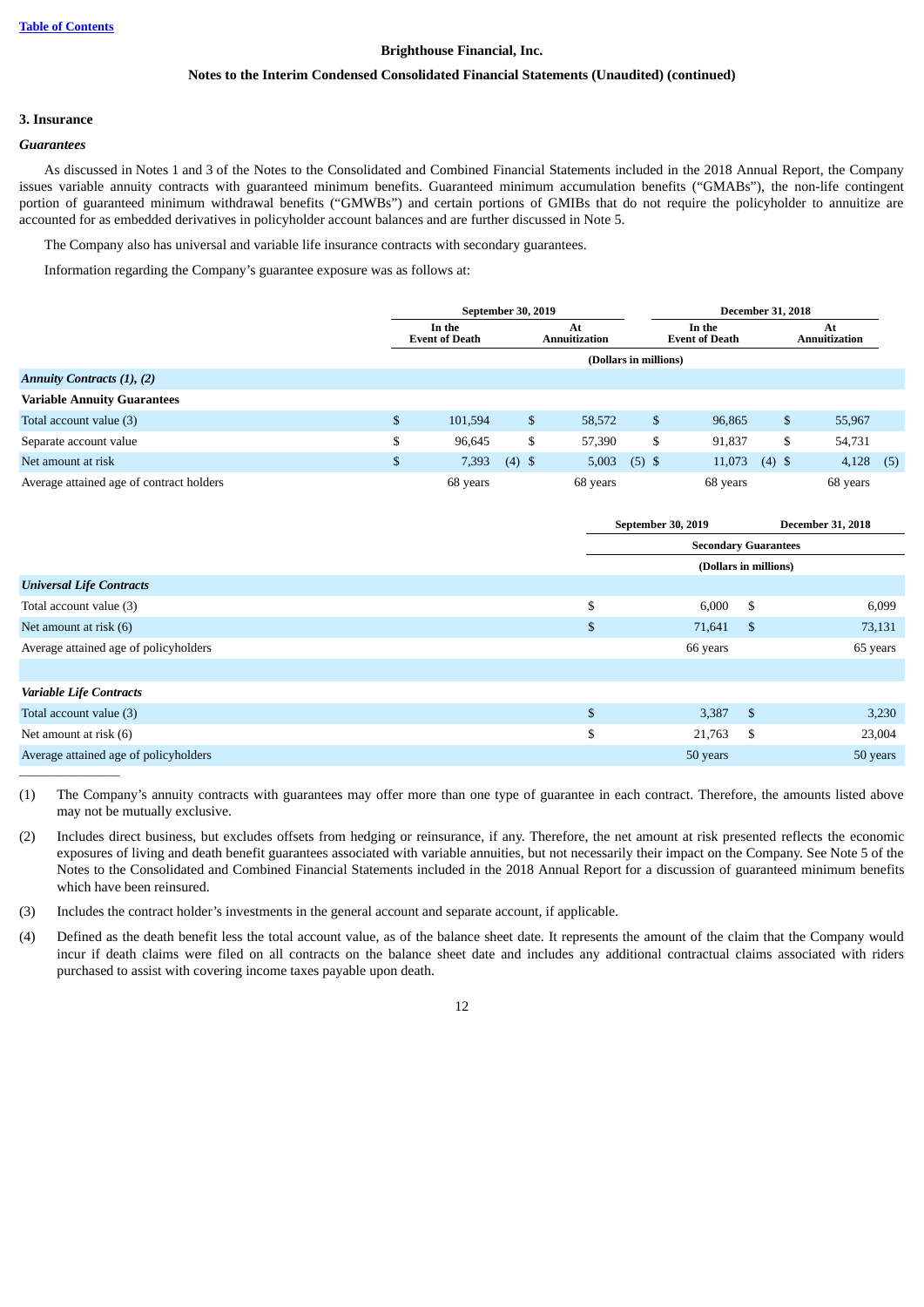### **Notes to the Interim Condensed Consolidated Financial Statements (Unaudited) (continued)**

### **3. Insurance (continued)**

- (5) Defined as the amount (if any) that would be required to be added to the total account value to purchase a lifetime income stream, based on current annuity rates, equal to the minimum amount provided under the guaranteed benefit. This amount represents the Company's potential economic exposure to such guarantees in the event all contract holders were to annuitize on the balance sheet date, even though the contracts contain terms that allow annuitization of the guaranteed amount only after the 10th anniversary of the contract, which not all contract holders have achieved.
- (6) Defined as the guarantee amount less the account value, as of the balance sheet date. It represents the amount of the claim that the Company would incur if death claims were filed on all contracts on the balance sheet date.

#### <span id="page-13-0"></span>**4. Investments**

See Note 1 of the Notes to the Consolidated and Combined Financial Statements included in the 2018 Annual Report for a description of the Company's accounting policies for investments and Note 6 for information about the fair value hierarchy for investments and the related valuation methodologies.

#### *Fixed Maturity Securities Available-for-sale ("AFS")*

#### *Fixed Maturity Securities AFS by Sector*

The following table presents the fixed maturity securities AFS by sector at:

|                                 |                   |             | September 30, 2019         |     |                                 |                  |                   |             | <b>December 31, 2018</b> |     |                                 |    |                  |
|---------------------------------|-------------------|-------------|----------------------------|-----|---------------------------------|------------------|-------------------|-------------|--------------------------|-----|---------------------------------|----|------------------|
|                                 |                   |             | <b>Gross Unrealized</b>    |     |                                 | <b>Estimated</b> |                   |             | <b>Gross Unrealized</b>  |     |                                 |    | <b>Estimated</b> |
|                                 | Amortized<br>Cost | Gains       | <b>Temporary</b><br>Losses |     | <b>OTTI</b><br>Losses $(1)$     | Fair<br>Value    | Amortized<br>Cost | Gains       | Temporary<br>Losses      |     | <b>OTTI</b><br>Losses $(1)$     |    | Fair<br>Value    |
|                                 |                   |             |                            |     |                                 | (In millions)    |                   |             |                          |     |                                 |    |                  |
| Fixed maturity securities:      |                   |             |                            |     |                                 |                  |                   |             |                          |     |                                 |    |                  |
| U.S. corporate                  | \$<br>27,968      | \$<br>3,011 | \$<br>77                   | \$. |                                 | \$<br>30,902     | \$<br>24,312      | \$<br>830   | \$<br>669                | \$. |                                 | ä. | 24,473           |
| U.S. government and agency      | 5,518             | 2,229       | $\mathbf{1}$               |     |                                 | 7,746            | 7,944             | 1,263       | 112                      |     |                                 |    | 9,095            |
| <b>RMBS</b>                     | 8,712             | 511         | 13                         |     | (5)                             | 9,215            | 8,428             | 246         | 129                      |     | (2)                             |    | 8,547            |
| Foreign corporate               | 9,089             | 679         | 118                        |     | $\hspace{0.1mm}-\hspace{0.1mm}$ | 9,650            | 8,183             | 159         | 316                      |     | $\hspace{0.1mm}-\hspace{0.1mm}$ |    | 8,026            |
| <b>CMBS</b>                     | 5,241             | 341         | 3                          |     | $\overline{\phantom{0}}$        | 5,579            | 5,292             | 43          | 88                       |     | (1)                             |    | 5,248            |
| State and political subdivision | 3,209             | 780         |                            |     | $\overline{\phantom{0}}$        | 3,989            | 3,200             | 412         | 15                       |     | $\hspace{0.1mm}-\hspace{0.1mm}$ |    | 3,597            |
| ABS.                            | 1,899             | 28          | 10                         |     |                                 | 1,917            | 2,135             | 13          | 22                       |     | $\qquad \qquad \longleftarrow$  |    | 2,126            |
| Foreign government              | 1,479             | 251         | 5                          |     |                                 | 1,725            | 1,426             | 102         | 32                       |     |                                 |    | 1,496            |
| Total fixed maturity securities | 63,115            | 7,830       | \$<br>227                  |     | (5)                             | 70,723           | 60,920            | \$<br>3,068 | 1,383                    |     | (3)                             |    | 62,608           |

(1) Noncredit OTTI losses included in accumulated other comprehensive income (loss) ("AOCI") in an unrealized gain position are due to increases in estimated fair value subsequent to initial recognition of noncredit losses on such securities.

The Company held no non-income producing fixed maturity securities at September 30, 2019. The Company held non-income producing fixed maturity securities with an estimated fair value of less than \$1 million at December 31, 2018.

### *Maturities of Fixed Maturity Securities*

 $\frac{1}{2}$  ,  $\frac{1}{2}$  ,  $\frac{1}{2}$  ,  $\frac{1}{2}$  ,  $\frac{1}{2}$  ,  $\frac{1}{2}$  ,  $\frac{1}{2}$  ,  $\frac{1}{2}$  ,  $\frac{1}{2}$ 

 $\frac{1}{2}$  ,  $\frac{1}{2}$  ,  $\frac{1}{2}$  ,  $\frac{1}{2}$  ,  $\frac{1}{2}$  ,  $\frac{1}{2}$  ,  $\frac{1}{2}$  ,  $\frac{1}{2}$  ,  $\frac{1}{2}$ 

The amortized cost and estimated fair value of fixed maturity securities, by contractual maturity date, were as follows at September 30, 2019:

|                      | Due in One<br><b>Year or Less</b> | Due After One<br><b>Year Through</b><br><b>Five Years</b> | Due After Five<br><b>Years Through Ten</b><br>Years | Due After Ten<br>Years | <b>Structured</b><br>Securities (1) | <b>Total Fixed</b><br><b>Maturity</b><br><b>Securities</b> |
|----------------------|-----------------------------------|-----------------------------------------------------------|-----------------------------------------------------|------------------------|-------------------------------------|------------------------------------------------------------|
|                      |                                   |                                                           | (In millions)                                       |                        |                                     |                                                            |
| Amortized cost       | 1.957                             | 6.764                                                     | 12.584                                              | 25,958                 | 15,852                              | 63,115                                                     |
| Estimated fair value | .963                              | 6,959                                                     | 13,422                                              | 31,668                 | 16,711                              | 70,723                                                     |

(1) Structured securities include residential mortgage-backed securities ("RMBS"), commercial mortgage-backed securities ("CMBS") and asset-backed securities ("ABS") (collectively, "Structured Securities").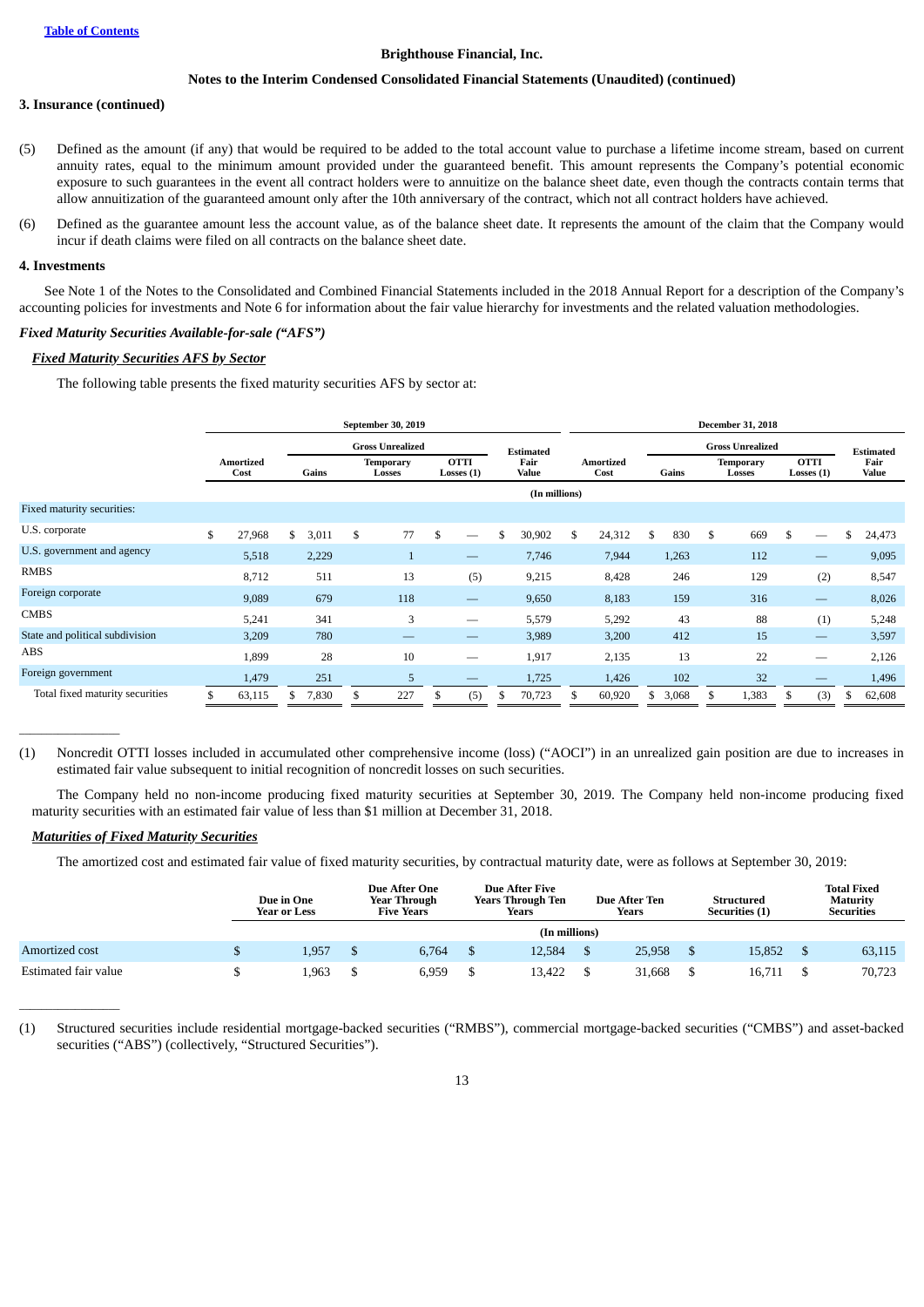## **Notes to the Interim Condensed Consolidated Financial Statements (Unaudited) (continued)**

## **4. Investments (continued)**

Actual maturities may differ from contractual maturities due to the exercise of call or prepayment options. Fixed maturity securities not due at a single maturity date have been presented in the year of final contractual maturity. Structured Securities are shown separately, as they are not due at a single maturity.

#### *Continuous Gross Unrealized Losses for Fixed Maturity Securities AFS by Sector*

The following table presents the estimated fair value and gross unrealized losses of fixed maturity securities AFS in an unrealized loss position, aggregated by sector and by length of time that the securities have been in a continuous unrealized loss position at:

|                                                              | September 30, 2019<br><b>December 31, 2018</b> |                                   |    |                                             |    |                                              |    |                                             |     |                                   |    |                                             |    |                                              |    |                                             |
|--------------------------------------------------------------|------------------------------------------------|-----------------------------------|----|---------------------------------------------|----|----------------------------------------------|----|---------------------------------------------|-----|-----------------------------------|----|---------------------------------------------|----|----------------------------------------------|----|---------------------------------------------|
|                                                              |                                                | Less than 12 Months               |    |                                             |    | <b>Equal to or Greater</b><br>than 12 Months |    |                                             |     | <b>Less than 12 Months</b>        |    |                                             |    | <b>Equal to or Greater</b><br>than 12 Months |    |                                             |
|                                                              |                                                | <b>Estimated</b><br>Fair<br>Value |    | <b>Gross</b><br><b>Unrealized</b><br>Losses |    | <b>Estimated</b><br>Fair<br>Value            |    | <b>Gross</b><br><b>Unrealized</b><br>Losses |     | <b>Estimated</b><br>Fair<br>Value |    | <b>Gross</b><br><b>Unrealized</b><br>Losses |    | <b>Estimated</b><br>Fair<br>Value            |    | <b>Gross</b><br><b>Unrealized</b><br>Losses |
|                                                              |                                                |                                   |    |                                             |    |                                              |    | (Dollars in millions)                       |     |                                   |    |                                             |    |                                              |    |                                             |
| Fixed maturity securities:                                   |                                                |                                   |    |                                             |    |                                              |    |                                             |     |                                   |    |                                             |    |                                              |    |                                             |
| U.S. corporate                                               | \$                                             | 1,621                             | \$ | 43                                          | \$ | 414                                          | \$ | 34                                          | \$  | 10,584                            | \$ | 470                                         | \$ | 2,328                                        | \$ | 199                                         |
| U.S. government and agency                                   |                                                | 106                               |    |                                             |    |                                              |    |                                             |     | 412                               |    | 8                                           |    | 1,543                                        |    | 104                                         |
| RMBS                                                         |                                                | 536                               |    | 3                                           |    | 453                                          |    | 5                                           |     | 1,627                             |    | 26                                          |    | 2,611                                        |    | 101                                         |
| Foreign corporate                                            |                                                | 832                               |    | 28                                          |    | 642                                          |    | 90                                          |     | 3,982                             |    | 203                                         |    | 774                                          |    | 113                                         |
| <b>CMBS</b>                                                  |                                                | 102                               |    |                                             |    | 190                                          |    | 2                                           |     | 2,317                             |    | 53                                          |    | 803                                          |    | 34                                          |
| State and political subdivision                              |                                                | 15                                |    |                                             |    | 8                                            |    |                                             |     | 346                               |    | $7\overline{ }$                             |    | 158                                          |    | 8                                           |
| ABS                                                          |                                                | 449                               |    | 3                                           |    | 504                                          |    | 7                                           |     | 1,422                             |    | 21                                          |    | 70                                           |    |                                             |
| Foreign government                                           |                                                | 52                                |    | 5                                           |    |                                              |    |                                             |     | 521                               |    | 26                                          |    | 132                                          |    | 6                                           |
| Total fixed maturity securities                              |                                                | 3,713                             | S  | 84                                          | S  | 2,211                                        | £. | 138                                         | \$. | 21,211                            | S. | 814                                         | .S | 8,419                                        | .S | 566                                         |
| Total number of securities in an<br>unrealized loss position |                                                | 693                               |    |                                             |    | 320                                          |    |                                             |     | 3,027                             |    |                                             |    | 1,028                                        |    |                                             |
|                                                              |                                                |                                   |    |                                             |    |                                              |    |                                             |     |                                   |    |                                             |    |                                              |    |                                             |

#### *Evaluation of AFS Securities for OTTI and Evaluating Temporarily Impaired AFS Securities*

#### *Evaluation and Measurement Methodologies*

Management considers a wide range of factors about the security issuer and uses its best judgment in evaluating the cause of the decline in the estimated fair value of the security and in assessing the prospects for near-term recovery. Inherent in management's evaluation of the security are assumptions and estimates about the operations of the issuer and its future earnings potential. Considerations used in the impairment evaluation process include, but are not limited to: (i) the length of time and the extent to which the estimated fair value has been below amortized cost; (ii) the potential for impairments when the issuer is experiencing significant financial difficulties; (iii) the potential for impairments in an entire industry sector or sub-sector; (iv) the potential for impairments in certain economically depressed geographic locations; (v) the potential for impairments where the issuer, series of issuers or industry has suffered a catastrophic loss or has exhausted natural resources; (vi) whether the Company has the intent to sell or will more likely than not be required to sell a particular security before the decline in estimated fair value below amortized cost recovers; (vii) with respect to Structured Securities, changes in forecasted cash flows after considering the quality of underlying collateral, expected prepayment speeds, current and forecasted loss severity, consideration of the payment terms of the underlying assets backing a particular security, and the payment priority within the tranche structure of the security; (viii) the potential for impairments due to weakening of foreign currencies on non-functional currency denominated fixed maturity securities that are near maturity; and (ix) other subjective factors, including concentrations and information obtained from regulators and rating agencies.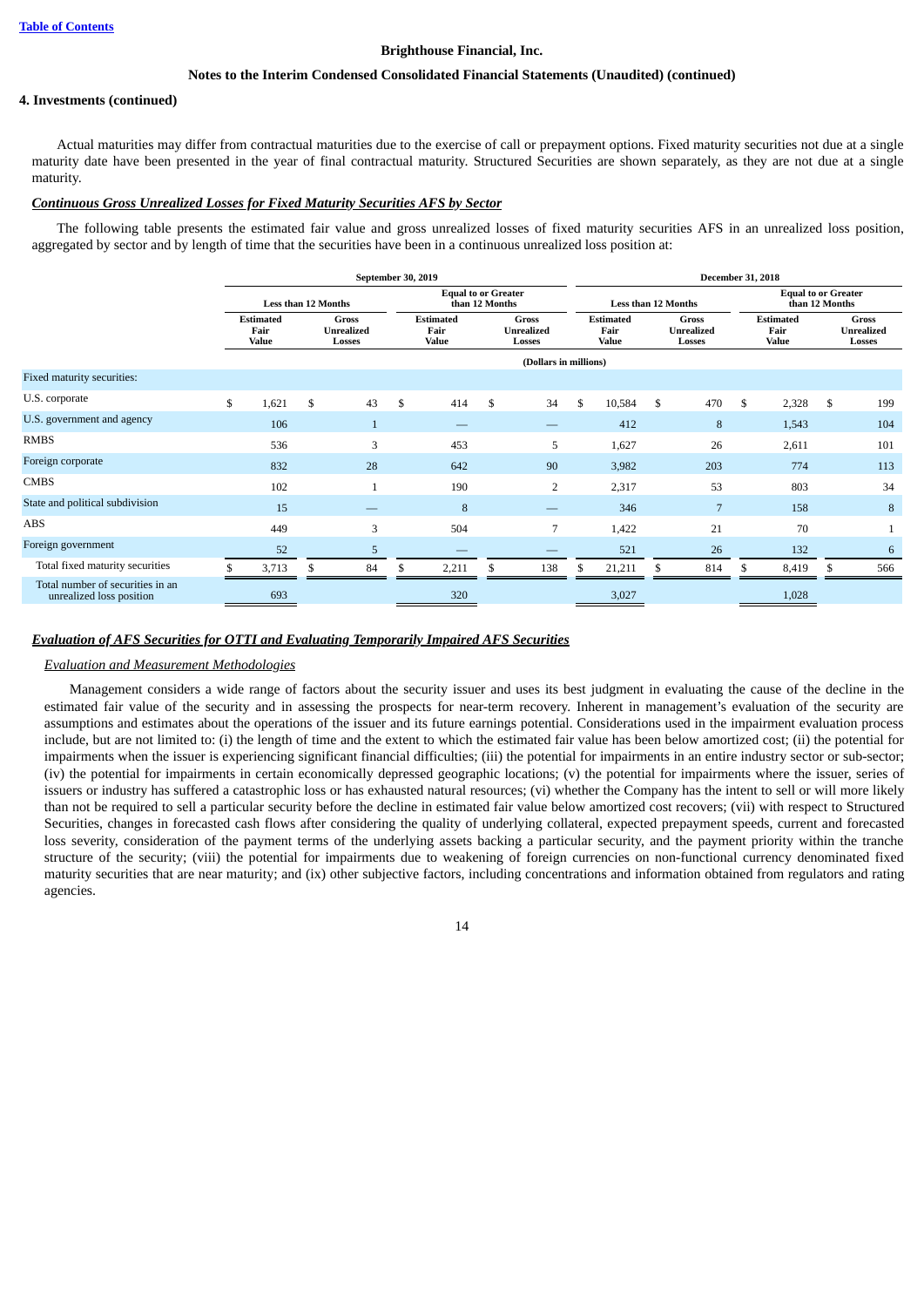## **Notes to the Interim Condensed Consolidated Financial Statements (Unaudited) (continued)**

## **4. Investments (continued)**

For securities in an unrealized loss position, an OTTI is recognized in earnings when it is anticipated that the amortized cost will not be recovered. When either: (i) the Company has the intent to sell the security; or (ii) it is more likely than not that the Company will be required to sell the security before recovery, the OTTI recognized in earnings is the entire difference between the security's amortized cost and estimated fair value. If neither of these conditions exists, the difference between the amortized cost of the security and the present value of projected future cash flows expected to be collected is recognized as an OTTI in earnings ("credit loss"). If the estimated fair value is less than the present value of projected future cash flows expected to be collected, this portion of OTTI related to other-than-credit factors ("noncredit loss") is recorded in other comprehensive income ("OCI").

#### *Current Period Evaluation*

Based on the Company's current evaluation of its AFS securities in an unrealized loss position in accordance with its impairment policy, and the Company's current intentions and assessments (as applicable to the type of security) about holding, selling and any requirements to sell these securities, the Company concluded that these securities were not other-than-temporarily impaired at September 30, 2019.

Gross unrealized losses on fixed maturity securities decreased \$1.2 billion during the nine months ended September 30, 2019 to \$222 million. The decrease in gross unrealized losses for the nine months ended September 30, 2019 was primarily attributable to decreasing longer-term interest rates and narrowing credit spreads.

At September 30, 2019, \$11 million of the total \$222 million of gross unrealized losses were from eleven fixed maturity securities with an unrealized loss position of 20% or more of amortized cost for six months or greater.

### *Mortgage Loans*

 $\overline{\phantom{a}}$  , where  $\overline{\phantom{a}}$ 

#### *Mortgage Loans by Portfolio Segment*

Mortgage loans are summarized as follows at:

|                           | <b>September 30, 2019</b> |                       | <b>December 31, 2018</b> |                        |  |
|---------------------------|---------------------------|-----------------------|--------------------------|------------------------|--|
|                           | Carrying<br>Value         | $%$ of<br>Total       | Carrying<br><b>Value</b> | $%$ of<br><b>Total</b> |  |
|                           |                           | (Dollars in millions) |                          |                        |  |
| Mortgage loans:           |                           |                       |                          |                        |  |
| Commercial                | \$<br>9,473               | 61.7% \$              | 8,529                    | 62.3%                  |  |
| Agricultural              | 3,291                     | 21.4                  | 2,946                    | 21.5                   |  |
| Residential               | 2,659                     | 17.3                  | 2,276                    | 16.6                   |  |
| Subtotal $(1)$            | 15,423                    | 100.4                 | 13,751                   | 100.4                  |  |
| Valuation allowances (2)  | (64)                      | (0.4)                 | (57)                     | (0.4)                  |  |
| Total mortgage loans, net | 15,359                    | $100.0\%$ \$          | 13,694                   | 100.0%                 |  |

(1) Purchases of mortgage loans from third parties were \$159 million and \$722 million for the three months and nine months ended September 30, 2019, respectively, and \$816 million and \$1.4 billion for the three months and nine months ended September 30, 2018, respectively, and were primarily comprised of residential mortgage loans.

(2) The valuation allowances were primarily from collective evaluation (non-specific loan related).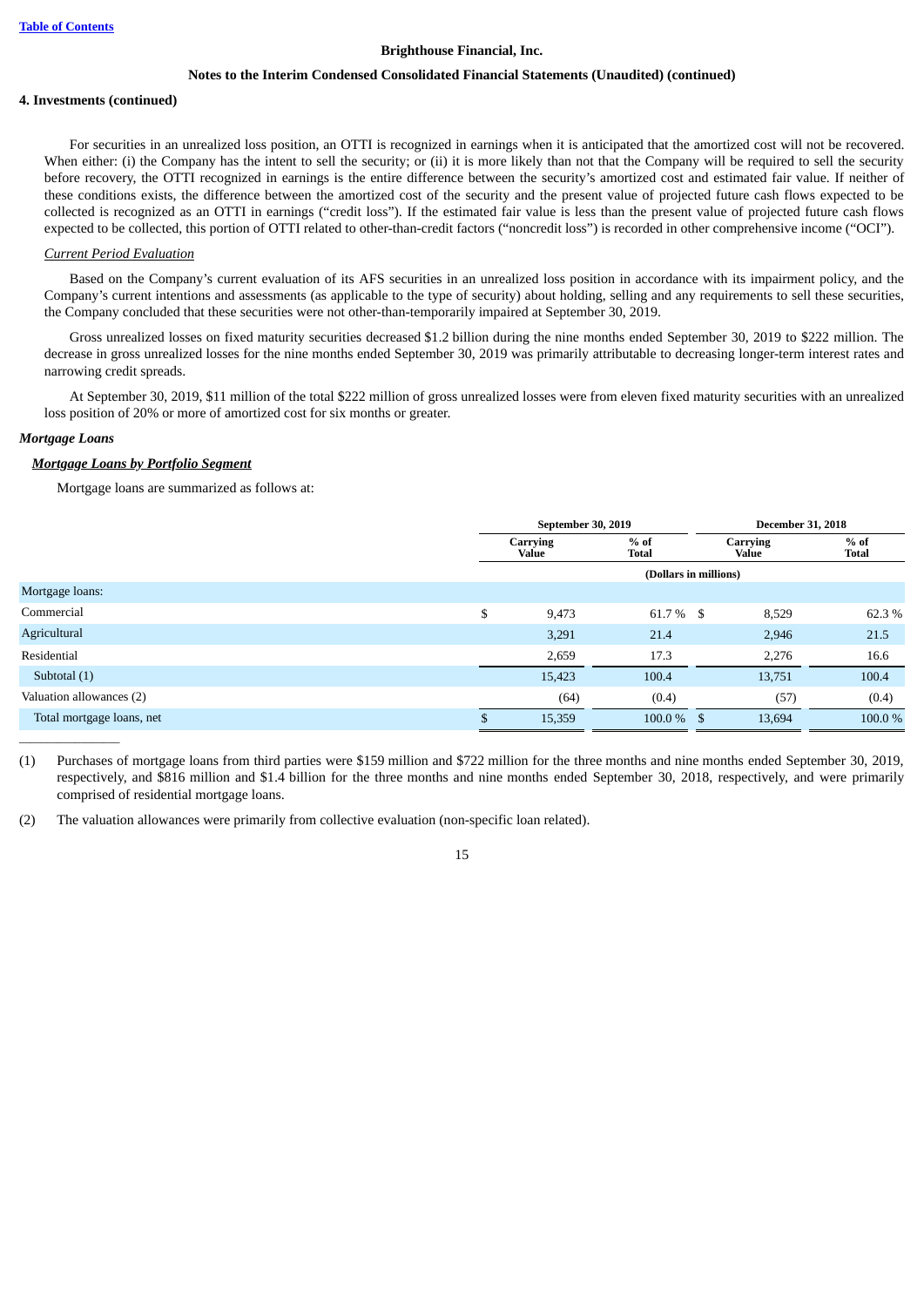## **Notes to the Interim Condensed Consolidated Financial Statements (Unaudited) (continued)**

### **4. Investments (continued)**

Information on commercial, agricultural and residential mortgage loans is presented in the tables below.

#### *Valuation Allowance Methodology*

Mortgage loans are considered to be impaired when it is probable that, based upon current information and events, the Company will be unable to collect all amounts due under the loan agreement. Specific valuation allowances are established using the same methodology for all three portfolio segments as the excess carrying value of a loan over either (i) the present value of expected future cash flows discounted at the loan's original effective interest rate, (ii) the estimated fair value of the loan's underlying collateral if the loan is in the process of foreclosure or otherwise collateral dependent, or (iii) the loan's observable market price. A common evaluation framework is used for establishing non-specific valuation allowances for all loan portfolio segments; however, a separate non-specific valuation allowance is calculated and maintained for each loan portfolio segment that is based on inputs unique to each loan portfolio segment. Non-specific valuation allowances are established for pools of loans with similar risk characteristics where a property-specific or market-specific risk has not been identified, but for which the Company expects to incur a credit loss. These evaluations are based upon several loan portfolio segment-specific factors, including the Company's experience for loan losses, defaults and loss severity, and loss expectations for loans with similar risk characteristics. These evaluations are revised as conditions change and new information becomes available.

#### *Credit Quality of Commercial Mortgage Loans*

The credit quality of commercial mortgage loans was as follows at:

|                          |              |        |                |                                     |                | <b>Recorded Investment</b> |                |                       |              |     |                          |              |
|--------------------------|--------------|--------|----------------|-------------------------------------|----------------|----------------------------|----------------|-----------------------|--------------|-----|--------------------------|--------------|
|                          |              |        |                | <b>Debt Service Coverage Ratios</b> |                |                            |                |                       | $%$ of       |     | <b>Estimated</b><br>Fair | $%$ of       |
|                          |              | >1.20x |                | $1.00x - 1.20x$                     |                | < 1.00x                    |                | <b>Total</b>          | <b>Total</b> |     | <b>Value</b>             | <b>Total</b> |
|                          |              |        |                |                                     |                |                            |                | (Dollars in millions) |              |     |                          |              |
| September 30, 2019       |              |        |                |                                     |                |                            |                |                       |              |     |                          |              |
| Loan-to-value ratios:    |              |        |                |                                     |                |                            |                |                       |              |     |                          |              |
| Less than 65%            | \$           | 8,355  | $\mathfrak{S}$ | 128                                 | $\mathfrak{S}$ | 141                        | $\mathfrak{S}$ | 8,624                 | 91.0% \$     |     | 9,111                    | 91.2%        |
| 65% to 75%               |              | 684    |                | 18                                  |                |                            |                | 702                   | 7.4          |     | 729                      | 7.3          |
| 76% to 80%               |              | 138    |                |                                     |                | 9                          |                | 147                   | 1.6          |     | 146                      | 1.5          |
| Total                    | \$           | 9,177  | \$             | 146                                 | \$             | 150                        | \$             | 9,473                 | 100.0% \$    |     | 9,986                    | 100.0%       |
| <b>December 31, 2018</b> |              |        |                |                                     |                |                            |                |                       |              |     |                          |              |
| Loan-to-value ratios:    |              |        |                |                                     |                |                            |                |                       |              |     |                          |              |
| Less than $65%$          | $\mathbb{S}$ | 7,470  | $\mathfrak{S}$ | 89                                  | \$             | 34                         | \$             | 7,593                 | 89.0% \$     |     | 7,668                    | 89.0%        |
| 65% to 75%               |              | 762    |                |                                     |                | 24                         |                | 786                   | 9.2          |     | 798                      | 9.3          |
| 76% to 80%               |              | 141    |                | $\overline{\phantom{a}}$            |                | 9                          |                | 150                   | 1.8          |     | 145                      | 1.7          |
| Total                    | \$           | 8,373  | \$             | 89                                  | \$             | 67                         | \$             | 8,529                 | 100.0%       | -\$ | 8,611                    | 100.0%       |

#### *Credit Quality of Agricultural Mortgage Loans*

The credit quality of agricultural mortgage loans was as follows at:

|                       |                        |                | <b>September 30, 2019</b> |    |                        | <b>December 31, 2018</b> |
|-----------------------|------------------------|----------------|---------------------------|----|------------------------|--------------------------|
|                       | Recorded<br>Investment |                | $%$ of<br><b>Total</b>    |    | Recorded<br>Investment | $%$ of<br><b>Total</b>   |
|                       |                        |                | (Dollars in millions)     |    |                        |                          |
| Loan-to-value ratios: |                        |                |                           |    |                        |                          |
| Less than 65%         | \$                     | 3,046          | 92.6%                     | -S | 2,623                  | 89.0%                    |
| 65% to 75%            |                        | 243            | 7.3                       |    | 322                    | 10.9                     |
| 76% to 80%            |                        | $\overline{2}$ | 0.1                       |    |                        | 0.1                      |
| Total                 |                        | 3,291          | 100.0%                    | -S | 2,946                  | 100.0%                   |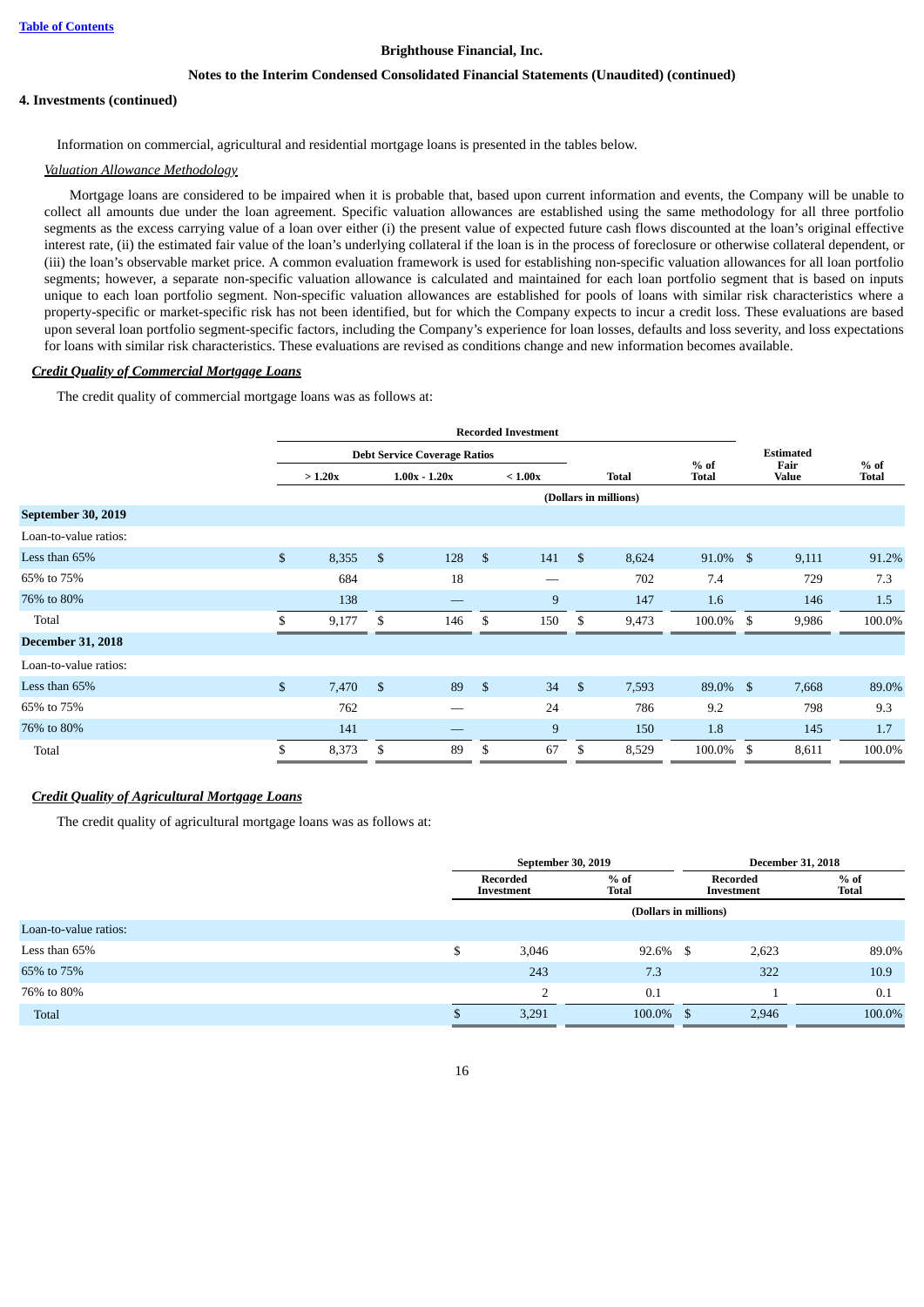## **Notes to the Interim Condensed Consolidated Financial Statements (Unaudited) (continued)**

#### **4. Investments (continued)**

The estimated fair value of agricultural mortgage loans was \$3.4 billion and \$2.9 billion at September 30, 2019 and December 31, 2018, respectively.

### *Credit Quality of Residential Mortgage Loans*

The credit quality of residential mortgage loans was as follows at:

|                         |                        | <b>September 30, 2019</b> |                        | <b>December 31, 2018</b> |
|-------------------------|------------------------|---------------------------|------------------------|--------------------------|
|                         | Recorded<br>Investment | $%$ of<br>Total           | Recorded<br>Investment | $%$ of<br><b>Total</b>   |
|                         |                        |                           | (Dollars in millions)  |                          |
| Performance indicators: |                        |                           |                        |                          |
| Performing              | \$<br>2,621            | 98.6%                     | 2,240<br>-S            | 98.4%                    |
| Nonperforming           | 38                     | 1.4                       | 36                     | 1.6                      |
| Total                   | 2,659                  | 100.0%                    | 2,276<br>- \$          | 100.0%                   |

The estimated fair value of residential mortgage loans was \$2.7 billion and \$2.3 billion at September 30, 2019 and December 31, 2018, respectively.

#### *Past Due, Nonaccrual and Modified Mortgage Loans*

The Company has a high quality, well performing mortgage loan portfolio, with over 99% of all mortgage loans classified as performing at both September 30, 2019 and December 31, 2018. The Company defines delinquency consistent with industry practice, when mortgage loans are past due as follows: commercial and residential mortgage loans — 60 days and agricultural mortgage loans — 90 days. The Company had no commercial mortgage loans past due or in nonaccrual status at either September 30, 2019 or December 31, 2018. Agricultural mortgage loans past due totaled \$7 million and less than \$1 million at September 30, 2019 and December 31, 2018, respectively. The Company had no agricultural mortgage loans in nonaccrual status at either September 30, 2019 or December 31, 2018. Residential mortgage loans past due and in nonaccrual status totaled \$38 million and \$36 million at September 30, 2019 and December 31, 2018, respectively. During the three months and nine months ended September 30, 2019 and 2018, the Company did not have a significant number of mortgage loans modified in a troubled debt restructuring.

### *Other Invested Assets*

Freestanding derivatives with positive estimated fair values comprise over 90% of other invested assets. See Note 5 for information about freestanding derivatives with positive estimated fair values. Other invested assets also includes tax credit and renewable energy partnerships, leveraged leases and Federal Home Loan Bank stock.

### *Net Unrealized Investment Gains (Losses)*

Unrealized investment gains (losses) on fixed maturity securities and the effect on DAC, VOBA, deferred sales inducements ("DSI") and future policy benefits, that would result from the realization of the unrealized gains (losses), are included in net unrealized investment gains (losses) in AOCI.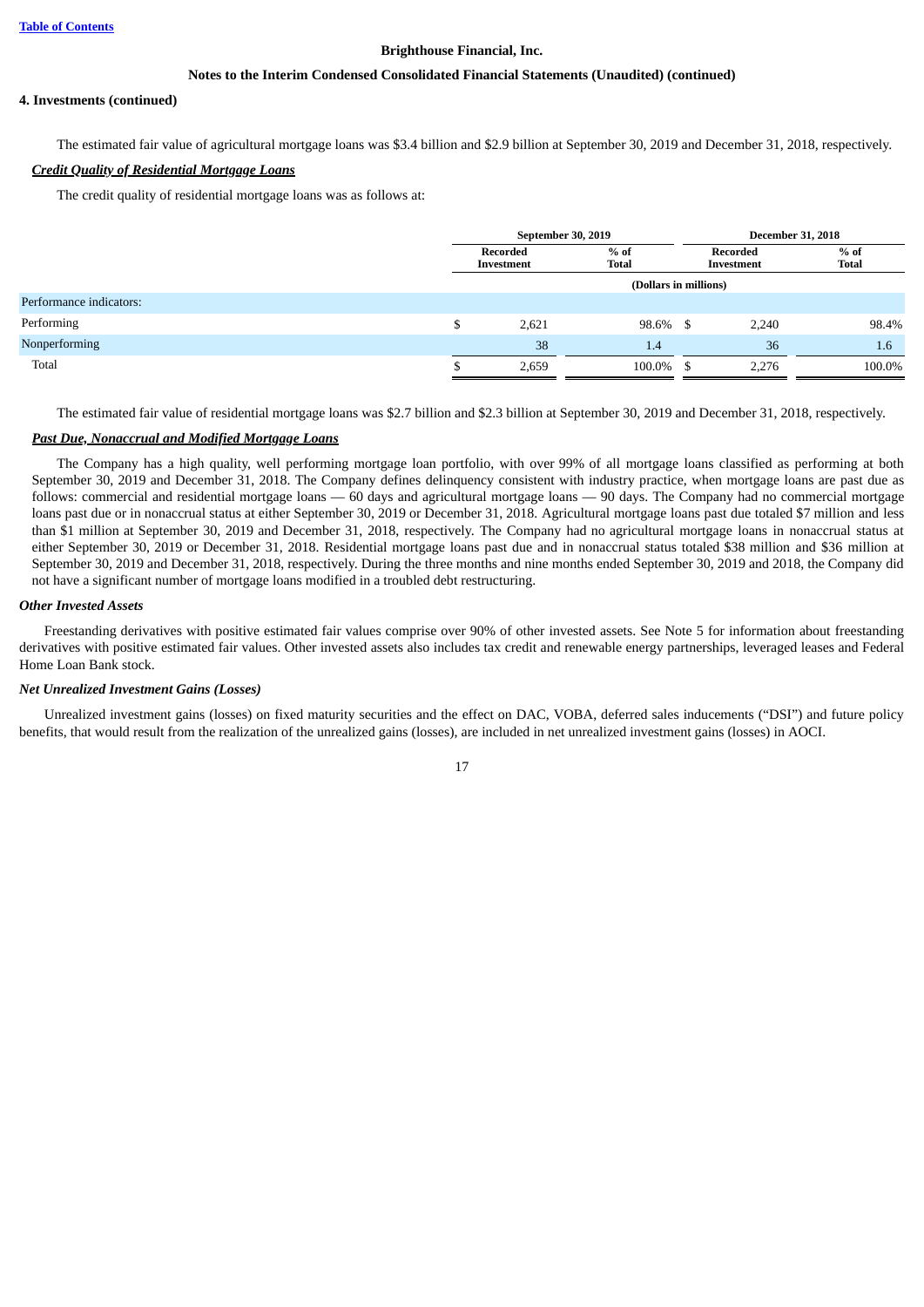## **Notes to the Interim Condensed Consolidated Financial Statements (Unaudited) (continued)**

## **4. Investments (continued)**

The components of net unrealized investment gains (losses), included in AOCI, were as follows:

|                                          |     | <b>September 30, 2019</b> |    | <b>December 31, 2018</b> |
|------------------------------------------|-----|---------------------------|----|--------------------------|
|                                          |     | (In millions)             |    |                          |
| Fixed maturity securities                | \$  | 7,608                     | S. | 1,691                    |
| <b>Derivatives</b>                       |     | 416                       |    | 264                      |
| Other                                    |     | (14)                      |    | (13)                     |
| Subtotal                                 |     | 8,010                     |    | 1,942                    |
| Amounts allocated from:                  |     |                           |    |                          |
| Future policy benefits                   |     | (3,050)                   |    | (886)                    |
| DAC, VOBA and DSI                        |     | (386)                     |    | (90)                     |
| Subtotal                                 |     | (3,436)                   |    | (976)                    |
| Deferred income tax benefit (expense)    |     | (961)                     |    | (203)                    |
| Net unrealized investment gains (losses) | \$. | 3,613                     | ъ  | 763                      |

The changes in net unrealized investment gains (losses) were as follows:

|                                                        |               | <b>Nine Months Ended</b><br>September 30, 2019 |  |  |
|--------------------------------------------------------|---------------|------------------------------------------------|--|--|
|                                                        | (In millions) |                                                |  |  |
| Balance, December 31, 2018                             |               | 763                                            |  |  |
| Unrealized investment gains (losses) during the period |               | 6,068                                          |  |  |
| Unrealized investment gains (losses) relating to:      |               |                                                |  |  |
| Future policy benefits                                 |               | (2, 164)                                       |  |  |
| DAC, VOBA and DSI                                      |               | (296)                                          |  |  |
| Deferred income tax benefit (expense)                  |               | (758)                                          |  |  |
| Balance, September 30, 2019                            |               | 3,613                                          |  |  |
| Change in net unrealized investment gains (losses)     |               | 2,850                                          |  |  |

## *Concentrations of Credit Risk*

There were no investments in any counterparty that were greater than 10% of the Company's equity, other than the U.S. government and its agencies, at both September 30, 2019 and December 31, 2018.

## *Securities Lending*

 $\frac{1}{2}$  ,  $\frac{1}{2}$  ,  $\frac{1}{2}$  ,  $\frac{1}{2}$  ,  $\frac{1}{2}$  ,  $\frac{1}{2}$  ,  $\frac{1}{2}$  ,  $\frac{1}{2}$  ,  $\frac{1}{2}$ 

Elements of the securities lending program are presented below at:

|                                                      | <b>September 30, 2019</b> |       |      | <b>December 31, 2018</b> |  |  |  |  |
|------------------------------------------------------|---------------------------|-------|------|--------------------------|--|--|--|--|
|                                                      | (In millions)             |       |      |                          |  |  |  |  |
| Securities on loan: (1)                              |                           |       |      |                          |  |  |  |  |
| Amortized cost                                       |                           | 2,055 | - S  | 3,056                    |  |  |  |  |
| Estimated fair value                                 |                           | 3,214 | - \$ | 3,628                    |  |  |  |  |
| Cash collateral received from counterparties (2)     | \$                        | 3,244 | - S  | 3,646                    |  |  |  |  |
| Security collateral received from counterparties (3) |                           | 35    | S    | 55                       |  |  |  |  |
| Reinvestment portfolio — estimated fair value        |                           | 3,354 |      | 3,658                    |  |  |  |  |

(1) Included within fixed maturity securities.

(2) Included within payables for collateral under securities loaned and other transactions.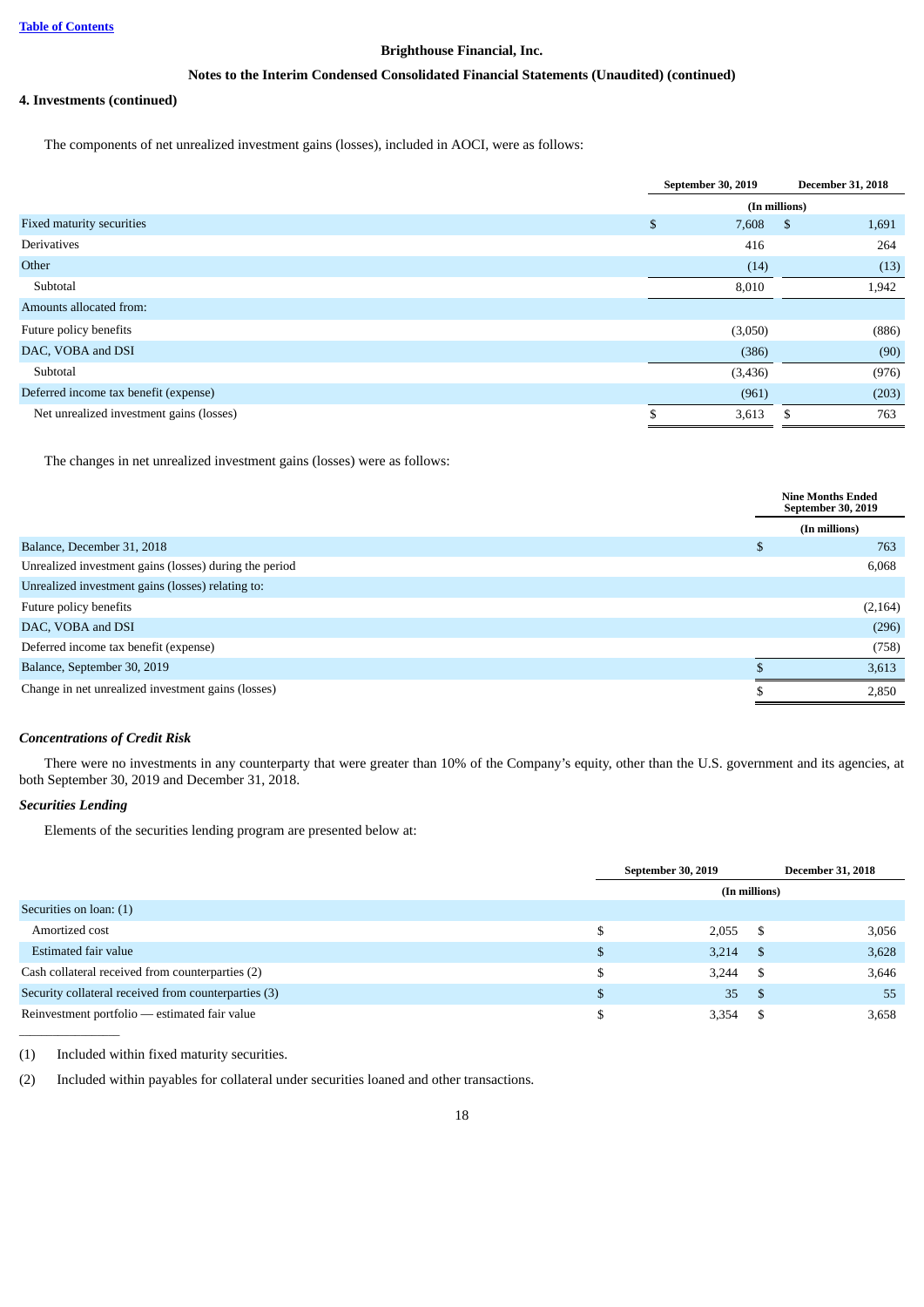\_\_\_\_\_\_\_\_\_\_\_\_\_\_\_\_\_\_

 $\frac{1}{2}$  ,  $\frac{1}{2}$  ,  $\frac{1}{2}$  ,  $\frac{1}{2}$  ,  $\frac{1}{2}$  ,  $\frac{1}{2}$  ,  $\frac{1}{2}$  ,  $\frac{1}{2}$  ,  $\frac{1}{2}$ 

#### **Brighthouse Financial, Inc.**

### **Notes to the Interim Condensed Consolidated Financial Statements (Unaudited) (continued)**

#### **4. Investments (continued)**

(3) Security collateral received from counterparties may not be sold or re-pledged, unless the counterparty is in default, and is not reflected on the consolidated financial statements.

The cash collateral liability by loaned security type and remaining tenor of the agreements were as follows at:

|                            |          |                    | <b>September 30, 2019</b>                                         |  |               |               |  |                                                                   |  | <b>December 31, 2018</b> |  |                  |              |  |  |
|----------------------------|----------|--------------------|-------------------------------------------------------------------|--|---------------|---------------|--|-------------------------------------------------------------------|--|--------------------------|--|------------------|--------------|--|--|
|                            |          |                    | <b>Remaining Tenor of Securities Lending</b><br><b>Agreements</b> |  |               |               |  | <b>Remaining Tenor of Securities Lending</b><br><b>Agreements</b> |  |                          |  |                  |              |  |  |
|                            | Open (1) | 1 Month or<br>Less |                                                                   |  | 1 to 6 Months | Total         |  | 1 Month or<br>Open (1)<br>Less                                    |  |                          |  | 1 to 6<br>Months | <b>Total</b> |  |  |
|                            |          |                    |                                                                   |  |               | (In millions) |  |                                                                   |  |                          |  |                  |              |  |  |
| U.S. government and agency | 1,561    |                    | ,283                                                              |  | 400           | 3.244         |  | 474                                                               |  | 1,823                    |  | 349              | 3,646        |  |  |

(1) The related loaned security could be returned to the Company on the next business day which would require the Company to immediately return the cash collateral.

If the Company is required to return significant amounts of cash collateral on short notice and is forced to sell securities to meet the return obligation, it may have difficulty selling such collateral that is invested in securities in a timely manner, be forced to sell securities in a volatile or illiquid market for less than what otherwise would have been realized under normal market conditions, or both. The estimated fair value of the securities on loan related to the cash collateral on open at September 30, 2019 was \$1.5 billion, all of which were U.S. government and agency securities which, if put back to the Company, could be immediately sold to satisfy the cash requirement.

The reinvestment portfolio acquired with the cash collateral consisted principally of fixed maturity securities (including agency RMBS, U.S. and foreign corporate securities, ABS, non-agency RMBS and U.S. government and agency securities) with 55% invested in agency RMBS, cash and cash equivalents and U.S. government and agency securities at September 30, 2019. If the securities on loan or the reinvestment portfolio become less liquid, the Company has the liquidity resources of most of its general account available to meet any potential cash demands when securities on loan are put back to the Company.

#### *Invested Assets on Deposit, Held in Trust and Pledged as Collateral*

Invested assets on deposit, held in trust and pledged as collateral are presented below at estimated fair value at:

|                                                                           |  | September 30, 2019 |  | <b>December 31, 2018</b> |
|---------------------------------------------------------------------------|--|--------------------|--|--------------------------|
|                                                                           |  |                    |  |                          |
| Invested assets on deposit (regulatory deposits) (1)                      |  | 9.443              |  | 8,176                    |
| Invested assets held in trust (reinsurance agreements) (2)                |  | 4,429              |  | 3,455                    |
| Invested assets pledged as collateral (3)                                 |  | 3,471              |  | 3.341                    |
| Total invested assets on deposit, held in trust and pledged as collateral |  | 17.343             |  | 14.972                   |

(1) The Company has assets, primarily fixed maturity securities, on deposit with governmental authorities relating to certain policyholder liabilities, of which \$75 million and \$55 million of the assets on deposit balance represents restricted cash at September 30, 2019 and December 31, 2018, respectively.

(2) The Company has assets, primarily fixed maturity securities, held in trust relating to certain reinsurance transactions. \$132 million and \$87 million of the assets held in trust balance represents restricted cash at September 30, 2019 and December 31, 2018, respectively.

(3) The Company has pledged invested assets in connection with various agreements and transactions, including funding agreements (see Note 3 of the Notes to the Consolidated and Combined Financial Statements included in the 2018 Annual Report) and derivative transactions (see Note 5).

See "— Securities Lending" for information regarding securities on loan.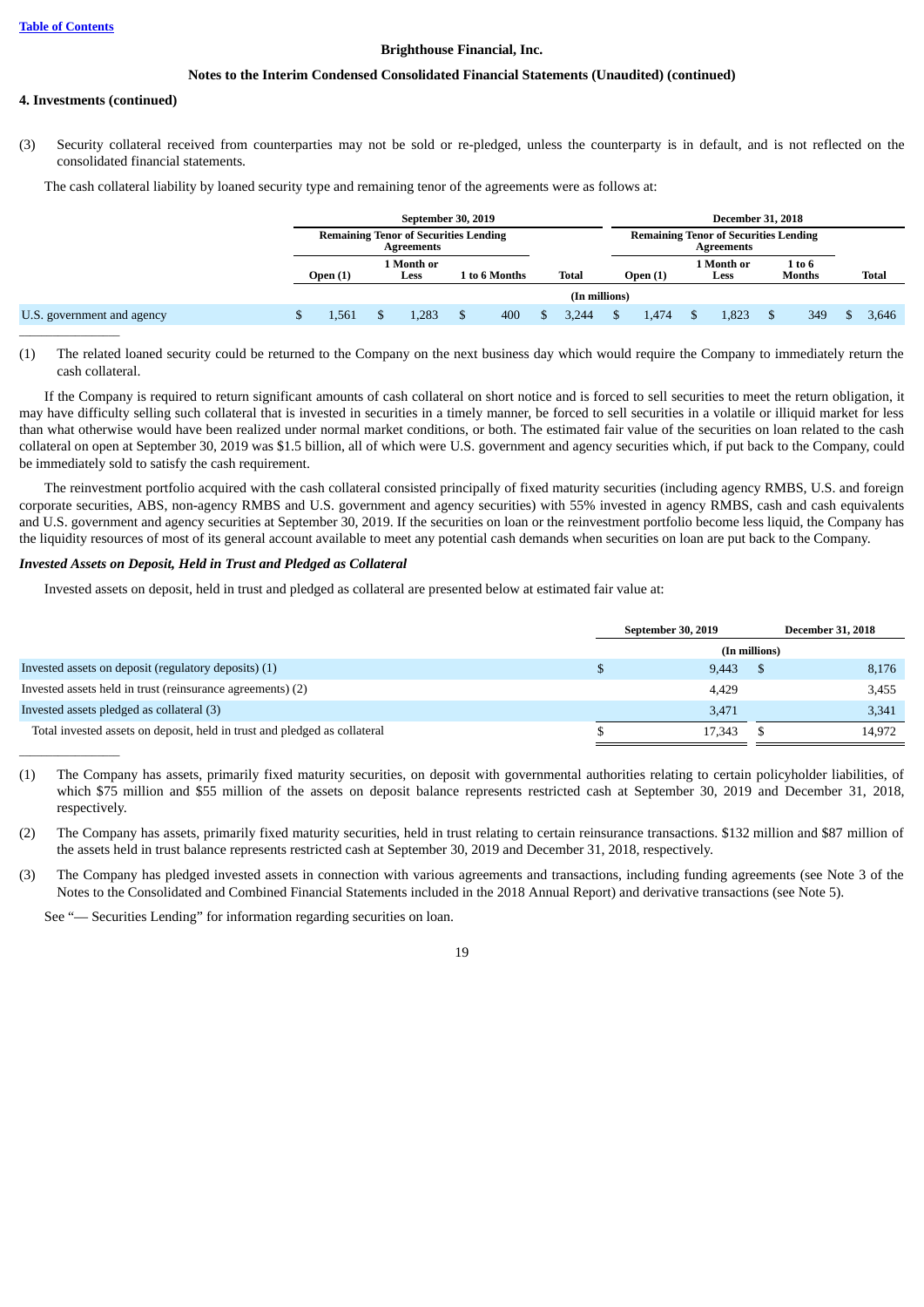### **Notes to the Interim Condensed Consolidated Financial Statements (Unaudited) (continued)**

#### **4. Investments (continued)**

#### *Variable Interest Entities*

The Company has invested in legal entities that are variable interest entities ("VIEs"). VIEs are consolidated when the investor is the primary beneficiary. A primary beneficiary is the variable interest holder in a VIE with both the power to direct the activities of the VIE that most significantly impact the economic performance of the VIE and the obligation to absorb losses, or the right to receive benefits that could potentially be significant to the VIE.

There were no material VIEs for which the Company has concluded that it is the primary beneficiary at September 30, 2019 or December 31, 2018.

The Company's investments in unconsolidated VIEs are described below.

#### *Fixed Maturity Securities*

The Company invests in U.S. corporate bonds, foreign corporate bonds, and Structured Securities issued by VIEs. The Company is not obligated to provide any financial or other support to these VIEs, other than the original investment. The Company's involvement with these entities is limited to that of a passive investor. The Company has no unilateral right to appoint or remove the servicer, special servicer, or investment manager, which are generally viewed as having the power to direct the activities that most significantly impact the economic performance of the VIE, nor does the Company function in any of these roles. The Company does not have the obligation to absorb losses or the right to receive benefits from the entity that could potentially be significant to the entity; as a result, the Company has determined it is not the primary beneficiary, or consolidator, of the VIE. The Company's maximum exposure to loss on these fixed maturity securities is limited to the amortized cost of these investments. See "— Fixed Maturity Securities AFS" for information on these securities.

#### *Limited Partnerships and LLCs*

The Company holds investments in certain limited partnerships and LLCs which are VIEs. These ventures include real estate limited partnerships/LLCs, private equity funds, hedge funds, and to a lesser extent tax credit and renewable energy partnerships. The Company is not considered the primary beneficiary, or consolidator, when its involvement takes the form of a limited partner interest and is restricted to a role of a passive investor, as a limited partner's interest does not provide the Company with any substantive kick-out or participating rights, nor does it provide the Company with the power to direct the activities of the fund. The Company's maximum exposure to loss on these investments is limited to: (i) the amount invested in debt or equity of the VIE and (ii) commitments to the VIE, as described in Note 11.

The carrying amount and maximum exposure to loss related to the VIEs in which the Company concluded that it holds a variable interest, but is not the primary beneficiary, were as follows at:

|                               |    | <b>September 30, 2019</b> |     |                                              |               | <b>December 31, 2018</b> |    |                                       |
|-------------------------------|----|---------------------------|-----|----------------------------------------------|---------------|--------------------------|----|---------------------------------------|
|                               |    | Carrying<br>Amount        |     | <b>Maximum</b><br><b>Exposure</b><br>to Loss |               | Carrying<br>Amount       |    | Maximum<br><b>Exposure</b><br>to Loss |
|                               |    |                           |     | (In millions)                                |               |                          |    |                                       |
| Fixed maturity securities     | ٠D | 13,361                    | -\$ | 12,592                                       | <sup>\$</sup> | 13,099                   | \$ | 13,099                                |
| Limited partnerships and LLCs |    | 1,846                     |     | 3,067                                        |               | 1,756                    |    | 3,145                                 |
| <b>Total</b>                  |    | 15,207                    | -S  | 15,659                                       | S             | 14,855                   | -S | 16,244                                |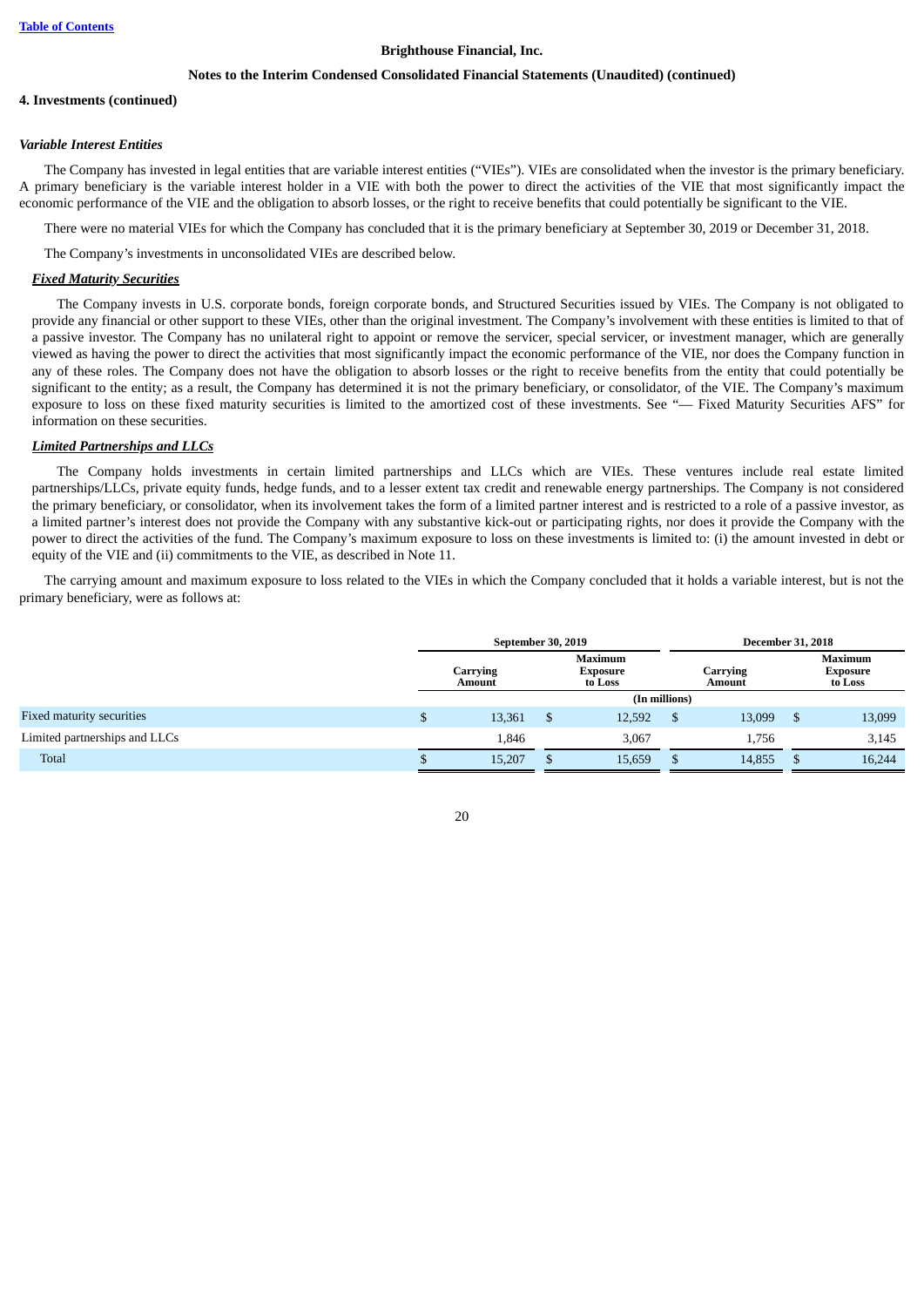## **Notes to the Interim Condensed Consolidated Financial Statements (Unaudited) (continued)**

## **4. Investments (continued)**

### *Net Investment Income*

The components of net investment income were as follows:

|                                                                  |                | <b>Three Months Ended</b><br>September 30, |      |               | <b>Nine Months Ended</b> | September 30, |       |
|------------------------------------------------------------------|----------------|--------------------------------------------|------|---------------|--------------------------|---------------|-------|
|                                                                  | 2019           |                                            | 2018 |               | 2019                     |               | 2018  |
|                                                                  |                |                                            |      | (In millions) |                          |               |       |
| Investment income:                                               |                |                                            |      |               |                          |               |       |
| Fixed maturity securities                                        | \$<br>665      | \$                                         | 641  | \$            | 1,997                    | \$            | 1,907 |
| <b>Equity securities</b>                                         | $\overline{2}$ |                                            |      |               | 6                        |               | 5     |
| Mortgage loans                                                   | 172            |                                            | 138  |               | 507                      |               | 384   |
| Policy loans                                                     | 18             |                                            | 17   |               | 51                       |               | 67    |
| Real estate limited partnerships and limited liability companies | 12             |                                            | 12   |               | 32                       |               | 36    |
| Other limited partnership interests                              | 67             |                                            | 69   |               | 143                      |               | 159   |
| Cash, cash equivalents and short-term investments                | 30             |                                            | 8    |               | 67                       |               | 21    |
| Other                                                            | 12             |                                            | 20   |               | 31                       |               | 42    |
| Subtotal                                                         | 978            |                                            | 906  |               | 2,834                    |               | 2,621 |
| Less: Investment expenses                                        | 50             |                                            | 53   |               | 153                      |               | 145   |
| Net investment income                                            | 928            | \$                                         | 853  | \$.           | 2,681                    | S             | 2,476 |

## *Net Investment Gains (Losses)*

## *Components of Net Investment Gains (Losses)*

The components of net investment gains (losses) were as follows:

|                                                                  | <b>Three Months Ended</b> | September 30, |               | <b>Nine Months Ended</b><br>September 30, |      |       |
|------------------------------------------------------------------|---------------------------|---------------|---------------|-------------------------------------------|------|-------|
|                                                                  | 2019                      |               | 2018          | 2019                                      |      | 2018  |
|                                                                  |                           |               | (In millions) |                                           |      |       |
| Fixed maturity securities                                        | 28                        | -\$           | $(34)$ \$     | 81                                        | - \$ | (138) |
| <b>Equity securities</b>                                         | 3                         |               | (1)           | 14                                        |      | (5)   |
| Mortgage loans                                                   | (1)                       |               | (5)           | (8)                                       |      | (12)  |
| Real estate limited partnerships and limited liability companies |                           |               |               |                                           |      | 42    |
| Other limited partnership interests                              | (3)                       |               |               | (8)                                       |      |       |
| Other                                                            |                           |               | (2)           |                                           |      | (8)   |
| Total net investment gains (losses)                              | 27                        | æ             | (42)          | 79                                        |      | (121) |

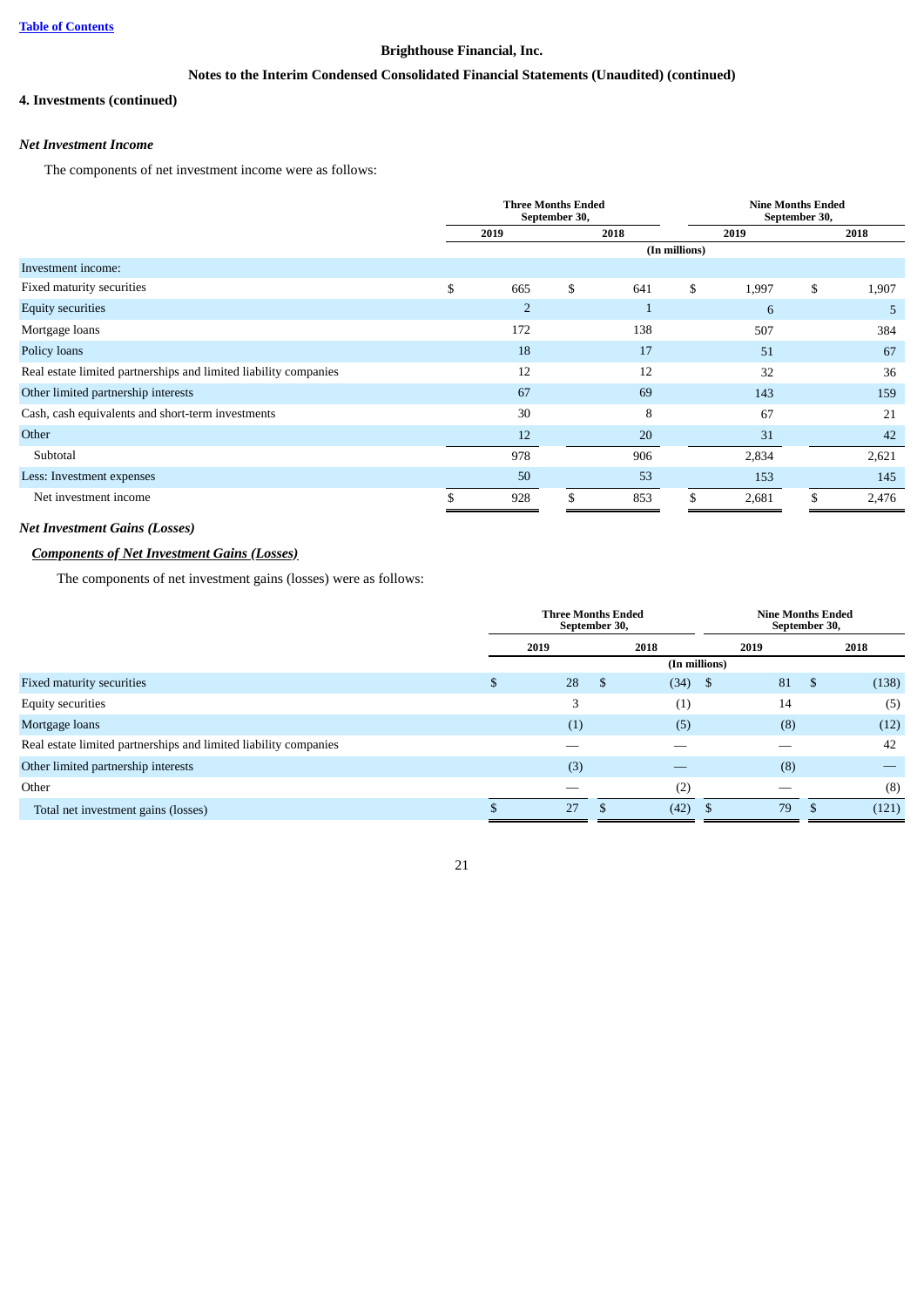## **Notes to the Interim Condensed Consolidated Financial Statements (Unaudited) (continued)**

#### **4. Investments (continued)**

### *Sales or Disposals of Fixed Maturity Securities*

Investment gains and losses on sales of securities are determined on a specific identification basis. Proceeds from sales or disposals of fixed maturity securities and the components of fixed maturity securities net investment gains (losses) were as shown in the table below.

|                               | <b>Three Months Ended</b><br>September 30, |   |               | <b>Nine Months Ended</b><br>September 30, |       |    |       |
|-------------------------------|--------------------------------------------|---|---------------|-------------------------------------------|-------|----|-------|
|                               | 2019                                       |   | 2018          |                                           | 2019  |    | 2018  |
|                               |                                            |   | (In millions) |                                           |       |    |       |
| Proceeds                      | 1,628                                      | S | 3,091         | S                                         | 8,586 | -S | 8,428 |
| Gross investment gains        | 45                                         | D | 58            | D                                         | 218   | -S | 70    |
| Gross investment losses       | (17)                                       |   | (92)          |                                           | (137) |    | (208) |
| Net investment gains (losses) | 28                                         |   | (34)          |                                           | 81    |    | (138) |

#### <span id="page-22-0"></span>**5. Derivatives**

### *Accounting for Derivatives*

#### *Freestanding Derivatives*

Freestanding derivatives are carried on the Company's balance sheet either as assets within other invested assets or as liabilities within other liabilities at estimated fair value. The Company does not offset the estimated fair value amounts recognized for derivatives executed with the same counterparty under the same master netting agreement.

If a derivative is not designated or did not qualify as an accounting hedge, changes in the estimated fair value of the derivative are reported in net derivative gains (losses) except for economic hedges of limited partnerships and LLCs which are presented in net investment income.

The Company generally reports cash received or paid for a derivative in the investing activity section of the statement of cash flows except for cash flows of certain derivative options with deferred premiums, which are reported in the financing activity section of the statement of cash flows.

### *Hedge Accounting*

The Company primarily designates derivatives as a hedge of a forecasted transaction or a variability of cash flows to be received or paid related to a recognized asset or liability (cash flow hedge). When a derivative is designated as a cash flow hedge and is determined to be highly effective, changes in fair value are recorded in OCI and subsequently reclassified into the statement of operations when the Company's earnings are affected by the variability in cash flows of the hedged item.

To qualify for hedge accounting, at the inception of the hedging relationship, the Company formally documents its risk management objective and strategy for undertaking the hedging transaction, as well as its designation of the hedge. In its hedge documentation, the Company sets forth how the hedging instrument is expected to hedge the designated risks related to the hedged item and sets forth the method that will be used to retrospectively and prospectively assess the hedging instrument's effectiveness. A derivative designated as a hedging instrument must be assessed as being highly effective in offsetting the designated risk of the hedged item. Hedge effectiveness is formally assessed at inception and at least quarterly throughout the life of the designated hedging relationship.

The Company discontinues hedge accounting prospectively when: (i) it is determined that the derivative is no longer highly effective in offsetting changes in the estimated fair value or cash flows of a hedged item; (ii) the derivative or hedged item expires, is sold, terminated, or exercised; (iii) it is no longer probable that the hedged forecasted transaction will occur; or (iv) the derivative is de-designated as a hedging instrument.

When hedge accounting is discontinued the derivative is carried at its estimated fair value on the balance sheet, with changes in its estimated fair value recognized in the current period as net derivative gains (losses). The changes in estimated fair value of derivatives previously recorded in OCI related to discontinued cash flow hedges are released into the statement of operations when the Company's earnings are affected by the variability in cash flows of the hedged item. When the hedged item matures or is sold, or the forecasted transaction is not probable of occurring, the Company immediately reclassifies any remaining balances in OCI to net derivative gains (losses).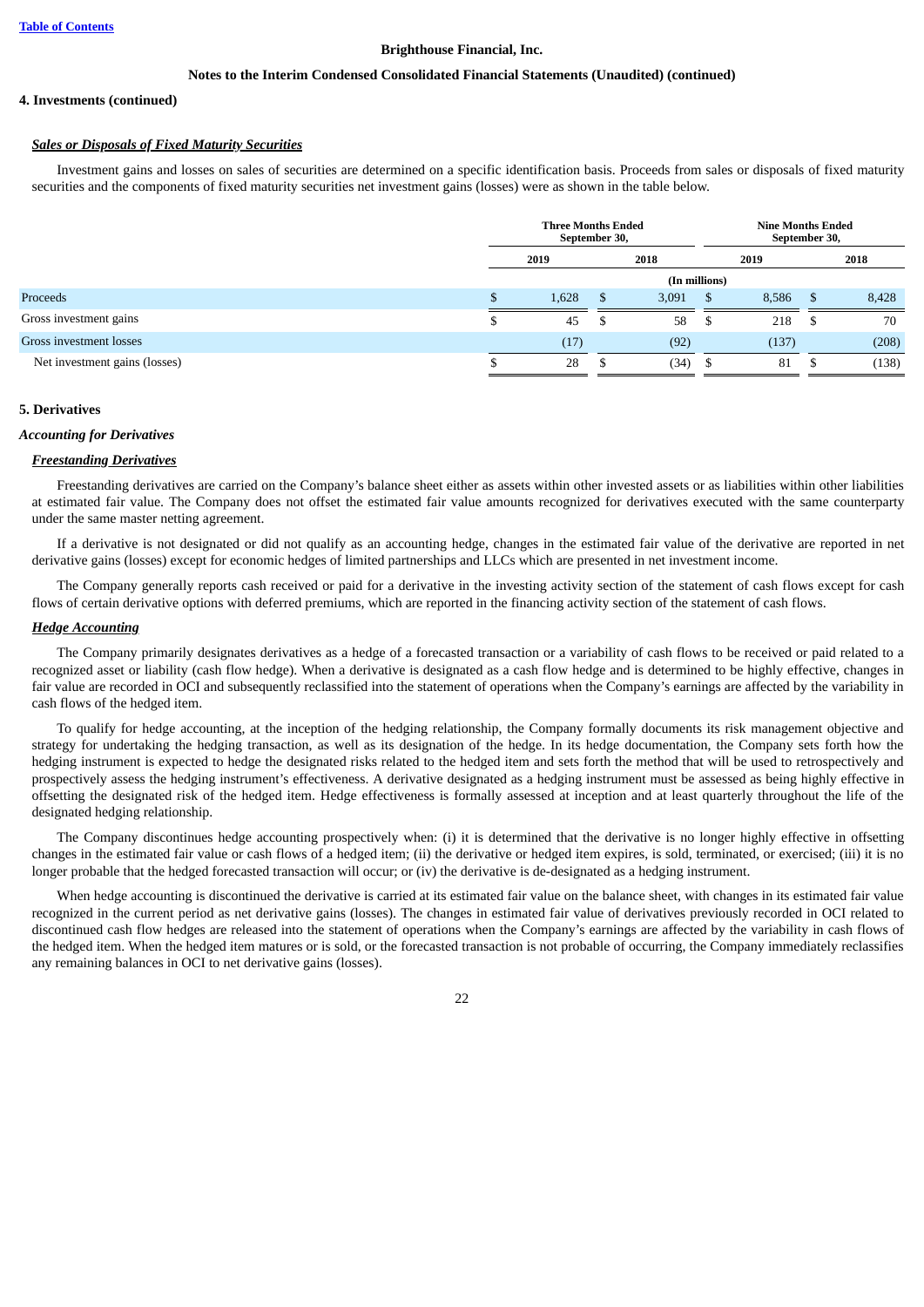#### **Notes to the Interim Condensed Consolidated Financial Statements (Unaudited) (continued)**

#### **5. Derivatives (continued)**

#### *Embedded Derivatives*

The Company has certain insurance and reinsurance contracts that contain embedded derivatives which are required to be separated from their host contracts and reported as derivatives. These host contracts include: variable annuities with guaranteed minimum benefits, including GMWBs, GMABs and certain GMIBs; index-linked annuities that are directly written or assumed through reinsurance; and ceded reinsurance of variable annuity GMIBs. Embedded derivatives within asset host contracts are presented within premiums, reinsurance and other receivables on the consolidated balance sheets. Embedded derivatives within liability host contracts are presented within policyholder account balances on the consolidated balance sheets. Changes in the estimated fair value of the embedded derivative are reported in net derivative gains (losses).

#### *Derivative Strategies*

The Company maintains an overall risk management strategy that incorporates the use of derivative instruments to minimize its exposure to various market risks, including interest rate, foreign currency exchange rate, credit and equity market.

Derivatives are financial instruments with values derived from interest rates, foreign currency exchange rates, credit spreads and/or other financial indices. Derivatives may be exchange-traded or contracted in the over-the-counter ("OTC") market. Certain of the Company's OTC derivatives are cleared and settled through central clearing counterparties ("OTC-cleared"), while others are bilateral contracts between two counterparties ("OTC-bilateral").

#### *Interest Rate Derivatives*

Interest rate swaps: The Company primarily uses interest rate swaps to hedge interest rate exposure in variable annuity products and minimum guarantees embedded in universal life products. Interest rate swaps are used in nonqualifying hedging relationships.

Interest rate caps: The Company uses interest rate caps to protect its floating rate liabilities against rises in interest rates above a specified level, and against interest rate exposure arising from mismatches between assets and liabilities. Interest rate caps are used in nonqualifying hedging relationships.

Interest rate futures: The Company uses exchange-traded interest rate futures contracts to hedge minimum guarantees embedded in certain variable annuity products offered by the Company. Exchange-traded interest rate futures are used in nonqualifying hedging relationships.

Swaptions: The Company uses swaptions to hedge interest rate risk associated with the Company's variable annuity and universal life products. Swaptions are used in nonqualifying hedging relationships. Swaptions are included in interest rate options.

Interest rate forwards: The Company uses interest rate forwards to hedge minimum guarantees embedded in universal life products. Interest rate forwards are used in cash flow and nonqualifying hedging relationships.

#### *Foreign Currency Exchange Rate Derivatives*

Foreign currency swaps: The Company uses foreign currency swaps to convert foreign currency denominated cash flows to U.S. dollars to reduce cash flow fluctuations due to changes in currency exchange rates. Foreign currency swaps are used in cash flow and nonqualifying hedging relationships.

Foreign currency forwards: The Company uses foreign currency forwards to hedge currency exposure on its invested assets. Foreign currency forwards are used in nonqualifying hedging relationships.

#### *Credit Derivatives*

Credit default swaps: The Company uses credit default swaps to create synthetic credit investments to replicate credit exposure that is more economically attractive than what is available in the market or otherwise unavailable (written credit protection), or to reduce credit loss exposure on certain assets that the Company owns (purchased credit protection). Credit default swaps are used in nonqualifying hedging relationships.

### *Equity Derivatives*

Equity futures: The Company uses exchange-traded equity futures to hedge minimum guarantees embedded in certain variable annuity products against adverse changes in equity markets. Exchange-traded equity futures are used in nonqualifying hedging relationships.

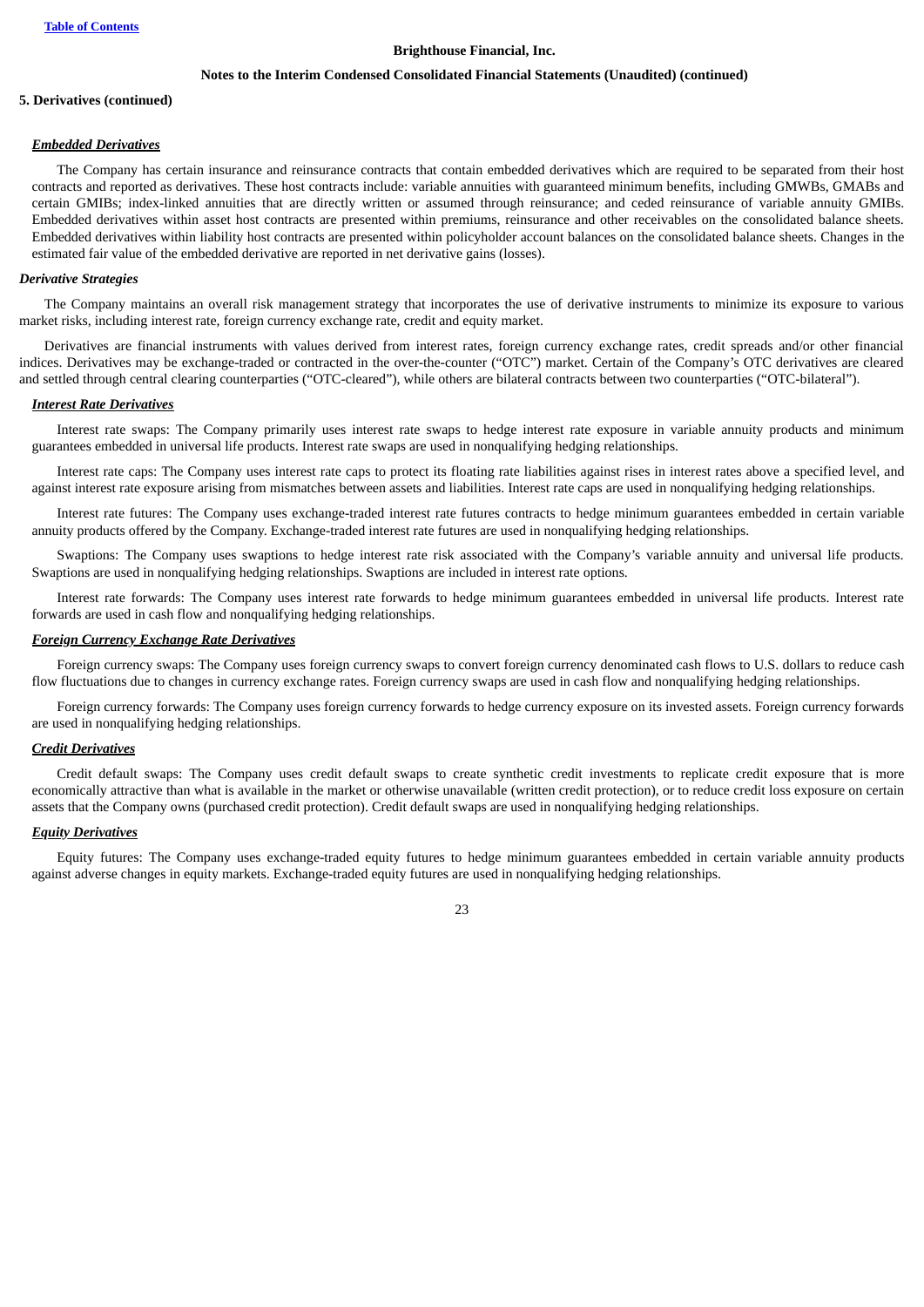## **Notes to the Interim Condensed Consolidated Financial Statements (Unaudited) (continued)**

## **5. Derivatives (continued)**

Equity index options: The Company uses equity index options primarily to hedge minimum guarantees embedded in certain variable annuity products against adverse changes in equity markets. Additionally, the Company uses equity index options to hedge index-linked annuity products against adverse changes in equity markets. Equity index options are used in nonqualifying hedging relationships.

Equity total return swaps: The Company uses equity total return swaps to hedge minimum guarantees embedded in certain variable annuity products against adverse changes equity markets. Equity total return swaps are used in nonqualifying hedging relationships.

Equity variance swaps: The Company uses equity variance swaps to hedge minimum guarantees embedded in certain variable annuity products offered by the Company. Equity variance swaps are used in nonqualifying hedging relationships.

### *Primary Risks Managed by Derivatives*

The following table presents the primary underlying risk exposure, gross notional amount, and estimated fair value of the Company's derivatives, held at:

|                                                                      |                                         |               |                           |                | September 30, 2019          |              |               | <b>December 31, 2018</b>  |              |              |                                |              |             |  |  |
|----------------------------------------------------------------------|-----------------------------------------|---------------|---------------------------|----------------|-----------------------------|--------------|---------------|---------------------------|--------------|--------------|--------------------------------|--------------|-------------|--|--|
|                                                                      |                                         |               | <b>Gross</b>              |                | <b>Estimated Fair Value</b> |              |               |                           | <b>Gross</b> |              | <b>Estimated Fair Value</b>    |              |             |  |  |
|                                                                      | <b>Primary Underlying Risk Exposure</b> |               | <b>Notional</b><br>Amount |                | <b>Assets</b>               |              | Liabilities   | <b>Notional</b><br>Amount |              |              | Assets                         |              | Liabilities |  |  |
|                                                                      |                                         |               |                           |                |                             |              | (In millions) |                           |              |              |                                |              |             |  |  |
| <b>Derivatives Designated as Hedging Instruments:</b>                |                                         |               |                           |                |                             |              |               |                           |              |              |                                |              |             |  |  |
| Cash flow hedges:                                                    |                                         |               |                           |                |                             |              |               |                           |              |              |                                |              |             |  |  |
| Interest rate forwards                                               | Interest rate                           | $\mathfrak s$ | 460                       | \$             | 51                          | $\mathbb{S}$ |               | \$                        |              | $\mathbb{S}$ |                                | $\mathbb{S}$ |             |  |  |
| Foreign currency swaps                                               | Foreign currency exchange rate          |               | 2,737                     |                | 320                         |              | 16            |                           | 2,524        |              | 211                            |              | 30          |  |  |
| Total qualifying hedges                                              |                                         |               | 3,197                     |                | 371                         |              | 16            |                           | 2,524        |              | 211                            |              | 30          |  |  |
| Derivatives Not Designated or Not Qualifying as Hedging Instruments: |                                         |               |                           |                |                             |              |               |                           |              |              |                                |              |             |  |  |
| Interest rate swaps                                                  | Interest rate                           |               | 8,731                     |                | 1,049                       |              | 32            |                           | 10.747       |              | 528                            |              | 558         |  |  |
| Interest rate caps                                                   | Interest rate                           |               | 3,350                     |                | $\overline{2}$              |              |               |                           | 3,350        |              | 21                             |              |             |  |  |
| Interest rate futures                                                | Interest rate                           |               |                           |                |                             |              |               |                           | 54           |              | $\sim$                         |              |             |  |  |
| Interest rate options                                                | Interest rate                           |               | 27,250                    |                | 1,771                       |              | 375           |                           | 17,168       |              | 168                            |              | 61          |  |  |
| Interest rate forwards                                               | Interest rate                           |               | 4,143                     |                | 241                         |              | 15            |                           |              |              |                                |              |             |  |  |
| Foreign currency swaps                                               | Foreign currency exchange rate          |               | 1,078                     |                | 146                         |              | 13            |                           | 1,409        |              | 101                            |              | 18          |  |  |
| Foreign currency forwards                                            | Foreign currency exchange rate          |               | 118                       |                | $\overline{2}$              |              |               |                           | 125          |              |                                |              |             |  |  |
| Credit default swaps - purchased                                     | Credit                                  |               | 12                        |                |                             |              |               |                           | 98           |              | 3                              |              |             |  |  |
| Credit default swaps - written                                       | Credit                                  |               | 1,734                     |                | 31                          |              | $\mathcal{L}$ |                           | 1,820        |              | 14                             |              | 3           |  |  |
| <b>Equity futures</b>                                                | Equity market                           |               |                           |                |                             |              | —             |                           | 169          |              |                                |              |             |  |  |
| Equity index options                                                 | <b>Equity market</b>                    |               | 46,099                    |                | 766                         |              | 1,503         |                           | 45,815       |              | 1,372                          |              | 1,207       |  |  |
| Equity variance swaps                                                | Equity market                           |               | 5,574                     |                | 95                          |              | 249           |                           | 5,574        |              | 80                             |              | 232         |  |  |
| Equity total return swaps                                            | Equity market                           |               | 5,037                     |                | 41                          |              | 33            |                           | 3,920        |              | 280                            |              | 3           |  |  |
| Total non-designated or nonqualifying<br>derivatives                 |                                         |               | 103,126                   |                | 4,144                       |              | 2,220         |                           | 90,249       |              | 2,567                          |              | 2,082       |  |  |
| <b>Embedded derivatives:</b>                                         |                                         |               |                           |                |                             |              |               |                           |              |              |                                |              |             |  |  |
| Ceded guaranteed minimum income benefits                             | Other                                   |               | N/A                       |                | 303                         |              |               |                           | N/A          |              | 228                            |              |             |  |  |
| Direct guaranteed minimum benefits                                   | Other                                   |               | N/A                       |                |                             |              | 2,391         |                           | N/A          |              |                                |              | 1,642       |  |  |
| Direct index-linked annuities                                        | Other                                   |               | N/A                       |                |                             |              | 1,566         |                           | N/A          |              |                                |              | 488         |  |  |
| Assumed index-linked annuities                                       | Other                                   |               | N/A                       |                |                             |              | 316           |                           | N/A          |              | $\qquad \qquad \longleftarrow$ |              | 96          |  |  |
| Total embedded derivatives                                           |                                         |               | N/A                       |                | 303                         |              | 4,273         |                           | N/A          |              | 228                            |              | 2,226       |  |  |
| Total                                                                |                                         | $\mathbb{S}$  | 106,323                   | $\mathfrak{s}$ | 4,818                       | $\mathbb{S}$ | 6,509         | $\mathbb{S}$              | 92,773       | $\mathbb{S}$ | 3,006                          | $\mathbb{S}$ | 4,338       |  |  |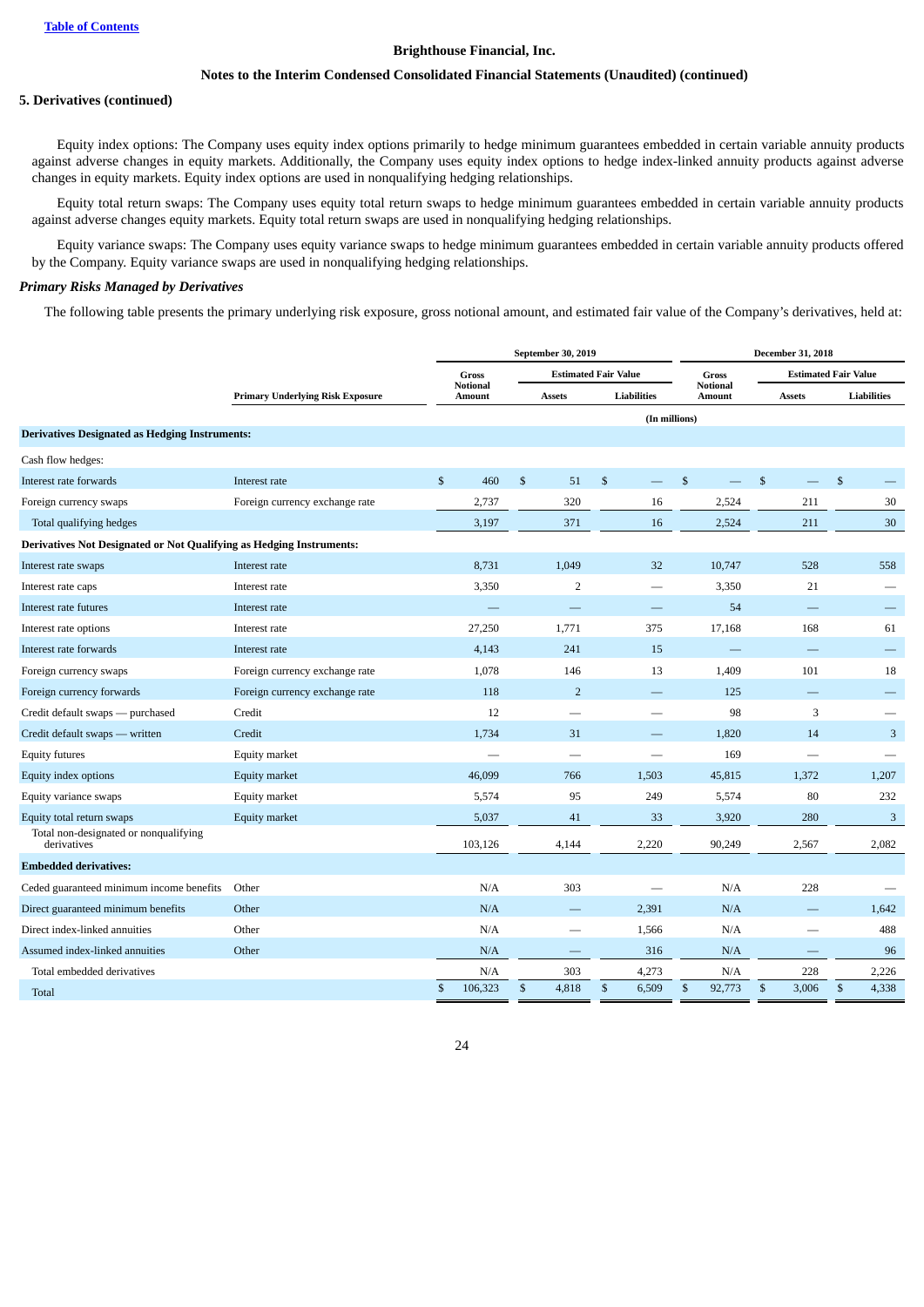## **Notes to the Interim Condensed Consolidated Financial Statements (Unaudited) (continued)**

## **5. Derivatives (continued)**

Based on gross notional amounts, a substantial portion of the Company's derivatives was not designated or did not qualify as part of a hedging relationship at both September 30, 2019 and December 31, 2018. The Company's use of derivatives includes (i) derivatives that serve as macro hedges of the Company's exposure to various risks and generally do not qualify for hedge accounting because they do not meet the criteria required under portfolio hedging rules; (ii) derivatives that economically hedge insurance liabilities and generally do not qualify for hedge accounting because they do not meet the criteria of being "highly effective" as outlined in ASC 815; (iii) derivatives that economically hedge embedded derivatives that do not qualify for hedge accounting because the changes in estimated fair value of the embedded derivatives are already recorded in net income; and (iv) written credit default swaps that are used to create synthetic credit investments and that do not qualify for hedge accounting because they do not involve a hedging relationship.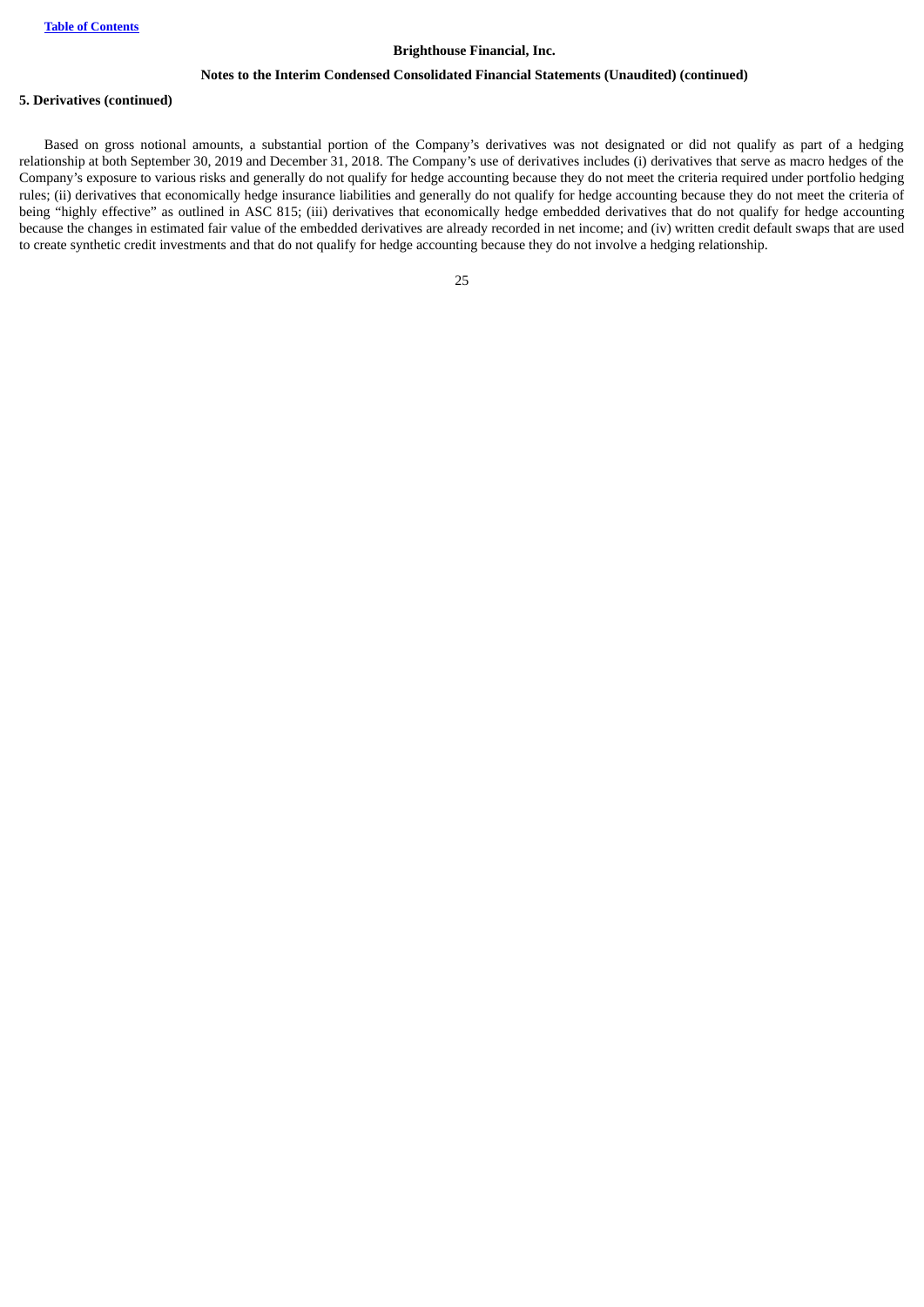## **Notes to the Interim Condensed Consolidated Financial Statements (Unaudited) (continued)**

## **5. Derivatives (continued)**

The following tables present the amount and location of gains (losses), including earned income, recognized for derivatives and gains (losses) pertaining to hedged items presented in net derivative gains (losses):

|                                                                                       |             | <b>Net Derivative Gains</b><br>(Losses) Recognized for<br><b>Derivatives</b> |              | <b>Net Derivative Gains</b><br>(Losses) Recognized<br>for Hedged Items |              | <b>Net Investment</b><br>Income |              | <b>Policyholder Benefits</b><br>and Claims |              | <b>Amount of Gains</b><br>(Losses) deferred in<br><b>AOCI</b> |
|---------------------------------------------------------------------------------------|-------------|------------------------------------------------------------------------------|--------------|------------------------------------------------------------------------|--------------|---------------------------------|--------------|--------------------------------------------|--------------|---------------------------------------------------------------|
|                                                                                       |             |                                                                              |              |                                                                        |              | (In millions)                   |              |                                            |              |                                                               |
| Three Months Ended September 30, 2019                                                 |             |                                                                              |              |                                                                        |              |                                 |              |                                            |              |                                                               |
| <b>Derivatives Designated as Hedging Instruments:</b>                                 |             |                                                                              |              |                                                                        |              |                                 |              |                                            |              |                                                               |
| Cash flow hedges:                                                                     |             |                                                                              |              |                                                                        |              |                                 |              |                                            |              |                                                               |
| Interest rate derivatives                                                             | \$          |                                                                              | \$           |                                                                        | \$           | $\mathbf{1}$                    | \$           |                                            | \$           | 51                                                            |
| Foreign currency exchange rate derivatives                                            |             |                                                                              |              |                                                                        |              | $9\,$                           |              |                                            |              | 109                                                           |
| Total cash flow hedges                                                                |             |                                                                              |              |                                                                        |              | 10                              |              |                                            |              | 160                                                           |
| <b>Derivatives Not Designated or Not Qualifying as</b><br><b>Hedging Instruments:</b> |             |                                                                              |              |                                                                        |              |                                 |              |                                            |              |                                                               |
| Interest rate derivatives                                                             |             | 1,657                                                                        |              |                                                                        |              |                                 |              |                                            |              |                                                               |
| Foreign currency exchange rate derivatives                                            |             | 49                                                                           |              | (3)                                                                    |              |                                 |              |                                            |              |                                                               |
| Credit derivatives                                                                    |             | $\overline{2}$                                                               |              |                                                                        |              |                                 |              |                                            |              |                                                               |
| <b>Equity derivatives</b>                                                             |             | (18)                                                                         |              |                                                                        |              |                                 |              |                                            |              |                                                               |
| <b>Embedded derivatives</b>                                                           |             | (630)                                                                        |              |                                                                        |              |                                 |              |                                            |              |                                                               |
| Total non-qualifying hedges                                                           |             | 1,060                                                                        |              | (3)                                                                    |              |                                 |              |                                            |              |                                                               |
| Total                                                                                 | \$          | 1,060                                                                        | \$           | (3)                                                                    | \$           | 10                              | \$           | $\overline{\phantom{0}}$                   | \$           | 160                                                           |
| Three Months Ended September 30, 2018                                                 |             |                                                                              |              |                                                                        |              |                                 |              |                                            |              |                                                               |
| <b>Derivatives Designated as Hedging Instruments:</b>                                 |             |                                                                              |              |                                                                        |              |                                 |              |                                            |              |                                                               |
| Fair value hedges:                                                                    |             |                                                                              |              |                                                                        |              |                                 |              |                                            |              |                                                               |
| Interest rate derivatives                                                             | \$          | (2)                                                                          | \$           | $\overline{2}$                                                         | \$           |                                 | \$           |                                            | \$           |                                                               |
| Total fair value hedges                                                               |             | (2)                                                                          |              | $\overline{2}$                                                         |              |                                 |              |                                            |              |                                                               |
| Cash flow hedges:                                                                     |             |                                                                              |              |                                                                        |              |                                 |              |                                            |              |                                                               |
| Interest rate derivatives                                                             |             | 46                                                                           |              |                                                                        |              | $\mathbf{1}$                    |              |                                            |              | (3)                                                           |
| Foreign currency exchange rate derivatives                                            |             |                                                                              |              |                                                                        |              | 8                               |              |                                            |              | (4)                                                           |
| Total cash flow hedges                                                                |             | 46                                                                           |              |                                                                        |              | $\boldsymbol{9}$                |              |                                            |              | (7)                                                           |
| <b>Derivatives Not Designated or Not Qualifying as</b><br><b>Hedging Instruments:</b> |             |                                                                              |              |                                                                        |              |                                 |              |                                            |              |                                                               |
| Interest rate derivatives                                                             |             | (266)                                                                        |              |                                                                        |              |                                 |              |                                            |              |                                                               |
| Foreign currency exchange rate derivatives                                            |             | 6                                                                            |              | (3)                                                                    |              |                                 |              |                                            |              |                                                               |
| Credit derivatives                                                                    |             | 11                                                                           |              |                                                                        |              |                                 |              |                                            |              |                                                               |
| <b>Equity derivatives</b>                                                             |             | (447)                                                                        |              |                                                                        |              |                                 |              |                                            |              |                                                               |
| <b>Embedded derivatives</b>                                                           |             | (38)                                                                         |              |                                                                        |              |                                 |              | (2)                                        |              |                                                               |
| Total non-qualifying hedges                                                           |             | (734)                                                                        |              | (3)                                                                    |              |                                 |              | (2)                                        |              |                                                               |
| <b>Total</b>                                                                          | $\mathbb S$ | (690)                                                                        | $\mathbb{S}$ | (1)                                                                    | $\mathbb{S}$ | 9                               | $\mathbb{S}$ | (2)                                        | $\mathbb{S}$ | (7)                                                           |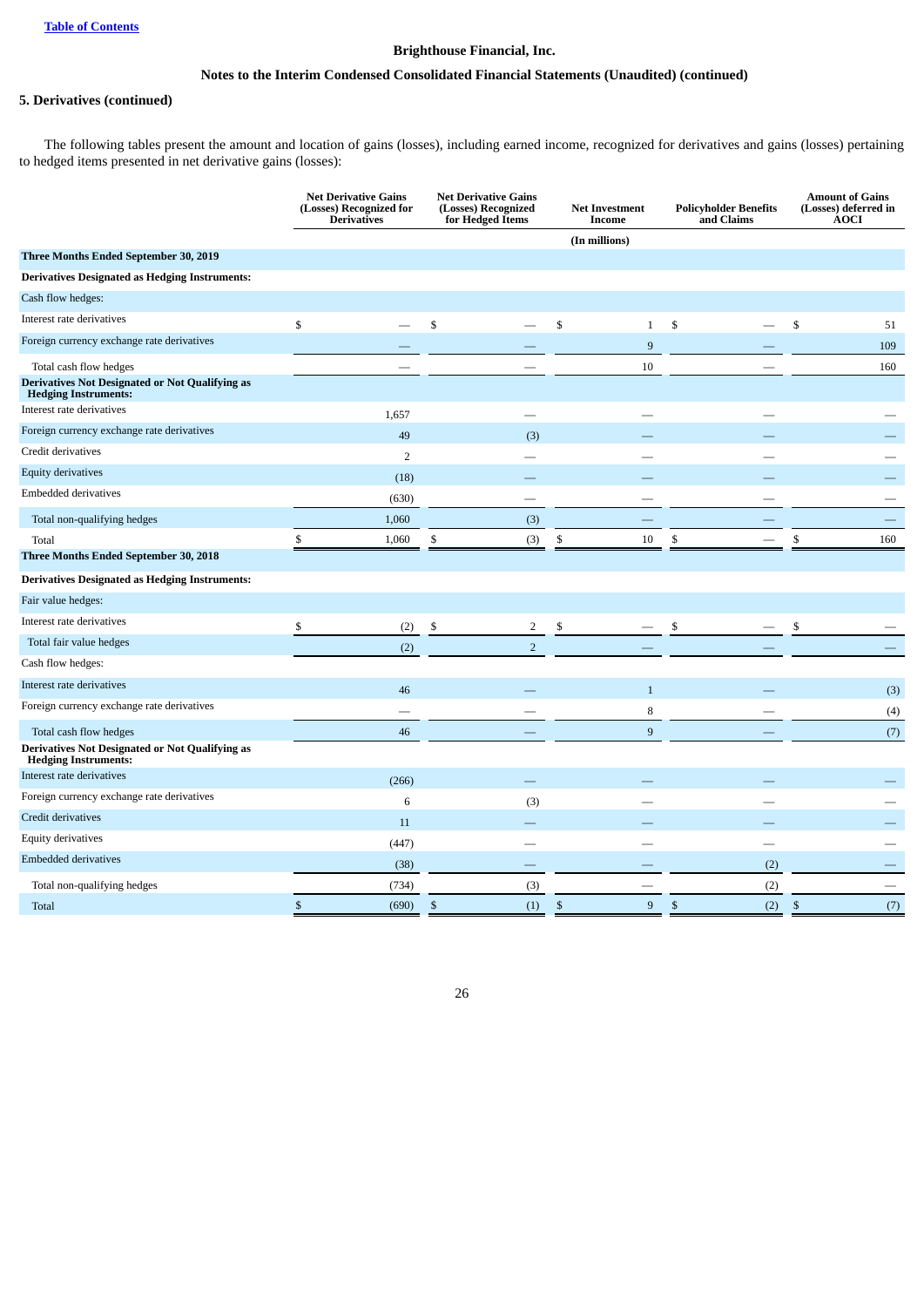## **Notes to the Interim Condensed Consolidated Financial Statements (Unaudited) (continued)**

## **5. Derivatives (continued)**

|                                                                                       | <b>Net Derivative Gains</b><br>(Losses) Recognized for<br><b>Derivatives</b> |             | <b>Net Derivative Gains</b><br>(Losses) Recognized<br>for Hedged Items |              | <b>Net Investment Income</b> |              | Policyholder<br><b>Benefits and Claims</b> |                | <b>Amount of Gains</b><br>(Losses) deferred in<br><b>AOCI</b> |
|---------------------------------------------------------------------------------------|------------------------------------------------------------------------------|-------------|------------------------------------------------------------------------|--------------|------------------------------|--------------|--------------------------------------------|----------------|---------------------------------------------------------------|
|                                                                                       |                                                                              |             |                                                                        |              | (In millions)                |              |                                            |                |                                                               |
| Nine Months Ended September 30, 2019                                                  |                                                                              |             |                                                                        |              |                              |              |                                            |                |                                                               |
| <b>Derivatives Designated as Hedging Instruments:</b>                                 |                                                                              |             |                                                                        |              |                              |              |                                            |                |                                                               |
| Cash flow hedges:                                                                     |                                                                              |             |                                                                        |              |                              |              |                                            |                |                                                               |
| Interest rate derivatives                                                             | \$<br>28                                                                     | \$          |                                                                        | \$           | $\overline{2}$               | \$           |                                            | \$             | 51                                                            |
| Foreign currency exchange rate derivatives                                            | 19                                                                           |             | (23)                                                                   |              | 26                           |              |                                            |                | 150                                                           |
| Total cash flow hedges                                                                | 47                                                                           |             | (23)                                                                   |              | 28                           |              |                                            |                | 201                                                           |
| <b>Derivatives Not Designated or Not Qualifying as</b><br><b>Hedging Instruments:</b> |                                                                              |             |                                                                        |              |                              |              |                                            |                |                                                               |
| Interest rate derivatives                                                             | 2,906                                                                        |             |                                                                        |              |                              |              |                                            |                |                                                               |
| Foreign currency exchange rate derivatives                                            | 71                                                                           |             | (6)                                                                    |              |                              |              |                                            |                |                                                               |
| Credit derivatives                                                                    | 32                                                                           |             |                                                                        |              |                              |              |                                            |                |                                                               |
| <b>Equity derivatives</b>                                                             | (1,808)                                                                      |             |                                                                        |              |                              |              |                                            |                |                                                               |
| Embedded derivatives                                                                  | (1,316)                                                                      |             |                                                                        |              |                              |              |                                            |                |                                                               |
| Total non-qualifying hedges                                                           | (115)                                                                        |             | (6)                                                                    |              |                              |              |                                            |                |                                                               |
| Total                                                                                 | \$<br>(68)                                                                   | \$          | (29)                                                                   | \$           | 28                           | \$           |                                            | \$             | 201                                                           |
| <b>Nine Months Ended September 30, 2018</b>                                           |                                                                              |             |                                                                        |              |                              |              |                                            |                |                                                               |
| <b>Derivatives Designated as Hedging Instruments:</b>                                 |                                                                              |             |                                                                        |              |                              |              |                                            |                |                                                               |
| Fair value hedges:                                                                    |                                                                              |             |                                                                        |              |                              |              |                                            |                |                                                               |
| Interest rate derivatives                                                             | \$<br>(12)                                                                   | \$          | 12                                                                     | \$           | $\mathbf{1}$                 | \$           |                                            | \$             |                                                               |
| Total fair value hedges                                                               | (12)                                                                         |             | 12                                                                     |              | $1\,$                        |              |                                            |                |                                                               |
| Cash flow hedges:                                                                     |                                                                              |             |                                                                        |              |                              |              |                                            |                |                                                               |
| Interest rate derivatives                                                             | 62                                                                           |             |                                                                        |              | $\overline{4}$               |              |                                            |                | (5)                                                           |
| Foreign currency exchange rate derivatives                                            | (1)                                                                          |             |                                                                        |              | 19                           |              |                                            |                | 33                                                            |
| Total cash flow hedges                                                                | 61                                                                           |             |                                                                        |              | 23                           |              |                                            |                | 28                                                            |
| <b>Derivatives Not Designated or Not Qualifying as</b><br><b>Hedging Instruments:</b> |                                                                              |             |                                                                        |              |                              |              |                                            |                |                                                               |
| Interest rate derivatives                                                             | (1,190)                                                                      |             |                                                                        |              |                              |              |                                            |                |                                                               |
| Foreign currency exchange rate derivatives                                            | 29                                                                           |             | (4)                                                                    |              |                              |              |                                            |                |                                                               |
| Credit derivatives                                                                    | $\overline{7}$                                                               |             |                                                                        |              |                              |              |                                            |                |                                                               |
| Equity derivatives                                                                    | (904)                                                                        |             |                                                                        |              |                              |              |                                            |                |                                                               |
| <b>Embedded derivatives</b>                                                           | 664                                                                          |             |                                                                        |              |                              |              | (4)                                        |                |                                                               |
| Total non-qualifying hedges                                                           | (1, 394)                                                                     |             | (4)                                                                    |              |                              |              | (4)                                        |                |                                                               |
| Total                                                                                 | \$<br>(1,345)                                                                | $\mathbb S$ | 8                                                                      | $\mathbb{S}$ | 24                           | $\mathbb{S}$ | (4)                                        | $\mathfrak{s}$ | 28                                                            |

At September 30, 2019 and December 31, 2018, the balance in AOCI associated with cash flow hedges was \$416 million and \$264 million, respectively.

## *Credit Derivatives*

In connection with synthetically created credit investment transactions, the Company writes credit default swaps for which it receives a premium to insure credit risk. If a credit event occurs, as defined by the contract, the contract may be cash settled or it may be settled gross by the Company paying the counterparty the specified swap notional amount in exchange for the delivery of par quantities of the referenced credit obligation.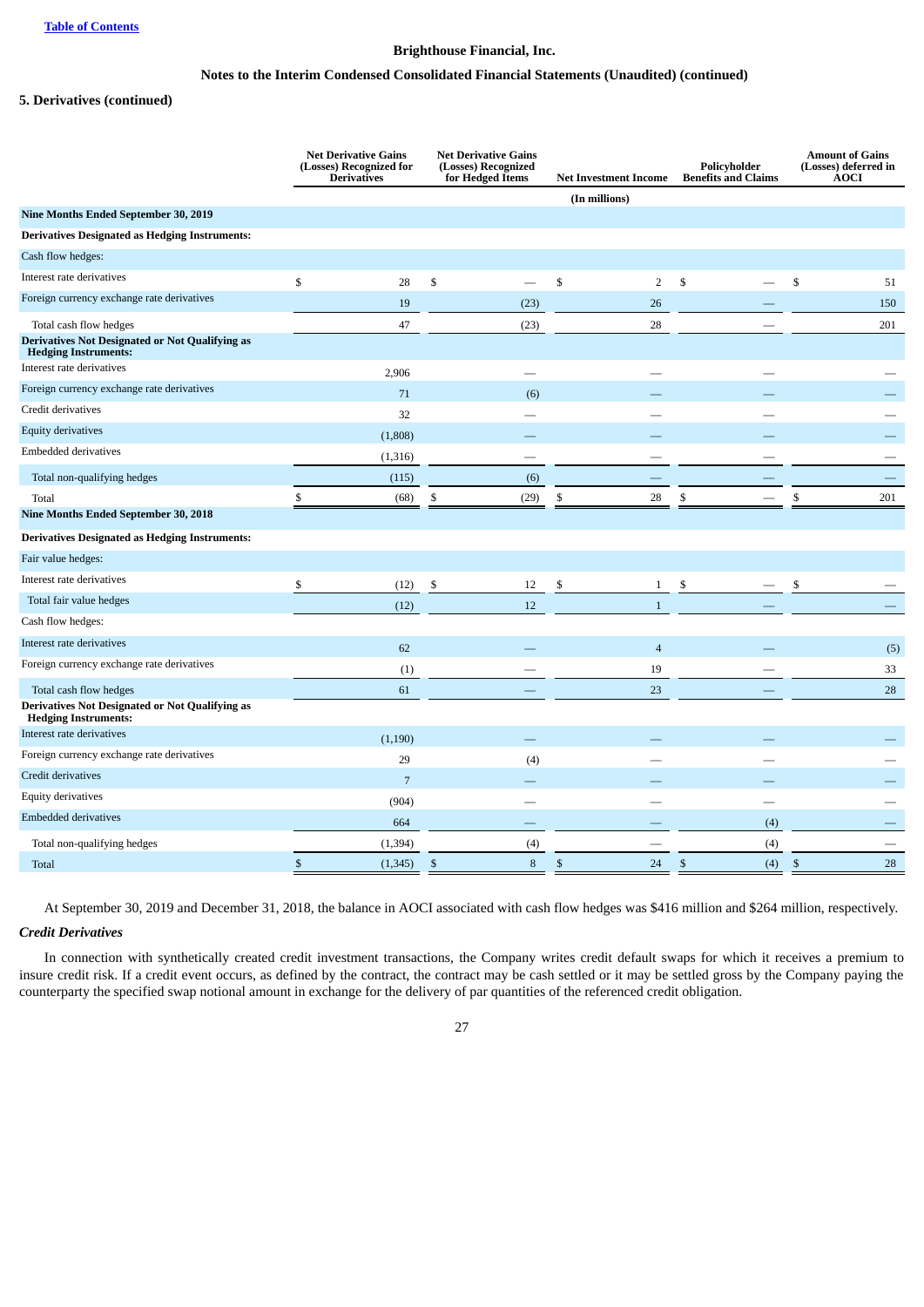### **Notes to the Interim Condensed Consolidated Financial Statements (Unaudited) (continued)**

### **5. Derivatives (continued)**

The following table presents the estimated fair value, maximum amount of future payments and weighted average years to maturity of written credit default swaps at:

|                                                                                 |  |                                                                                      |           | <b>September 30, 2019</b>                                                                                             |                                                        | <b>December 31, 2018</b>                                                             |    |                                                                                                         |       |                                                        |  |  |
|---------------------------------------------------------------------------------|--|--------------------------------------------------------------------------------------|-----------|-----------------------------------------------------------------------------------------------------------------------|--------------------------------------------------------|--------------------------------------------------------------------------------------|----|---------------------------------------------------------------------------------------------------------|-------|--------------------------------------------------------|--|--|
| <b>Rating Agency Designation of Referenced</b><br><b>Credit Obligations (1)</b> |  | <b>Estimated</b><br><b>Fair Value</b><br>of Credit<br><b>Default</b><br><b>Swaps</b> |           | <b>Maximum</b><br><b>Amount of</b><br><b>Future</b><br><b>Payments under</b><br><b>Credit Default</b><br><b>Swaps</b> | Weighted<br>Average<br>Years to<br><b>Maturity (2)</b> | <b>Estimated</b><br><b>Fair Value</b><br>of Credit<br><b>Default</b><br><b>Swaps</b> |    | <b>Maximum</b><br><b>Amount of</b><br>Future<br><b>Payments under</b><br><b>Credit Default</b><br>Swaps |       | Weighted<br>Average<br>Years to<br><b>Maturity (2)</b> |  |  |
|                                                                                 |  |                                                                                      |           |                                                                                                                       | (Dollars in millions)                                  |                                                                                      |    |                                                                                                         |       |                                                        |  |  |
| Aaa/Aa/A                                                                        |  | 9                                                                                    | \$        | 615                                                                                                                   | 2.4 <sup>5</sup>                                       |                                                                                      | 8  | \$                                                                                                      | 689   | 2.0                                                    |  |  |
| Baa                                                                             |  | 22                                                                                   |           | 1,119                                                                                                                 | 5.3                                                    |                                                                                      | 3  |                                                                                                         | 1,131 | 5.0                                                    |  |  |
| Total                                                                           |  | 31                                                                                   | <b>JD</b> | 1,734                                                                                                                 | 4.3                                                    |                                                                                      | 11 | .n                                                                                                      | 1,820 | 3.9                                                    |  |  |
|                                                                                 |  |                                                                                      |           |                                                                                                                       |                                                        |                                                                                      |    |                                                                                                         |       |                                                        |  |  |

(1) The Company has written credit protection on both single name and index references. The rating agency designations are based on availability and the midpoint of the applicable ratings among Moody's Investors Service, Standard & Poor's Global Ratings and Fitch Ratings. If no rating is available from a rating agency, then an internally developed rating is used.

(2) The weighted average years to maturity of the credit default swaps is calculated based on weighted average gross notional amounts.

### *Counterparty Credit Risk*

The Company may be exposed to credit-related losses in the event of counterparty nonperformance on derivative instruments. Generally, the credit exposure is the fair value at the reporting date less any collateral received from the counterparty.

The Company manages its credit risk by: (i) entering into derivative transactions with creditworthy counterparties governed by master netting agreements; (ii) trading through regulated exchanges and central clearing counterparties; (iii) obtaining collateral, such as cash and securities, when appropriate; and (iv) setting limits on single party credit exposures which are subject to periodic management review.

See Note 6 for a description of the impact of credit risk on the valuation of derivatives.

The estimated fair values of the Company's net derivative assets and net derivative liabilities after the application of master netting agreements and collateral were as follows at:

|                          |                                   |    | <b>Gross Amounts Not Offset on the Consolidated</b><br><b>Balance Sheets</b> |     |                                           |      |                   |                                                                 |              |  |                                                         |  |
|--------------------------|-----------------------------------|----|------------------------------------------------------------------------------|-----|-------------------------------------------|------|-------------------|-----------------------------------------------------------------|--------------|--|---------------------------------------------------------|--|
|                          | <b>Gross Amount</b><br>Recognized |    | <b>Financial Instruments</b><br>(1)                                          |     | <b>Collateral</b><br>Received/Pledged (2) |      | <b>Net Amount</b> | <b>Off-balance Sheet</b><br><b>Securities Collateral</b><br>(3) |              |  | <b>Net Amount After</b><br><b>Securities Collateral</b> |  |
|                          |                                   |    |                                                                              |     | (In millions)                             |      |                   |                                                                 |              |  |                                                         |  |
| September 30, 2019       |                                   |    |                                                                              |     |                                           |      |                   |                                                                 |              |  |                                                         |  |
| Derivative assets        | \$<br>4,575                       | \$ | (1,599)                                                                      | -\$ | (1,851)                                   | - \$ | 1,125             | \$                                                              | $(1,089)$ \$ |  | 36                                                      |  |
| Derivative liabilities   | \$<br>2,232                       | -S | (1,599)                                                                      | -\$ |                                           | a    | 633               | \$                                                              | $(633)$ \$   |  |                                                         |  |
| <b>December 31, 2018</b> |                                   |    |                                                                              |     |                                           |      |                   |                                                                 |              |  |                                                         |  |
| Derivative assets        | \$<br>2,833                       | \$ | (1,671)                                                                      | -\$ | $(1,062)$ \$                              |      | 100               | \$                                                              | $(86)$ \$    |  | 14                                                      |  |
| Derivative liabilities   | \$<br>2,104                       | \$ | (1,671)                                                                      | -\$ |                                           | ъ    | 433               | \$                                                              | $(433)$ \$   |  |                                                         |  |

(1) Represents amounts subject to an enforceable master netting agreement or similar agreement.

(2) The amount of cash collateral offset in the table above is limited to the net estimated fair value of derivatives after application of netting agreement.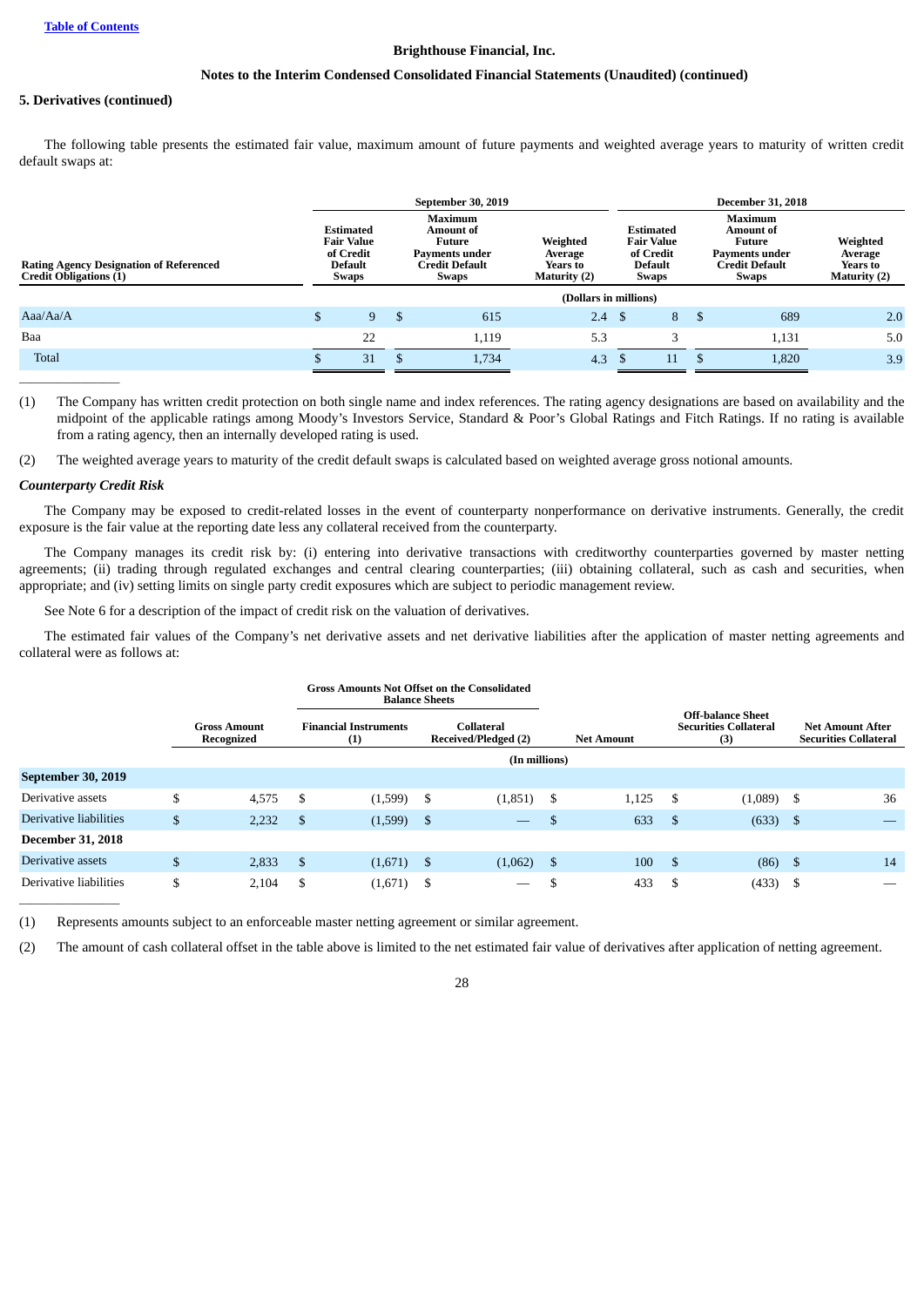## **Notes to the Interim Condensed Consolidated Financial Statements (Unaudited) (continued)**

### **5. Derivatives (continued)**

(3) Securities collateral received by the Company is not recorded on the balance sheet. Amounts do not include excess of collateral pledged or received.

The Company's collateral arrangements generally require the counterparty in a net liability position, after considering the effect of netting agreements, to pledge collateral when the amount owed by that counterparty reaches a minimum transfer amount. Certain of these arrangements also include credit contingent provisions which permit the party with positive fair value to terminate the derivative at the current fair value or demand immediate full collateralization from the party in a net liability position, in the event that the financial strength or credit rating of the party in a net liability position falls below a certain level.

The following table presents the aggregate estimated fair value of derivatives in a net liability position containing such credit contingent provisions and the aggregate estimated fair value of assets posted as collateral for such instruments.

|                                                                     | September 30, 2019 |               | <b>December 31, 2018</b> |
|---------------------------------------------------------------------|--------------------|---------------|--------------------------|
|                                                                     |                    | (In millions) |                          |
| Estimated fair value of derivatives in a net liability position (1) | 633                |               | 433                      |
| Estimated Fair Value of Collateral Provided (2):                    |                    |               |                          |
| Fixed maturity securities                                           | 1.250              |               | 797                      |
|                                                                     |                    |               |                          |

(1) After taking into consideration the existence of netting agreements.

(2) Substantially all of the Company's collateral arrangements provide for daily posting of collateral for the full value of the derivative contract. As a result, if the credit contingent provisions of derivative contracts in a net liability position were triggered, minimal additional assets would be required to be posted as collateral or needed to settle the instruments immediately.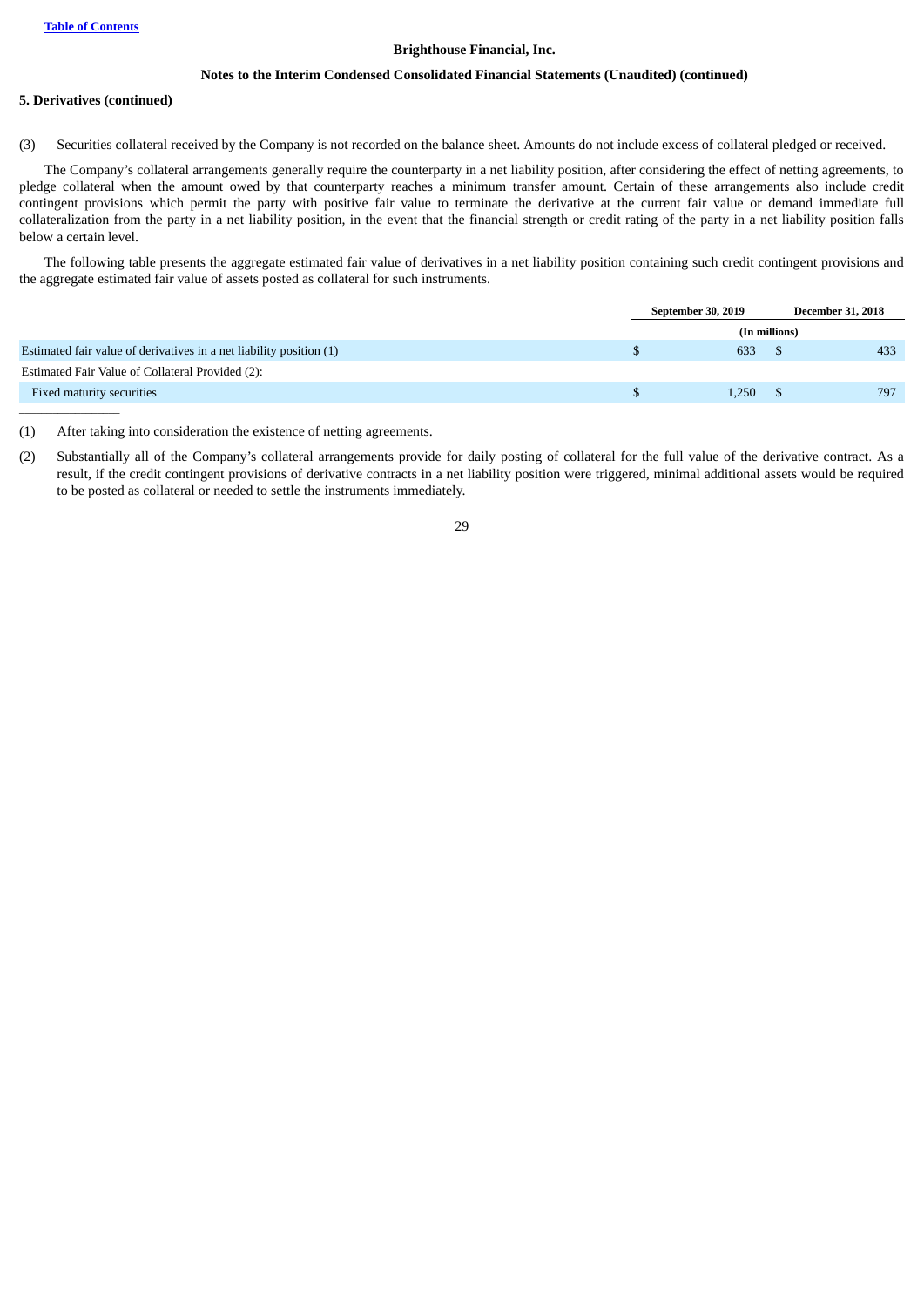## **Notes to the Interim Condensed Consolidated Financial Statements (Unaudited) (continued)**

## <span id="page-30-0"></span>**6. Fair Value**

Considerable judgment is often required in interpreting market data to develop estimates of fair value, and the use of different assumptions or valuation methodologies may have a material effect on the estimated fair value amounts.

### *Recurring Fair Value Measurements*

The assets and liabilities measured at estimated fair value on a recurring basis and their corresponding placement in the fair value hierarchy, are presented below. Investments that do not have a readily determinable fair value and are measured at net asset value (or equivalent) as a practical expedient to estimated fair value are excluded from the fair value hierarchy.

|                                                          | September 30, 2019          |         |              |                |                |                |              |                                             |
|----------------------------------------------------------|-----------------------------|---------|--------------|----------------|----------------|----------------|--------------|---------------------------------------------|
|                                                          | <b>Fair Value Hierarchy</b> |         |              |                |                |                |              |                                             |
|                                                          |                             | Level 1 |              | <b>Level 2</b> |                | Level 3        |              | <b>Total Estimated</b><br><b>Fair Value</b> |
|                                                          |                             |         |              | (In millions)  |                |                |              |                                             |
| <b>Assets</b>                                            |                             |         |              |                |                |                |              |                                             |
| Fixed maturity securities:                               |                             |         |              |                |                |                |              |                                             |
| U.S. corporate                                           | $\mathbb{S}$                |         | $\mathbb{S}$ | 30,466         | $\mathbb{S}$   | 436            | $\mathbb{S}$ | 30,902                                      |
| U.S. government and agency                               |                             | 1,667   |              | 6,079          |                |                |              | 7,746                                       |
| <b>RMBS</b>                                              |                             |         |              | 9,138          |                | 77             |              | 9,215                                       |
| Foreign corporate                                        |                             |         |              | 9,260          |                | 390            |              | 9,650                                       |
| <b>CMBS</b>                                              |                             |         |              | 5,545          |                | 34             |              | 5,579                                       |
| State and political subdivision                          |                             |         |              | 3,916          |                | 73             |              | 3,989                                       |
| <b>ABS</b>                                               |                             |         |              | 1,853          |                | 64             |              | 1,917                                       |
| Foreign government                                       |                             |         |              | 1,725          |                |                |              | 1,725                                       |
| Total fixed maturity securities                          |                             | 1,667   |              | 67,982         |                | 1,074          |              | 70,723                                      |
| Equity securities                                        |                             | 11      |              | 133            |                | $\overline{4}$ |              | 148                                         |
| Short-term investments                                   |                             | 1,299   |              | 686            |                |                |              | 1,985                                       |
| Derivative assets: (1)                                   |                             |         |              |                |                |                |              |                                             |
| Interest rate                                            |                             |         |              | 3,114          |                |                |              | 3,114                                       |
| Foreign currency exchange rate                           |                             |         |              | 455            |                | 13             |              | 468                                         |
| Credit                                                   |                             |         |              | 22             |                | $\overline{9}$ |              | 31                                          |
| Equity market                                            |                             |         |              | 803            |                | 99             |              | 902                                         |
| Total derivative assets                                  |                             |         |              | 4,394          |                | 121            |              | 4,515                                       |
| Embedded derivatives within asset host contracts (2)     |                             |         |              |                |                | 303            |              | 303                                         |
| Separate account assets                                  |                             | 224     |              | 103,704        |                |                |              | 103,928                                     |
| <b>Total assets</b>                                      | \$                          | 3,201   | \$           | 176,899        | \$             | 1,502          | \$           | 181,602                                     |
| <b>Liabilities</b>                                       |                             |         |              |                |                |                |              |                                             |
| Derivative liabilities: (1)                              |                             |         |              |                |                |                |              |                                             |
| Interest rate                                            | $\mathbb{S}$                |         | $\mathbb{S}$ | 422            | $\mathfrak{S}$ |                | \$           | 422                                         |
| Foreign currency exchange rate                           |                             |         |              | 28             |                | $\mathbf{1}$   |              | 29                                          |
| <b>Equity market</b>                                     |                             |         |              | 1,534          |                | 251            |              | 1,785                                       |
| Total derivative liabilities                             |                             |         |              | 1,984          |                | 252            |              | 2,236                                       |
| Embedded derivatives within liability host contracts (2) |                             |         |              |                |                | 4,273          |              | 4,273                                       |
| <b>Total liabilities</b>                                 | \$                          |         | \$           | 1,984          | \$             | 4,525          | \$           | 6,509                                       |

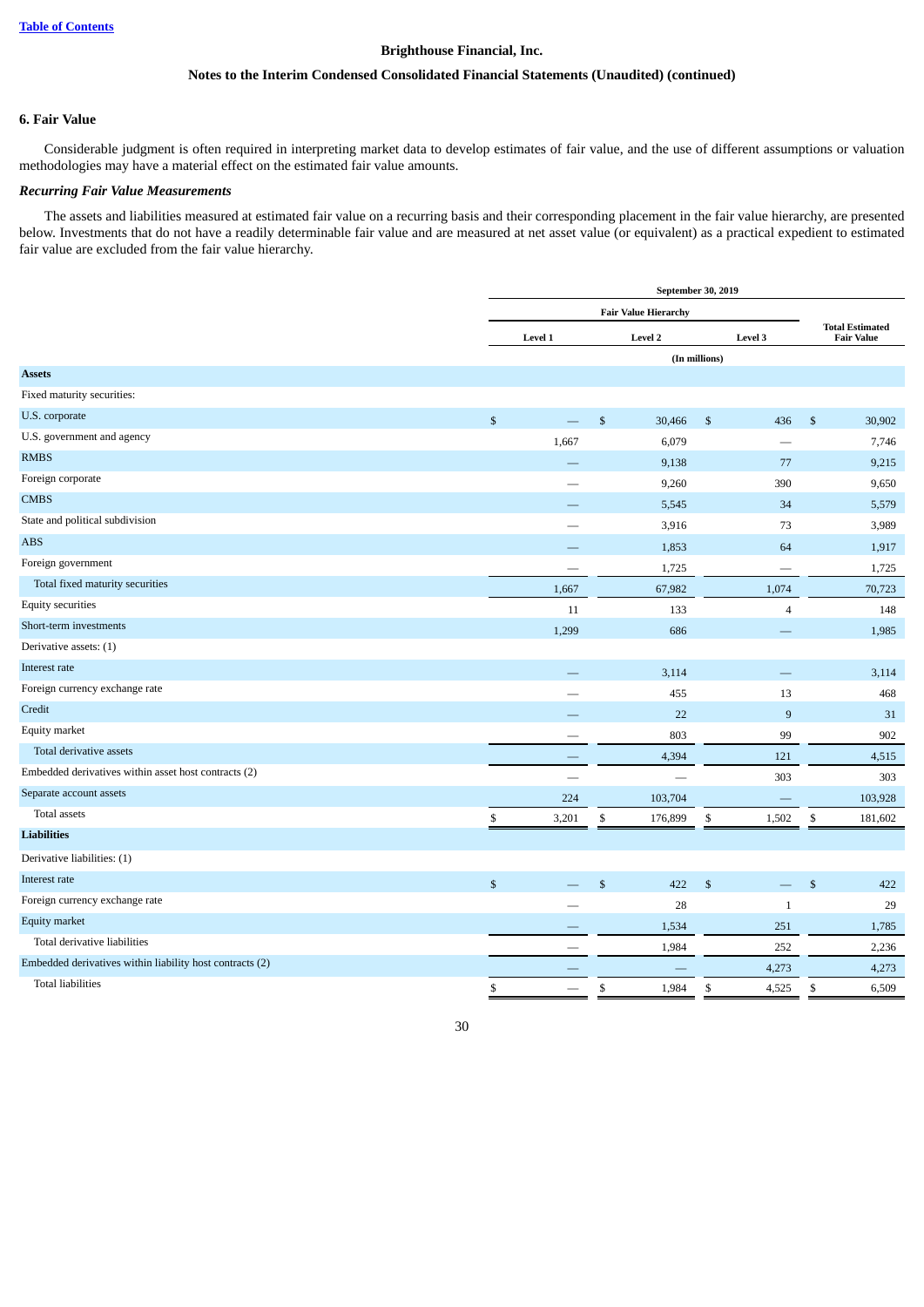## **Notes to the Interim Condensed Consolidated Financial Statements (Unaudited) (continued)**

## **6. Fair Value (continued)**

|                                                          | December 31, 2018           |         |              |            |               |              |              |                                             |
|----------------------------------------------------------|-----------------------------|---------|--------------|------------|---------------|--------------|--------------|---------------------------------------------|
|                                                          | <b>Fair Value Hierarchy</b> |         |              |            |               |              |              |                                             |
|                                                          |                             | Level 1 |              | Level 2    |               | Level 3      |              | <b>Total Estimated</b><br><b>Fair Value</b> |
|                                                          |                             |         |              |            | (In millions) |              |              |                                             |
| <b>Assets</b>                                            |                             |         |              |            |               |              |              |                                             |
| Fixed maturity securities:                               |                             |         |              |            |               |              |              |                                             |
| U.S. corporate                                           | $\mathbb S$                 |         | $\mathbb{S}$ | 24,150     | $\mathbb{S}$  | 323          | $\mathbb{S}$ | 24,473                                      |
| U.S. government and agency                               |                             | 2,722   |              | 6,373      |               |              |              | 9,095                                       |
| <b>RMBS</b>                                              |                             |         |              | 8,541      |               | 6            |              | 8,547                                       |
| Foreign corporate                                        |                             |         |              | 7,617      |               | 409          |              | 8,026                                       |
| <b>CMBS</b>                                              |                             |         |              | 5,120      |               | 128          |              | 5,248                                       |
| State and political subdivision                          |                             |         |              | 3,523      |               | 74           |              | 3,597                                       |
| <b>ABS</b>                                               |                             |         |              | 2,087      |               | 39           |              | 2,126                                       |
| Foreign government                                       |                             |         |              | 1,496      |               |              |              | 1,496                                       |
| Total fixed maturity securities                          |                             | 2,722   |              | 58,907     |               | 979          |              | 62,608                                      |
| <b>Equity securities</b>                                 |                             | 13      |              | 124        |               | 3            |              | 140                                         |
| Derivative assets: (1)                                   |                             |         |              |            |               |              |              |                                             |
| Interest rate                                            |                             |         |              | 717        |               |              |              | 717                                         |
| Foreign currency exchange rate                           |                             |         |              | 301        |               | 11           |              | 312                                         |
| Credit                                                   |                             |         |              | 10         |               | $\sqrt{2}$   |              | 17                                          |
| <b>Equity market</b>                                     |                             |         |              | 1,634      |               | 98           |              | 1,732                                       |
| Total derivative assets                                  |                             |         |              | 2,662      |               | 116          |              | 2,778                                       |
| Embedded derivatives within asset host contracts (2)     |                             |         |              |            |               | 228          |              | 228                                         |
| Separate account assets                                  |                             | 217     |              | 98,038     |               | $\mathbf{1}$ |              | 98,256                                      |
| <b>Total assets</b>                                      | $\mathbb S$                 | 2,952   | $\mathbb{S}$ | 159,731    | $\mathbb{S}$  | 1,327        | $\mathbb{S}$ | 164,010                                     |
| <b>Liabilities</b>                                       |                             |         |              |            |               |              |              |                                             |
| Derivative liabilities: (1)                              |                             |         |              |            |               |              |              |                                             |
| Interest rate                                            | \$                          |         | \$           | 619        | \$            |              | \$           | 619                                         |
| Foreign currency exchange rate                           |                             |         |              | 48         |               |              |              | 48                                          |
| Credit                                                   |                             |         |              | $\sqrt{2}$ |               | $\mathbf{1}$ |              | 3                                           |
| Equity market                                            |                             |         |              | 1,205      |               | 237          |              | 1,442                                       |
| Total derivative liabilities                             |                             |         |              | 1,874      |               | 238          |              | 2,112                                       |
| Embedded derivatives within liability host contracts (2) |                             |         |              |            |               | 2,226        |              | 2,226                                       |
| <b>Total liabilities</b>                                 | \$                          |         | \$           | 1,874      | \$            | 2,464        | \$           | 4,338                                       |

(1) Derivative assets are presented within other invested assets on the consolidated balance sheets and derivative liabilities are presented within other liabilities on the consolidated balance sheets. The amounts are presented gross in the tables above to reflect the presentation on the consolidated balance sheets, but are presented net for purposes of the rollforward in the Fair Value Measurements Using Significant Unobservable Inputs (Level 3) tables.

(2) Embedded derivatives within asset host contracts are presented within premiums, reinsurance and other receivables and other invested assets on the consolidated balance sheets. Embedded derivatives within liability host contracts are presented within policyholder account balances on the consolidated balance sheets.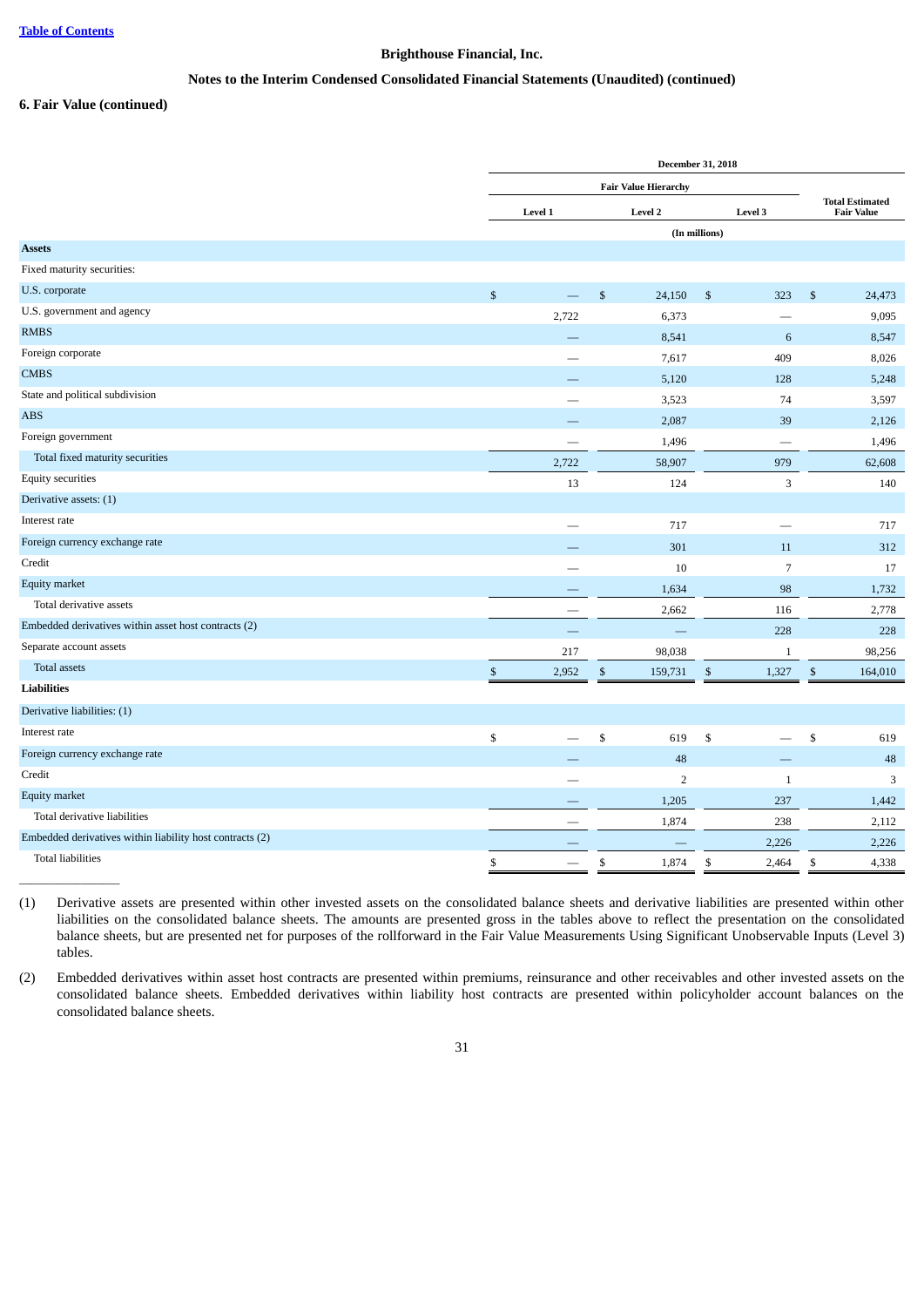### **Notes to the Interim Condensed Consolidated Financial Statements (Unaudited) (continued)**

### **6. Fair Value (continued)**

#### *Valuation Controls and Procedures*

The Company monitors and provides oversight of valuation controls and policies for securities, mortgage loans and derivatives, which are primarily executed by its valuation service providers. The valuation methodologies used to determine fair values prioritize the use of observable market prices and market-based parameters and determines that judgmental valuation adjustments, when applied, are based upon established policies and are applied consistently over time. The valuation methodologies for securities, mortgage loans and derivatives are reviewed on an ongoing basis and revised when necessary. In addition, the Chief Accounting Officer periodically reports to the Audit Committee of Brighthouse Financial's Board of Directors regarding compliance with fair value accounting standards.

The fair value of financial assets and financial liabilities is based on quoted market prices, where available. The Company assesses whether prices received represent a reasonable estimate of fair value through controls designed to ensure valuations represent an exit price. Valuation service providers perform several controls, including certain monthly controls, which include, but are not limited to, analysis of portfolio returns to corresponding benchmark returns, comparing a sample of executed prices of securities sold to the fair value estimates, reviewing the bid/ask spreads to assess activity, comparing prices from multiple independent pricing services and ongoing due diligence to confirm that independent pricing services use market-based parameters. The process includes a determination of the observability of inputs used in estimated fair values received from independent pricing services or brokers by assessing whether these inputs can be corroborated by observable market data. Independent non-binding broker quotes, also referred to herein as "consensus pricing," are used for non-significant portion of the portfolio. Prices received from independent brokers are assessed to determine if they represent a reasonable estimate of fair value by considering such pricing relative to the current market dynamics and current pricing for similar financial instruments.

Valuation service providers also apply a formal process to challenge any prices received from independent pricing services that are not considered representative of estimated fair value. If prices received from independent pricing services are not considered reflective of market activity or representative of estimated fair value, independent non-binding broker quotations are obtained. If obtaining an independent non-binding broker quotation is unsuccessful, valuation service providers will use the last available price.

The Company reviews outputs of the valuation service providers' controls and performs additional controls, including certain monthly controls, which include but are not limited to, performing balance sheet analytics to assess reasonableness of period to period pricing changes, including any price adjustments. Price adjustments are applied if prices or quotes received from independent pricing services or brokers are not considered reflective of market activity or representative of estimated fair value. The Company did not have significant price adjustments during the nine months ended September 30, 2019.

#### *Determination of Fair Value*

#### *Fixed Maturity Securities*

The fair values for actively traded marketable bonds, primarily U.S. government and agency securities, are determined using the quoted market prices and are classified as Level 1 assets. For fixed maturity securities classified as Level 2 assets, fair values are determined using either a market or income approach and are valued based on a variety of observable inputs as described below.

*U.S. corporate and foreign corporate securities:* Fair value is determined using third-party commercial pricing services, with the primary inputs being quoted prices in markets that are not active, benchmark yields, spreads off benchmark yields, new issuances, issuer rating, trades of identical or comparable securities, or duration. Privately-placed securities are valued using the additional key inputs: market yield curve, call provisions, observable prices and spreads for similar public or private securities that incorporate the credit quality and industry sector of the issuer, and delta spread adjustments to reflect specific credit-related issues.

*U.S. government and agency, state and political subdivision and foreign government securities:* Fair value is determined using third-party commercial pricing services, with the primary inputs being quoted prices in markets that are not active, benchmark U.S. Treasury yield or other yields, spread off the U.S. Treasury yield curve for the identical security, issuer ratings and issuer spreads, broker dealer quotes, and comparable securities that are actively traded.

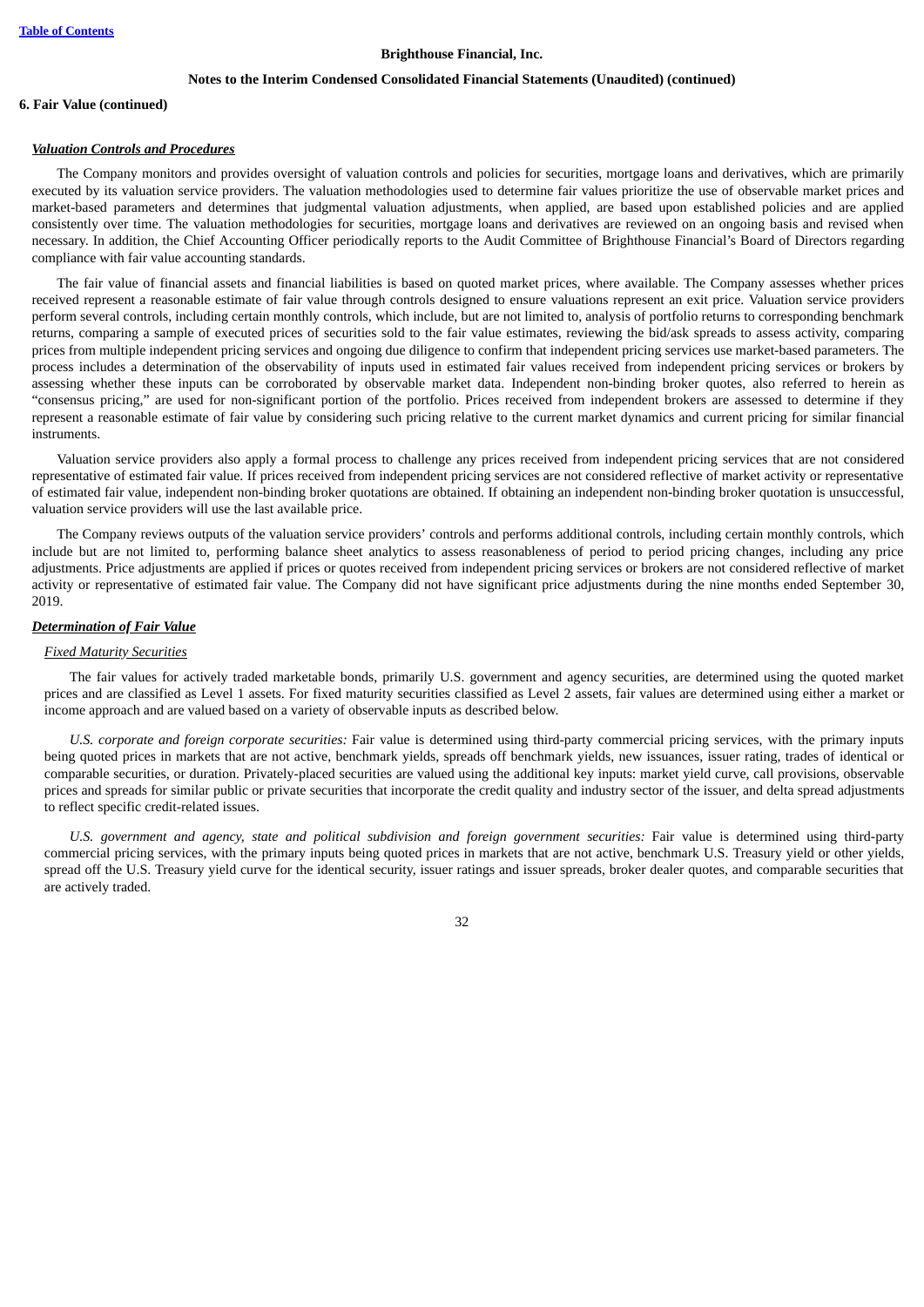### **Notes to the Interim Condensed Consolidated Financial Statements (Unaudited) (continued)**

### **6. Fair Value (continued)**

*Structured Securities:* Fair value is determined using third-party commercial pricing services, with the primary inputs being quoted prices in markets that are not active, spreads for actively traded securities, spreads off benchmark yields, expected prepayment speeds and volumes, current and forecasted loss severity, ratings, geographic region, weighted average coupon and weighted average maturity, average delinquency rates and debt service coverage ratios. Other issuance-specific information is also used, including, but not limited to; collateral type, structure of the security, vintage of the loans, payment terms of the underlying asset, payment priority within tranche, and deal performance.

#### *Equity Securities and Short-term Investments*

The fair value for actively traded equity securities and short-term investments are determined using quoted market prices and are classified as Level 1 assets. For financial instruments classified as Level 2 assets or liabilities, fair values are determined using a market approach and are valued based on a variety of observable inputs as described below.

*Equity securities and short-term investments:* Fair value is determined using third-party commercial pricing services, with the primary input being quoted prices in markets that are not active.

#### *Derivatives*

The fair values for exchange-traded derivatives are determined using the quoted market prices and are classified as Level 1 assets. For OTC-bilateral derivatives and OTC-cleared derivatives classified as Level 2 assets or liabilities, fair values are determined using the income approach. Valuations of non-option-based derivatives utilize present value techniques, whereas valuations of option-based derivatives utilize option pricing models which are based on market standard valuation methodologies and a variety of observable inputs.

The significant inputs to the pricing models for most OTC-bilateral and OTC-cleared derivatives are inputs that are observable in the market or can be derived principally from, or corroborated by, observable market data. Certain OTC-bilateral and OTC-cleared derivatives may rely on inputs that are significant to the estimated fair value that are not observable in the market or cannot be derived principally from, or corroborated by, observable market data. These unobservable inputs may involve significant management judgment or estimation. Even though unobservable, these inputs are based on assumptions deemed appropriate given the circumstances and management believes they are consistent with what other market participants would use when pricing such instruments.

Most inputs for OTC-bilateral and OTC-cleared derivatives are mid-market inputs but, in certain cases, liquidity adjustments are made when they are deemed more representative of exit value. Market liquidity, as well as the use of different methodologies, assumptions and inputs, may have a material effect on the estimated fair values of the Company's derivatives and could materially affect net income.

The credit risk of both the counterparty and the Company are considered in determining the estimated fair value for all OTC-bilateral and OTCcleared derivatives, and any potential credit adjustment is based on the net exposure by counterparty after taking into account the effects of netting agreements and collateral arrangements. The Company values its OTC-bilateral and OTC-cleared derivatives using standard swap curves which may include a spread to the risk-free rate, depending upon specific collateral arrangements. This credit spread is appropriate for those parties that execute trades at pricing levels consistent with similar collateral arrangements. As the Company and its significant derivative counterparties generally execute trades at such pricing levels and hold sufficient collateral, additional credit risk adjustments are not currently required in the valuation process. The Company's ability to consistently execute at such pricing levels is in part due to the netting agreements and collateral arrangements that are in place with all of its significant derivative counterparties. An evaluation of the requirement to make additional credit risk adjustments is performed by the Company each reporting period.

#### *Embedded Derivatives*

Embedded derivatives principally include certain direct and ceded variable annuity guarantees and equity crediting rates within index-linked annuity contracts. Embedded derivatives are recorded at estimated fair value with changes in estimated fair value reported in net income.

The Company issues certain variable annuity products with guaranteed minimum benefits. GMWBs, GMABs and certain GMIBs contain embedded derivatives, which are measured at estimated fair value separately from the host variable annuity contract, with changes in estimated fair value reported in net derivative gains (losses). These embedded derivatives are classified within policyholder account balances on the consolidated balance sheets.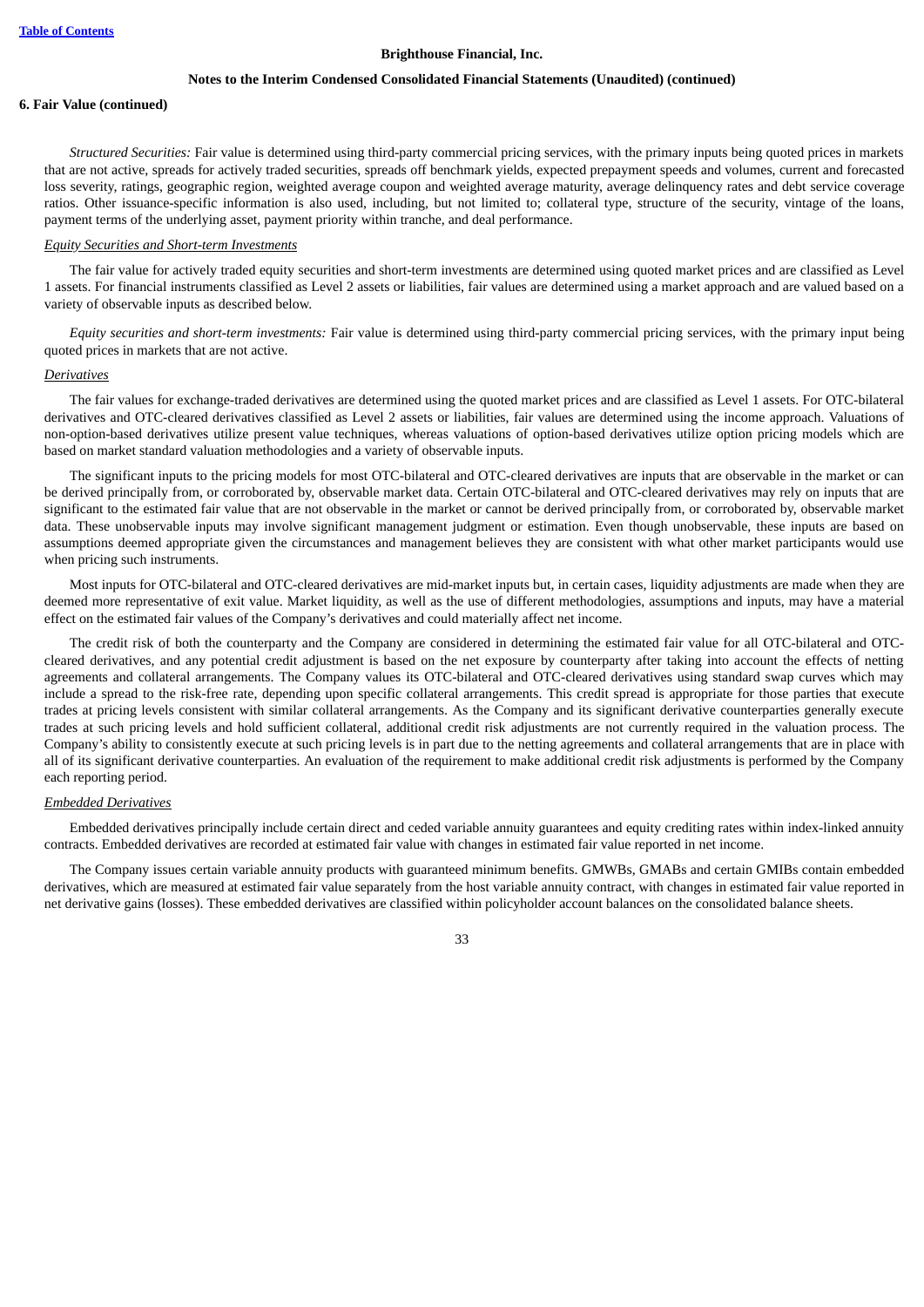### **Notes to the Interim Condensed Consolidated Financial Statements (Unaudited) (continued)**

### **6. Fair Value (continued)**

The Company determines the fair value of these embedded derivatives by estimating the present value of projected future benefits minus the present value of projected future fees using actuarial and capital market assumptions including expectations of policyholder behavior. The calculation is based on in-force business and is performed using standard actuarial valuation software which projects future cash flows from the embedded derivative over multiple risk neutral stochastic scenarios using observable risk-free rates. The percentage of fees included in the initial fair value measurement is not updated in subsequent periods.

Capital market assumptions, such as risk-free rates and implied volatilities, are based on market prices for publicly traded instruments to the extent that prices for such instruments are observable. Implied volatilities beyond the observable period are extrapolated based on observable implied volatilities and historical volatilities. Actuarial assumptions, including mortality, lapse, withdrawal and utilization, are unobservable and are reviewed at least annually based on actuarial studies of historical experience.

The valuation of these guarantee liabilities includes nonperformance risk adjustments and adjustments for a risk margin related to non-capital market inputs. The nonperformance adjustment is determined by taking into consideration publicly available information relating to spreads in the secondary market for BHF's debt. These observable spreads are then adjusted to reflect the priority of these liabilities and claims paying ability of the issuing insurance subsidiaries as compared to BHF's overall financial strength.

Risk margins are established to capture the non-capital market risks of the instrument which represent the additional compensation a market participant would require to assume the risks related to the uncertainties of such actuarial assumptions as annuitization, premium persistency, partial withdrawal and surrenders. The establishment of risk margins requires the use of significant management judgment, including assumptions of the amount and cost of capital needed to cover the guarantees.

The Company issues and assumes through reinsurance index-linked annuities which allow the policyholder to participate in returns from equity indices. The crediting rates associated with these features are embedded derivatives which are measured at estimated fair value separately from the host fixed annuity contract, with changes in estimated fair value reported in net derivative gains (losses). These embedded derivatives are classified within policyholder account balances on the consolidated balance sheets.

The estimated fair value of crediting rates associated with index-linked annuities is determined using a combination of an option pricing model and an option-budget approach. The valuation of these embedded derivatives also includes the establishment of a risk margin, as well as changes in nonperformance risk.

### *Transfers Into or Out of Level 3:*

Assets and liabilities are transferred into Level 3 when a significant input cannot be corroborated with market observable data. This occurs when market activity decreases significantly and underlying inputs cannot be observed, current prices are not available, and/or when there are significant variances in quoted prices, thereby affecting transparency. Assets and liabilities are transferred out of Level 3 when circumstances change such that a significant input can be corroborated with market observable data. This may be due to a significant increase in market activity, a specific event, or one or more significant input(s) becoming observable.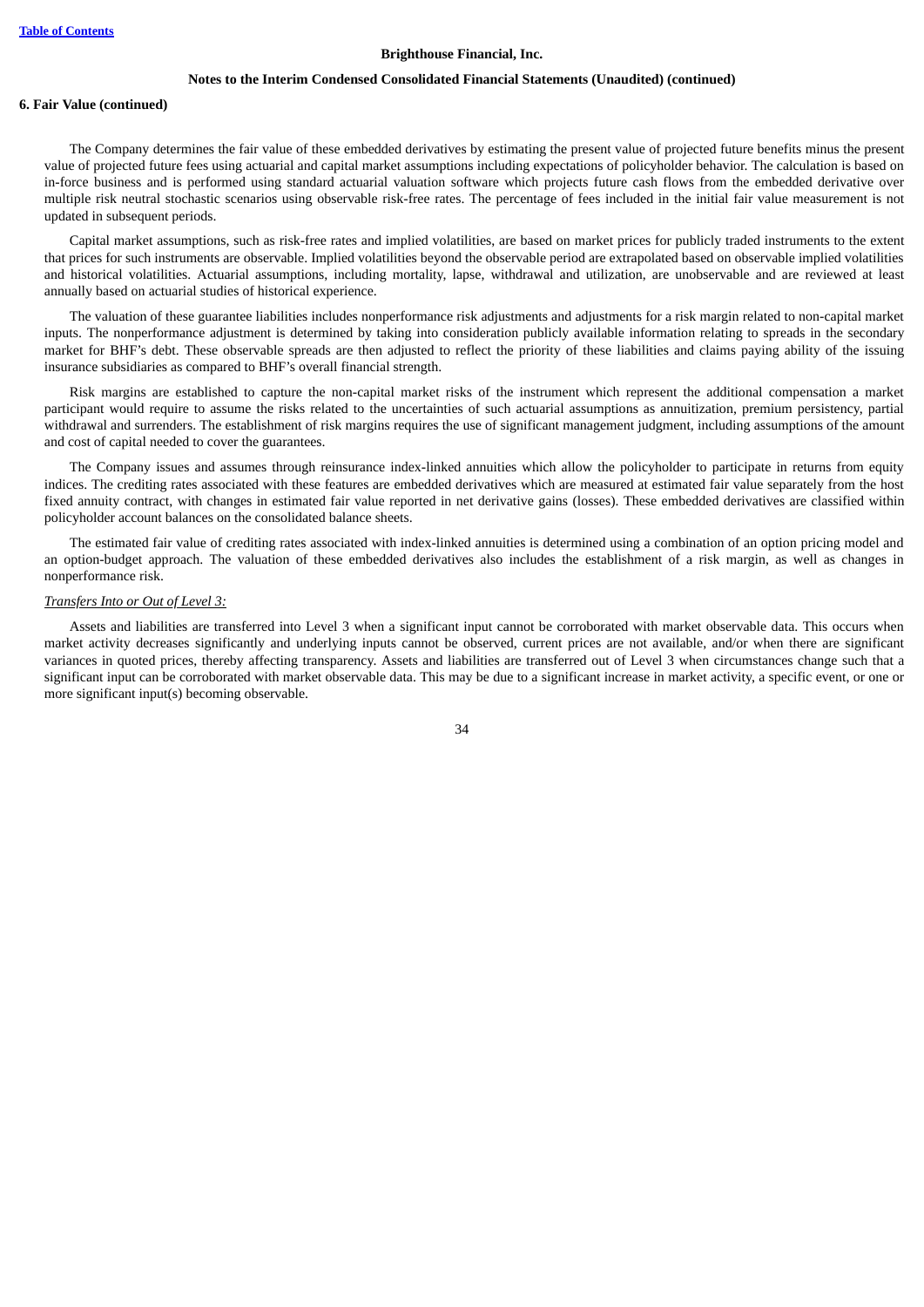### **Notes to the Interim Condensed Consolidated Financial Statements (Unaudited) (continued)**

### **6. Fair Value (continued)**

\_\_\_\_\_\_\_\_\_\_\_\_\_\_\_\_\_\_\_

### *Assets and Liabilities Measured at Fair Value Using Significant Unobservable Inputs (Level 3)*

The following table presents certain quantitative information about the significant unobservable inputs used in the fair value measurement, and the sensitivity of the estimated fair value to changes in those inputs, for the more significant asset and liability classes measured at fair value on a recurring basis using significant unobservable inputs (Level 3) at:

|                                                       |                              |                                           | <b>September 30, 2019</b>                    | <b>December 31, 2018</b>                    | <b>Impact of</b><br><b>Increase in Input</b> |  |
|-------------------------------------------------------|------------------------------|-------------------------------------------|----------------------------------------------|---------------------------------------------|----------------------------------------------|--|
|                                                       | <b>Valuation Techniques</b>  | Significant<br><b>Unobservable Inputs</b> | Range                                        | Range                                       | on Estimated<br><b>Fair Value</b>            |  |
| <b>Embedded derivatives</b>                           |                              |                                           |                                              |                                             |                                              |  |
| Direct, assumed and ceded guaranteed minimum benefits | Option pricing<br>techniques | • Mortality rates                         | 11.31%<br>0.02%<br>$\overline{\phantom{a}}$  | 0.02%<br>11.31%<br>$\overline{\phantom{a}}$ | Decrease (1)                                 |  |
|                                                       |                              | • Lapse rates                             | 16.00%<br>0.25%<br>$\overline{\phantom{0}}$  | 16.00%<br>0.25%<br>۰                        | Decrease (2)                                 |  |
|                                                       |                              | <b>Utilization rates</b>                  | 0.00%<br>25.00%<br>$\sim$                    | 0.00%<br>25.00%<br>$\overline{\phantom{a}}$ | Increase $(3)$                               |  |
|                                                       |                              | Withdrawal rates                          | 0.25%<br>10.00%<br>$\sim$                    | 0.25%<br>10.00%<br>$\sim$                   | (4)                                          |  |
|                                                       |                              | Long-term equity<br>٠<br>volatilities     | 16.50%<br>22.00%<br>$\overline{\phantom{a}}$ | 22.00%<br>16.50%<br>$\sim$                  | Increase $(5)$                               |  |
|                                                       |                              | • Nonperformance risk<br>spread           | 0.61%<br>2.37%<br>$\overline{\phantom{a}}$   | 2.66%<br>1.91%<br>$\sim$                    | Decrease (6)                                 |  |

- (1) Mortality rates vary by age and by demographic characteristics such as gender. Range shown reflects the mortality rate for policyholders between 35 and 90 years old, which represents the majority of the business with living benefits. Mortality rate assumptions are set based on company experience and include an assumption for mortality improvement.
- (2) Range reflects base lapse rates for major product categories for duration 1-20, which represents majority of business with living benefit riders. Base lapse rates are adjusted at the contract level based on a comparison of the actuarially calculated guaranteed values and the current policyholder account value, as well as other factors, such as the applicability of any surrender charges. A dynamic lapse function reduces the base lapse rate when the guaranteed amount is greater than the account value as in-the-money contracts are less likely to lapse. Lapse rates are also generally assumed to be lower in periods when a surrender charge applies.
- (3) The utilization rate assumption estimates the percentage of contract holders with a GMIB or lifetime withdrawal benefit who will elect to utilize the benefit upon becoming eligible in a given year. The range shown represents the floor and cap of the GMIB dynamic election rates across varying levels of in-the-money. For lifetime withdrawal guarantee riders, the assumption is that everyone will begin withdrawals once account value reaches zero which is equivalent to a 100% utilization rate. Utilization rates may vary by the type of guarantee, the amount by which the guaranteed amount is greater than the account value, the contract's withdrawal history and by the age of the policyholder.
- (4) The withdrawal rate represents the percentage of account balance that any given policyholder will elect to withdraw from the contract each year. The withdrawal rate assumption varies by age and duration of the contract, and also by other factors such as benefit type. For any given contract, withdrawal rates vary throughout the period over which cash flows are projected for purposes of valuing the embedded derivative. For GMWBs, any increase (decrease) in withdrawal rates results in an increase (decrease) in the estimated fair value of the guarantees. For GMABs and GMIBs, any increase (decrease) in withdrawal rates results in a decrease (increase) in the estimated fair value.
- (5) Long-term equity volatilities represent equity volatility beyond the period for which observable equity volatilities are available. For any given contract, long-term equity volatility rates vary throughout the period over which cash flows are projected for purposes of valuing the embedded derivative.
- (6) Nonperformance risk spread varies by duration. For any given contract, multiple nonperformance risk spreads will apply, depending on the duration of the cash flow being discounted for purposes of valuing the embedded derivative.

The Company does not develop unobservable inputs used in measuring fair value for all other assets and liabilities classified within Level 3; therefore, these are not included in the table above. The other Level 3 assets and liabilities primarily included fixed maturity securities and derivatives. For fixed maturity securities valued based on non-binding broker quotes, an increase (decrease) in credit spreads would result in a higher (lower) fair value. For derivatives valued based on third-party pricing models, an increase (decrease) in credit spreads would generally result in a higher (lower) fair value.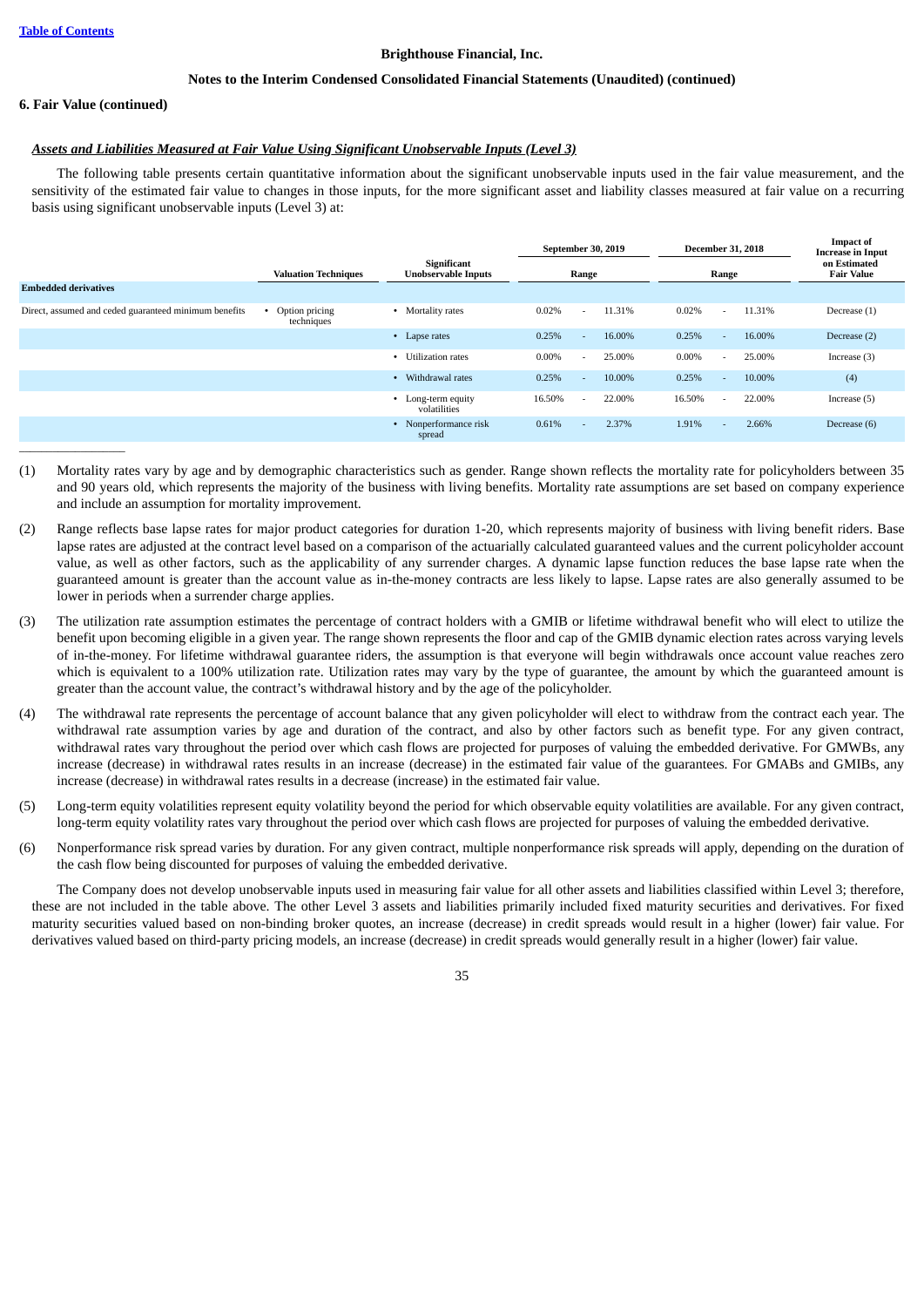# **Notes to the Interim Condensed Consolidated Financial Statements (Unaudited) (continued)**

# **6. Fair Value (continued)**

The following tables summarize the change of all assets and (liabilities) measured at estimated fair value on a recurring basis using significant unobservable inputs (Level 3):

|                                                                                                                                         | Fair Value Measurements Using Significant Unobservable Inputs (Level 3) |                          |              |                                 |    |                                                     |              |                       |    |                                    |              |                           |                |                        |                |                                        |                |                                          |
|-----------------------------------------------------------------------------------------------------------------------------------------|-------------------------------------------------------------------------|--------------------------|--------------|---------------------------------|----|-----------------------------------------------------|--------------|-----------------------|----|------------------------------------|--------------|---------------------------|----------------|------------------------|----------------|----------------------------------------|----------------|------------------------------------------|
|                                                                                                                                         | <b>Fixed Maturity Securities</b>                                        |                          |              |                                 |    |                                                     |              |                       |    |                                    |              |                           |                |                        |                |                                        |                |                                          |
|                                                                                                                                         |                                                                         | Corporate (1)            |              | Structured<br><b>Securities</b> |    | <b>State and</b><br><b>Political</b><br>Subdivision |              | Foreign<br>Government |    | <b>Equity</b><br><b>Securities</b> |              | Short-term<br>Investments |                | Net<br>Derivatives (2) |                | <b>Net Embedded</b><br>Derivatives (3) |                | Separate<br><b>Account</b><br>Assets (4) |
|                                                                                                                                         |                                                                         |                          |              |                                 |    |                                                     |              |                       |    | (In millions)                      |              |                           |                |                        |                |                                        |                |                                          |
| <b>Three Months Ended</b><br>September 30, 2019                                                                                         |                                                                         |                          |              |                                 |    |                                                     |              |                       |    |                                    |              |                           |                |                        |                |                                        |                |                                          |
| Balance, beginning of<br>period                                                                                                         | \$                                                                      | 765                      | \$           | 108                             | \$ | 74                                                  | -\$          |                       | \$ | $\overline{4}$                     | \$           | 6                         | \$             | (134)                  | $\mathbf{s}$   | (3, 121)                               | - \$           |                                          |
| Total realized/unrealized<br>gains (losses) included<br>in net income (loss) (5)<br>(6)                                                 |                                                                         |                          |              |                                 |    |                                                     |              |                       |    |                                    |              |                           |                | (2)                    |                | (630)                                  |                |                                          |
| Total realized/unrealized<br>gains (losses)<br>included in AOCI                                                                         |                                                                         |                          |              | $\mathbf{1}$                    |    |                                                     |              |                       |    |                                    |              |                           |                | 3                      |                |                                        |                |                                          |
| Purchases (7)                                                                                                                           |                                                                         | 118                      |              | 61                              |    |                                                     |              |                       |    |                                    |              |                           |                |                        |                |                                        |                |                                          |
| Sales (7)                                                                                                                               |                                                                         | (22)                     |              | (6)                             |    | (1)                                                 |              |                       |    |                                    |              | (6)                       |                |                        |                |                                        |                |                                          |
| Issuances (7)                                                                                                                           |                                                                         |                          |              |                                 |    |                                                     |              |                       |    |                                    |              |                           |                |                        |                |                                        |                |                                          |
| Settlements (7)                                                                                                                         |                                                                         | $\overline{\phantom{0}}$ |              | -                               |    |                                                     |              |                       |    |                                    |              |                           |                |                        |                | (219)                                  |                |                                          |
| Transfers into Level 3 (8)                                                                                                              |                                                                         | 49                       |              | 29                              |    |                                                     |              |                       |    |                                    |              |                           |                |                        |                |                                        |                |                                          |
| Transfers out of Level 3 (8)                                                                                                            |                                                                         | (84)                     |              | (18)                            |    |                                                     |              |                       |    |                                    |              |                           |                | $\overline{2}$         |                |                                        |                |                                          |
| Balance, end of period                                                                                                                  | $\mathfrak{s}$                                                          | 826                      | $\mathbb{S}$ | 175                             | \$ | 73                                                  | $\mathbb{S}$ |                       | \$ | $\overline{4}$                     | $\mathbb{S}$ |                           | $\mathfrak{s}$ | (131)                  | $\mathfrak{s}$ | (3,970)                                | $$\mathbb{S}$$ |                                          |
| <b>Three Months Ended</b><br>September 30, 2018                                                                                         |                                                                         |                          |              |                                 |    |                                                     |              |                       |    |                                    |              |                           |                |                        |                |                                        |                |                                          |
| Balance, beginning of<br>period                                                                                                         | $\mathbb{S}$                                                            | 1,872                    | $\mathbb{S}$ | 1,268                           | \$ | 8                                                   | \$           |                       | \$ | 120                                | \$           |                           | \$             | (284)                  | $\mathbf{s}$   | (1,241)                                | $\mathfrak{s}$ | $\overline{4}$                           |
| Total realized/unrealized<br>gains (losses) included<br>in net income $(\text{loss})$ (5)<br>(6)                                        |                                                                         |                          |              | 10                              |    | $\overline{2}$                                      |              |                       |    | (2)                                |              |                           |                | (4)                    |                | (40)                                   |                |                                          |
| Total realized/unrealized<br>gains (losses)<br>included in AOCI                                                                         |                                                                         | (44)                     |              | (8)                             |    | (2)                                                 |              |                       |    |                                    |              |                           |                |                        |                |                                        |                |                                          |
| Purchases (7)                                                                                                                           |                                                                         | 56                       |              | 287                             |    | ÷                                                   |              |                       |    |                                    |              |                           |                |                        |                |                                        |                | $\mathbf{1}$                             |
| Sales (7)                                                                                                                               |                                                                         | (51)                     |              | (114)                           |    | (6)                                                 |              |                       |    |                                    |              |                           |                |                        |                |                                        |                |                                          |
| Issuances (7)                                                                                                                           |                                                                         |                          |              |                                 |    |                                                     |              |                       |    |                                    |              |                           |                |                        |                |                                        |                |                                          |
| Settlements (7)                                                                                                                         |                                                                         |                          |              |                                 |    |                                                     |              |                       |    |                                    |              |                           |                |                        |                | (154)                                  |                |                                          |
| Transfers into Level 3 (8)                                                                                                              |                                                                         | 20                       |              | 3                               |    |                                                     |              |                       |    | 9                                  |              |                           |                |                        |                |                                        |                | -                                        |
| Transfers out of Level 3 (8)                                                                                                            |                                                                         | (208)                    |              | (172)                           |    | (2)                                                 |              |                       |    | (5)                                |              |                           |                |                        |                |                                        |                | (1)                                      |
| Balance, end of period                                                                                                                  | \$                                                                      | 1,645                    | \$           | 1,274                           | \$ |                                                     | \$           |                       | \$ | 122                                | \$           | -                         | \$             | (288)                  | \$             | (1, 435)                               | \$             | $\overline{4}$                           |
| Changes in unrealized gains<br>(losses) included in net<br>income (loss) for the<br>instruments still held at<br>September 30, 2019 (9) | $\mathfrak s$                                                           |                          | \$           |                                 | \$ |                                                     | \$           |                       | \$ |                                    | $\$$         |                           | \$             | (2)                    | $\mathfrak{s}$ | (705)                                  | $\mathfrak{s}$ |                                          |
| Changes in unrealized gains<br>(losses) included in net<br>income (loss) for the<br>instruments still held at<br>September 30, 2018 (9) | \$                                                                      |                          | \$           | $\boldsymbol{\Delta}$           | \$ |                                                     | \$           |                       | S  |                                    | \$           |                           | \$             | (4)                    | \$             | (37)                                   | \$             |                                          |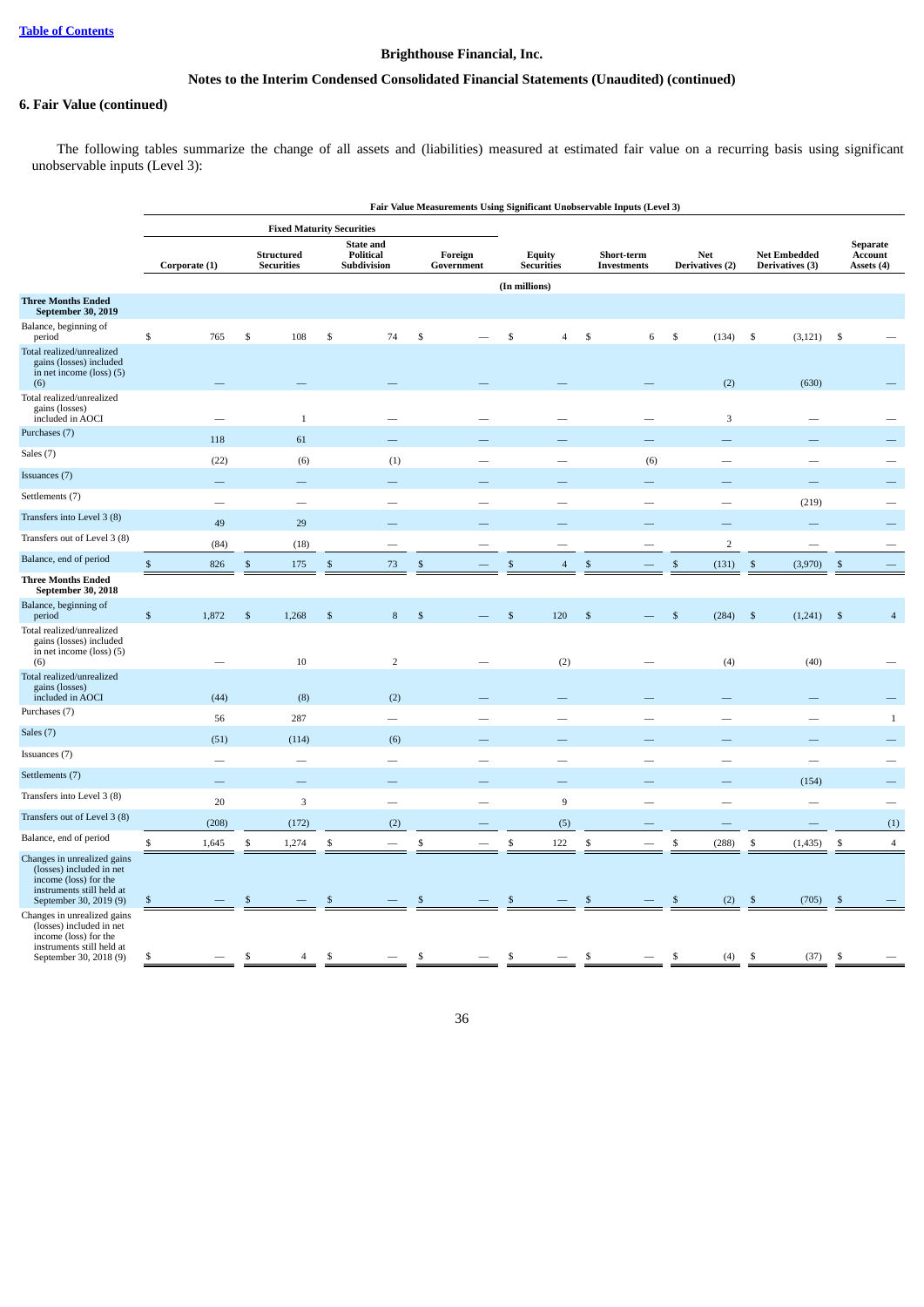# **Notes to the Interim Condensed Consolidated Financial Statements (Unaudited) (continued)**

### **6. Fair Value (continued)**

|                                                                                                                                         | Fair Value Measurements Using Significant Unobservable Inputs (Level 3) |                |                |                                 |                |                                                     |                |                       |                |                                    |                |                           |                |                        |                |                                        |                |                                                 |
|-----------------------------------------------------------------------------------------------------------------------------------------|-------------------------------------------------------------------------|----------------|----------------|---------------------------------|----------------|-----------------------------------------------------|----------------|-----------------------|----------------|------------------------------------|----------------|---------------------------|----------------|------------------------|----------------|----------------------------------------|----------------|-------------------------------------------------|
|                                                                                                                                         | <b>Fixed Maturity Securities</b>                                        |                |                |                                 |                |                                                     |                |                       |                |                                    |                |                           |                |                        |                |                                        |                |                                                 |
|                                                                                                                                         |                                                                         | Corporate (1)  |                | Structured<br><b>Securities</b> |                | <b>State and</b><br><b>Political</b><br>Subdivision |                | Foreign<br>Government |                | <b>Equity</b><br><b>Securities</b> |                | Short-term<br>Investments |                | Net<br>Derivatives (2) |                | <b>Net Embedded</b><br>Derivatives (3) |                | <b>Separate</b><br><b>Account</b><br>Assets (4) |
|                                                                                                                                         |                                                                         |                |                |                                 |                |                                                     |                |                       |                | (In millions)                      |                |                           |                |                        |                |                                        |                |                                                 |
| <b>Nine Months Ended</b><br><b>September 30, 2019</b>                                                                                   |                                                                         |                |                |                                 |                |                                                     |                |                       |                |                                    |                |                           |                |                        |                |                                        |                |                                                 |
| Balance, beginning of<br>period                                                                                                         | \$                                                                      | 732            | \$             | 173                             | \$             | 74                                                  | \$             |                       | \$             | 3                                  | \$             |                           | \$             | (122)                  | $\mathbf{s}$   | (1,998)                                | \$             | $\mathbf{1}$                                    |
| Total realized/unrealized<br>gains (losses) included<br>in net income (loss) (5)<br>(6)                                                 |                                                                         |                |                | $\mathbf{1}$                    |                |                                                     |                |                       |                |                                    |                |                           |                | (10)                   |                | (1, 316)                               |                |                                                 |
| Total realized/unrealized<br>gains (losses)<br>included in AOCI                                                                         |                                                                         | 11             |                | 3                               |                |                                                     |                |                       |                |                                    |                |                           |                | 5                      |                |                                        |                |                                                 |
| Purchases (7)                                                                                                                           |                                                                         | 179            |                | 75                              |                |                                                     |                |                       |                |                                    |                |                           |                |                        |                |                                        |                |                                                 |
| Sales (7)                                                                                                                               |                                                                         | (78)           |                | (24)                            |                | (1)                                                 |                |                       |                |                                    |                |                           |                |                        |                |                                        |                | (1)                                             |
| Issuances (7)                                                                                                                           |                                                                         |                |                |                                 |                |                                                     |                |                       |                |                                    |                |                           |                |                        |                |                                        |                |                                                 |
| Settlements (7)                                                                                                                         |                                                                         |                |                |                                 |                |                                                     |                |                       |                |                                    |                |                           |                |                        |                | (656)                                  |                |                                                 |
| Transfers into Level 3 (8)                                                                                                              |                                                                         | 147            |                | 92                              |                |                                                     |                |                       |                | $\mathbf{1}$                       |                |                           |                |                        |                |                                        |                |                                                 |
| Transfers out of Level 3 (8)                                                                                                            |                                                                         | (165)          |                | (145)                           |                |                                                     |                |                       |                |                                    |                |                           |                | (4)                    |                |                                        |                |                                                 |
| Balance, end of period                                                                                                                  | $\mathbb{S}$                                                            | 826            | $\mathfrak{s}$ | 175                             | $\mathfrak{s}$ | $73\,$                                              | $\mathfrak{s}$ |                       | \$             | $\overline{4}$                     | $\mathfrak{s}$ |                           | $\mathbb{S}$   | (131)                  | $$\mathbb{S}$$ | (3,970)                                | $\mathbb{S}$   |                                                 |
| <b>Nine Months Ended</b><br><b>September 30, 2018</b>                                                                                   |                                                                         |                |                |                                 |                |                                                     |                |                       |                |                                    |                |                           |                |                        |                |                                        |                |                                                 |
| Balance, beginning of<br>period                                                                                                         | $\mathbb{S}$                                                            | 1,997          | $\mathfrak{s}$ | 1,230                           | $\mathfrak{s}$ |                                                     | \$             | $\overline{5}$        | $\mathfrak{s}$ | 124                                | $\sqrt{5}$     | 14                        | $\mathfrak{s}$ | (279)                  | $\mathfrak{s}$ | (1,660)                                | $\mathfrak{s}$ | $5\phantom{.}$                                  |
| Total realized/unrealized<br>gains (losses) included<br>in net income (loss) (5)<br>(6)                                                 |                                                                         | $\overline{2}$ |                | 21                              |                |                                                     |                |                       |                | (4)                                |                |                           |                | (12)                   |                | 660                                    |                |                                                 |
| Total realized/unrealized<br>gains (losses)<br>included in AOCI                                                                         |                                                                         | (121)          |                | (10)                            |                |                                                     |                |                       |                |                                    |                |                           |                |                        |                |                                        |                |                                                 |
| Purchases (7)                                                                                                                           |                                                                         | 164            |                | 339                             |                |                                                     |                |                       |                |                                    |                |                           |                | 3                      |                |                                        |                | $\mathbf{1}$                                    |
| Sales (7)                                                                                                                               |                                                                         | (184)          |                | (229)                           |                |                                                     |                |                       |                | (3)                                |                | (14)                      |                |                        |                |                                        |                | (1)                                             |
| Issuances (7)                                                                                                                           |                                                                         |                |                |                                 |                |                                                     |                |                       |                |                                    |                |                           |                |                        |                |                                        |                |                                                 |
| Settlements (7)                                                                                                                         |                                                                         |                |                |                                 |                |                                                     |                |                       |                |                                    |                |                           |                |                        |                | (435)                                  |                | (1)                                             |
| Transfers into Level 3 (8)                                                                                                              |                                                                         | 20             |                | -                               |                |                                                     |                |                       |                | 10                                 |                |                           |                |                        |                |                                        |                |                                                 |
| Transfers out of Level 3 (8)                                                                                                            |                                                                         | (233)          |                | (77)                            |                |                                                     |                | (5)                   |                | (5)                                |                |                           |                |                        |                |                                        |                |                                                 |
| Balance, end of period                                                                                                                  | $\mathbb{S}$                                                            | 1,645          | \$             | 1,274                           | \$             |                                                     | \$             |                       | \$             | 122                                | \$             |                           | \$             | (288)                  | \$             | (1, 435)                               | $\mathbb{S}$   | $\overline{4}$                                  |
| Changes in unrealized gains<br>(losses) included in net<br>income (loss) for the<br>instruments still held at<br>September 30, 2019 (9) | $\mathbb{S}$                                                            |                | $\mathfrak{L}$ | $\mathbf{1}$                    | $\mathfrak{s}$ |                                                     | \$             |                       | \$             |                                    | \$             |                           | $\$$           | (11)                   | $\mathfrak{s}$ | (1,531)                                | $\mathfrak{s}$ |                                                 |
| Changes in unrealized gains<br>(losses) included in net<br>income (loss) for the<br>instruments still held at<br>September 30, 2018 (9) | \$                                                                      | (1)            | \$             | 14                              | \$             |                                                     | \$             |                       | \$             | (4)                                | \$             |                           | \$             | (12)                   | -\$            | 867                                    | \$             |                                                 |

(1) Comprised of U.S. and foreign corporate securities.

 $\overline{\phantom{a}}$ 

(2) Freestanding derivative assets and liabilities are presented net for purposes of the rollforward.

(3) Embedded derivative assets and liabilities are presented net for purposes of the rollforward.

(4) Investment performance related to separate account assets is fully offset by corresponding amounts credited to contract holders within separate account liabilities. Therefore, such changes in estimated fair value are not recorded in net income (loss). For the purpose of this disclosure, these changes are presented within net investment gains (losses).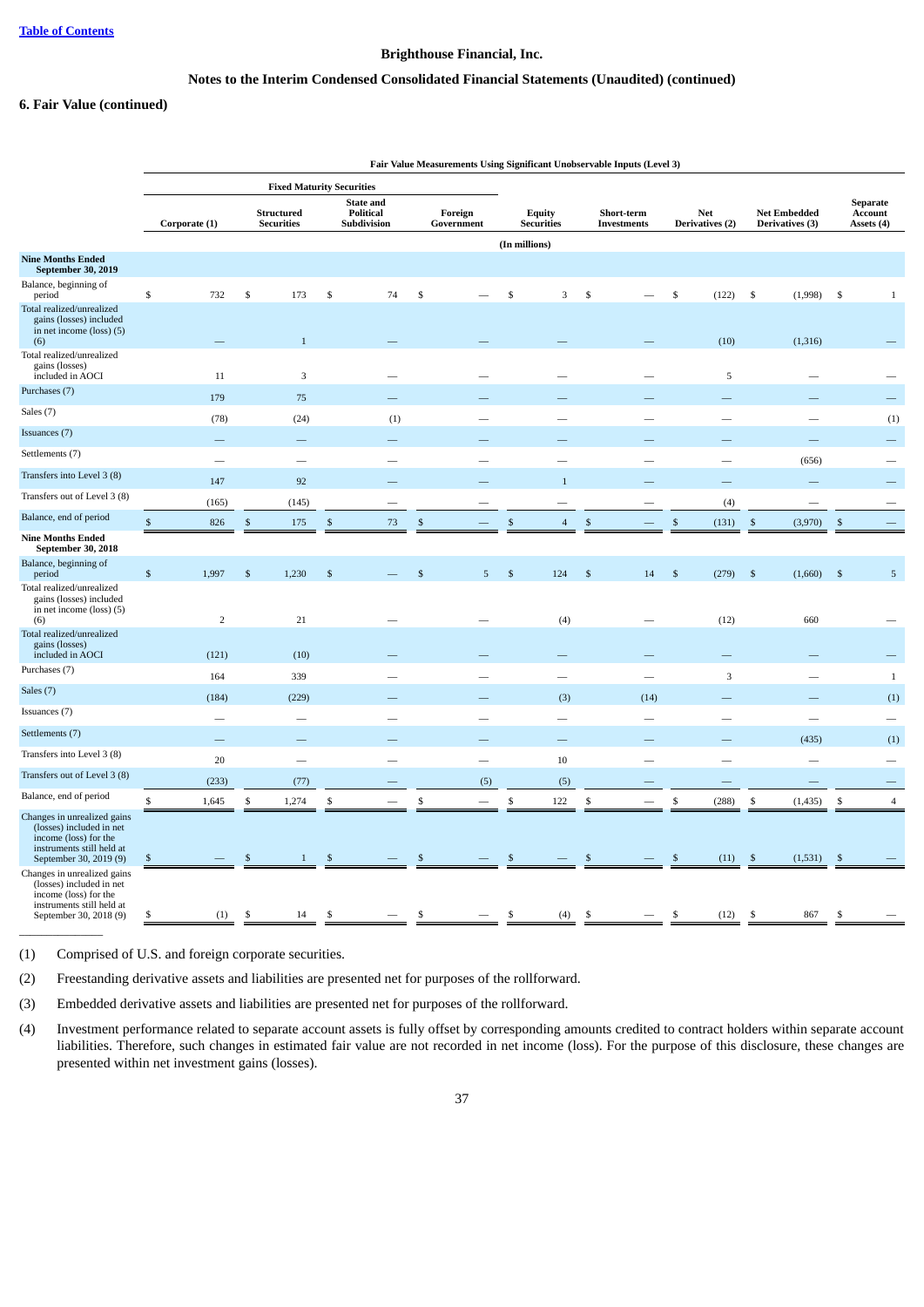### **Notes to the Interim Condensed Consolidated Financial Statements (Unaudited) (continued)**

### **6. Fair Value (continued)**

- (5) Amortization of premium/accretion of discount is included within net investment income. Impairments charged to net income (loss) on securities are included in net investment gains (losses). Lapses associated with net embedded derivatives are included in net derivative gains (losses). Substantially all realized/unrealized gains (losses) included in net income (loss) for net derivatives and net embedded derivatives are reported in net derivative gains (losses).
- (6) Interest and dividend accruals, as well as cash interest coupons and dividends received, are excluded from the rollforward.
- (7) Items purchased/issued and then sold/settled in the same period are excluded from the rollforward. Fees attributed to embedded derivatives are included in settlements.
- (8) Gains and losses, in net income (loss) and OCI, are calculated assuming transfers into and/or out of Level 3 occurred at the beginning of the period. Items transferred into and then out of Level 3 in the same period are excluded from the rollforward.
- (9) Changes in unrealized gains (losses) included in net income (loss) relate to assets and liabilities still held at the end of the respective periods. Substantially all changes in unrealized gains (losses) included in net income (loss) for net derivatives and net embedded derivatives are reported in net derivative gains (losses).

### *Fair Value of Financial Instruments Carried at Other Than Fair Value*

The following tables provide fair value information for financial instruments that are carried on the balance sheet at amounts other than fair value. These tables exclude the following financial instruments: cash and cash equivalents, accrued investment income, payables for collateral under securities loaned and other transactions and those short-term investments that are not securities and therefore are not included in the three level hierarchy table disclosed in the "— Recurring Fair Value Measurements" section. The estimated fair value of the excluded financial instruments, which are primarily classified in Level 2, approximates carrying value as they are short-term in nature such that the Company believes there is minimal risk of material changes in interest rates or credit quality. All remaining balance sheet amounts excluded from the tables below are not considered financial instruments subject to this disclosure.

The carrying values and estimated fair values for such financial instruments, and their corresponding placement in the fair value hierarchy, are summarized as follows at:

|                                             |                          |                |                                 | September 30, 2019          |                |                   |                                                       |
|---------------------------------------------|--------------------------|----------------|---------------------------------|-----------------------------|----------------|-------------------|-------------------------------------------------------|
|                                             |                          |                |                                 | <b>Fair Value Hierarchy</b> |                |                   |                                                       |
|                                             | Carrying<br><b>Value</b> |                | Level 1                         | Level 2                     |                | <b>Level 3</b>    | <b>Total</b><br><b>Estimated</b><br><b>Fair Value</b> |
|                                             |                          |                |                                 | (In millions)               |                |                   |                                                       |
| <b>Assets</b>                               |                          |                |                                 |                             |                |                   |                                                       |
| Mortgage loans                              | \$<br>15,359             | \$             |                                 | \$                          | \$             | 16,073            | \$<br>16,073                                          |
| Policy loans                                | \$<br>1,332              | \$             | $\hspace{0.05cm}$               | \$<br>555                   | $\mathfrak{S}$ | 1,094             | \$<br>1,649                                           |
| Other invested assets                       | \$<br>63                 | \$             | $\hspace{0.05cm}$               | \$<br>50                    | \$             | 13                | \$<br>63                                              |
| Premiums, reinsurance and other receivables | \$<br>1,786              | \$             |                                 | \$<br>47                    | $\mathfrak{F}$ | 2,151             | \$<br>2,198                                           |
| <b>Liabilities</b>                          |                          |                |                                 |                             |                |                   |                                                       |
| Policyholder account balances               | \$<br>15,611             | \$             |                                 | \$                          | $\mathfrak{F}$ | 15,818            | \$<br>15,818                                          |
| Long-term debt                              | \$<br>4,365              | \$             |                                 | \$<br>3,283                 | \$             | 1,000             | \$<br>4,283                                           |
| Other liabilities                           | \$<br>862                | $\mathfrak{S}$ |                                 | \$<br>640                   | $\mathfrak{F}$ | 222               | \$<br>862                                             |
| Separate account liabilities                | \$<br>1,126              | \$             | $\hspace{0.1mm}-\hspace{0.1mm}$ | \$<br>1,126                 | \$             | $\hspace{0.05cm}$ | \$<br>1,126                                           |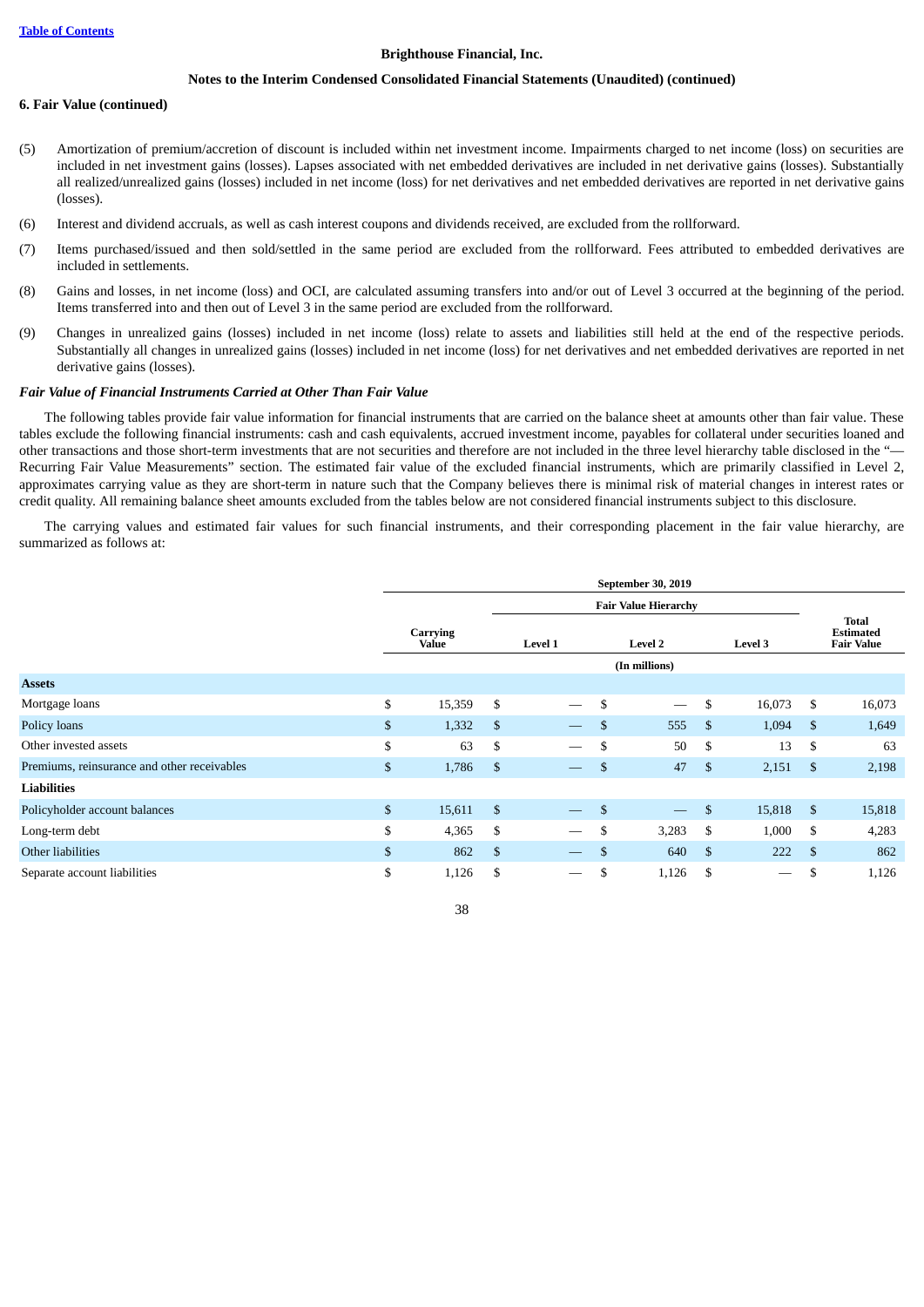### **Notes to the Interim Condensed Consolidated Financial Statements (Unaudited) (continued)**

### **6. Fair Value (continued)**

|                                             |              |                   |                |         | <b>December 31, 2018</b>    |                |                                 |                                                       |
|---------------------------------------------|--------------|-------------------|----------------|---------|-----------------------------|----------------|---------------------------------|-------------------------------------------------------|
|                                             |              |                   |                |         | <b>Fair Value Hierarchy</b> |                |                                 |                                                       |
|                                             |              | Carrying<br>Value |                | Level 1 | <b>Level 2</b>              |                | <b>Level 3</b>                  | <b>Total</b><br><b>Estimated</b><br><b>Fair Value</b> |
|                                             |              |                   |                |         | (In millions)               |                |                                 |                                                       |
| <b>Assets</b>                               |              |                   |                |         |                             |                |                                 |                                                       |
| Mortgage loans                              | \$           | 13,694            | \$             |         | \$<br>$\hspace{0.05cm}$     | \$             | 13,860                          | \$<br>13,860                                          |
| Policy loans                                | \$           | 1,421             | \$             |         | \$<br>656                   | $\mathfrak{F}$ | 959                             | \$<br>1,615                                           |
| Other invested assets                       | \$           | 77                | \$             |         | \$<br>64                    | \$             | 13                              | \$<br>77                                              |
| Premiums, reinsurance and other receivables | \$           | 1,609             | \$             |         | \$<br>32                    | $\mathfrak{S}$ | 1,664                           | \$<br>1,696                                           |
| <b>Liabilities</b>                          |              |                   |                |         |                             |                |                                 |                                                       |
| Policyholder account balances               | \$           | 15,332            | $\mathfrak{S}$ |         | \$                          | $\mathfrak{S}$ | 13,861                          | \$<br>13,861                                          |
| Long-term debt                              | \$           | 3,963             | \$             |         | \$<br>2,758                 | \$             | 600                             | \$<br>3,358                                           |
| Other liabilities                           | $\mathbf{s}$ | 330               | $\mathfrak{S}$ |         | \$<br>118                   | $\mathfrak{S}$ | 212                             | \$<br>330                                             |
| Separate account liabilities                | \$           | 1,029             | \$             |         | \$<br>1,029                 | \$             | $\hspace{0.1mm}-\hspace{0.1mm}$ | \$<br>1,029                                           |

### **7. Long-term Debt**

#### *Revolving Credit Facility*

On May 7, 2019, BHF entered into an amended and restated revolving credit agreement with respect to a \$1.0 billion senior unsecured revolving credit facility (the "2019 Revolving Credit Facility") scheduled to mature in May 2024, all of which may be used for revolving loans and/or letters of credit. The 2019 Revolving Credit Facility replaced BHF's former \$2.0 billion senior unsecured revolving credit facility, which was scheduled to mature in December 2021. Debt issuance costs incurred related to the 2019 Revolving Credit Facility were not significant.

#### *Term Loan Facility*

On February 1, 2019, BHF entered into a term loan agreement with respect to a \$1.0 billion unsecured term loan facility (as amended, the "2019 Term Loan Facility") scheduled to mature in February 2024. On February 1, 2019, BHF borrowed \$1.0 billion under the 2019 Term Loan Facility, terminated its former term loan facility due December 2, 2019 (the "2017 Term Loan Facility") without penalty and repaid \$600 million of borrowings outstanding under the 2017 Term Loan Facility, with the remainder of the proceeds to be used for general corporate purposes. Debt issuance costs incurred related to the 2019 Term Loan Facility were not significant.

### **8. Equity**

#### *Preferred Stock*

On March 25, 2019, BHF issued depositary shares, each representing a 1/1,000th ownership interest in a share of BHF's perpetual 6.600% Series A noncumulative preferred stock (the "Series A Preferred Stock") and in the aggregate representing 17,000 shares of Series A Preferred Stock, with a stated amount of \$25,000 per share, for aggregate net cash proceeds of \$412 million. Dividends, if declared, will accrue and be payable quarterly, in arrears, at an annual rate of 6.600% on the stated amount per share. In connection with the issuance of the depositary shares and the underlying Series A Preferred Stock, BHF incurred \$13 million of issuance costs, which have been recorded as a reduction of additional paid-in capital.

On May 15, 2019, BHF declared a dividend of \$412.50 per share, for a total of \$7 million, on the Series A Preferred Stock, which was paid on June 25, 2019 to stockholders of record as of June 10, 2019. On August 15, 2019, BHF declared a dividend of \$412.50 per share, for a total of \$7 million, on the Series A Preferred Stock, which was paid on September 25, 2019 to stockholders of record as of September 10, 2019.

### *Common Stock Repurchase Program*

On May 3, 2019, BHF authorized the repurchase of up to an additional \$400 million of its common stock. Repurchases made under such authorization may be made through open market purchases, including pursuant to 10b5-1 plans or pursuant to accelerated stock repurchase plans, from time to time at management's discretion in accordance with applicable federal securities laws.

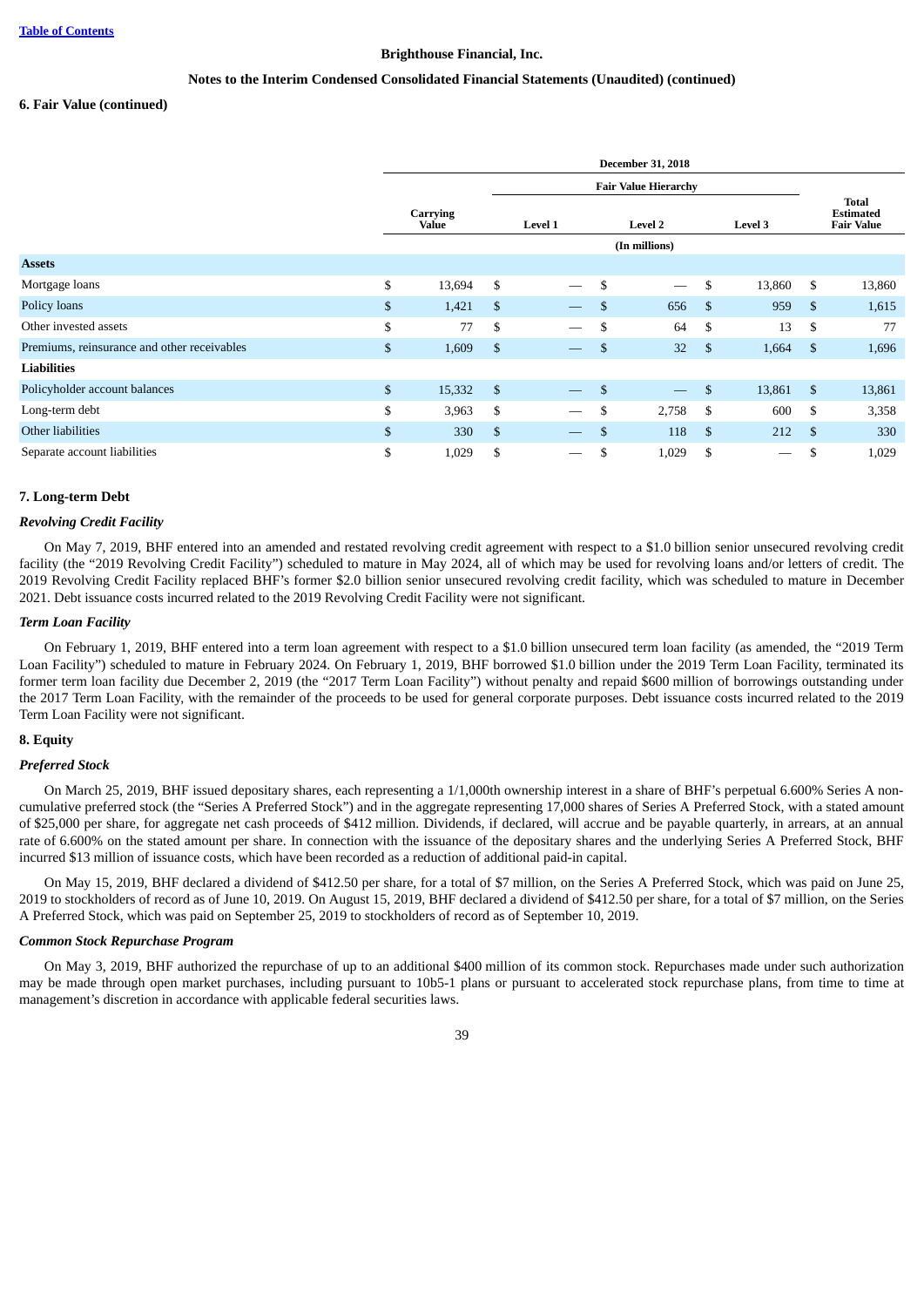### **Notes to the Interim Condensed Consolidated Financial Statements (Unaudited) (continued)**

# **8. Equity (continued)**

During the three months and nine months ended September 30, 2019, BHF repurchased 3,401,947 shares and 8,395,371 shares, respectively, of its common stock through open market purchases, pursuant to 10b5-1 plans, for \$126 million and \$314 million, respectively. At September 30, 2019, BHF had \$181 million remaining under its common stock repurchase program.

### *Accumulated Other Comprehensive Income (Loss)*

Information regarding changes in the balances of each component of AOCI was as follows:

|                                                   |                                                                                                |              |                                                |               | <b>Three Months Ended</b><br>September 30, 2019                 |           |                                                   |   |              |
|---------------------------------------------------|------------------------------------------------------------------------------------------------|--------------|------------------------------------------------|---------------|-----------------------------------------------------------------|-----------|---------------------------------------------------|---|--------------|
|                                                   | <b>Unrealized</b><br><b>Investment Gains</b><br>(Losses), Net of<br><b>Related Offsets (1)</b> |              | Unrealized<br>Gains (Losses)<br>on Derivatives |               | Foreign<br>Currency<br><b>Translation</b><br><b>Adjustments</b> |           | <b>Defined Benefit</b><br><b>Plans Adjustment</b> |   | <b>Total</b> |
|                                                   |                                                                                                |              |                                                |               | (In millions)                                                   |           |                                                   |   |              |
| Balance, June 30, 2019                            | \$<br>2,564                                                                                    | $\mathbb{S}$ | 181                                            | <sup>\$</sup> | (20)                                                            | $\sim$ \$ | $(23)$ \$                                         |   | 2,702        |
| OCI before reclassifications                      | 970                                                                                            |              | 160                                            |               | (3)                                                             |           |                                                   |   | 1,127        |
| Deferred income tax benefit (expense)             | (204)                                                                                          |              | (33)                                           |               |                                                                 |           |                                                   |   | (237)        |
| AOCI before reclassifications, net of income tax  | 3,330                                                                                          |              | 308                                            |               | (23)                                                            |           | (23)                                              |   | 3,592        |
| Amounts reclassified from AOCI                    | (30)                                                                                           |              | (1)                                            |               |                                                                 |           |                                                   |   | (31)         |
| Deferred income tax benefit (expense)             | 6                                                                                              |              |                                                |               |                                                                 |           |                                                   |   | 6            |
| Amounts reclassified from AOCI, net of income tax | (24)                                                                                           |              | (1)                                            |               |                                                                 |           |                                                   |   | (25)         |
| Balance, September 30, 2019                       | 3,306                                                                                          | S            | 307                                            | Эħ            | (23)                                                            | Ъ.        | (23)                                              | ъ | 3,567        |

|                                                   |                                                                                                |    |                                                       |     | <b>Three Months Ended</b><br>September 30, 2018          |                                                   |      |       |
|---------------------------------------------------|------------------------------------------------------------------------------------------------|----|-------------------------------------------------------|-----|----------------------------------------------------------|---------------------------------------------------|------|-------|
|                                                   | <b>Unrealized</b><br><b>Investment Gains</b><br>(Losses), Net of<br><b>Related Offsets (1)</b> |    | <b>Unrealized</b><br>Gains (Losses)<br>on Derivatives |     | Foreign<br>Currency<br>Translation<br><b>Adjustments</b> | <b>Defined Benefit</b><br><b>Plans Adjustment</b> |      | Total |
|                                                   |                                                                                                |    |                                                       |     | (In millions)                                            |                                                   |      |       |
| Balance, June 30, 2018                            | 690                                                                                            | -S | 168                                                   | -\$ | (19)                                                     | \$<br>(24)                                        | - \$ | 815   |
| OCI before reclassifications                      | (310)                                                                                          |    | (7)                                                   |     | (7)                                                      |                                                   |      | (324) |
| Deferred income tax benefit (expense)             | 66                                                                                             |    |                                                       |     |                                                          |                                                   |      | 68    |
| AOCI before reclassifications, net of income tax  | 446                                                                                            |    | 162                                                   |     | (25)                                                     | (24)                                              |      | 559   |
| Amounts reclassified from AOCI                    | 38                                                                                             |    | (47)                                                  |     |                                                          |                                                   |      | (9)   |
| Deferred income tax benefit (expense)             | (8)                                                                                            |    | 10                                                    |     |                                                          |                                                   |      | 2     |
| Amounts reclassified from AOCI, net of income tax | 30                                                                                             |    | (37)                                                  |     |                                                          |                                                   |      | (7)   |
| Balance, September 30, 2018                       | 476                                                                                            |    | 125                                                   |     | (25)                                                     | (24)                                              |      | 552   |

|                                                   |    |                                                                                                |          |                                                |              | <b>Nine Months Ended</b><br><b>September 30, 2019</b>           |      |                                                   |            |              |
|---------------------------------------------------|----|------------------------------------------------------------------------------------------------|----------|------------------------------------------------|--------------|-----------------------------------------------------------------|------|---------------------------------------------------|------------|--------------|
|                                                   |    | <b>Unrealized</b><br><b>Investment Gains</b><br>(Losses), Net of<br><b>Related Offsets (1)</b> |          | Unrealized<br>Gains (Losses)<br>on Derivatives |              | Foreign<br>Currency<br><b>Translation</b><br><b>Adjustments</b> |      | <b>Defined Benefit</b><br><b>Plans Adjustment</b> |            | <b>Total</b> |
|                                                   |    |                                                                                                |          |                                                |              | (In millions)                                                   |      |                                                   |            |              |
| Balance, December 31, 2018                        | £. | 576                                                                                            | <b>S</b> | 187                                            | $\mathbb{S}$ | (27)                                                            | - \$ | (20)                                              | $\sqrt{s}$ | 716          |
| OCI before reclassifications                      |    | 3,515                                                                                          |          | 201                                            |              | 4                                                               |      | (3)                                               |            | 3,717        |
| Deferred income tax benefit (expense)             |    | (738)                                                                                          |          | (42)                                           |              |                                                                 |      |                                                   |            | (780)        |
| AOCI before reclassifications, net of income tax  |    | 3,353                                                                                          |          | 346                                            |              | (23)                                                            |      | (23)                                              |            | 3,653        |
| Amounts reclassified from AOCI                    |    | (59)                                                                                           |          | (49)                                           |              |                                                                 |      |                                                   |            | (108)        |
| Deferred income tax benefit (expense)             |    | 12                                                                                             |          | 10                                             |              |                                                                 |      |                                                   |            | 22           |
| Amounts reclassified from AOCI, net of income tax |    | (47)                                                                                           |          | (39)                                           |              |                                                                 |      |                                                   |            | (86)         |
| Balance, September 30, 2019                       |    | 3,306                                                                                          |          | 307                                            |              | (23)                                                            |      | (23)                                              | J.         | 3,567        |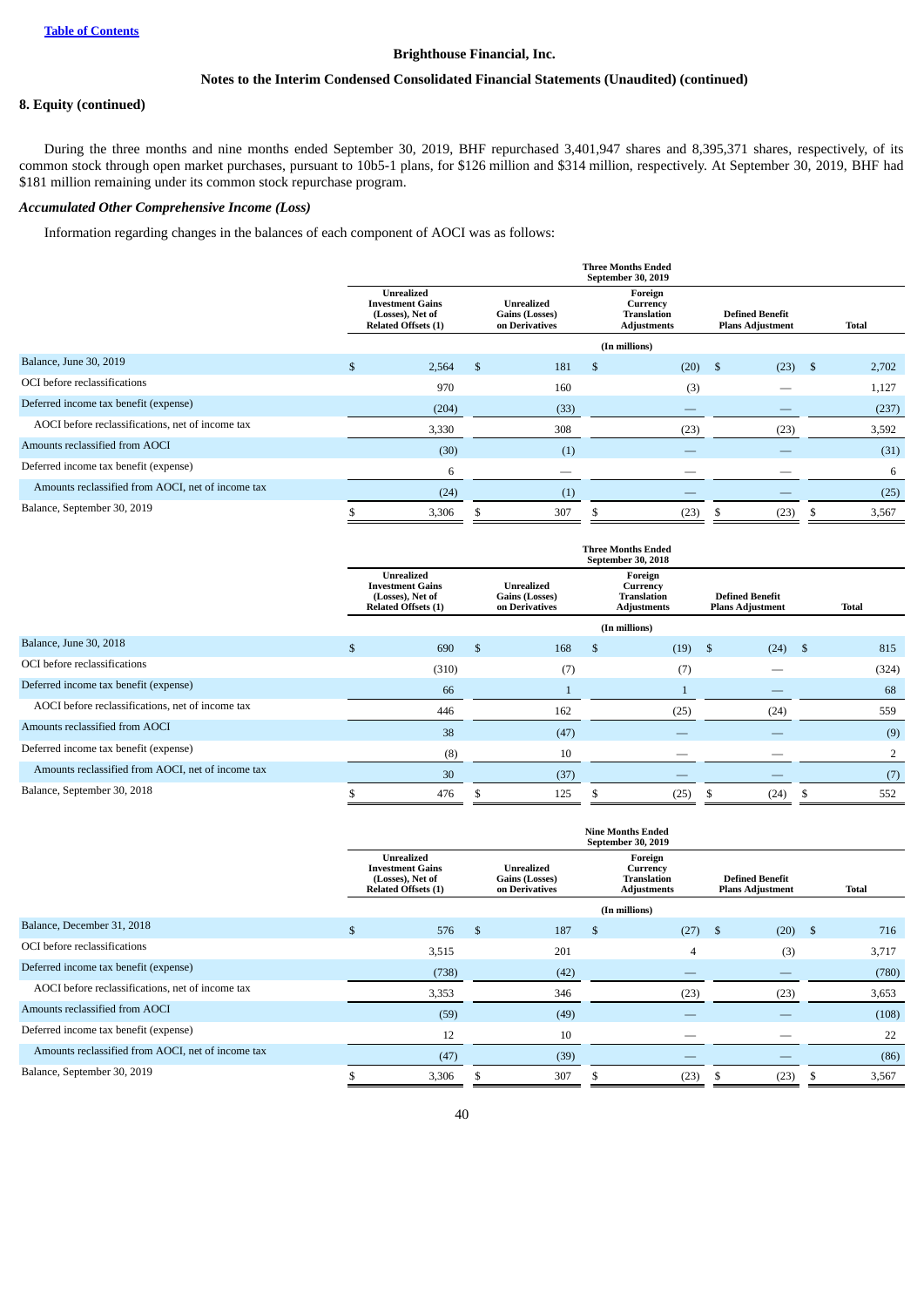# **Notes to the Interim Condensed Consolidated Financial Statements (Unaudited) (continued)**

# **8. Equity (continued)**

|                                                                           |                                                                                                |              |                                                       |    | <b>Nine Months Ended</b><br>September 30, 2018                  |                                                   |      |     |          |
|---------------------------------------------------------------------------|------------------------------------------------------------------------------------------------|--------------|-------------------------------------------------------|----|-----------------------------------------------------------------|---------------------------------------------------|------|-----|----------|
|                                                                           | <b>Unrealized</b><br><b>Investment Gains</b><br>(Losses), Net of<br><b>Related Offsets (1)</b> |              | <b>Unrealized</b><br>Gains (Losses)<br>on Derivatives |    | Foreign<br>Currency<br><b>Translation</b><br><b>Adjustments</b> | <b>Defined Benefit</b><br><b>Plans Adjustment</b> |      |     | Total    |
|                                                                           |                                                                                                |              |                                                       |    | (In millions)                                                   |                                                   |      |     |          |
| Balance, December 31, 2017                                                | \$<br>1,572                                                                                    | $\mathbb{S}$ | 154                                                   | -S | (24)                                                            | -\$                                               | (26) | -\$ | 1,676    |
| Cumulative effect of change in accounting principle, net of income<br>tax | (79)                                                                                           |              |                                                       |    |                                                                 |                                                   |      |     | (79)     |
| Balance, January 1, 2018                                                  | 1,493                                                                                          |              | 154                                                   |    | (24)                                                            |                                                   | (26) |     | 1,597    |
| OCI before reclassifications                                              | (1, 448)                                                                                       |              | 28                                                    |    | (1)                                                             |                                                   | 3    |     | (1, 418) |
| Deferred income tax benefit (expense)                                     | 325                                                                                            |              | (6)                                                   |    |                                                                 |                                                   | (1)  |     | 318      |
| AOCI before reclassifications, net of income tax                          | 370                                                                                            |              | 176                                                   |    | (25)                                                            |                                                   | (24) |     | 497      |
| Amounts reclassified from AOCI                                            | 138                                                                                            |              | (65)                                                  |    |                                                                 |                                                   |      |     | 73       |
| Deferred income tax benefit (expense)                                     | (32)                                                                                           |              | 14                                                    |    |                                                                 |                                                   |      |     | (18)     |
| Amounts reclassified from AOCI, net of income tax                         | 106                                                                                            |              | (51)                                                  |    |                                                                 |                                                   |      |     | 55       |
| Balance, September 30, 2018                                               | 476                                                                                            |              | 125                                                   |    | (25)                                                            | Э'n,                                              | (24) | J.  | 552      |
|                                                                           |                                                                                                |              |                                                       |    |                                                                 |                                                   |      |     |          |

(1) See Note 4 for information on offsets to investments related to future policy benefits, DAC, VOBA and DSI.

Information regarding amounts reclassified out of each component of AOCI was as follows:

| <b>AOCI</b> Components                                       |    |                           | <b>Amounts Reclassified from AOCI</b> |               |                          | <b>Consolidated Statements of</b><br><b>Operations and Comprehensive Income</b><br>(Loss) Locations |       |                               |
|--------------------------------------------------------------|----|---------------------------|---------------------------------------|---------------|--------------------------|-----------------------------------------------------------------------------------------------------|-------|-------------------------------|
|                                                              |    | <b>Three Months Ended</b> | September 30,                         |               | <b>Nine Months Ended</b> | September 30,                                                                                       |       |                               |
|                                                              |    | 2019                      | 2018                                  |               | 2019                     | 2018                                                                                                |       |                               |
|                                                              |    |                           |                                       | (In millions) |                          |                                                                                                     |       |                               |
| Net unrealized investment gains (losses):                    |    |                           |                                       |               |                          |                                                                                                     |       |                               |
| Net unrealized investment gains (losses)                     | \$ | 31                        | \$                                    | (36)          | \$<br>86                 | \$                                                                                                  | (137) | Net investment gains (losses) |
| Net unrealized investment gains (losses)                     |    |                           |                                       |               |                          |                                                                                                     |       | Net investment income         |
| Net unrealized investment gains (losses)                     |    | (1)                       |                                       | (2)           | (27)                     |                                                                                                     | (2)   | Net derivative gains (losses) |
| Net unrealized investment gains (losses), before income tax  |    | 30                        |                                       | (38)          | 59                       |                                                                                                     | (138) |                               |
| Income tax (expense) benefit                                 |    | (6)                       |                                       | 8             | (12)                     |                                                                                                     | 32    |                               |
| Net unrealized investment gains (losses), net of income tax  |    | 24                        |                                       | (30)          | 47                       |                                                                                                     | (106) |                               |
| Unrealized gains (losses) on derivatives - cash flow hedges: |    |                           |                                       |               |                          |                                                                                                     |       |                               |
| Interest rate swaps                                          |    |                           |                                       | 15            | 28                       |                                                                                                     | 31    | Net derivative gains (losses) |
| Interest rate swaps                                          |    | $\mathbf{1}$              |                                       |               | $\overline{2}$           |                                                                                                     | 2     | Net investment income         |
| Interest rate forwards                                       |    |                           |                                       | 31            |                          |                                                                                                     | 31    | Net derivative gains (losses) |
| Interest rate forwards                                       |    |                           |                                       | 1             |                          |                                                                                                     | 2     | Net investment income         |
| Foreign currency swaps                                       |    |                           |                                       |               | 19                       |                                                                                                     | (1)   | Net derivative gains (losses) |
| Gains (losses) on cash flow hedges, before income tax        |    | $\overline{1}$            |                                       | 47            | 49                       |                                                                                                     | 65    |                               |
| Income tax (expense) benefit                                 |    |                           |                                       | (10)          | (10)                     |                                                                                                     | (14)  |                               |
| Gains (losses) on cash flow hedges, net of income tax        |    | $\mathbf{1}$              |                                       | 37            | 39                       |                                                                                                     | 51    |                               |
| Total reclassifications, net of income tax                   | S  | 25                        | \$                                    | 7             | \$<br>86                 | \$                                                                                                  | (55)  |                               |

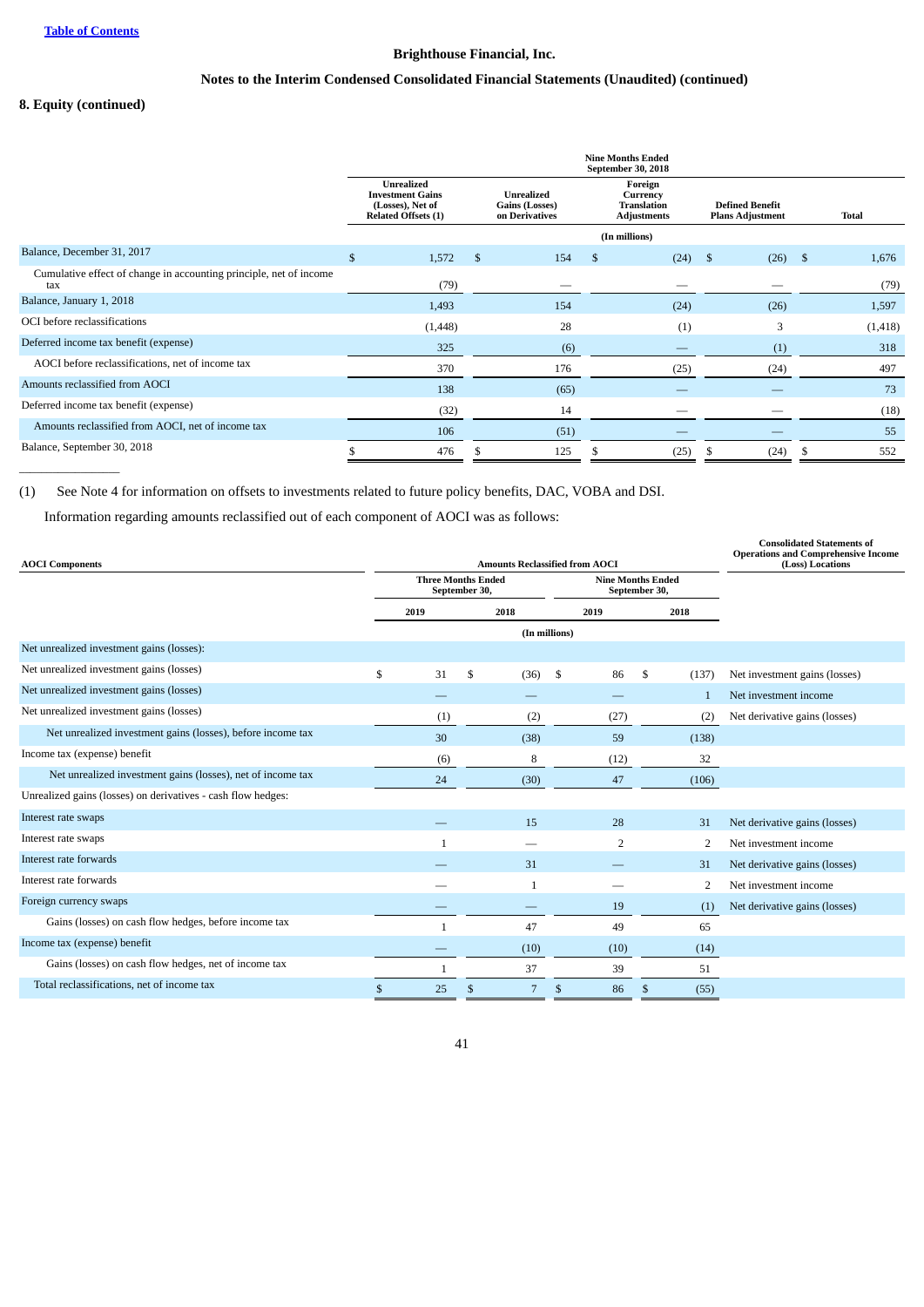# **Notes to the Interim Condensed Consolidated Financial Statements (Unaudited)**

#### **9. Other Revenues and Other Expenses**

### *Other Revenues*

The Company has entered into contracts with mutual funds, fund managers, and their affiliates (collectively, the "Funds") whereby the Company is paid monthly or quarterly fees ("12b-1 fees") for providing certain services to customers and distributors of the Funds. The 12b-1 fees are generally equal to a fixed percentage of the average daily balance of the customer's investment in a fund. The percentage is specified in the contract between the Company and the Funds. Payments are generally collected when due and are neither refundable nor able to offset future fees.

To earn these fees, the Company performs services such as responding to phone inquiries, maintaining records, providing information to distributors and shareholders about fund performance and providing training to account managers and sales agents. The passage of time reflects the satisfaction of the Company's performance obligations to the Funds and is used to recognize revenue associated with 12b-1 fees.

Other revenues consisted primarily of 12b-1 fees of \$84 million and \$251 million for the three months and nine months ended September 30, 2019, respectively, and \$91 million and \$275 million for the three months and nine months ended September 30, 2018, respectively, of which substantially all were reported in the Annuities segment.

#### *Other Expenses*

Information on other expenses was as follows:

|                                                                         | <b>Three Months Ended</b><br>September 30, |      |                |      |               | <b>Nine Months Ended</b><br>September 30, |           |
|-------------------------------------------------------------------------|--------------------------------------------|------|----------------|------|---------------|-------------------------------------------|-----------|
|                                                                         |                                            | 2019 |                | 2018 |               | 2019                                      | 2018      |
|                                                                         |                                            |      |                |      | (In millions) |                                           |           |
| Compensation                                                            | \$                                         | 76   | $\mathfrak{F}$ | 67   | \$            | 238                                       | \$<br>220 |
| Contracted services and other labor costs                               |                                            | 73   |                | 63   |               | 185                                       | 189       |
| Transition services agreements                                          |                                            | 64   |                | 70   |               | 196                                       | 215       |
| Establishment costs                                                     |                                            | 13   |                | 87   |               | 85                                        | 190       |
| Premium and other taxes, licenses and fees                              |                                            | 15   |                | 12   |               | 35                                        | 55        |
| Separate account fees                                                   |                                            | 123  |                | 133  |               | 365                                       | 401       |
| Volume related costs, excluding compensation, net of DAC capitalization |                                            | 155  |                | 161  |               | 472                                       | 486       |
| Interest expense on debt                                                |                                            | 49   |                | 39   |               | 144                                       | 113       |
| Other                                                                   |                                            | 43   |                | 33   |               | 104                                       | 105       |
| Total other expenses                                                    |                                            | 611  |                | 665  |               | 1,824                                     | 1,974     |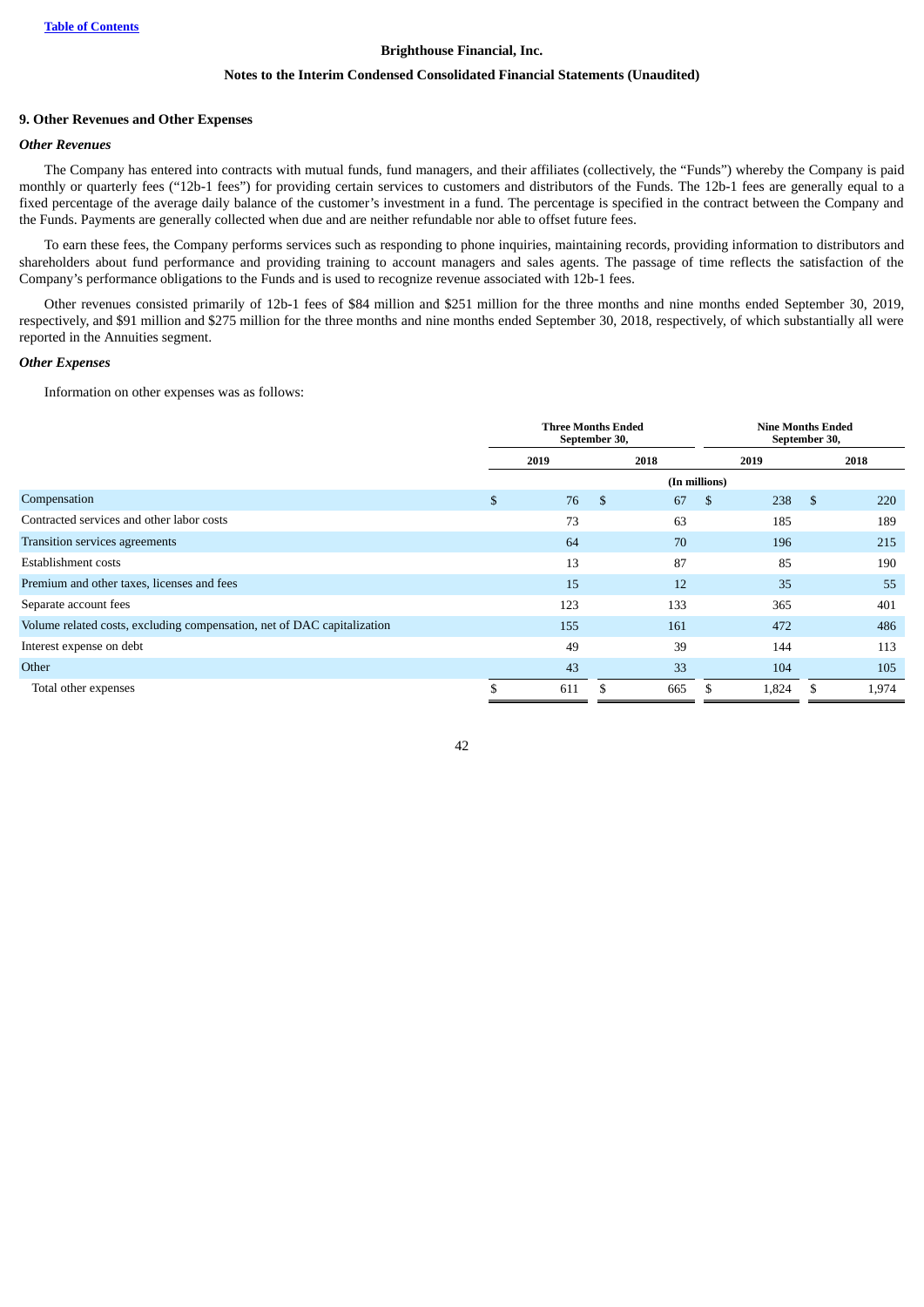### **Notes to the Interim Condensed Consolidated Financial Statements (Unaudited)**

#### **10. Earnings Per Common Share**

The following table sets forth the calculation of earnings per common share:

|                                                                                  | <b>Three Months Ended</b><br>September 30, |      |                                                |      |               | <b>Nine Months Ended</b><br>September 30, |             |  |  |
|----------------------------------------------------------------------------------|--------------------------------------------|------|------------------------------------------------|------|---------------|-------------------------------------------|-------------|--|--|
|                                                                                  | 2019                                       |      | 2018                                           |      | 2019          |                                           | 2018        |  |  |
|                                                                                  |                                            |      | (In millions, except share and per share data) |      |               |                                           |             |  |  |
| Net income (loss) available to Brighthouse Financial, Inc.'s common shareholders | \$<br>676                                  | -S   | (271)                                          | - \$ | 316           | - \$                                      | (577)       |  |  |
|                                                                                  |                                            |      |                                                |      |               |                                           |             |  |  |
| Weighted average common shares outstanding — basic                               | 110,915,416                                |      | 119,657,443                                    |      | 114, 195, 767 |                                           | 119,734,128 |  |  |
| Dilutive effect of share-based awards                                            | 612,064                                    |      |                                                |      | 546,931       |                                           |             |  |  |
| Weighted average common shares outstanding — diluted                             | 111,527,480                                |      | 119,657,443                                    |      | 114,742,698   |                                           | 119,734,128 |  |  |
|                                                                                  |                                            |      |                                                |      |               |                                           |             |  |  |
| Earnings per common share:                                                       |                                            |      |                                                |      |               |                                           |             |  |  |
| Basic                                                                            | \$<br>6.09                                 | \$   | (2.26)                                         | \$.  | 2.77          | \$                                        | (4.82)      |  |  |
| <b>Diluted</b>                                                                   | 6.06                                       | - 55 | (2.26)                                         | -86  | 2.75          | - \$                                      | (4.82)      |  |  |
|                                                                                  |                                            |      |                                                |      |               |                                           |             |  |  |

Basic loss per common share equaled diluted loss per common share for the three months and nine months ended September 30, 2018. The diluted shares were not utilized in the per share calculation for these periods, as the inclusion of such shares would have an antidilutive effect.

For the three months and nine months ended September 30, 2019, weighted average shares used for calculating earnings per diluted common share excludes 196,492 out-of-the-money stock options, as the inclusion of such shares would be antidilutive to the earnings per common share calculation due to the average share price for the three months and nine months ended September 30, 2019.

#### **11. Contingencies, Commitments and Guarantees**

#### *Contingencies*

#### *Litigation*

The Company is a defendant in a number of litigation matters. In some of the matters, large and/or indeterminate amounts, including punitive and treble damages, are sought. Modern pleading practice in the U.S. permits considerable variation in the assertion of monetary damages or other relief. Jurisdictions may permit claimants not to specify the monetary damages sought or may permit claimants to state only that the amount sought is sufficient to invoke the jurisdiction of the trial court. In addition, jurisdictions may permit plaintiffs to allege monetary damages in amounts well exceeding reasonably possible verdicts in the jurisdiction for similar matters. This variability in pleadings, together with the actual experience of the Company in litigating or resolving through settlement numerous claims over an extended period of time, demonstrates to management that the monetary relief which may be specified in a lawsuit or claim bears little relevance to its merits or disposition value.

Due to the vagaries of litigation, the outcome of a litigation matter and the amount or range of potential loss at particular points in time may normally be difficult to ascertain. Uncertainties can include how fact finders will evaluate documentary evidence and the credibility and effectiveness of witness testimony, and how trial and appellate courts will apply the law in the context of the pleadings or evidence presented, whether by motion practice, or at trial or on appeal. Disposition valuations are also subject to the uncertainty of how opposing parties and their counsel will themselves view the relevant evidence and applicable law.

The Company establishes liabilities for litigation and regulatory loss contingencies when it is probable that a loss has been incurred and the amount of the loss can be reasonably estimated. It is possible that some matters could require the Company to pay damages or make other expenditures or establish accruals in amounts that could not be estimated at September 30, 2019.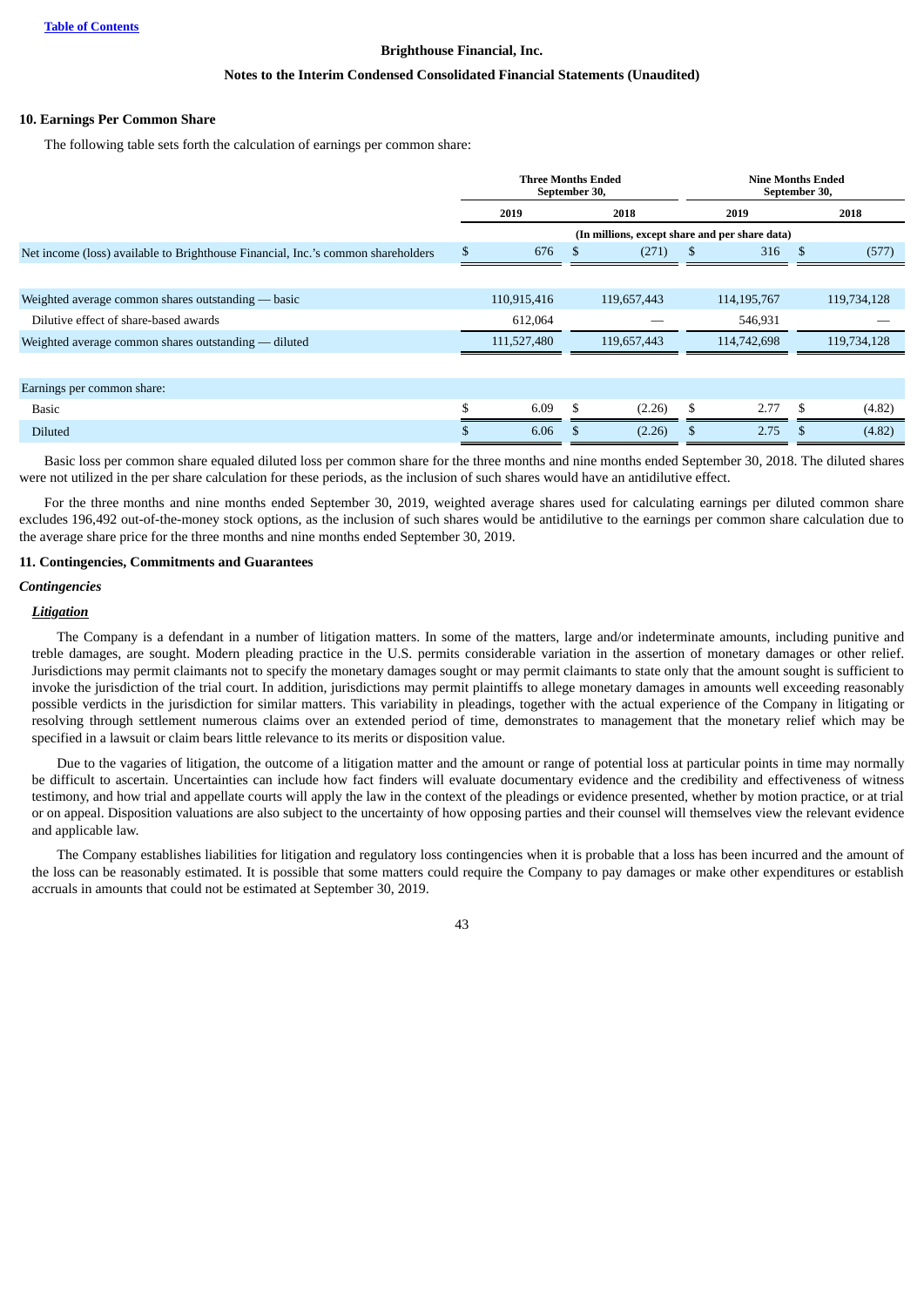### **Notes to the Interim Condensed Consolidated Financial Statements (Unaudited) (continued)**

### **11. Contingencies, Commitments and Guarantees (continued)**

#### *Matters as to Which an Estimate Can Be Made*

For some loss contingency matters, the Company is able to estimate a reasonably possible range of loss. For such matters where a loss is believed to be reasonably possible, but not probable, no accrual has been made. As of September 30, 2019, the Company estimates the aggregate range of reasonably possible losses in excess of amounts accrued for these matters to be \$0 to \$10 million.

### *Matters as to Which an Estimate Cannot Be Made*

For other matters, the Company is not currently able to estimate the reasonably possible loss or range of loss. The Company is often unable to estimate the possible loss or range of loss until developments in such matters have provided sufficient information to support an assessment of the range of possible loss, such as quantification of a damage demand from plaintiffs, discovery from other parties and investigation of factual allegations, rulings by the court on motions or appeals, analysis by experts, and the progress of settlement negotiations. On a quarterly and annual basis, the Company reviews relevant information with respect to litigation contingencies and updates its accruals, disclosures and estimates of reasonably possible losses or ranges of loss based on such reviews.

#### *Sales Practices Claims*

Over the past several years, the Company has faced claims and regulatory inquiries and investigations, alleging improper marketing or sales of individual life insurance policies, annuities or other products. The Company continues to defend vigorously against the claims in these matters. The Company believes adequate provision has been made in its consolidated financial statements for all probable and reasonably estimable losses for sales practices matters.

### *Summary*

Various litigation, claims and assessments against the Company, in addition to those discussed previously and those otherwise provided for in the Company's consolidated financial statements, have arisen in the course of the Company's business, including, but not limited to, in connection with its activities as an insurer, investor and taxpayer. Further, state insurance regulatory authorities and other federal and state authorities regularly make inquiries and conduct investigations concerning the Company's compliance with applicable insurance and other laws and regulations.

It is not possible to predict the ultimate outcome of all pending investigations and legal proceedings. In some of the matters referred to previously, large and/or indeterminate amounts, including punitive and treble damages, are sought. Although, in light of these considerations, it is possible that an adverse outcome in certain cases could have a material effect upon the Company's financial position, based on information currently known by the Company's management, in its opinion, the outcomes of such pending investigations and legal proceedings are not likely to have such an effect. However, given the large and/or indeterminate amounts sought in certain of these matters and the inherent unpredictability of litigation, it is possible that an adverse outcome in certain matters could, from time to time, have a material effect on the Company's consolidated net income or cash flows in particular quarterly or annual periods.

### *Commitments*

#### *Mortgage Loan Commitments*

The Company commits to lend funds under mortgage loan commitments. The amounts of these mortgage loan commitments were \$235 million and \$492 million at September 30, 2019 and December 31, 2018, respectively.

### Commitments to Fund Partnership Investments, Bank Credit Facilities, Bridge Loans and Private Corporate Bond Investments

The Company commits to fund partnership investments and to lend funds under bank credit facilities and private corporate bond investments. The amounts of these unfunded commitments were \$1.9 billion at both September 30, 2019 and December 31, 2018.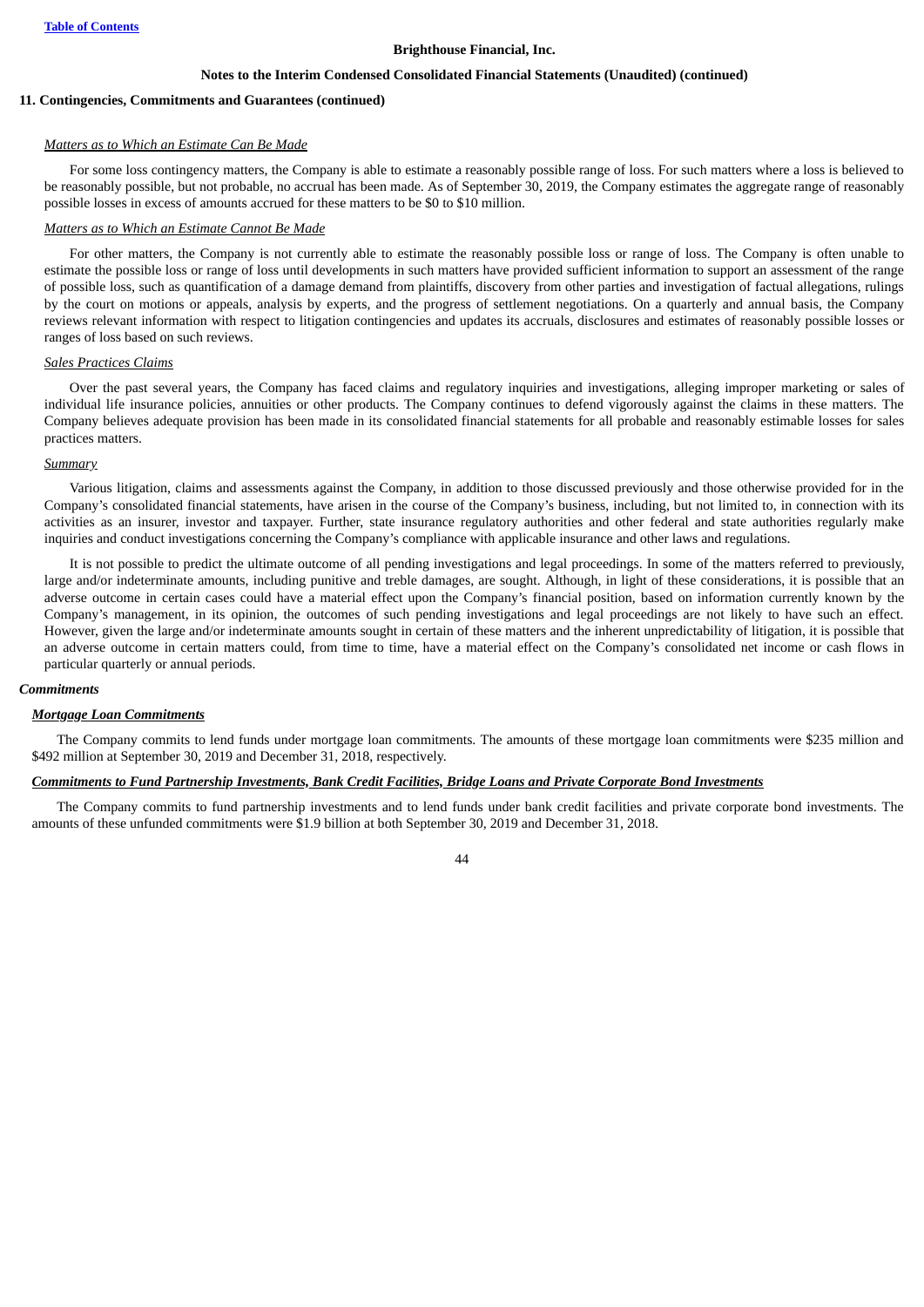### **Notes to the Interim Condensed Consolidated Financial Statements (Unaudited) (continued)**

### **11. Contingencies, Commitments and Guarantees (continued)**

#### *Guarantees*

In the normal course of its business, the Company has provided certain indemnities, guarantees and commitments to third parties such that it may be required to make payments now or in the future. In the context of acquisition, disposition, investment and other transactions, the Company has provided indemnities and guarantees, including those related to tax, environmental and other specific liabilities and other indemnities and guarantees that are triggered by, among other things, breaches of representations, warranties or covenants provided by the Company. In addition, in the normal course of business, the Company provides indemnifications to counterparties in contracts with triggers similar to the foregoing, as well as for certain other liabilities, such as thirdparty lawsuits. These obligations are often subject to time limitations that vary in duration, including contractual limitations and those that arise by operation of law, such as applicable statutes of limitation. In some cases, the maximum potential obligation under the indemnities and guarantees is subject to a contractual limitation ranging from less than \$1 million to \$122 million, with a cumulative maximum of \$128 million, while in other cases such limitations are not specified or applicable. Since certain of these obligations are not subject to limitations, the Company does not believe that it is possible to determine the maximum potential amount that could become due under these guarantees in the future. Management believes that it is unlikely the Company will have to make any material payments under these indemnities, guarantees, or commitments.

In addition, the Company indemnifies its directors and officers as provided in its charters and by-laws. Also, the Company indemnifies its agents for liabilities incurred as a result of their representation of the Company's interests. Since these indemnities are generally not subject to limitation with respect to duration or amount, the Company does not believe that it is possible to determine the maximum potential amount that could become due under these indemnities in the future.

The Company's recorded liabilities were \$1 million and \$2 million at September 30, 2019 and December 31, 2018, respectively, for indemnities, guarantees and commitments.

#### **12. Related Party Transactions**

 $\frac{1}{2}$  ,  $\frac{1}{2}$  ,  $\frac{1}{2}$  ,  $\frac{1}{2}$  ,  $\frac{1}{2}$  ,  $\frac{1}{2}$  ,  $\frac{1}{2}$  ,  $\frac{1}{2}$  ,  $\frac{1}{2}$ 

The following table summarizes income and expense from affiliated transactions with MetLife prior to the MetLife Divestiture (see Note 1) for the periods indicated:

|              |      | <b>Three Months Ended</b><br>September 30, |                                 | <b>Nine Months Ended</b><br>September 30, |       |
|--------------|------|--------------------------------------------|---------------------------------|-------------------------------------------|-------|
|              | 2019 | 2018                                       |                                 | 2019                                      | 2018  |
|              |      |                                            | (In millions)                   |                                           |       |
| Income $(1)$ |      |                                            | $\overline{\phantom{a}}$<br>۰D  | $\overline{\phantom{0}}$                  | (182) |
| Expense (2)  |      | $\hspace{0.1mm}-\hspace{0.1mm}$            | $\hspace{0.1mm}-\hspace{0.1mm}$ | $\hspace{0.1mm}-\hspace{0.1mm}$           | 133   |

(1) Primarily includes the net impact of reinsurance ceded to MetLife.

(2) Primarily includes costs incurred with MetLife related to shared services, offset by reinsurance ceded to MetLife.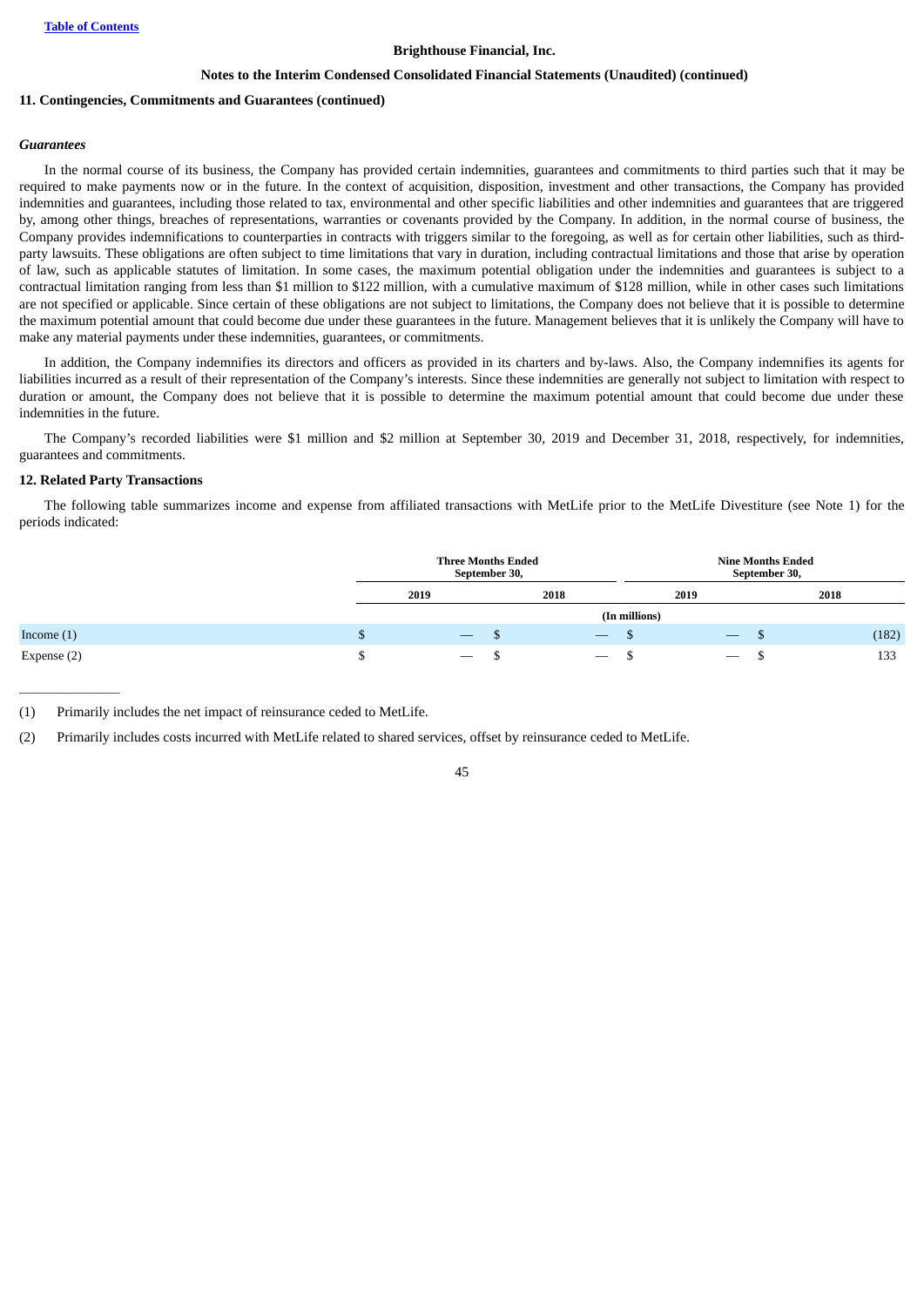# **Item 2. Management's Discussion and Analysis of Financial Condition and Results of Operations**

# **Index to Management's Discussion and Analysis of Financial Condition and Results of Operations**

|                                                  | Page            |
|--------------------------------------------------|-----------------|
| <b>Introduction</b>                              | 47              |
| <b>Executive Summary</b>                         | 47              |
| <b>Industry Trends</b>                           | 48              |
| <b>Summary of Critical Accounting Estimates</b>  | <u>49</u>       |
| Non-GAAP and Other Financial Disclosures         | 50              |
| <b>Results of Operations</b>                     | 52              |
| <b>Investments</b>                               | 65              |
| <b>Derivatives</b>                               | <u>73</u>       |
| <b>Off-Balance Sheet Arrangements</b>            | $\overline{25}$ |
| <b>Policyholder Liabilities</b>                  | $\overline{25}$ |
| <b>Liquidity and Capital Resources</b>           | $\overline{28}$ |
| <b>Note Regarding Forward-Looking Statements</b> | 86              |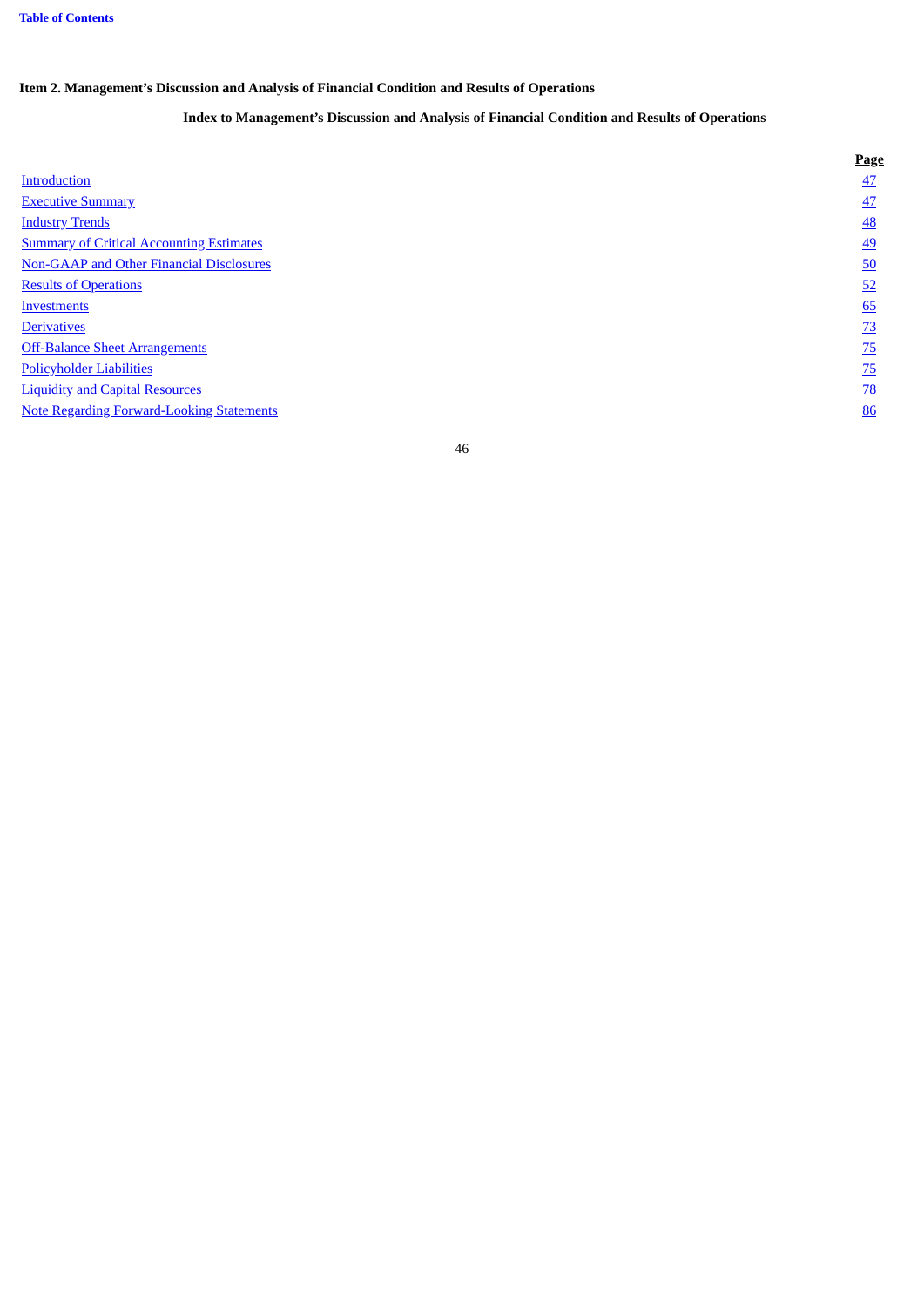### <span id="page-47-0"></span>**Introduction**

For purposes of this discussion, unless otherwise mentioned or unless the context indicates otherwise, "Brighthouse," "Brighthouse Financial," the "Company," "we," "our" and "us" refer to Brighthouse Financial, Inc. a corporation incorporated in Delaware in 2016, and its subsidiaries. We use the term "BHF" to refer solely to Brighthouse Financial, Inc., and not to any of its subsidiaries. Until August 4, 2017, BHF was a wholly-owned subsidiary of MetLife, Inc. (together with its subsidiaries and affiliates, "MetLife"). Following this summary is a discussion addressing the consolidated results of operations and financial condition of the Company for the periods indicated. This Management's Discussion and Analysis of Financial Condition and Results of Operations should be read in conjunction with (i) the unaudited interim condensed consolidated financial statements and related notes included elsewhere herein; (ii) our Annual Report on Form 10-K for the year ended December 31, 2018, filed with the U.S. Securities and Exchange Commission ("SEC") on February 26, 2019 (the "2018 Annual Report"); (iii) our Quarterly Report on Form 10-Q for the quarter ended March 31, 2019 (the "First Quarter Form 10-Q") filed with the SEC on May 7, 2019; (iv) our Quarterly Report on Form 10-Q for the quarter ended June 30, 2019 (the "Second Quarter Form 10-Q") filed with the SEC on August 6, 2019; and (v) our current reports on Form 8-K filed in 2019.

The term "Separation" refers to the separation of MetLife's former Brighthouse Financial segment from MetLife's other businesses and the creation of a separate, publicly traded company, BHF, as well as the distribution on August 4, 2017 of 96,776,670, or 80.8%, of the 119,773,106 shares of BHF common stock outstanding immediately prior to the distribution date by MetLife, Inc. to holders of MetLife, Inc. common stock as of the record date for the distribution. The term "MetLife Divestiture" refers to the disposition by MetLife, Inc. on June 14, 2018 of all its remaining shares of BHF common stock. Effective with the MetLife Divestiture, MetLife, Inc. and its subsidiaries and affiliates are no longer considered related parties to BHF and its subsidiaries and affiliates.

#### *Presentation*

Prior to discussing our Results of Operations, we present background information and definitions that we believe are useful to understanding the discussion of our financial results. This information precedes the Results of Operations and is most beneficial when read in the sequence presented. A summary of key informational sections is as follows:

- "Executive Summary" provides information regarding our business, segments and results as discussed in the Results of Operations.
- "Industry Trends" discusses updates and changes to a number of trends and uncertainties included in the 2018 Annual Report that we believe may materially affect our future financial condition, results of operations or cash flows.
- "Summary of Critical Accounting Estimates" explains the most critical estimates and judgments applied in determining our GAAP results.
- "Non-GAAP and Other Financial Disclosures" defines key financial measures presented in the Results of Operations that are not calculated in accordance with accounting principles generally accepted in the United States of America ("GAAP") but are used by management in evaluating company and segment performance. As described in this section, adjusted earnings is presented by key business activities which are derived from, but different than, the line items presented in the GAAP statement of operations. This section also refers to certain other terms used to describe our insurance business and financial and operating metrics, but is not intended to be exhaustive.

Certain amounts presented in prior periods within the foregoing discussions of our financial results have been reclassified to conform with the current year presentation.

#### <span id="page-47-1"></span>**Executive Summary**

We are one of the largest providers of annuity and life insurance products in the United States through multiple independent distribution channels and marketing arrangements with a diverse network of distribution partners.

For operating purposes, we have established three segments: (i) Annuities, (ii) Life and (iii) Run-off, which consists of operations relating to products we are not actively selling and which are separately managed. In addition, we report certain of our results of operations in Corporate & Other.

This Management's Discussion and Analysis of Financial Condition and Results of Operations is intended to help the reader understand the results of operations, financial condition and cash flows of Brighthouse for the periods indicated. See "Management's Discussion and Analysis of Financial Condition and Results of Operations — Executive Summary — Overview," and "Business — Segments and Corporate & Other" included in the 2018 Annual Report along with Note 2 of the Notes to the Interim Condensed Consolidated Financial Statements for further information on our segments and Corporate & Other.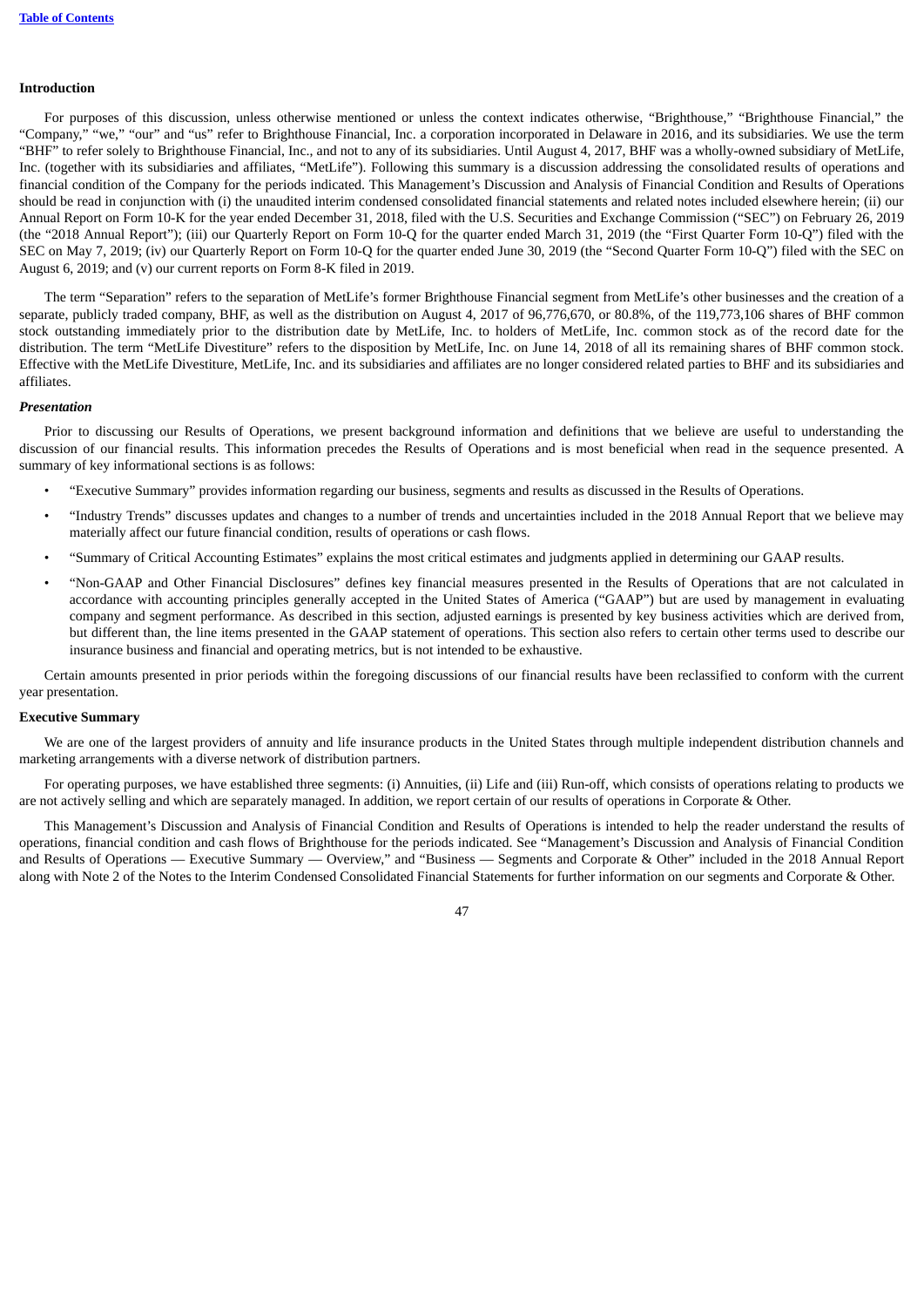The table below presents a summary of our net income (loss) available to shareholders and adjusted earnings, a non-GAAP financial measure. See "— Non-GAAP and Other Financial Disclosures." For a detailed discussion of our results see "— Results of Operations."

|                                                                             |    | <b>Three Months Ended</b> | September 30, |       |               | <b>Nine Months Ended</b><br>September 30, |                |       |  |
|-----------------------------------------------------------------------------|----|---------------------------|---------------|-------|---------------|-------------------------------------------|----------------|-------|--|
|                                                                             |    | 2019                      |               | 2018  |               | 2019                                      |                | 2018  |  |
|                                                                             |    |                           |               |       | (In millions) |                                           |                |       |  |
| Net income (loss) available to shareholders before provision for income tax | S  | 795                       | \$            | (370) | - \$          | 302                                       | $\mathfrak{L}$ | (803) |  |
| Less: Provision for income tax expense (benefit)                            |    | 119                       |               | (99)  |               | (14)                                      |                | (226) |  |
| Net income (loss) available to shareholders (1)                             |    | 676                       |               | (271) | \$            | 316                                       |                | (577) |  |
|                                                                             |    |                           |               |       |               |                                           |                |       |  |
| Pre-tax adjusted earnings, less net income attributable to noncontrolling   |    |                           |               |       |               |                                           |                |       |  |
| interests and preferred stock dividends                                     | J. | (273)                     | \$            | 312   | $\mathbf{\$}$ | 304                                       | $\mathbf{\$}$  | 819   |  |
| Less: Provision for income tax expense (benefit)                            |    | (104)                     |               | 42    |               | (13)                                      |                | 113   |  |
| Adjusted earnings                                                           |    | (169)                     | \$.           | 270   |               | 317                                       |                | 706   |  |
|                                                                             |    |                           |               |       |               |                                           |                |       |  |

(1) We use the term "net income (loss) available to shareholders" to refer to "net income (loss) available to Brighthouse Financial, Inc.'s common shareholders" throughout the results of operations discussions.

For the three months ended September 30, 2019, we had net income available to shareholders of \$676 million and adjusted earnings were a loss of \$169 million, compared to a net loss available to shareholders of \$271 million and adjusted earnings of \$270 million for the three months ended September 30, 2018. The net income available to shareholders for the three months ended September 30, 2019 was driven primarily by declining long-term interest rates which resulted in favorable comparative changes in the estimated fair value of the universal life with secondary guarantees ("ULSG") hedging program and net favorable changes in guaranteed minimum living benefits ("GMLB") riders ("GMLB Riders"), partially offset by an unfavorable impact from our annual actuarial review ("AAR") which is reflected in the adjusted earnings loss. For the nine months ended September 30, 2019, we had net income available to shareholders of \$316 million and adjusted earnings of \$317 million, compared to a net loss available to shareholders of \$577 million and adjusted earnings of \$706 million for the nine months ended September 30, 2018. The net income available to shareholders for the nine months ended September 30, 2019 was driven by favorable comparative changes in the estimated fair value of the ULSG hedging program due to declining long-term interest rates and net investment gains, partially offset by lower adjusted earnings, which included an unfavorable impact from the AAR and net unfavorable results in GMLB Riders as impacts from higher equity markets more than offset the impacts from declining long-term interest rates.

See Note 1 of the Notes to the Interim Condensed Consolidated Financial Statements for information regarding the adoption of new accounting pronouncements in 2019.

### <span id="page-48-0"></span>**Industry Trends**

Throughout this Management's Discussion and Analysis of Financial Condition and Results of Operations, we discuss a number of trends and uncertainties that we believe may materially affect our future financial condition, results of operations or cash flows. Where these trends or uncertainties are specific to a particular aspect of our business, we often include such a discussion under the relevant caption of this Management's Discussion and Analysis of Financial Condition and Results of Operations, as part of our broader analysis of that area of our business. Refer to "Management's Discussion and Analysis of Financial Condition and Results of Operations — Industry Trends and Uncertainties" included in the 2018 Annual Report, as amended or supplemented by such information in the First Quarter Form 10-Q and the Second Quarter Form 10-Q, for a comprehensive discussion of some of the key general trends and uncertainties that have influenced the development of our business and our historical financial performance and that we believe will continue to influence our business and results of operations in the future. In addition, significant changes or updates in certain of these trends and uncertainties are discussed below.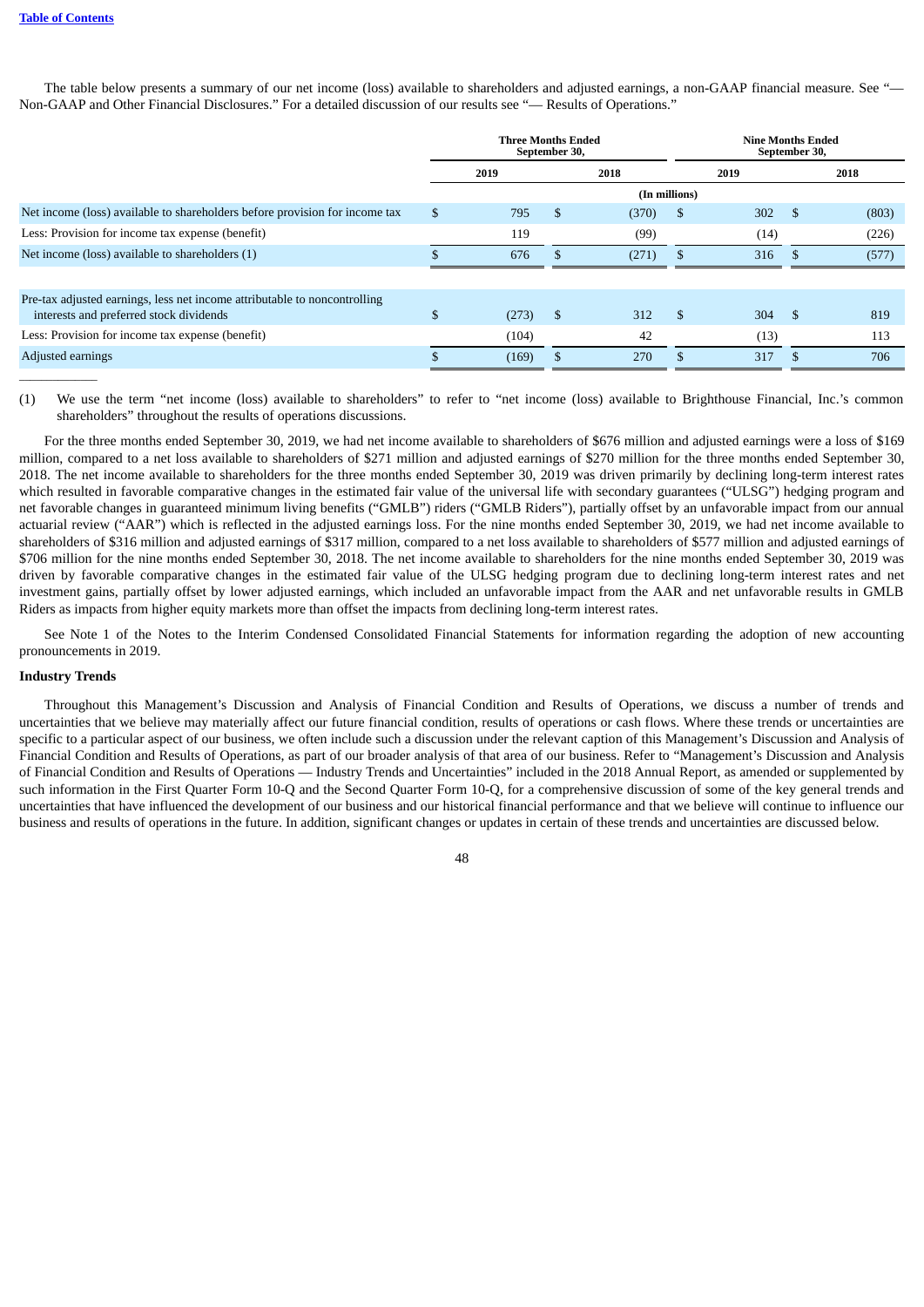#### *Regulatory Developments*

Our life insurance companies are regulated primarily at the state level, with some products and services also subject to federal regulation. In addition, BHF and its insurance subsidiaries are subject to regulation under the insurance holding company laws of various U.S. jurisdictions. Furthermore, some of our operations, products and services are subject to the Employee Retirement Income Security Act of 1974 ("ERISA"), consumer protection laws, securities, broker-dealer and investment advisor regulations, as well as environmental and unclaimed property laws and regulations. See "Business — Regulation," as well as "Risk Factors — Regulatory and Legal Risks" included in our 2018 Annual Report, as amended or supplemented herein and in our Second Quarter Form 10-Q under the heading "Management's Discussion and Analysis of Financial Condition and Results of Operations — Industry Trends — Regulatory Developments".

### *Standard of Conduct Regulation*

As a result of overlapping efforts by the Department of Labor (the "DOL"), the National Association of Insurance Commissioners (the "NAIC"), individual states, and the SEC to impose fiduciary-like requirements in connection with the sale of annuities, life insurance policies and securities, there have been a number of proposed or adopted changes to the laws and regulations that govern the conduct of our business and the firms that distribute our products. While we manufacture annuity and life insurance products, we do not directly distribute our products to consumers. However, regulations establishing standards of conduct in connection with the distribution and sale of these products could affect our business by imposing greater compliance, oversight, disclosure and notification requirements on our distributors and/or us, which may in either case increase our costs or limit distribution of our products. Earlier this year, the DOL indicated that it may issue a new proposed rule on fiduciary investment advice under ERISA in 2019. At this time, we cannot predict the content or form of any such rule or its impact on our business, results of operations and financial condition. See "Business — Regulation — Standard of Conduct Regulation — Department of Labor Fiduciary Rule" and "Risk Factors — Regulatory and Legal Risks — Our insurance business is highly regulated, and changes in regulation and in supervisory and enforcement policies may materially impact our capitalization or cash flows, reduce our profitability and limit our growth" in our 2018 Annual Report.

#### <span id="page-49-0"></span>**Summary of Critical Accounting Estimates**

The preparation of financial statements in conformity with GAAP requires management to adopt accounting policies and make estimates and assumptions that affect amounts reported on the Interim Condensed Consolidated Financial Statements.

The most critical estimates include those used in determining:

- (i) liabilities for future policy benefits;
- (ii) accounting for reinsurance;
- (iii) capitalization and amortization of deferred policy acquisition costs ("DAC") and amortization of value of business acquired ("VOBA");
- (iv) estimated fair values of investments in the absence of quoted market values;
- (v) investment impairments;
- (vi) estimated fair values of freestanding derivatives and the recognition and estimated fair value of embedded derivatives requiring bifurcation;
- (vii) measurement of income taxes and the valuation of deferred tax assets; and
- (viii) liabilities for litigation and regulatory matters.

In applying our accounting policies, we make subjective and complex judgments that frequently require estimates about matters that are inherently uncertain. Many of these policies, estimates and related judgments are common in the insurance and financial services industries; others are specific to our business and operations. Actual results could differ from these estimates.

The above critical accounting estimates are described in "Management's Discussion and Analysis of Financial Condition and Results of Operations — Summary of Critical Accounting Estimates" and Note 1 of the Notes to the Consolidated and Combined Financial Statements included in the 2018 Annual Report.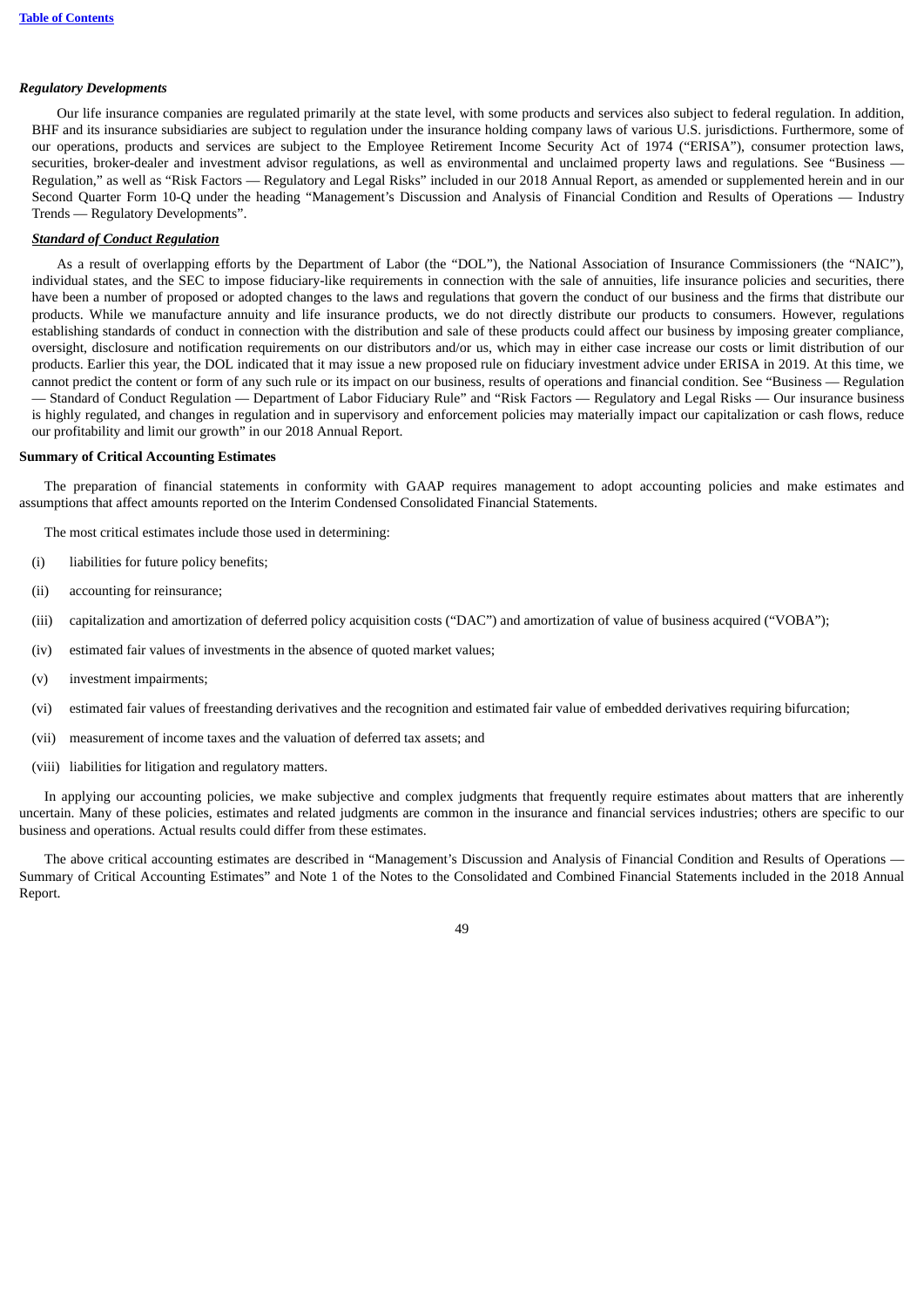# <span id="page-50-0"></span>**Non-GAAP and Other Financial Disclosures**

Our definitions of the non-GAAP and other financial measures may differ from those used by other companies.

# *Non-GAAP Financial Disclosures*

# *Adjusted Earnings*

In this report, we present adjusted earnings, which excludes net income (loss) attributable to noncontrolling interests and preferred stock dividends, as a measure of our performance that is not calculated in accordance with GAAP. We believe that this non-GAAP financial measure highlights our results of operations and the underlying profitability drivers of our business, as well as enhances the understanding of our performance by the investor community. However, adjusted earnings should not be viewed as a substitute for net income (loss) available to Brighthouse Financial, Inc.'s common shareholders, which is the most directly comparable financial measure calculated in accordance with GAAP. See "- Results of Operations" for a reconciliation of adjusted earnings to net income (loss) available to Brighthouse Financial, Inc.'s common shareholders.

Adjusted earnings, which may be positive or negative, is used by management to evaluate performance, allocate resources and facilitate comparisons to industry results. This financial measure focuses on our primary businesses principally by excluding the impact of market volatility, which could distort trends.

The following are significant items excluded from total revenues, net of income tax, in calculating adjusted earnings:

- Net investment gains (losses);
- Net derivative gains (losses) except earned income on derivatives and amortization of premium on derivatives that are hedges of investments or that are used to replicate certain investments, but do not qualify for hedge accounting treatment ("Investment Hedge Adjustments"); and
- Certain variable annuity guaranteed minimum income benefits ("GMIBs") fees ("GMIB Fees") and amortization of unearned revenue related to net investment gains (losses) and net derivative gains (losses).

The following are significant items excluded from total expenses, net of income tax, in calculating adjusted earnings:

- Amounts associated with benefits related to GMIBs ("GMIB Costs");
- Amounts associated with periodic crediting rate adjustments based on the total return of a contractually referenced pool of assets and market value adjustments associated with surrenders or terminations of contracts ("Market Value Adjustments"); and
- Amortization of DAC and VOBA related to (i) net investment gains (losses), (ii) net derivative gains (losses), (iii) GMIB Fees and GMIB Costs and (iv) Market Value Adjustments.

The tax impact of the adjustments mentioned is calculated net of the statutory tax rate, which could differ from our effective tax rate.

We present adjusted earnings in a manner consistent with management's view of the primary business activities that drive the profitability of our core businesses. The following table illustrates how each component of adjusted earnings is calculated from the GAAP statement of operations line items: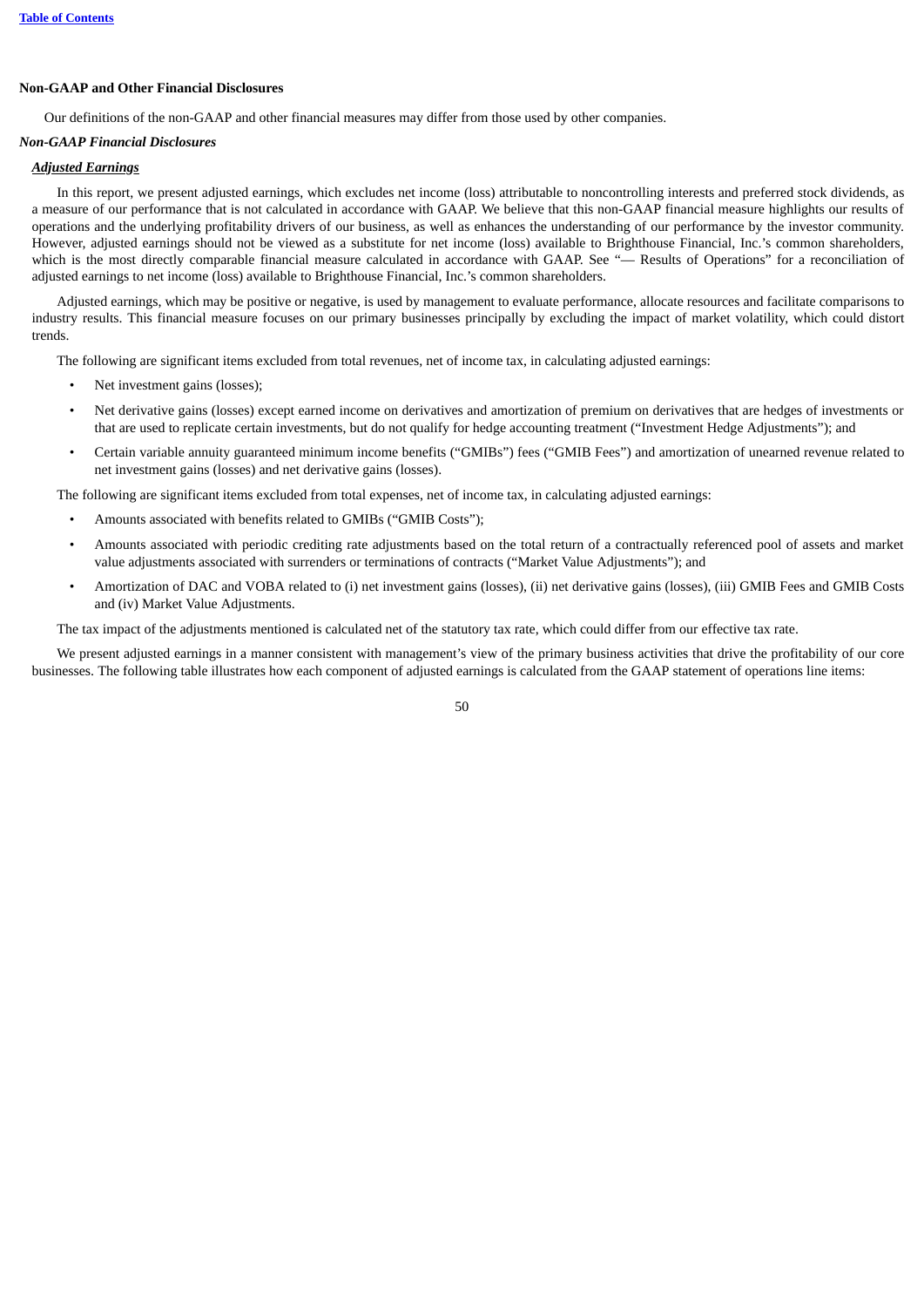| <b>Component of Adjusted Earnings</b>           | <b>How Derived from GAAP (1)</b>                                                                                                                                                                                                                                                                                                                 |
|-------------------------------------------------|--------------------------------------------------------------------------------------------------------------------------------------------------------------------------------------------------------------------------------------------------------------------------------------------------------------------------------------------------|
| (i) Fee income                                  | (i) Universal life and investment-type policy fees (excluding (a) unearned revenue<br>adjustments related to net investment gains (losses) and net derivative gains (losses)<br>and (b) GMIB Fees) plus Other revenues (excluding other revenues associated with<br>related party reinsurance) and amortization of deferred gain on reinsurance. |
| (ii) Net investment spread                      | (ii) Net investment income plus Investment Hedge Adjustments and interest received on<br>ceded fixed annuity reinsurance deposit funds reduced by Interest credited to<br>policyholder account balances and interest on future policy benefits.                                                                                                  |
| (iii) Insurance-related activities              | (iii) Premiums less Policyholder benefits and claims (excluding (a) GMIB Costs, (b)<br>Market Value Adjustments, (c) interest on future policy benefits and (d) amortization<br>of deferred gain on reinsurance) plus the pass through of performance of ceded<br>separate account assets.                                                       |
| (iv) Amortization of DAC and VOBA               | (iv) Amortization of DAC and VOBA (excluding amounts related to (a) net investment<br>gains (losses), (b) net derivative gains (losses), (c) GMIB Fees and GMIB Costs and<br>(d) Market Value Adjustments).                                                                                                                                      |
| (v) Other expenses, net of DAC capitalization   | (v) Other expenses reduced by capitalization of DAC.                                                                                                                                                                                                                                                                                             |
| (vi) Provision for income tax expense (benefit) | (vi) Tax impact of the above items.                                                                                                                                                                                                                                                                                                              |

### (1) Italicized items indicate GAAP statement of operations line items.

Consistent with GAAP guidance for segment reporting, adjusted earnings is also our GAAP measure of segment performance. Accordingly, we report adjusted earnings by segment in Note 2 of the Notes to the Interim Condensed Consolidated Financial Statements.

### *Adjusted Net Investment Income*

We present adjusted net investment income, which is not calculated in accordance with GAAP. We present adjusted net investment income to measure our performance for management purposes, and we believe it enhances the understanding of our investment portfolio results. Adjusted net investment income represents net investment income including Investment Hedge Adjustments. For a reconciliation of adjusted net investment income to net investment income, the most directly comparable GAAP measure, see footnote 3 to the summary yield table located in "— Investments — Current Environment — Investment Portfolio Results."

### *Other Financial Disclosures*

 $\overline{\phantom{a}}$ 

The following additional information is relevant to an understanding of our performance results:

- We sometimes refer to sales activity for various products. Statistical sales information for life sales are calculated using the LIMRA (Life Insurance Marketing and Research Association) definition of sales for core direct sales, excluding company-sponsored internal exchanges, corporate-owned life insurance, bank-owned life insurance, and private placement variable universal life insurance. Annuity sales consist of 10% of direct statutory premiums, excluding company-sponsored internal exchanges. These sales statistics do not correspond to revenues under GAAP, but are used as relevant measures of business activity.
- Similar to adjusted net investment income, we present net investment income yields as a performance measure we believe enhances the understanding of our investment portfolio results. Net investment income yields are calculated on adjusted net investment income as a percent of average quarterly asset carrying values. Asset carrying values exclude unrealized gains (losses), collateral received in connection with our securities lending program, freestanding derivative assets, and collateral received from derivative counterparties.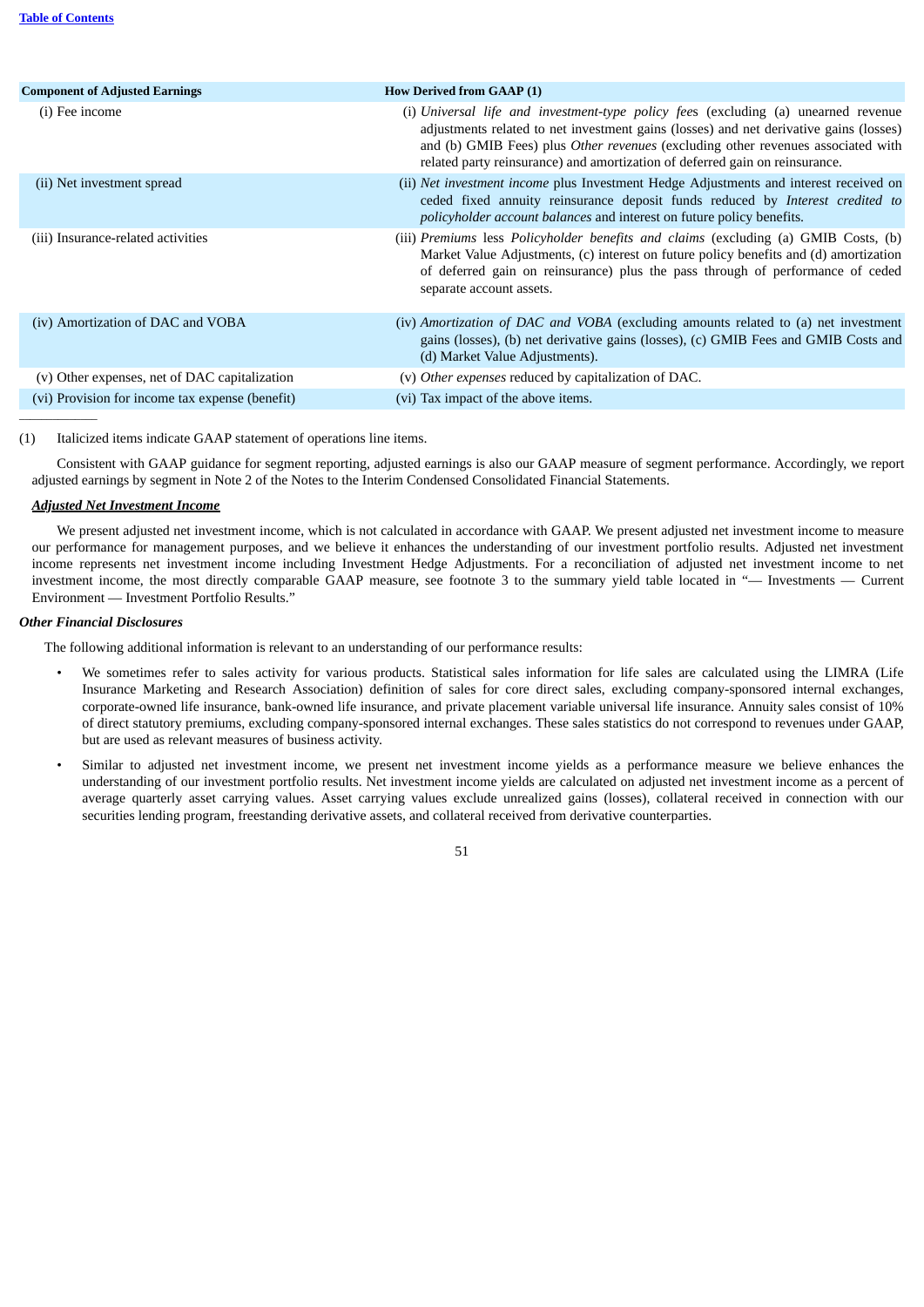# <span id="page-52-0"></span>**Results of Operations**

# *Annual Actuarial Review*

Generally, in the third quarter of each year we conduct an AAR. The most significant impact from the 2019 AAR reflected the change in the long-term general account earned rate for GAAP, which lowered the base 10-year U.S. Treasury rate from 4.25% to 3.75%, which had the largest impact to our ULSG business in the Run-off segment. For our variable annuity business, in addition to the update in the long-term general account earned rate, we updated assumptions regarding separate account fund allocations and volatility, as well as maintenance expenses. In our life business, we updated assumptions related to mortality and expenses.

As a result of the 2018 AAR, our variable annuity business reflected the alignment to the statutory variable annuity capital reform framework. These changes included lower lapse and utilization assumptions (consistent with updated Brighthouse policyholder experience and industry participants), as well as updates to the equity market scenario generator, as reflected in the framework. We also updated the tax rate to reflect the statutory tax rate change due to the 2017 tax reform. In our life business, we updated assumptions related to market returns, policyholder behavior and expenses.

The following table presents the impact on pre-tax adjusted earnings and net income (loss) before provision for income tax from the AAR for the nine months ended September 30, 2019 and 2018. The impact related to GMLBs is included in net income (loss), but is not included in pre-tax adjusted earnings. See "— Non-GAAP and Other Financial Disclosures."

|                                                                                             |          | <b>Nine Months Ended</b><br>September 30, |       |
|---------------------------------------------------------------------------------------------|----------|-------------------------------------------|-------|
|                                                                                             | 2019     |                                           | 2018  |
|                                                                                             |          | (In millions)                             |       |
| <b>GMLBs</b>                                                                                | \$<br>84 | -\$                                       | (226) |
| Included in pre-tax adjusted earnings:                                                      |          |                                           |       |
| Other annuity business                                                                      | (38)     |                                           | 195   |
| Life business                                                                               | 24       |                                           | 15    |
| Run-off                                                                                     | (545)    |                                           | (24)  |
| Total included in pre-tax adjusted earnings                                                 | (559)    |                                           | 186   |
| Total impact on net income (loss) available to shareholders before provision for income tax | (475)    | - 85                                      | (40)  |
|                                                                                             |          |                                           |       |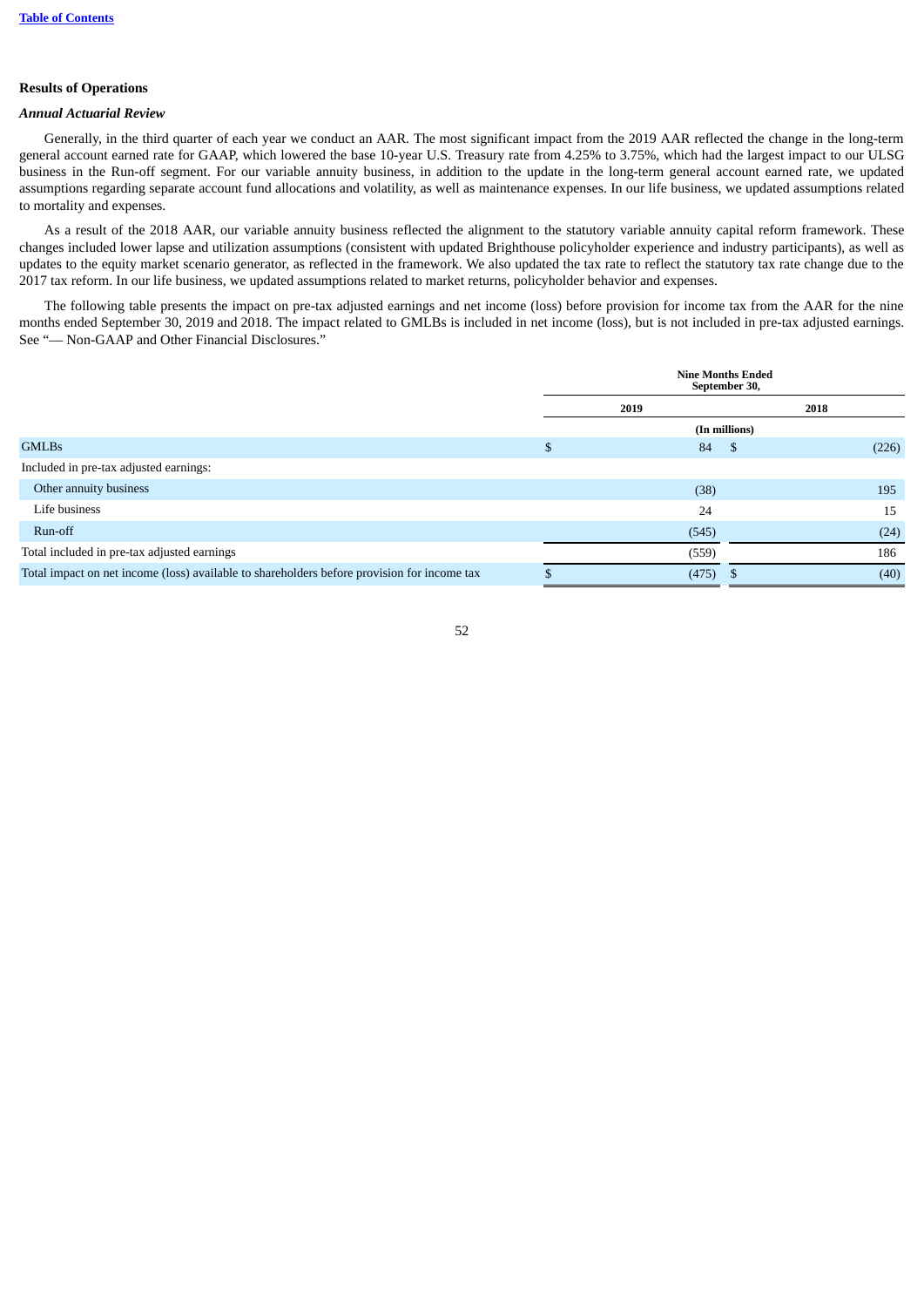# *Consolidated Results for the Three Months and Nine Months Ended September 30, 2019 and 2018*

*Business Overview.* Annuity sales increased 28% compared to the first nine months of 2018 driven by higher sales of our suite of structured annuities consisting of products marketed under various names (collectively, "Shield Annuities" or "Shield"), fixed indexed annuities and fixed annuities.

Unless otherwise noted, all amounts in the following discussions of our results of operations are stated before income tax except for adjusted earnings, which are presented net of income tax.

|                                                                                     | <b>Three Months Ended</b><br>September 30, |               | <b>Nine Months Ended</b><br>September 30, |    |          |  |
|-------------------------------------------------------------------------------------|--------------------------------------------|---------------|-------------------------------------------|----|----------|--|
|                                                                                     | 2019                                       | 2018          | 2019                                      |    | 2018     |  |
|                                                                                     |                                            | (In millions) |                                           |    |          |  |
| <b>Revenues</b>                                                                     |                                            |               |                                           |    |          |  |
| Premiums                                                                            | \$<br>214                                  | \$<br>225     | \$<br>673                                 | \$ | 677      |  |
| Universal life and investment-type product policy fees                              | 867                                        | 972           | 2,630                                     |    | 2,936    |  |
| Net investment income                                                               | 928                                        | 853           | 2,681                                     |    | 2,476    |  |
| Other revenues                                                                      | 94                                         | 105           | 282                                       |    | 308      |  |
| Net investment gains (losses)                                                       | 27                                         | (42)          | 79                                        |    | (121)    |  |
| Net derivative gains (losses)                                                       | 1,057                                      | (691)         | (97)                                      |    | (1, 337) |  |
| Total revenues                                                                      | 3,187                                      | 1,422         | 6,248                                     |    | 4,939    |  |
| <b>Expenses</b>                                                                     |                                            |               |                                           |    |          |  |
| Policyholder benefits and claims                                                    | 1,319                                      | 822           | 2,936                                     |    | 2,373    |  |
| Interest credited to policyholder account balances                                  | 272                                        | 273           | 795                                       |    | 809      |  |
| Capitalization of DAC                                                               | (93)                                       | (83)          | (274)                                     |    | (235)    |  |
| Amortization of DAC and VOBA                                                        | 181                                        | 30            | 373                                       |    | 581      |  |
| Interest expense on debt                                                            | 49                                         | 43            | 144                                       |    | 113      |  |
| Other expenses                                                                      | 655                                        | 705           | 1,954                                     |    | 2,096    |  |
| Total expenses                                                                      | 2,383                                      | 1,790         | 5,928                                     |    | 5,737    |  |
| Income (loss) before provision for income tax                                       | 804                                        | (368)         | 320                                       |    | (798)    |  |
| Provision for income tax expense (benefit)                                          | 119                                        | (99)          | (14)                                      |    | (226)    |  |
| Net income (loss)                                                                   | 685                                        | (269)         | 334                                       |    | (572)    |  |
| Less: Net income (loss) attributable to noncontrolling interests                    | $\overline{2}$                             | 2             | 4                                         |    | 5        |  |
| Net income (loss) attributable to Brighthouse Financial, Inc.                       | 683                                        | (271)         | 330                                       |    | (577)    |  |
| Less: Preferred stock dividends                                                     | 7                                          |               | 14                                        |    |          |  |
| Net income (loss) available to Brighthouse Financial, Inc.'s<br>common shareholders | \$<br>676                                  | \$<br>(271)   | \$<br>316                                 | \$ | (577)    |  |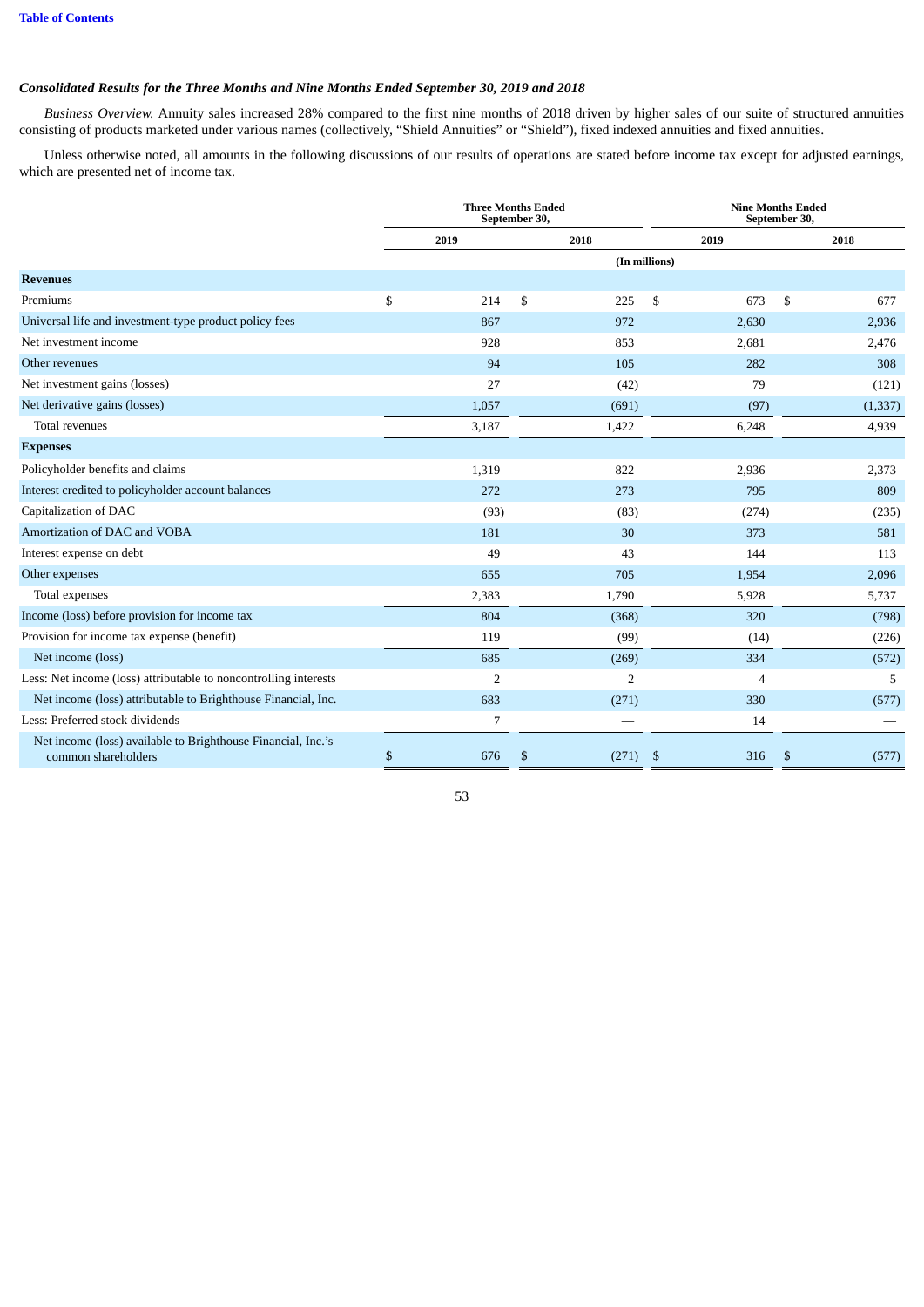The following table presents the components of net income (loss) available to shareholders.

|                                                                                                                      | <b>Three Months Ended</b> | September 30, |               | <b>Nine Months Ended</b><br>September 30, |  |         |  |
|----------------------------------------------------------------------------------------------------------------------|---------------------------|---------------|---------------|-------------------------------------------|--|---------|--|
|                                                                                                                      | 2019                      |               | 2018          | 2019                                      |  | 2018    |  |
|                                                                                                                      |                           |               | (In millions) |                                           |  |         |  |
| <b>GMLB Riders</b>                                                                                                   | \$<br>419                 | \$            | (585)         | $(1,144)$ \$                              |  | (1,008) |  |
| Other derivative instruments                                                                                         | 636                       |               | (60)          | 1,116                                     |  | (539)   |  |
| Net investment gains (losses)                                                                                        | 27                        |               | (42)          | 79                                        |  | (121)   |  |
| Other adjustments                                                                                                    | (14)                      |               | 5             | (53)                                      |  | 46      |  |
| Pre-tax adjusted earnings, less net income attributable to<br>noncontrolling interests and preferred stock dividends | (273)                     |               | 312           | 304                                       |  | 819     |  |
| Net income (loss) available to shareholders before provision for<br>income tax                                       | 795                       |               | (370)         | 302                                       |  | (803)   |  |
| Provision for income tax expense (benefit)                                                                           | 119                       |               | (99)          | (14)                                      |  | (226)   |  |
| Net income (loss) available to shareholders                                                                          | 676                       |               | (271)         | 316                                       |  | (577)   |  |

# *Three Months Ended September 30, 2019 Compared with the Three Months Ended September 30, 2018*

Net income available to shareholders before provision for income tax was \$795 million (\$676 million, net of income tax) an increase of \$1.2 billion (\$947 million, net of income tax) from a loss before provision for income tax of \$370 million (\$271 million, net of income tax) in the prior period.

The increase in income before provision for income tax was driven by the following key favorable items:

- higher earnings from GMLB Riders, discussed in greater detail in "— GMLB Riders for the Three Months and Nine Months Ended September 30, 2019 and 2018";
- current period gains on interest rate swaptions and swaps in our ULSG hedging program from declining long-term interest rates; and
- higher net investment gains reflecting current period net gains on sales of fixed maturity securities compared to prior period losses.

The increase in income before provision for income tax was partially offset by lower adjusted earnings discussed in greater detail below.

The provision for income tax in the current period led to an effective tax rate of 15%, compared to 27% in the prior period. Our effective tax rate primarily differs from the statutory tax rate due to the impacts of the dividends received deductions and tax credits.

# *Nine Months Ended September 30, 2019 Compared with the Nine Months Ended September 30, 2018*

Net income available to shareholders before provision for income tax was \$302 million (\$316 million, net of income tax), an increase of \$1.1 billion (\$893 million, net of income tax) from a loss before provision for income tax of \$803 million (\$577 million, net of income tax) in the prior period.

The increase in income before provision for income tax was driven by the following key favorable items:

- current period gains on interest rate swaps and swaptions in our ULSG hedging program from declining long-term interest rates;
- the change in net investment gains (losses) reflecting:
	- current period net gains on sales of fixed maturity securities compared to prior period losses; and
	- current period net mark-to-market gains on equity securities compared to prior period net losses,

partially offset by

prior period net gains on real estate joint ventures.

The increase in income before provision for income tax was partially offset by the following key unfavorable items:

- lower adjusted earnings, discussed in greater detail below;
- higher losses from GMLB Riders, discussed in greater detail in "— GMLB Riders for the Three Months and Nine Months Ended September 30, 2019 and 2018"; and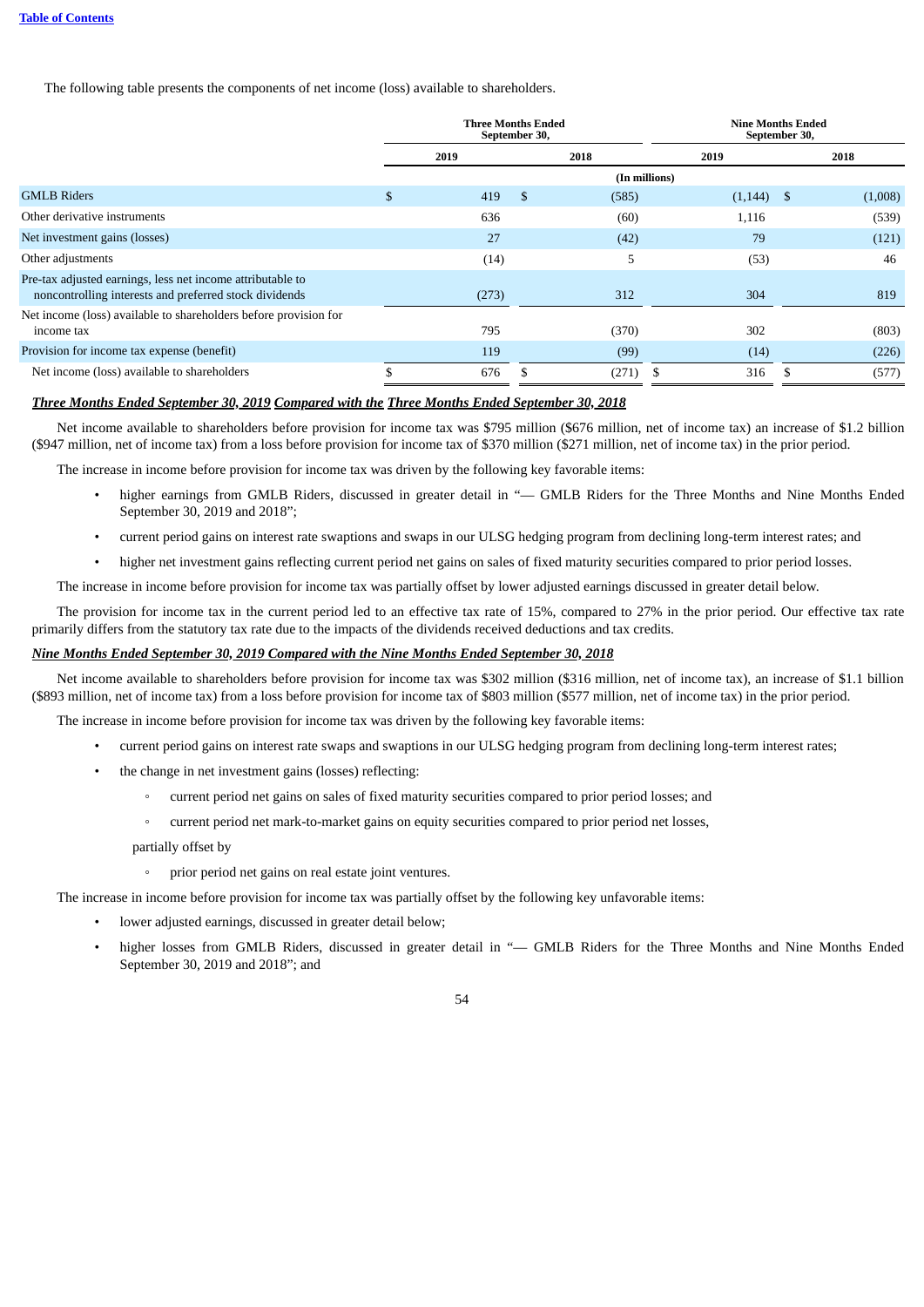• higher policyholder benefits and claims, included in other adjustments, resulting from the adjustment for market performance related to participating products in the Run-off segment.

Certain one-time tax adjustments recognized in the current period, primarily due to a revaluation of certain Separation-related liabilities, resulted in an unusually low effective tax rate of 5%, compared to 28% in the prior period. In addition to such one-time tax adjustments, our effective tax rate differs from the statutory tax rate due to the ongoing impacts of the dividends received deductions and tax credits.

# *Reconciliation of Net Income (Loss) Available to Shareholders to Adjusted Earnings*

# *Three Months Ended September 30, 2019*

|                                                                                                                      | Life<br><b>Annuities</b> |      |    |     | <b>Run-off</b> | Corporate &<br>Other | <b>Total</b>     |       |
|----------------------------------------------------------------------------------------------------------------------|--------------------------|------|----|-----|----------------|----------------------|------------------|-------|
|                                                                                                                      |                          |      |    |     |                | (In millions)        |                  |       |
| Net income (loss) available to shareholders                                                                          | \$                       | 576  | \$ | 92  | \$             | 234                  | $(226)$ \$<br>-S | 676   |
| Add: Provision for income tax expense (benefit)                                                                      |                          | 52   |    | 18  |                | (116)                | 165              | 119   |
| Net income (loss) available to shareholders before provision for income tax                                          |                          | 628  |    | 110 |                | 118                  | (61)             | 795   |
| Less: GMLB Riders                                                                                                    |                          | 419  |    |     |                |                      |                  | 419   |
| Less: Other derivative instruments                                                                                   |                          | (43) |    |     |                | 678                  |                  | 636   |
| Less: Net investment gains (losses)                                                                                  |                          | (2)  |    | 18  |                | (4)                  | 15               | 27    |
| Less: Other adjustments                                                                                              |                          | (1)  |    |     |                | (13)                 |                  | (14)  |
| Pre-tax adjusted earnings, less net income attributable to noncontrolling interests<br>and preferred stock dividends |                          | 255  |    | 91  |                | (543)                | (76)             | (273) |
| Less: Provision for income tax expense (benefit)                                                                     |                          | 52   |    | 18  |                | (117)                | (57)             | (104) |
| Adjusted earnings                                                                                                    |                          | 203  |    | 73  | S              | (426)                | (19)             | (169) |

# *Three Months Ended September 30, 2018*

|                                                                                                                      | Life<br><b>Annuities</b> |       |      |      | Run-off | Corporate &<br>Other |       | Total     |       |
|----------------------------------------------------------------------------------------------------------------------|--------------------------|-------|------|------|---------|----------------------|-------|-----------|-------|
|                                                                                                                      |                          |       |      |      |         | (In millions)        |       |           |       |
| Net income (loss) available to shareholders                                                                          | \$                       | (196) | - \$ | 46   | - \$    | $(51)$ \$            |       | $(70)$ \$ | (271) |
| Add: Provision for income tax expense (benefit)                                                                      |                          | 62    |      | 18   |         | (125)                | (54)  |           | (99)  |
| Net income (loss) available to shareholders before provision for income tax                                          |                          | (134) |      | 64   |         | (176)                | (124) |           | (370) |
| Less: GMLB Riders                                                                                                    |                          | (585) |      |      |         |                      |       |           | (585) |
| Less: Other derivative instruments                                                                                   |                          | 12    |      | 5    |         | (77)                 |       |           | (60)  |
| Less: Net investment gains (losses)                                                                                  |                          | (48)  |      | (18) |         | 28                   | (4)   |           | (42)  |
| Less: Other adjustments                                                                                              |                          |       |      | (1)  |         |                      | (1)   |           | 5.    |
| Pre-tax adjusted earnings, less net income attributable to noncontrolling interests<br>and preferred stock dividends |                          | 487   |      | 78   |         | (134)                | (119) |           | 312   |
| Less: Provision for income tax expense (benefit)                                                                     |                          | 86    |      | 17   |         | (29)                 | (32)  |           | 42    |
| Adjusted earnings                                                                                                    |                          | 401   |      | 61   |         | (105)                | (87)  |           | 270   |

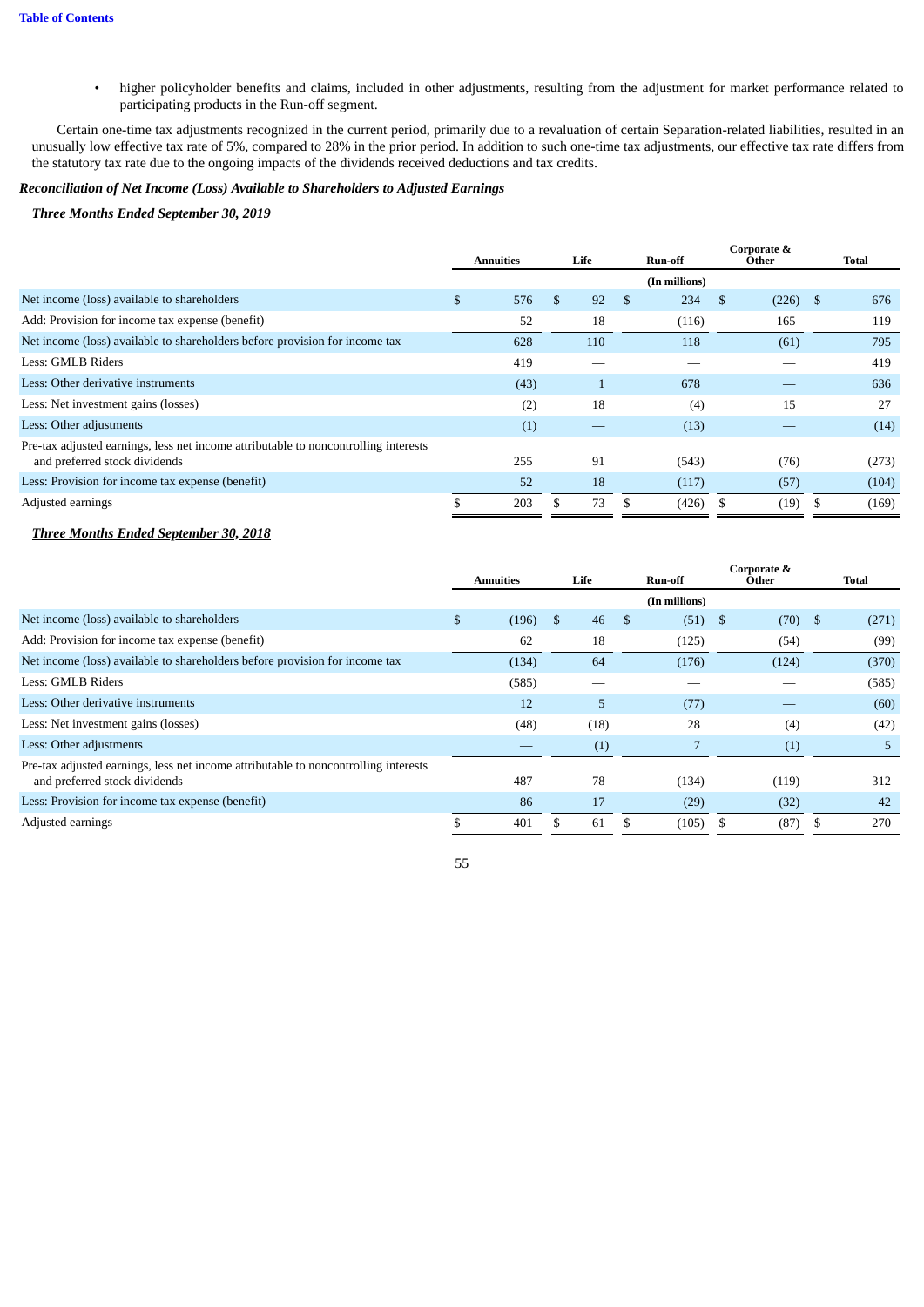# *Nine Months Ended September 30, 2019*

|                                                                                                                      | <b>Annuities</b> | Life |     |    | Run-off       | Corporate &<br>Other | <b>Total</b> |
|----------------------------------------------------------------------------------------------------------------------|------------------|------|-----|----|---------------|----------------------|--------------|
|                                                                                                                      |                  |      |     |    | (In millions) |                      |              |
| Net income (loss) available to shareholders                                                                          | \$<br>(434)      | \$   | 186 | \$ | 924           | $(360)$ \$<br>-S     | 316          |
| Add: Provision for income tax expense (benefit)                                                                      | 165              |      | 38  |    | (305)         | 88                   | (14)         |
| Net income (loss) available to shareholders before provision for income tax                                          | (269)            |      | 224 |    | 619           | (272)                | 302          |
| Less: GMLB Riders                                                                                                    | (1, 144)         |      |     |    |               |                      | (1, 144)     |
| Less: Other derivative instruments                                                                                   | (78)             |      | 22  |    | 1,173         | (1)                  | 1,116        |
| Less: Net investment gains (losses)                                                                                  | 15               |      | 8   |    | 85            | (29)                 | 79           |
| Less: Other adjustments                                                                                              | (1)              |      |     |    | (52)          |                      | (53)         |
| Pre-tax adjusted earnings, less net income attributable to noncontrolling interests<br>and preferred stock dividends | 939              |      | 194 |    | (587)         | (242)                | 304          |
| Less: Provision for income tax expense (benefit)                                                                     | 176              |      | 38  |    | (127)         | (100)                | (13)         |
| Adjusted earnings                                                                                                    | 763              |      | 156 |    | (460)         | (142)                | 317          |

# *Nine Months Ended September 30, 2018*

| (577)   |
|---------|
| (226)   |
| (803)   |
| (1,008) |
| (539)   |
| (121)   |
| 46      |
| 819     |
| 113     |
| 706     |
|         |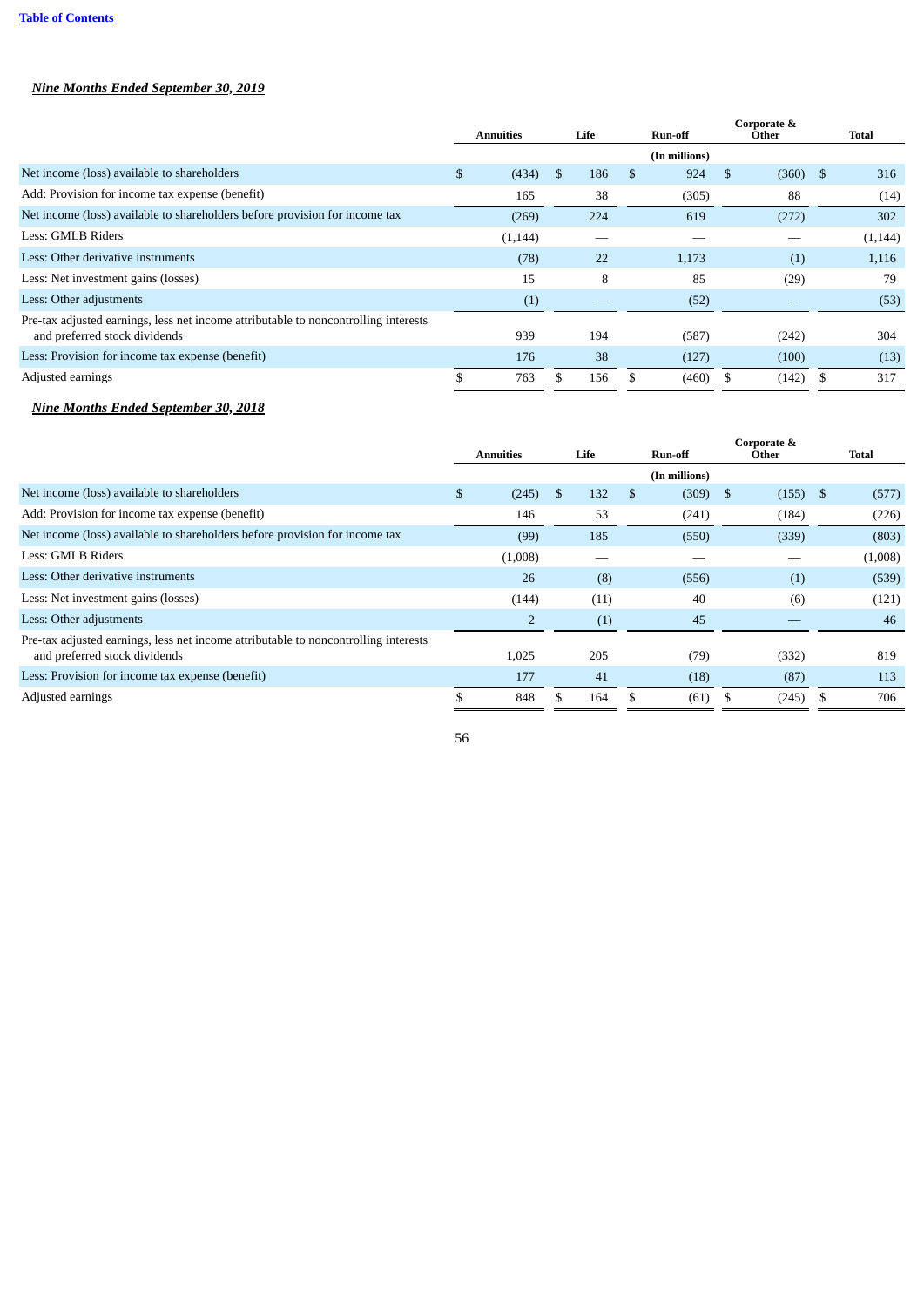# Consolidated Results for the Three Months and Nine Months Ended September 30, 2019 and 2018 - Adjusted Earnings

The following table presents the components of adjusted earnings:

|                                                                                                                      | <b>Three Months Ended</b><br>September 30, |               | <b>Nine Months Ended</b><br>September 30, |         |    |         |
|----------------------------------------------------------------------------------------------------------------------|--------------------------------------------|---------------|-------------------------------------------|---------|----|---------|
|                                                                                                                      | 2019                                       | 2018          |                                           | 2019    |    | 2018    |
|                                                                                                                      |                                            | (In millions) |                                           |         |    |         |
| Fee income                                                                                                           | \$<br>893                                  | \$<br>1,014   | S.                                        | 2,713   | \$ | 3,040   |
| Net investment spread                                                                                                | 433                                        | 363           |                                           | 1,227   |    | 1,037   |
| Insurance-related activities                                                                                         | (796)                                      | (349)         |                                           | (1,361) |    | (899)   |
| Amortization of DAC and VOBA                                                                                         | (183)                                      | (53)          |                                           | (433)   |    | (380)   |
| Other expenses, net of DAC capitalization                                                                            | (611)                                      | (661)         |                                           | (1,824) |    | (1,974) |
| Less: Net income (loss) attributable to noncontrolling interests and preferred<br>stock dividends                    | 9                                          | 2             |                                           | 18      |    | 5       |
| Pre-tax adjusted earnings, less net income attributable to noncontrolling<br>interests and preferred stock dividends | (273)                                      | 312           |                                           | 304     |    | 819     |
| Provision for income tax expense (benefit)                                                                           | (104)                                      | 42            |                                           | (13)    |    | 113     |
| Adjusted earnings                                                                                                    | (169)                                      | 270           |                                           | 317     |    | 706     |
|                                                                                                                      |                                            |               |                                           |         |    |         |

# *Three Months Ended September 30, 2019 Compared with the Three Months Ended September 30, 2018*

Adjusted earnings were a loss of \$169 million, a decrease of \$439 million.

Key net unfavorable impacts were:

- higher costs associated with insurance-related activities due to:
	- an increase in liability balances resulting from changes in connection with the AAR in our Run-off and Annuities segments,
	- partially offset by
		- a decrease in liability balances, primarily in our Run-off segment, from the net impact of recapture transactions in the prior period;
- higher amortization of DAC and VOBA, primarily in our Annuities segment, driven by:
	- an unfavorable impact in the current period in connection with the AAR; and
	- less favorable equity market performance in the current period;
- lower fee income due to:
	- higher ceded cost of insurance fees on certain ULSG business driven by the aging in-force; and
	- lower asset-based fees resulting from lower average separate account balances, a portion of which are offset in other expenses.

The decrease in adjusted earnings was partially offset by higher net investment spread and lower other expenses from lower establishment costs in the current period related to planned technology expenses.

The provision for income tax in the current period led to an effective tax rate of 38%, compared to 13% in the prior period. Our effective tax rate primarily differs from the statutory tax rate due to the impacts of the dividends received deductions and tax credits.

# *Nine Months Ended September 30, 2019 Compared with the Nine Months Ended September 30, 2018*

Adjusted earnings were \$317 million, a decrease of \$389 million.

Key net unfavorable impacts were:

- higher costs associated with insurance-related activities due to:
	- an increase in liability balances resulting from changes in connection with the AAR in our Run-off and Annuities segments, partially offset by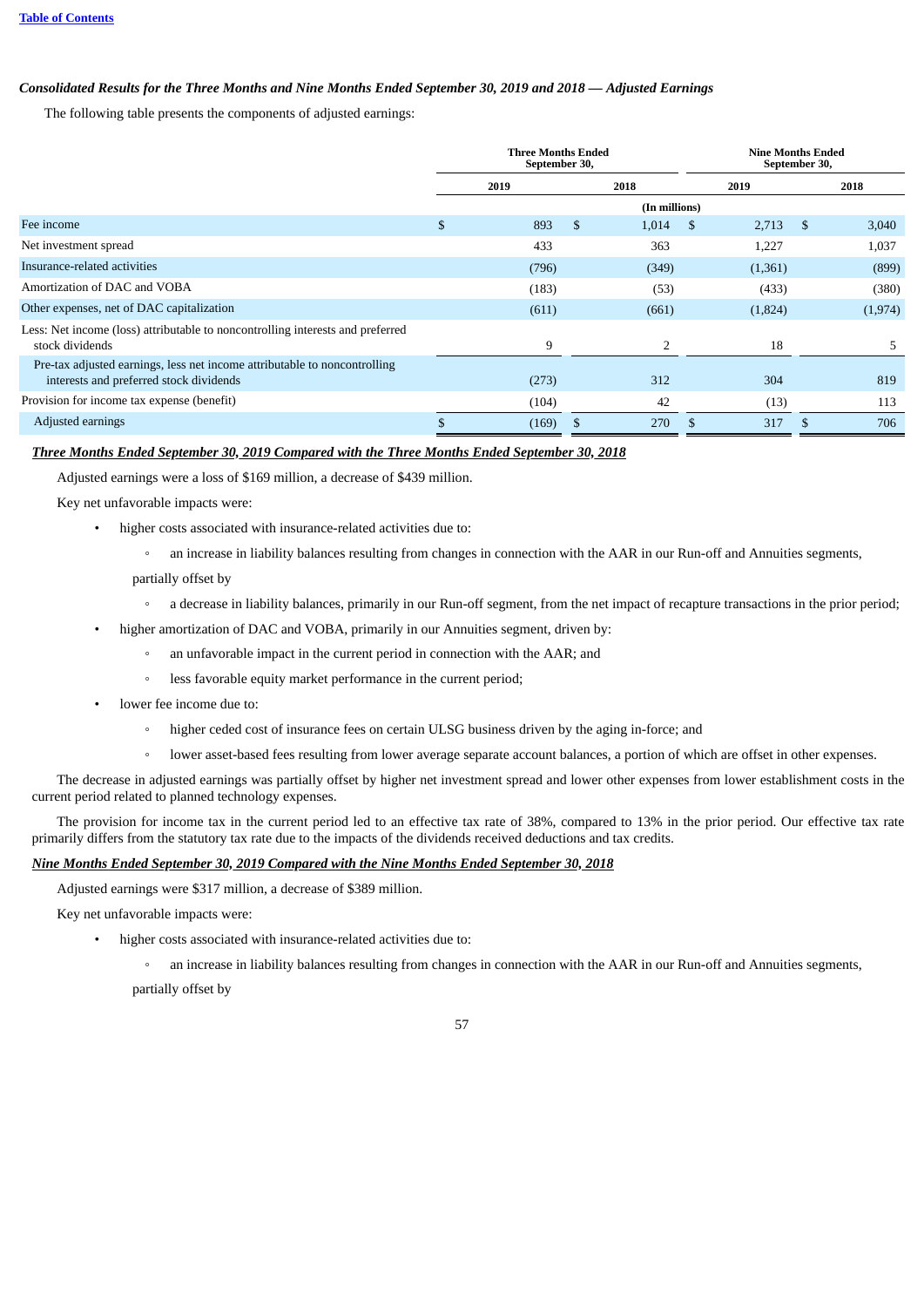- a decrease in liability balances, primarily in our Run-off segment, from the net impact of recapture transactions in the prior period;
- lower fee income due to:
	- lower asset-based fees resulting from lower average separate account balances, a portion of which are offset in other expenses; and
	- lower fee income in our ULSG business due to the net reimbursement of fees for recapture transactions in the prior period;
- higher amortization of DAC and VOBA driven by an unfavorable net impact in the current period in connection with the AAR.

The decrease in adjusted earnings was partially offset by:

- higher net investment spread reflecting:
	- higher average invested assets from positive net flows; and
	- the repositioning of the investment portfolio out of U.S. Treasuries into higher yielding assets;
- lower other expenses due to:
	- lower establishment costs in the current period related to planned technology expenses;
	- the exit of various transition service agreements with MetLife; and
	- lower asset-based variable annuity expenses resulting from lower average separate account balances, a portion of which are offset in fee income.

Certain one-time tax adjustments recognized in the current period, primarily due to a revaluation of certain Separation-related liabilities, resulted in an unusually low effective tax rate of 4%, compared to 14% in the prior period. In addition to such one-time tax adjustments, our effective tax rate differs from the statutory tax rate due to the ongoing impacts of the dividends received deductions and tax credits.

# Segments and Corporate & Other Results for the Three Months and Nine Months Ended September 30, 2019 and 2018 — Adjusted Earnings

# *Annuities*

The following table presents the components of adjusted earnings for our Annuities segment:

|                                            | <b>Three Months Ended</b><br>September 30, |                         |       | <b>Nine Months Ended</b><br>September 30, |         |    |         |  |
|--------------------------------------------|--------------------------------------------|-------------------------|-------|-------------------------------------------|---------|----|---------|--|
|                                            | 2019                                       |                         | 2018  | 2019                                      |         |    | 2018    |  |
|                                            |                                            |                         |       | (In millions)                             |         |    |         |  |
| Fee income                                 | \$<br>675                                  | $\mathbf{\mathfrak{S}}$ | 715   | -S                                        | 1,977   | \$ | 2,166   |  |
| Net investment spread                      | 268                                        |                         | 204   |                                           | 789     |    | 565     |  |
| Insurance-related activities               | (60)                                       |                         | 17    |                                           | (179)   |    | (157)   |  |
| Amortization of DAC and VOBA               | (211)                                      |                         | (40)  |                                           | (421)   |    | (307)   |  |
| Other expenses, net of DAC capitalization  | (417)                                      |                         | (409) |                                           | (1,227) |    | (1,242) |  |
| Pre-tax adjusted earnings                  | 255                                        |                         | 487   |                                           | 939     |    | 1,025   |  |
| Provision for income tax expense (benefit) | 52                                         |                         | 86    |                                           | 176     |    | 177     |  |
| Adjusted earnings                          | 203                                        |                         | 401   |                                           | 763     |    | 848     |  |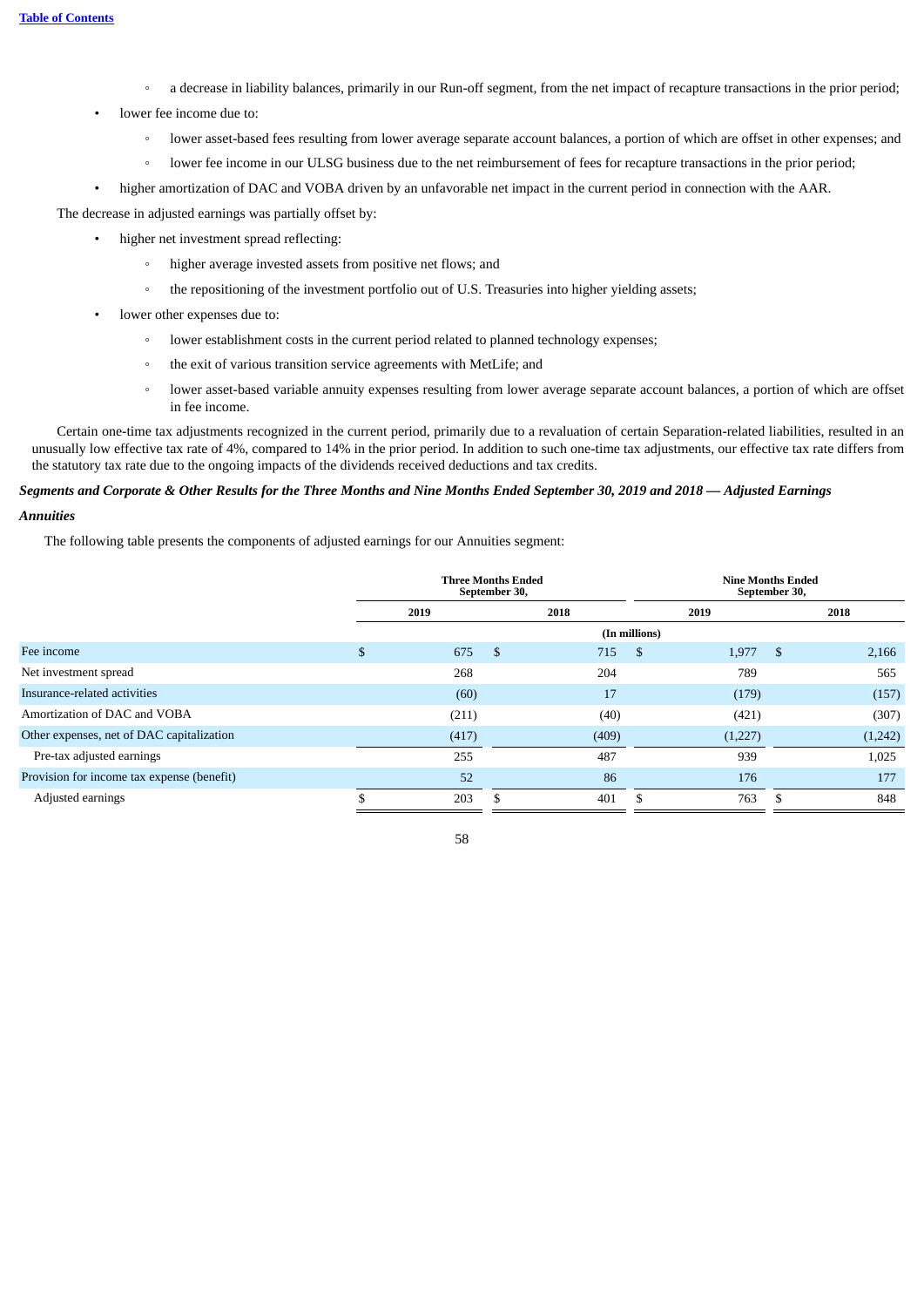A significant portion of our adjusted earnings is driven by separate account balances related to our variable annuity business. Most directly, these balances determine asset-based fee income, but they also impact DAC amortization and asset-based commissions. Below is a rollforward of our variable annuities separate account balances. Variable annuities separate account balances decreased for the three months ended September 30, 2019 and increased for the nine months ended September 30, 2019. The three month decrease was driven by negative net flows and policy charges, partially offset by positive equity market performance. The nine month increase was driven by positive equity market performance, partially offset by negative net flows and policy charges.

|                                               | <b>Three Months Ended</b><br><b>September 30, 2019</b> |               | <b>Nine Months Ended</b><br>September 30, 2019 |
|-----------------------------------------------|--------------------------------------------------------|---------------|------------------------------------------------|
|                                               |                                                        | (In millions) |                                                |
| Balance, beginning of period                  | \$<br>99,013                                           | - \$          | 91,923                                         |
| Deposits                                      | 322                                                    |               | 959                                            |
| Withdrawals, surrenders and contract benefits | (2,430)                                                |               | (7,212)                                        |
| Net flows                                     | (2,108)                                                |               | (6,253)                                        |
| Investment performance                        | 594                                                    |               | 13,150                                         |
| Policy charges                                | (658)                                                  |               | (1,855)                                        |
| Net transfers from (to) general account       | (89)                                                   |               | (213)                                          |
| Balance, end of period                        | 96,752                                                 |               | 96,752                                         |
|                                               |                                                        |               |                                                |
| Average balance                               | \$<br>97,813                                           | $\mathbf{s}$  | 97,488                                         |
|                                               |                                                        |               |                                                |

### *Three Months Ended September 30, 2019 Compared with the Three Months Ended September 30, 2018*

Adjusted earnings were \$203 million for the current period, a decrease of \$198 million.

### Key net unfavorable impacts were:

- higher amortization of DAC and VOBA driven by:
	- an unfavorable impact in the current period resulting primarily from changes in the long-term general account earned rate assumptions made in connection with the AAR; and
	- less favorable equity market performance in the current period;
- higher net costs associated with insurance-related activities driven by an increase in net guaranteed minimum death benefit ("GMDB") costs resulting from favorable prior period changes in mortality and withdrawal assumptions made in connection with the AAR; and
- lower asset-based fees resulting from lower average separate account balances, a portion of which are offset in other expenses.

The decrease in adjusted earnings was partially offset by higher net investment spread from higher average invested assets due to positive net flows in the general account and the repositioning of the investment portfolio out of U.S. Treasuries into higher yielding assets.

The provision for income tax in the current period led to an effective tax rate of 20%, compared to 18% in the prior period. Our effective tax rate primarily differs from the statutory tax rate due to the impacts of the dividends received deductions and tax credits.

### *Nine Months Ended September 30, 2019 Compared with the Nine Months Ended September 30, 2018*

Adjusted earnings were \$763 million for the current period, a decrease of \$85 million.

Key unfavorable impacts were:

- lower asset-based fees from lower average separate account balances, a portion of which is offset in other expenses;
- higher amortization of DAC and VOBA resulting primarily from changes in the long-term general account earned rate assumptions made in connection with the AAR; and
- higher costs associated with insurance-related activities due to:
	- higher paid claims, net of reinsurance; and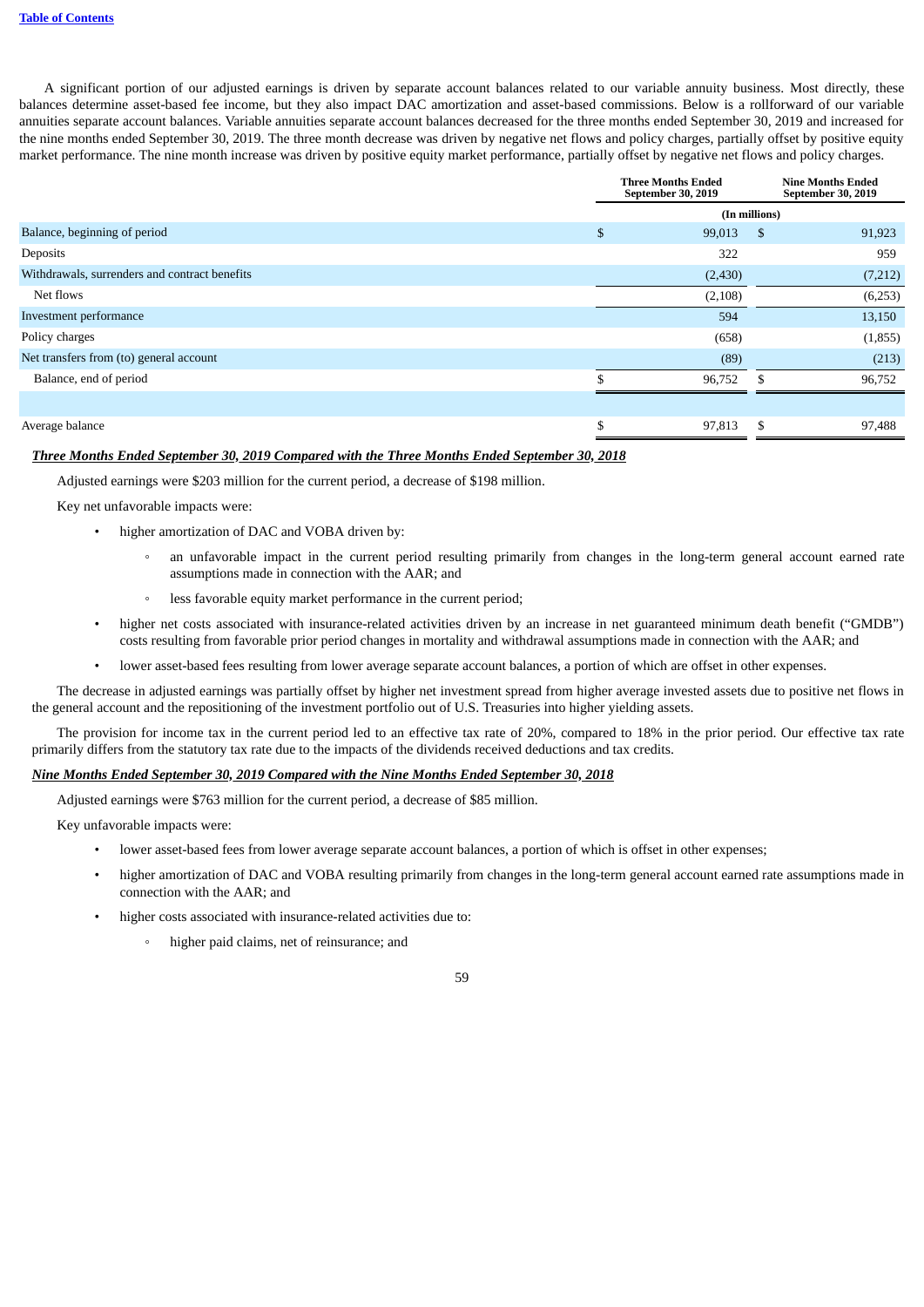◦ an increase in net GMDB costs resulting from favorable prior period changes in mortality and withdrawal assumptions made in connection with the AAR.

Key net favorable impacts were:

- higher net investment spread driven by:
	- higher average invested assets resulting due to positive net flows in the general account;
	- higher investment income due to the repositioning of the investment portfolio out of U.S. Treasuries into higher yielding assets; and
	- higher returns on other limited partnership interests;
- lower other expenses due to:
	- lower asset-based variable annuity expenses resulting from lower average separate account balances, a portion of which are offset in fee income; and
	- the exit of various transition service agreements with MetLife;

partially offset by

◦ an increase in the allocation of corporate expenses in the current period.

The provision for income tax in the current period led to an effective tax rate of 19%, compared to 17% in the prior period. Our effective tax rate primarily differs from the statutory tax rate due to the impacts of the dividends received deductions and tax credits.

### *Life*

The following table presents the components of adjusted earnings for our Life segment:

|                                            | <b>Three Months Ended</b> | September 30,           |      | <b>Nine Months Ended</b><br>September 30, |                |       |  |  |  |
|--------------------------------------------|---------------------------|-------------------------|------|-------------------------------------------|----------------|-------|--|--|--|
|                                            | 2019                      |                         | 2018 | 2019                                      |                | 2018  |  |  |  |
|                                            |                           |                         |      | (In millions)                             |                |       |  |  |  |
| Fee income                                 | 60                        | $\mathbf{\mathfrak{S}}$ | 79   | 185<br>\$                                 | $\mathfrak{s}$ | 259   |  |  |  |
| Net investment spread                      | 52                        |                         | 56   | 155                                       |                | 154   |  |  |  |
| Insurance-related activities               | (1)                       |                         | 13   | 5                                         |                | 51    |  |  |  |
| Amortization of DAC and VOBA               | 31                        |                         | (8)  | (1)                                       |                | (60)  |  |  |  |
| Other expenses, net of DAC capitalization  | (51)                      |                         | (62) | (150)                                     |                | (199) |  |  |  |
| Pre-tax adjusted earnings                  | 91                        |                         | 78   | 194                                       |                | 205   |  |  |  |
| Provision for income tax expense (benefit) | 18                        |                         | 17   | 38                                        |                | 41    |  |  |  |
| Adjusted earnings                          | 73                        |                         | 61   | 156                                       |                | 164   |  |  |  |

### *Three Months Ended September 30, 2019 Compared with the Three Months Ended September 30, 2018*

Adjusted earnings were \$73 million for the current period, an increase of \$12 million.

Key net favorable impacts were:

- lower amortization of DAC and VOBA primarily from changes in expense and mortality assumptions made in connection with the AAR; and
- a decrease in the allocation of corporate expenses in the current period.

The increase in adjusted earnings was partially offset by:

- lower unearned revenue amortization from changes in expense and mortality assumptions made in connection with the AAR; and
- higher paid claims, net of reinsurance.

The provision for income tax in the current period led to an effective tax rate of 20%, compared to 22% in the prior period. Our effective tax rate primarily differs from the statutory tax rate due to the impacts of the dividends received deductions and tax credits.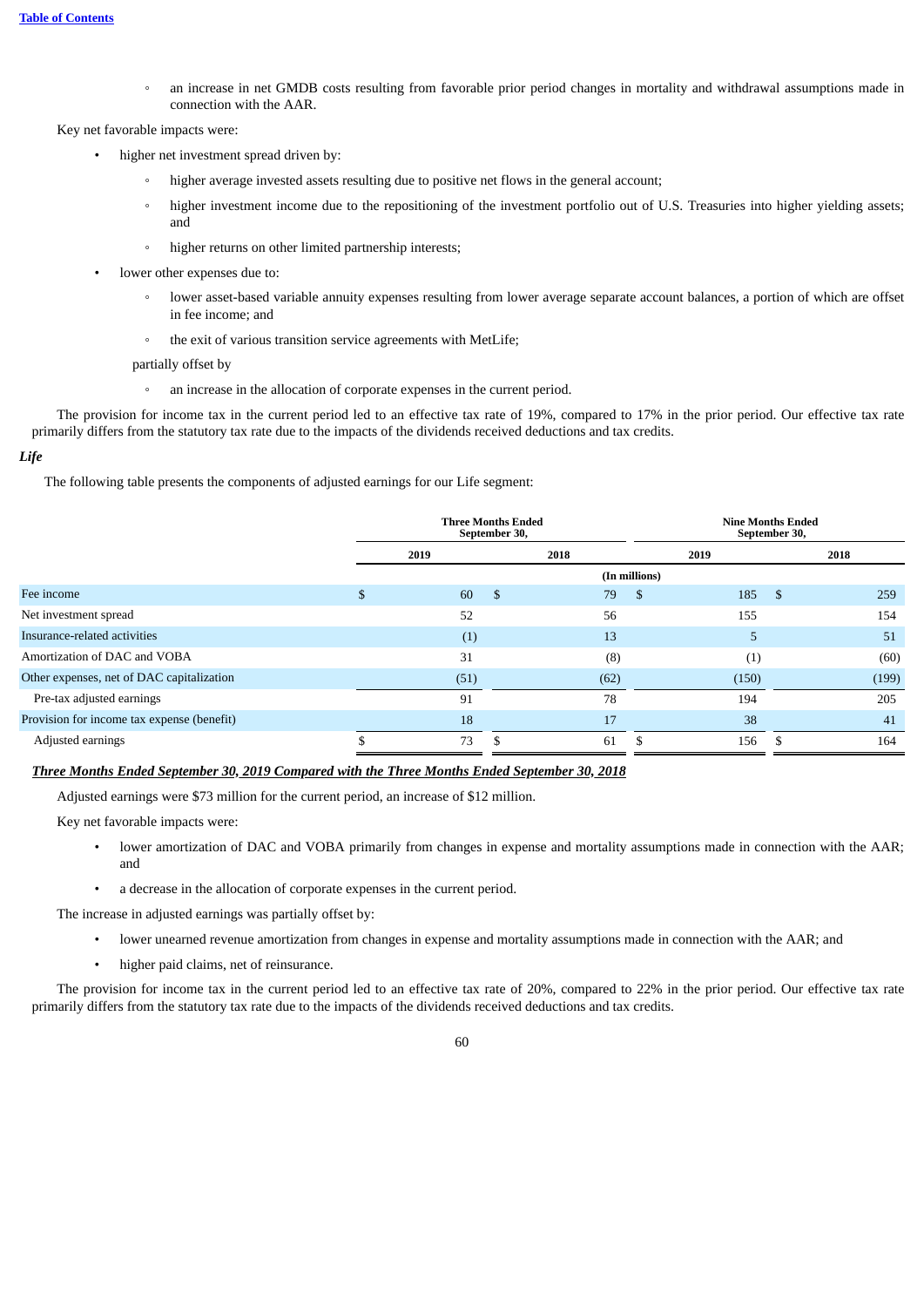# *Nine Months Ended September 30, 2019 Compared with the Nine Months Ended September 30, 2018*

Adjusted earnings were \$156 million for the current period, a decrease of \$8 million.

Key net unfavorable impacts were:

- lower fee income due to:
	- lower unearned revenue amortization from changes in expense and mortality assumptions made in connection with the AAR; and
	- the reimbursement of fees for recaptured universal life business in the prior period;
- higher costs associated with insurance-related activities due to higher paid claims, net of reinsurance.

The decrease in adjusted earnings was partially offset by:

- lower amortization of DAC and VOBA primarily from changes in expense and mortality assumptions made in connection with the AAR; and
- a decrease in the allocation of corporate expenses in the current period.

The provision for income tax led to an effective tax rate of 20% in both the current and prior period. Our effective tax rate primarily differs from the statutory tax rate due to the impacts of the dividends received deductions and tax credits.

### *Run-off*

The following table presents the components of adjusted earnings for our Run-off segment:

|                                            | <b>Three Months Ended</b><br>September 30, |                |       | <b>Nine Months Ended</b><br>September 30, |         |      |       |  |  |
|--------------------------------------------|--------------------------------------------|----------------|-------|-------------------------------------------|---------|------|-------|--|--|
|                                            | 2019                                       |                | 2018  |                                           | 2019    |      | 2018  |  |  |
|                                            |                                            |                |       | (In millions)                             |         |      |       |  |  |
| Fee income                                 | \$<br>157                                  | $\mathfrak{F}$ | 214   | -\$                                       | 544     | - \$ | 616   |  |  |
| Net investment spread                      | 90                                         |                | 87    |                                           | 226     |      | 280   |  |  |
| Insurance-related activities               | (740)                                      |                | (389) |                                           | (1,210) |      | (820) |  |  |
| Amortization of DAC and VOBA               |                                            |                |       |                                           |         |      |       |  |  |
| Other expenses, net of DAC capitalization  | (50)                                       |                | (46)  |                                           | (147)   |      | (155) |  |  |
| Pre-tax adjusted earnings                  | (543)                                      |                | (134) |                                           | (587)   |      | (79)  |  |  |
| Provision for income tax expense (benefit) | (117)                                      |                | (29)  |                                           | (127)   |      | (18)  |  |  |
| Adjusted earnings                          | (426)                                      | ъ.             | (105) | - 70                                      | (460)   |      | (61)  |  |  |
|                                            |                                            |                |       |                                           |         |      |       |  |  |

# *Three Months Ended September 30, 2019 Compared with the Three Months Ended September 30, 2018*

Adjusted earnings were a loss of \$426 million for the current period, a higher loss of \$321 million.

Key net unfavorable impacts were:

- higher costs associated with insurance-related activities, primarily in our ULSG business, due to:
	- an increase in liability balances resulting from changes in the long-term general account earned rate assumptions made in connection with the AAR,

partially offset by

- a decrease in liability balances from the net impact of recapture transactions in the prior period;
- lower fee income due to higher ceded cost of insurance fees on certain ULSG business driven by the aging in-force.

The decrease in adjusted earnings was partially offset by:

- an increase in the net investment spread due to:
	- higher average invested assets resulting from positive net flows; and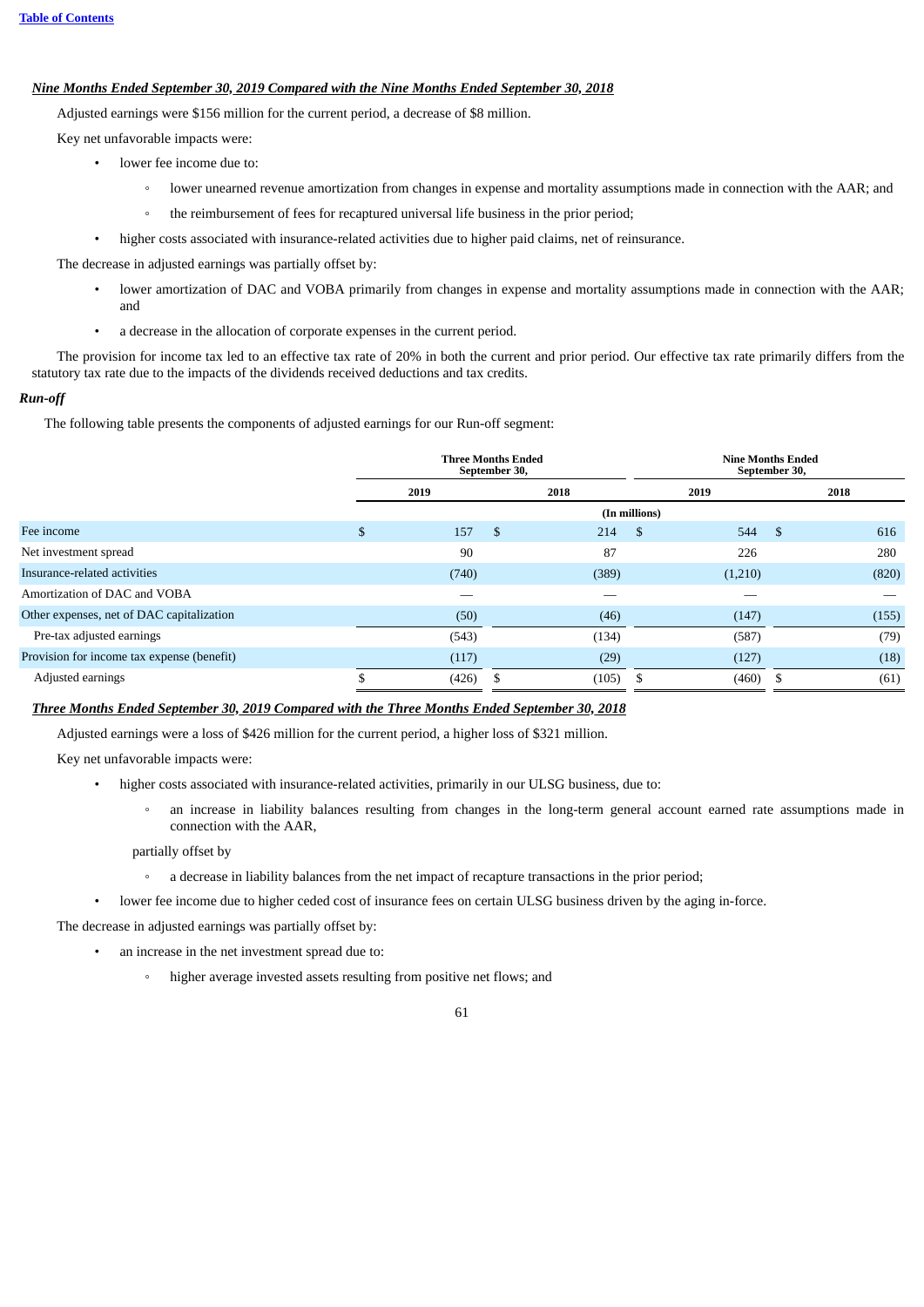◦ higher investment income due to the repositioning of the investment portfolio out of U.S. Treasuries into higher yielding assets.

The provision for income tax led to an effective tax rate of 22% in both the current and prior period. Our effective tax rate primarily differs from the statutory tax rate due to the impacts of the dividends received deductions and tax credits.

### *Nine Months Ended September 30, 2019 Compared with the Nine Months Ended September 30, 2018*

Adjusted earnings were a loss of \$460 million for the current period, a higher loss of \$399 million.

Key net unfavorable impacts were:

- higher costs associated with insurance-related activities, primarily in our ULSG business due to:
	- an increase in liability balances resulting from changes in the long-term general account earned rate assumptions made in connection with the AAR; and
	- unfavorable mortality due to higher claim severity and lower reinsurance recoveries in the current period,
	- partially offset by
	- a decrease in liability balances from the net impact of recapture transactions in the prior period;
- lower fee income in our ULSG business due to the net reimbursement of fees for recapture transactions in the prior period; and
- lower net investment spread due to:
	- lower returns on other limited partnership interests driven by lower equity market performance compared to prior period; and
	- lower income on interest rate derivatives.

The provision for income tax in the current period led to an effective tax rate of 22%, compared to 23% in the prior period. Our effective tax rate primarily differs from the statutory tax rate due to the impacts of the dividends received deductions and tax credits.

### *Corporate & Other*

The following table presents the components of adjusted earnings for Corporate & Other:

|                                                                                                                      | <b>Three Months Ended</b> | September 30, |                | <b>Nine Months Ended</b><br>September 30, |                |     |       |
|----------------------------------------------------------------------------------------------------------------------|---------------------------|---------------|----------------|-------------------------------------------|----------------|-----|-------|
|                                                                                                                      | 2019                      |               | 2018           |                                           | 2019           |     | 2018  |
|                                                                                                                      |                           |               | (In millions)  |                                           |                |     |       |
| Fee income                                                                                                           | \$<br>$\mathbf{1}$        | $\mathbf{s}$  | 6              | \$                                        | 7 <sup>7</sup> | -\$ | (1)   |
| Net investment spread                                                                                                | 23                        |               | 16             |                                           | 57             |     | 38    |
| Insurance-related activities                                                                                         | 5                         |               | 10             |                                           | 23             |     | 27    |
| Amortization of DAC and VOBA                                                                                         | (3)                       |               | (5)            |                                           | (11)           |     | (13)  |
| Other expenses, net of DAC capitalization                                                                            | (93)                      |               | (144)          |                                           | (300)          |     | (378) |
| Less: Net income (loss) attributable to noncontrolling interests and preferred<br>stock dividends                    | 9                         |               | $\overline{2}$ |                                           | 18             |     | 5.    |
| Pre-tax adjusted earnings, less net income attributable to noncontrolling<br>interests and preferred stock dividends | (76)                      |               | (119)          |                                           | (242)          |     | (332) |
| Provision for income tax expense (benefit)                                                                           | (57)                      |               | (32)           |                                           | (100)          |     | (87)  |
| Adjusted earnings                                                                                                    | (19)                      |               | (87)           |                                           | (142)          |     | (245) |

### *Three Months Ended September 30, 2019 Compared with the Three Months Ended September 30, 2018*

Adjusted earnings were a loss of \$19 million, an improvement of \$68 million from the prior period.

Key net favorable impacts were:

lower other expenses due to: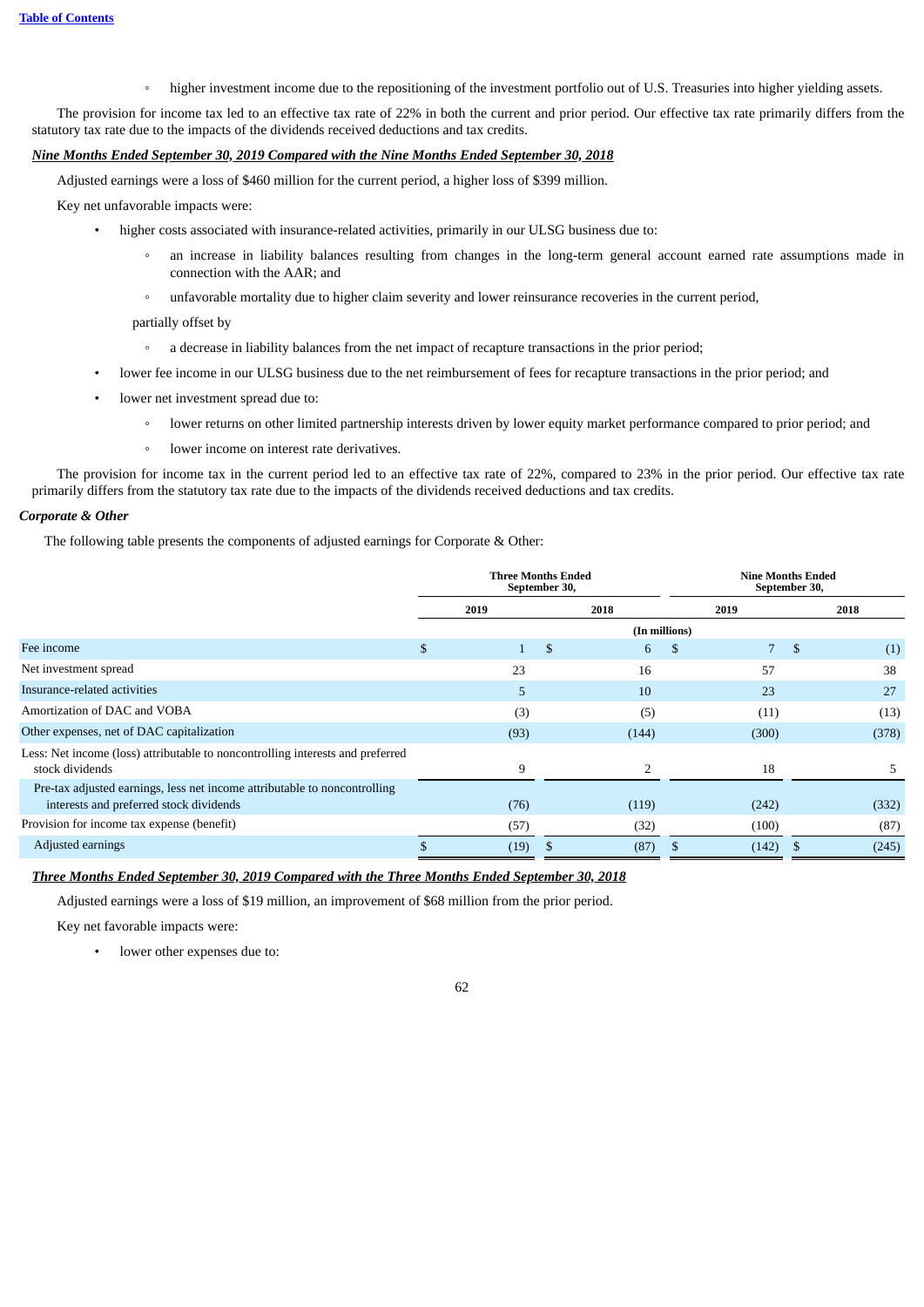◦ lower establishment costs in the current period related to planned technology expenses,

partially offset by

- interest expense recorded in the current period on a prior period tax liability associated with the Separation;
- higher net investment spread reflecting positive returns on short-term investments,

partially offset by

• a benefit in the prior period related to Separation-related tax agreements with MetLife, which was recognized in other revenue.

Certain one-time tax adjustments recognized in the current period, primarily due to a revaluation of certain Separation-related liabilities, resulted in an unusually high effective tax rate of 75%, compared to 27% in the prior period, for which both rates represent a tax benefit. In addition to such one-time tax adjustments, our effective tax rate primarily differs from the statutory tax rate due to the ongoing impacts of the dividends received deductions and tax credits. We believe the effective tax rate for Corporate & Other is not generally meaningful, neither on a standalone basis nor for comparison to prior periods, since taxes for Corporate & Other are derived from the difference between the overall consolidated effective tax rate and total taxes for the combined operating segments.

### *Nine Months Ended September 30, 2019 Compared with the Nine Months Ended September 30, 2018*

Adjusted earnings were a loss of \$142 million, an improvement of \$103 million from the prior period.

Key net favorable impacts were:

- lower other expenses due to:
	- lower establishment costs in the current period related to planned technology expenses; and
	- lower branding expenses associated with the Separation,

partially offset by

- higher interest on debt that was issued in both the first quarter of 2019 and the third quarter of 2018;
- higher net investment spread reflecting positive returns on short-term investments; and
- higher fee income due to reimbursement of pension liabilities from MetLife, which was reported in other expenses in the prior period.

Certain one-time tax adjustments recognized in the current period, primarily due to a revaluation of certain Separation-related liabilities, resulted in an unusually high effective tax rate of 41%, compared to 26% in the prior period, for which both rates represent a tax benefit. In addition to such one-time tax adjustments, our effective tax rate primarily differs from the statutory tax rate due to the ongoing impacts of the dividends received deductions and tax credits. We believe the effective tax rate for Corporate & Other is not generally meaningful, neither on a standalone basis nor for comparison to prior periods, since taxes for Corporate & Other are derived from the difference between the overall consolidated effective tax rate and total taxes for the combined operating segments.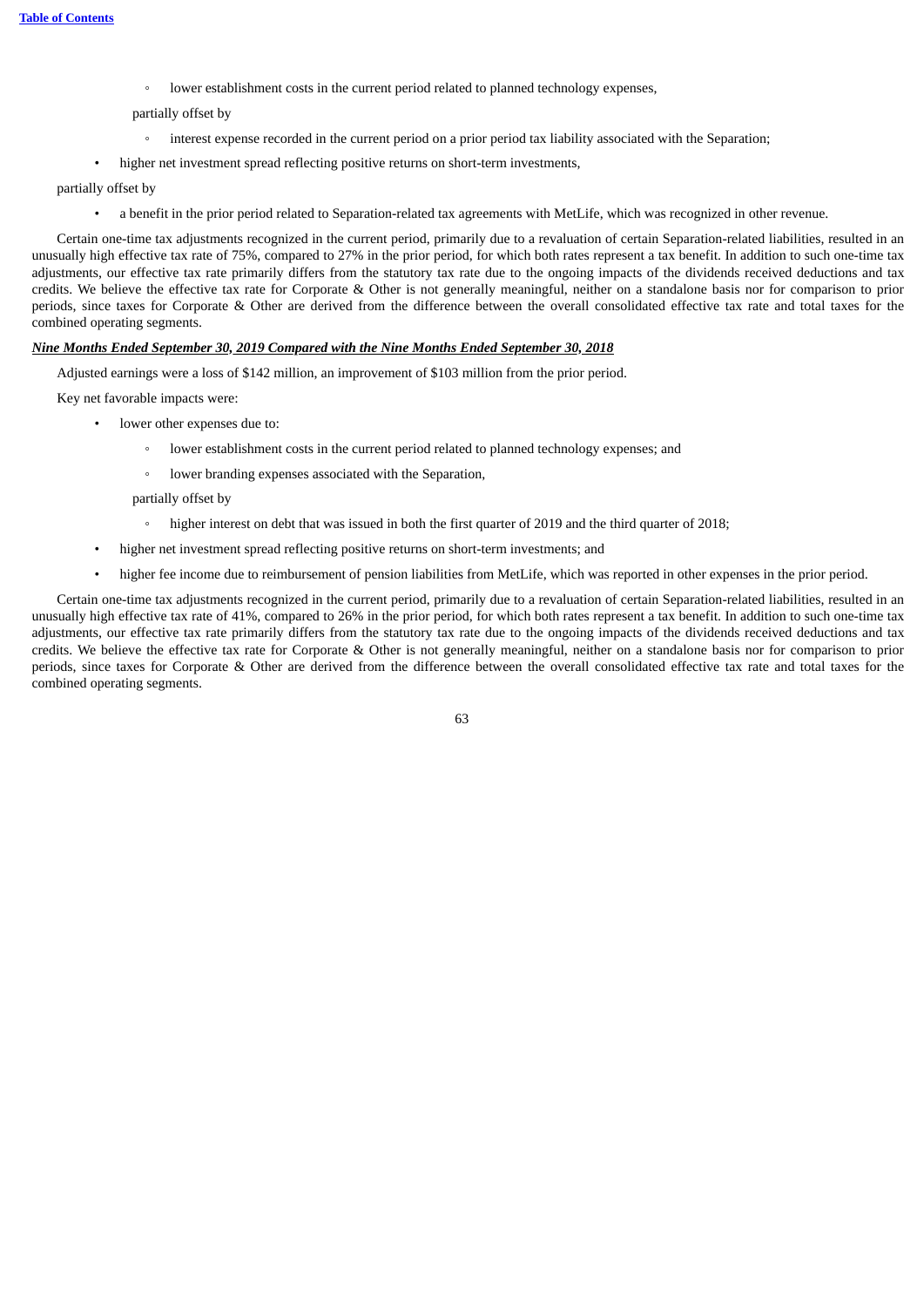$\overline{\phantom{a}}$ 

### *GMLB Riders for the Three Months and Nine Months Ended September 30, 2019 and 2018*

The following table presents the overall impact to income (loss) available to shareholders before provision for income tax from the performance of GMLB Riders, which includes (i) changes in carrying value of the GAAP liabilities, (ii) the mark-to-market of hedges and reinsurance, (iii) fees and (iv) associated DAC offsets:

|                          |      | <b>Three Months Ended</b> | September 30, |       | <b>Nine Months Ended</b><br>September 30, |              |    |          |  |  |
|--------------------------|------|---------------------------|---------------|-------|-------------------------------------------|--------------|----|----------|--|--|
|                          | 2019 |                           |               | 2018  |                                           | 2019         |    | 2018     |  |  |
|                          |      |                           |               |       | (In millions)                             |              |    |          |  |  |
| Liabilities $(1)$        | \$   | (810)                     | \$            | (220) | - \$                                      | $(1,856)$ \$ |    | 92       |  |  |
| Hedging program          |      | 948                       |               | (591) |                                           | (51)         |    | (1, 472) |  |  |
| Ceded reinsurance        |      | 50                        |               | (17)  |                                           | 75           |    | (61)     |  |  |
| Fees $(2)$               |      | 228                       |               | 222   |                                           | 628          |    | 641      |  |  |
| <b>GMLB DAC</b>          |      | 3                         |               | 21    |                                           | 60           |    | (208)    |  |  |
| <b>Total GMLB Riders</b> |      | 419                       |               | (585) |                                           | (1, 144)     | -S | (1,008)  |  |  |

<sup>(1)</sup> Includes changes in estimated fair value of the Shield Annuities embedded derivatives of (\$15) million and (\$918) million for the three months and nine months ended September 30, 2019, respectively, and (\$462) million and (\$531) million for the three months and nine months ended September 30, 2018, respectively.

(2) Excludes living benefit fees, included as a component of adjusted earnings of \$16 million and \$48 million for the three months and nine months ended September 30, 2019, respectively, and \$18 million and \$53 million for the three months and nine months ended September 30, 2018, respectively.

### *Three Months Ended September 30, 2019 Compared with the Three Months Ended September 30, 2018*

Comparative results from GMLB Riders were favorable by \$1.0 billion, primarily driven by:

- net favorable changes in the GMLB hedging program in excess of increases to the variable annuity liability reserves primarily due to lower interest rates in the current period; and
- favorable changes in the estimated fair value of the Shield liability reserves.

Favorable changes in the GMLB hedging program resulted primarily from current period market factors which included lower interest rates, reduced market volatility and lower relative equity markets.

Favorable changes in Shield liability reserves were primarily due to a charge recognized in the prior period in connection with the AAR and lower relative equity markets in the current period.

### *Nine Months Ended September 30, 2019 Compared with the Nine Months Ended September 30, 2018*

Comparative results from GMLB Riders were unfavorable by \$136 million, primarily driven by:

- a net unfavorable change in the estimated fair value of variable annuity liability reserves; and
- unfavorable changes in Shield liability reserves,

### partially offset by:

- a net favorable change in the GMLB hedging program;
- favorable changes in GMLB DAC; and
- favorable changes in the ceded reinsurance.

Higher relative equity markets in the current period significantly impacted the following:

- unfavorable changes to the estimated fair value of freestanding derivatives in our GMLB hedging program;
- unfavorable changes to the estimated fair value of the Shield liability reserves, net of favorable changes to the estimated fair value of the related hedges; and
- unfavorable changes in GMLB DAC,

### partially offset by

• favorable changes to the estimated fair value of the variable annuity liability reserve.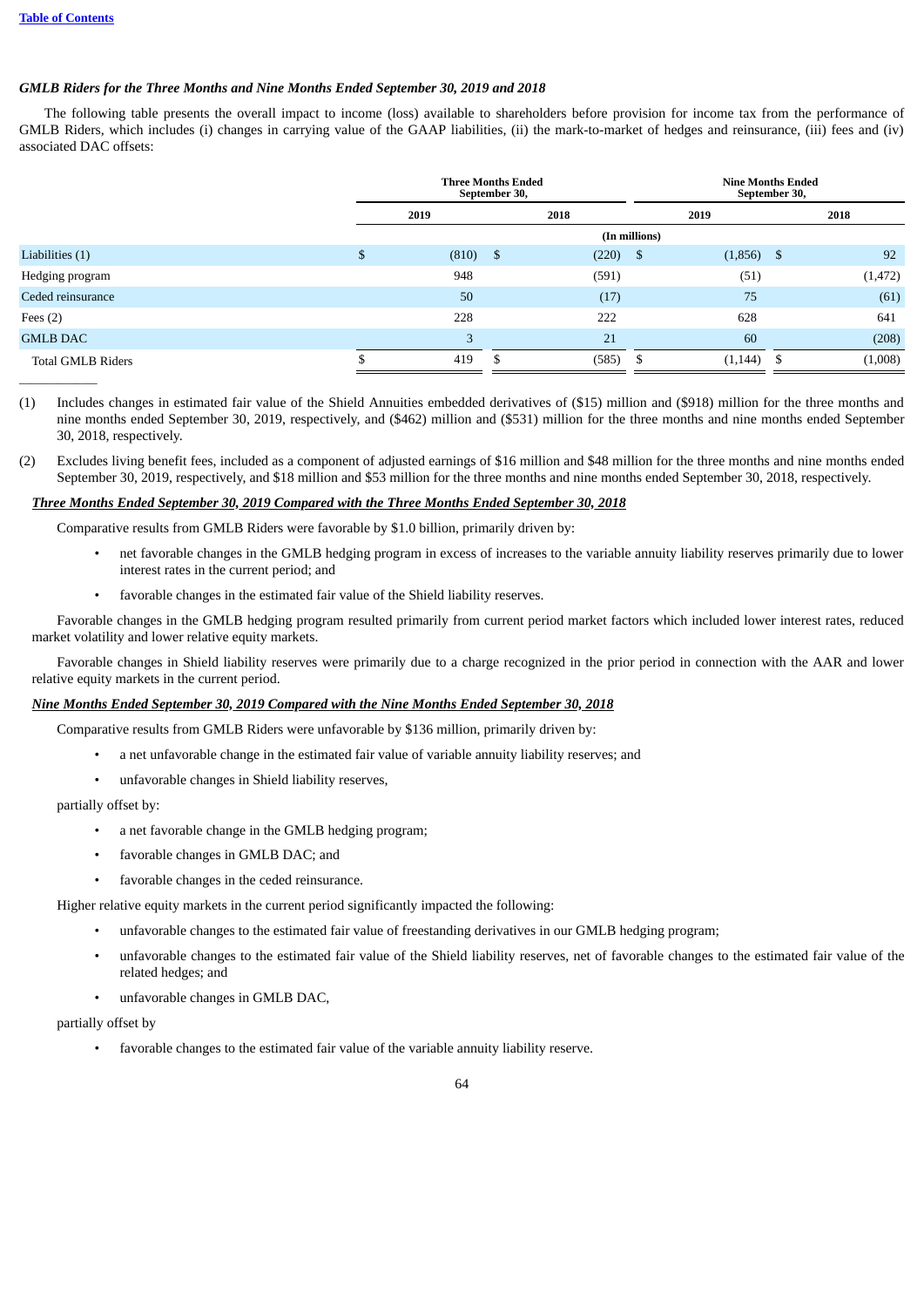Lower interest rates in the current period significantly impacted the following:

- favorable changes to the estimated fair value of freestanding derivatives in our GMLB hedging program;
- favorable changes to GMLB DAC; and
- favorable changes in ceded reinsurance,

partially offset by

• unfavorable changes to the estimated fair value of variable annuity liability reserves.

The AAR resulted in favorable changes in the current period primarily due to higher reserves recognized in the prior period, net of a corresponding decrease in GMLB DAC relative to the prior period.

#### <span id="page-65-0"></span>**Investments**

### *Investment Risks*

Our primary investment objective is to optimize risk-adjusted net investment income and risk-adjusted total return while appropriately matching assets and liabilities. In addition, the investment process is designed to ensure that the portfolio has an appropriate level of liquidity, quality and diversification.

We are exposed to the following primary sources of investment risks:

- credit risk, relating to the uncertainty associated with the continued ability of a given obligor to make timely payments of principal and interest;
- interest rate risk, relating to the market price and cash flow variability associated with changes in market interest rates. Changes in market interest rates will impact the net unrealized gain or loss position of our fixed income investment portfolio and the rates of return we receive on both new funds invested and reinvestment of existing funds;
- market valuation risk, relating to the variability in the estimated fair value of investments associated with changes in market factors such as credit spreads and equity market levels. A widening of credit spreads will adversely impact the net unrealized gain (loss) position of the fixed income investment portfolio, will increase losses associated with credit-based non-qualifying derivatives where we assume credit exposure, and, if credit spreads widen significantly or for an extended period of time, will likely result in higher other-than-temporary impairment ("OTTI"). Credit spread tightening will reduce net investment income associated with new purchases of fixed maturity securities and will favorably impact the net unrealized gain (loss) position of the fixed income investment portfolio;
- liquidity risk, relating to the diminished ability to sell certain investments, in times of strained market conditions;
- real estate risk, relating to commercial, agricultural and residential real estate, and stemming from factors, which include, but are not limited to, market conditions, including the demand and supply of leasable commercial space, creditworthiness of borrowers and their tenants and joint venture partners, capital markets volatility and inherent interest rate movements;
- currency risk, relating to the variability in currency exchange rates for non-U.S. dollar denominated investments; and
- financial and operational integration risks while we transition to a multiple manager investment platform, and following such transition, we will continue to be subject to the risks related to using external investment managers.

We manage these risks through asset-type allocation and industry and issuer diversification. Risk limits are also used to promote diversification by asset sector, avoid concentrations in any single issuer and limit overall aggregate credit and equity risk exposure. Real estate risk is managed through geographic and property type and product type diversification. We manage interest rate risk as part of our Asset Liability Management ("ALM") strategies. Product design, such as the use of market value adjustment features and surrender charges, is also utilized to manage interest rate risk. These strategies include maintaining an investment portfolio with diversified maturities that targets a weighted average duration that reflects the duration of our estimated liability cash flow profile. For certain of our liability portfolios, it is not possible to invest assets to the full liability duration, thereby creating some asset/liability mismatch. We also use certain derivatives in the management of currency, credit, interest rate, and equity market risks.

#### *Investment Management Agreements*

Following the Separation, MetLife Investment Management, LLC ("MIM," formerly known as MetLife Investment Advisors, LLC) managed our investment portfolio pursuant to several investment management agreements. On February 5, 2019, we terminated several existing investment management agreements with MIM and entered into a new investment management agreement (as amended, the "Investment Management Agreement") with MIM, pursuant to which MIM, on a sub-advisory basis, manages the investment of the assets comprising a portion of the general account portfolio and certain separate account assets of our insurance subsidiaries, as well as assets of BHF and our non-insurance subsidiaries. As part of the termination of the prior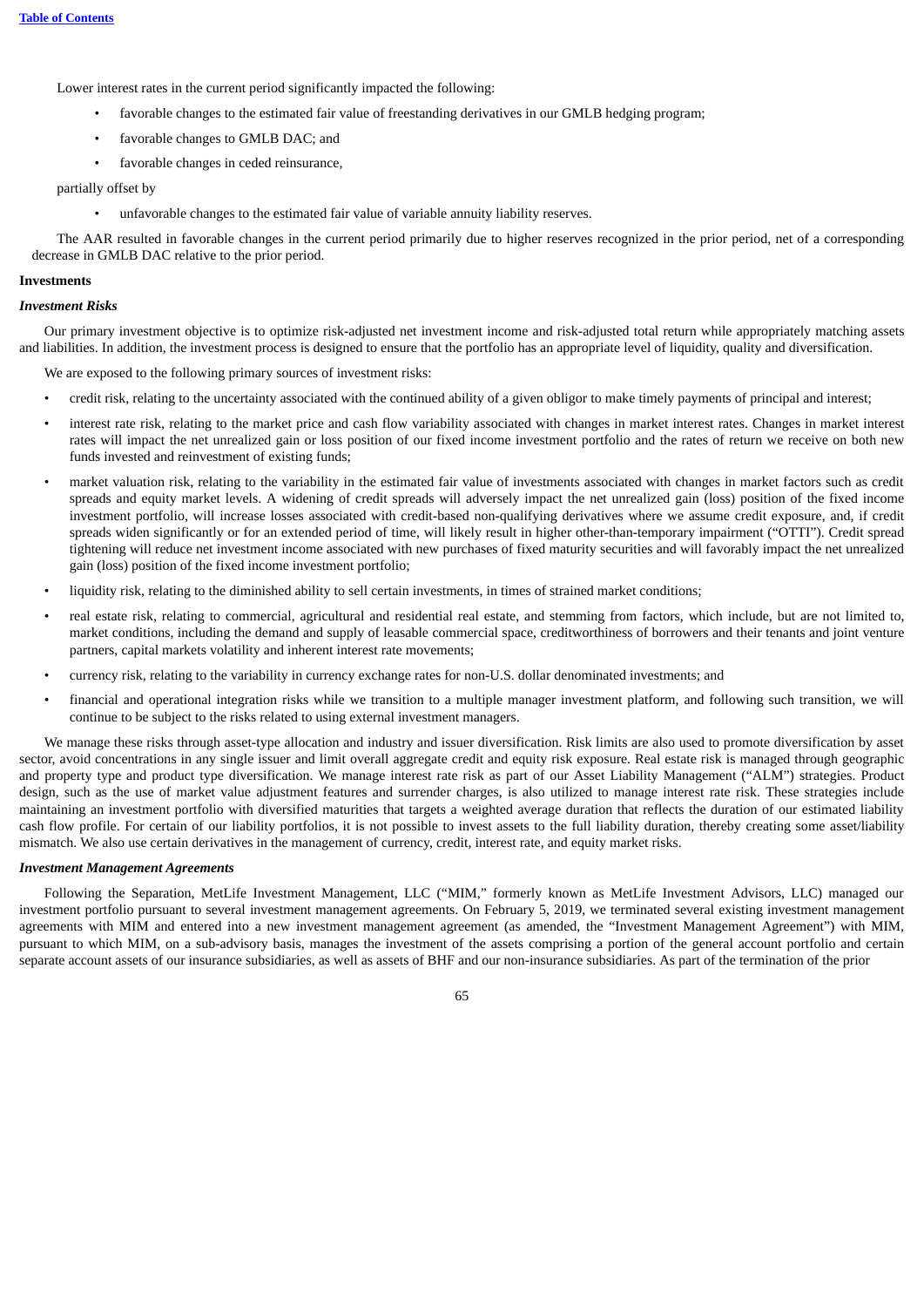investment management agreements, we brought our derivatives trading, which had previously been managed by MIM, in-house. The Investment Management Agreement marks one of the initial steps in the transition of our investment portfolio to a multi-manager platform, which is expected to continue in stages throughout 2019. The Investment Management Agreement allows us flexibility to partially terminate investment management services for specified investments upon prior notice to MIM and we have accordingly terminated certain services under the Investment Management Agreement as we have engaged a select group of experienced external asset management firms to provide such services.

#### *Current Environment*

Our business and results of operations are materially affected by conditions in capital markets and the economy, generally. See "Management's Discussion and Analysis of Financial Condition and Results of Operations — Industry Trends and Uncertainties — Financial and Economic Environment" included in the 2018 Annual Report.

As a U.S. insurance company, we are affected by the monetary policy of the Federal Reserve Board in the United States. The Federal Reserve may increase or decrease the federal funds rate in the future, which may have an impact on the pricing levels of risk-bearing investments and may adversely impact the level of product sales. We are also affected by the monetary policy of central banks around the world due to the diversification of our investment portfolio.

#### *Investment Portfolio Results*

 $\overline{\phantom{a}}$ 

The following summary yield table presents the yield and net investment income for our investment portfolio for the periods indicated. As described below, this table reflects certain differences from the presentation of net investment income presented in the GAAP statement of operations. This summary yield table presentation is consistent with how we measure our investment performance for management purposes, and we believe it enhances understanding of our investment portfolio results.

|                                         |          | <b>Three Months Ended</b><br>September 30, |        |             | <b>Nine Months Ended</b><br>September 30, |        |                       |      |        |        |  |        |  |
|-----------------------------------------|----------|--------------------------------------------|--------|-------------|-------------------------------------------|--------|-----------------------|------|--------|--------|--|--------|--|
|                                         | 2019     |                                            |        | 2018        |                                           | 2019   |                       | 2018 |        |        |  |        |  |
|                                         | Yield%   |                                            | Amount | Yield%      |                                           | Amount | Yield%                |      | Amount | Yield% |  | Amount |  |
|                                         |          |                                            |        |             |                                           |        | (Dollars in millions) |      |        |        |  |        |  |
| Investment income (1)                   | $4.62\%$ |                                            | 951    | $4.67\%$ \$ |                                           | 883    | 4.56 %                | - 85 | 2,757  | 4.62 % |  | 2,576  |  |
| Investment fees and expenses (2)        | (0.10)   |                                            | (23)   | (0.17)      |                                           | (31)   | (0.12)                |      | (76)   | (0.16) |  | (87)   |  |
| Adjusted net investment income (3), (4) | 4.52 %   |                                            | 928    | $4.50\%$ \$ |                                           | 852    | 4.44 %                |      | 2,681  | 4.46 % |  | 2,489  |  |

(1) Investment income yields are calculated as investment income as a percent of average quarterly asset carrying values. Investment income excludes recognized gains and losses and reflects the adjustments presented in footnote 3 below to arrive at adjusted net investment income. Asset carrying values exclude unrealized gains (losses), collateral received in connection with our securities lending program, freestanding derivative assets and collateral received from derivative counterparties.

- (2) Investment fee and expense yields are calculated as investment fees and expenses as a percent of average quarterly asset estimated fair values. Asset estimated fair values exclude collateral received in connection with our securities lending program, freestanding derivative assets and collateral received from derivative counterparties.
- (3) Adjusted net investment income included in yield calculations includes Investment Hedge Adjustments.
- (4) Adjusted net investment income presented in the yield table varies from the most directly comparable GAAP measure due to certain reclassifications, as presented below.

|                                                           | <b>Three Months Ended</b><br>September 30, |     |      | <b>Nine Months Ended</b><br>September 30, |       |      |       |  |
|-----------------------------------------------------------|--------------------------------------------|-----|------|-------------------------------------------|-------|------|-------|--|
|                                                           | 2019                                       |     | 2018 |                                           | 2019  |      | 2018  |  |
|                                                           |                                            |     |      | (In millions)                             |       |      |       |  |
| Net investment income                                     | 928                                        | -S  | 853  | -S                                        | 2,681 | - \$ | 2,476 |  |
| Less: Investment hedge adjustments                        | __                                         |     | (2)  |                                           |       |      | (13)  |  |
| Less: Other incremental net investment income             |                                            |     |      |                                           |       |      |       |  |
| Adjusted net investment income — in the above yield table | 928                                        | - 5 | 852  | -S                                        | 2.681 | S    | 2,489 |  |

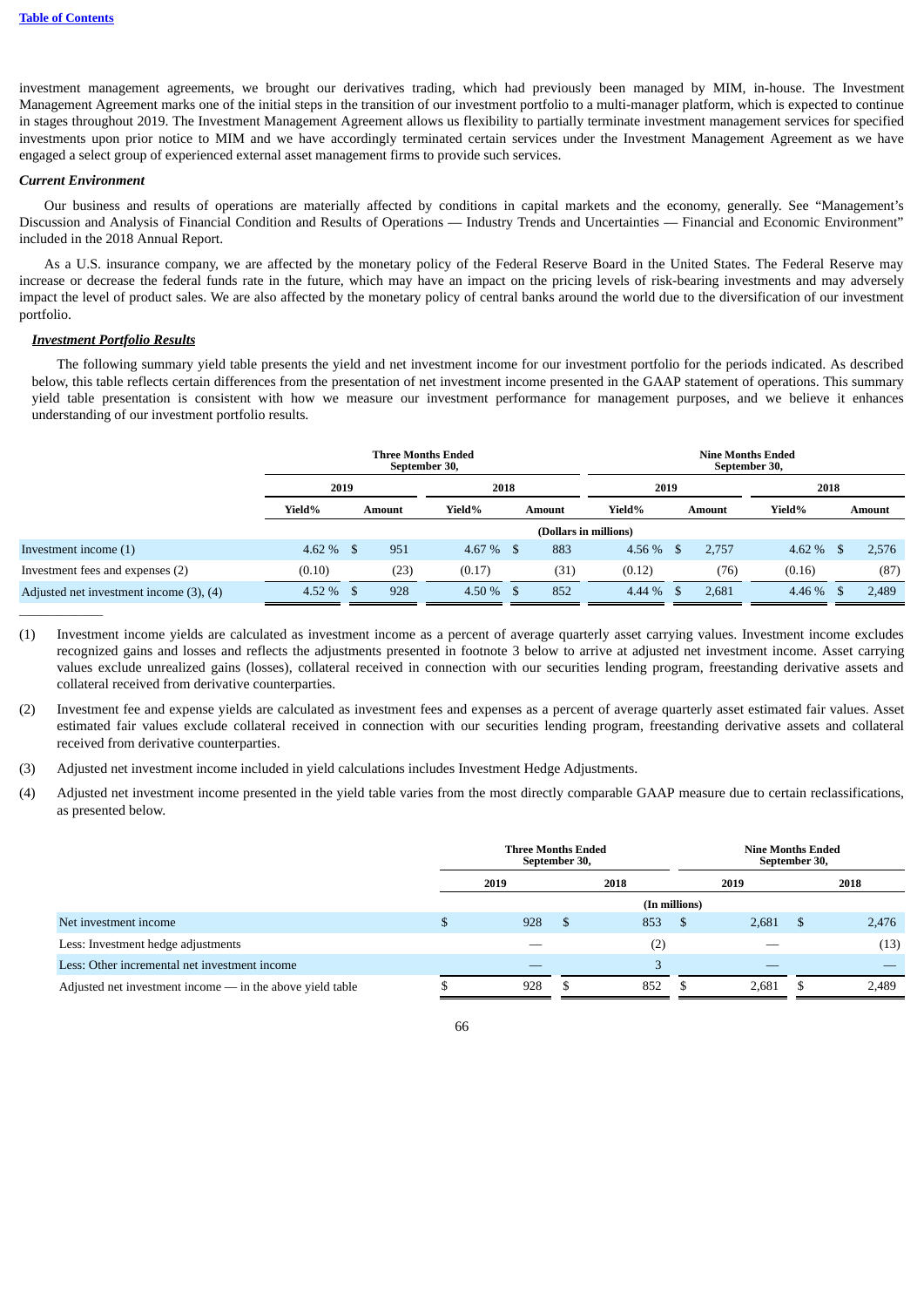See "— Results of Operations — Consolidated Results for the Three Months and Nine Months Ended September 30, 2019 and 2018 — Adjusted Earnings" for an analysis of the period over period changes in net investment income.

### *Fixed Maturity Securities AFS*

The following table presents fixed maturity securities available-for-sale ("AFS") by type (public or private) held at:

|                                        |   | September 30, 2019                    |                 |                                       | <b>December 31, 2018</b> |  |  |  |  |  |  |  |
|----------------------------------------|---|---------------------------------------|-----------------|---------------------------------------|--------------------------|--|--|--|--|--|--|--|
|                                        |   | <b>Estimated</b><br><b>Fair Value</b> | $%$ of<br>Total | <b>Estimated</b><br><b>Fair Value</b> | $%$ of<br>Total          |  |  |  |  |  |  |  |
|                                        |   | (Dollars in millions)                 |                 |                                       |                          |  |  |  |  |  |  |  |
| <b>Fixed maturity securities</b>       |   |                                       |                 |                                       |                          |  |  |  |  |  |  |  |
| Publicly-traded                        | υ | 58,097                                | 82.1% \$        | 51,939                                | 83.0%                    |  |  |  |  |  |  |  |
| Privately-placed                       |   | 12,626                                | 17.9            | 10,669                                | 17.0                     |  |  |  |  |  |  |  |
| Total fixed maturity securities        |   | 70,723                                | 100.0%          | 62,608<br>S                           | 100.0%                   |  |  |  |  |  |  |  |
| Percentage of cash and invested assets |   | 70.1%                                 |                 | 71.7%                                 |                          |  |  |  |  |  |  |  |

*Valuation of Securities.* See Note 6 of the Notes to the Interim Condensed Consolidated Financial Statements for further information on our valuation controls and procedures including our formal process to challenge any prices received from independent pricing services that are not considered representative of estimated fair value.

### *Fixed Maturity Securities AFS*

See Note 4 of the Notes to the Interim Condensed Consolidated Financial Statements for information about fixed maturity securities AFS by sector, contractual maturities and continuous gross unrealized losses.

# *Fixed Maturity Securities Credit Quality — Ratings*

See "Management's Discussion and Analysis of Financial Condition and Results of Operations — Investments — Fixed Maturity AFS — Fixed Maturity Securities Credit Quality — Ratings" included in the 2018 Annual Report for a discussion of the credit quality ratings assigned by Nationally Recognized Statistical Rating Organizations ("NRSRO"), credit quality designations assigned by and methodologies used by the Securities Valuation Office of the NAIC for fixed maturity securities and the revised methodologies adopted by the NAIC for certain residential mortgage-backed securities ("RMBS"), commercial mortgage-backed securities ("CMBS") and asset-backed securities ("ABS") (collectively, "Structured Securities").

The following table presents total fixed maturity securities by NRSRO rating and the applicable NAIC designation from the NAIC published comparison of NRSRO ratings to NAIC designations, except for certain Structured Securities, which are presented using the revised NAIC methodologies, as well as the percentage, based on estimated fair value that each NAIC designation is comprised of at:

|                                   |                                 |                   | <b>September 30, 2019</b> |              |                                       |                        | <b>December 31, 2018</b> |                   |     |                                  |              |                                |                        |  |
|-----------------------------------|---------------------------------|-------------------|---------------------------|--------------|---------------------------------------|------------------------|--------------------------|-------------------|-----|----------------------------------|--------------|--------------------------------|------------------------|--|
| <b>NAIC</b><br><b>Designation</b> | <b>NRSRO Rating</b>             | Amortized<br>Cost | Unrealized<br>Gain (Loss) |              | <b>Estimated Fair</b><br><b>Value</b> | $%$ of<br><b>Total</b> |                          | Amortized<br>Cost |     | <b>Unrealized</b><br>Gain (Loss) |              | <b>Estimated Fair</b><br>Value | $%$ of<br><b>Total</b> |  |
|                                   |                                 |                   |                           |              |                                       | (Dollars in millions)  |                          |                   |     |                                  |              |                                |                        |  |
| Ŧ.                                | $A$ aa/ $A$ a/ $A$              | \$<br>40,592      | \$<br>6,000               | $\mathbf{s}$ | 46,592                                | 65.9%                  | $\mathbf{s}$             | 40,218            | \$. | 1,954                            | $\mathbb{S}$ | 42,172                         | 67.4%                  |  |
| 2                                 | Baa                             | 19,599            | 1,552                     |              | 21,151                                | 29.9                   |                          | 17,656            |     | (122)                            |              | 17,534                         | 28.0                   |  |
| Subtotal investment grade         |                                 | 60,191            | 7,552                     |              | 67,743                                | 95.8                   |                          | 57,874            |     | 1,832                            |              | 59,706                         | 95.4                   |  |
| 3                                 | Ba                              | 2,065             | 52                        |              | 2,117                                 | 3.0                    |                          | 2,160             |     | (87)                             |              | 2,073                          | 3.3                    |  |
| $\overline{4}$                    | B                               | 784               | 11                        |              | 795                                   | 1.1                    |                          | 787               |     | (48)                             |              | 739                            | 1.2                    |  |
| 5                                 | Caa and lower                   | 75                | (7)                       |              | 68                                    | 0.1                    |                          | 99                |     | (9)                              |              | 90                             | 0.1                    |  |
| 6                                 | In or near default              |                   |                           |              |                                       |                        |                          |                   |     |                                  |              |                                |                        |  |
|                                   | Subtotal below investment grade | 2,924             | 56                        |              | 2,980                                 | 4.2                    |                          | 3,046             |     | (144)                            |              | 2,902                          | 4.6                    |  |
|                                   | Total fixed maturity securities | 63,115            | 7,608                     | \$           | 70.723                                | 100.0%                 | -\$                      | 60,920            |     | 1,688                            |              | 62,608                         | 100.0%                 |  |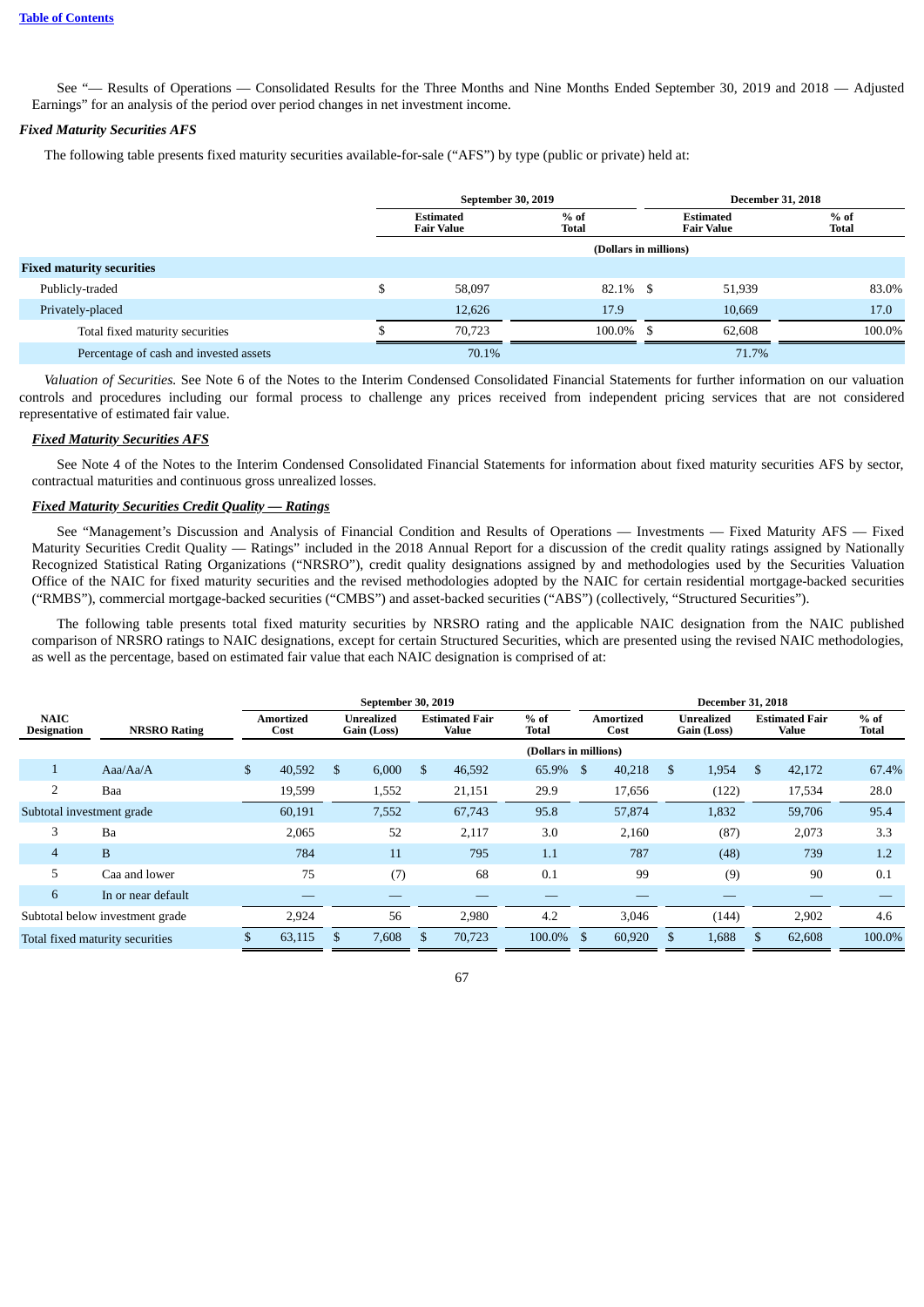The following tables present total fixed maturity securities, based on estimated fair value, by sector classification and by NRSRO rating and the applicable NAIC designations from the NAIC published comparison of NRSRO ratings to NAIC designations, except for certain Structured Securities, which are presented using the NAIC methodologies as described above:

|                                 |    |          |                |                               | Fixed Maturity Securities - by Sector & Credit Quality Rating |                  |                                     |                                       |
|---------------------------------|----|----------|----------------|-------------------------------|---------------------------------------------------------------|------------------|-------------------------------------|---------------------------------------|
| <b>NAIC Designation</b>         |    | 1        | $\overline{2}$ | 3                             | 4                                                             | 5                | 6                                   | <b>Total</b>                          |
| <b>NRSRO Rating</b>             |    | Aaa/Aa/A | Baa            | Ba                            | в                                                             | Caa and<br>Lower | <b>In or Near</b><br><b>Default</b> | <b>Estimated</b><br><b>Fair Value</b> |
|                                 |    |          |                |                               | (Dollars in millions)                                         |                  |                                     |                                       |
| September 30, 2019              |    |          |                |                               |                                                               |                  |                                     |                                       |
| U.S. corporate                  | \$ | 15,087   | \$<br>13,669   | \$<br>1,486                   | \$<br>637                                                     | \$<br>23         | \$                                  | \$<br>30,902                          |
| U.S. government and agency      |    | 7,674    | 72             |                               |                                                               |                  |                                     | 7,746                                 |
| <b>RMBS</b>                     |    | 9,093    | 65             | 32                            | 4                                                             | 21               |                                     | 9,215                                 |
| Foreign corporate               |    | 3,059    | 6,000          | 481                           | 99                                                            | 11               | —                                   | 9,650                                 |
| <b>CMBS</b>                     |    | 5,484    | 95             | $\overbrace{\phantom{aaaaa}}$ |                                                               |                  |                                     | 5,579                                 |
| State and political subdivision |    | 3,810    | 170            | $\overline{\phantom{0}}$      |                                                               | 9                | $\overline{\phantom{0}}$            | 3,989                                 |
| <b>ABS</b>                      |    | 1,645    | 253            | 19                            |                                                               |                  |                                     | 1,917                                 |
| Foreign government              |    | 740      | 827            | 99                            | 55                                                            | $\overline{4}$   |                                     | 1,725                                 |
| Total fixed maturity securities | \$ | 46,592   | \$<br>21,151   | \$<br>2,117                   | \$<br>795                                                     | \$<br>68         | \$<br>$\overline{\phantom{0}}$      | \$<br>70,723                          |
| Percentage of total             |    | 65.9%    | 29.9%          | 3.0%                          | 1.1%                                                          | 0.1%             | $ \!\%$                             | 100.0%                                |
| <b>December 31, 2018</b>        |    |          |                |                               |                                                               |                  |                                     |                                       |
| U.S. corporate                  | \$ | 11,277   | \$<br>11,118   | \$<br>1,417                   | \$<br>635                                                     | \$<br>26         | \$                                  | \$<br>24,473                          |
| U.S. government and agency      |    | 8,921    | 174            |                               |                                                               |                  |                                     | 9,095                                 |
| <b>RMBS</b>                     |    | 8,395    | 40             | 58                            | $6\phantom{1}6$                                               | 48               |                                     | 8,547                                 |
| Foreign corporate               |    | 2,427    | 5,089          | 427                           | 70                                                            | 13               | $\overline{\phantom{0}}$            | 8,026                                 |
| <b>CMBS</b>                     |    | 5,183    | 57             | 6                             | $\overline{2}$                                                |                  | $\overline{\phantom{0}}$            | 5,248                                 |
| State and political subdivision |    | 3,437    | 156            | $\mathbf{1}$                  |                                                               | 3                |                                     | 3,597                                 |
| <b>ABS</b>                      |    | 1,851    | 244            | 30                            | $\mathbf{1}$                                                  |                  |                                     | 2,126                                 |
| Foreign government              |    | 681      | 656            | 134                           | 25                                                            | $\qquad \qquad$  |                                     | 1,496                                 |
| Total fixed maturity securities | \$ | 42,172   | \$<br>17,534   | \$<br>2,073                   | \$<br>739                                                     | \$<br>90         | \$<br>—                             | \$<br>62,608                          |
| Percentage of total             |    | 67.4%    | 28.0%          | 3.3%                          | 1.2%                                                          | 0.1%             | $-$ %                               | 100.0%                                |

# *U.S. and Foreign Corporate Fixed Maturity Securities*

We maintain a diversified portfolio of corporate fixed maturity securities across industries and issuers. This portfolio does not have any exposure to any single issuer in excess of 1% of total investments and the top ten holdings in aggregate comprise 2% of total investments at September 30, 2019 and December 31, 2018. The tables below present our U.S. and foreign corporate securities holdings by industry at:

|                | <b>September 30, 2019</b>             |                       | <b>December 31, 2018</b>              |                        |  |  |  |  |
|----------------|---------------------------------------|-----------------------|---------------------------------------|------------------------|--|--|--|--|
|                | <b>Estimated</b><br><b>Fair Value</b> | $%$ of<br>Total       | <b>Estimated</b><br><b>Fair Value</b> | $%$ of<br><b>Total</b> |  |  |  |  |
|                |                                       | (Dollars in millions) |                                       |                        |  |  |  |  |
| Industrial     | \$<br>12,453                          | $30.7\%$ \$           | 9,896                                 | 30.4%                  |  |  |  |  |
| Consumer       | 9,737                                 | 24.0                  | 8,290                                 | 25.5                   |  |  |  |  |
| Finance        | 9,315                                 | 23.0                  | 7,209                                 | 22.2                   |  |  |  |  |
| Utility        | 6,159                                 | 15.2                  | 4,770                                 | 14.7                   |  |  |  |  |
| Communications | 2,888                                 | 7.1                   | 2,334                                 | 7.2                    |  |  |  |  |
| Total          | 40,552                                | 100.0%                | - \$<br>32,499                        | 100.0%                 |  |  |  |  |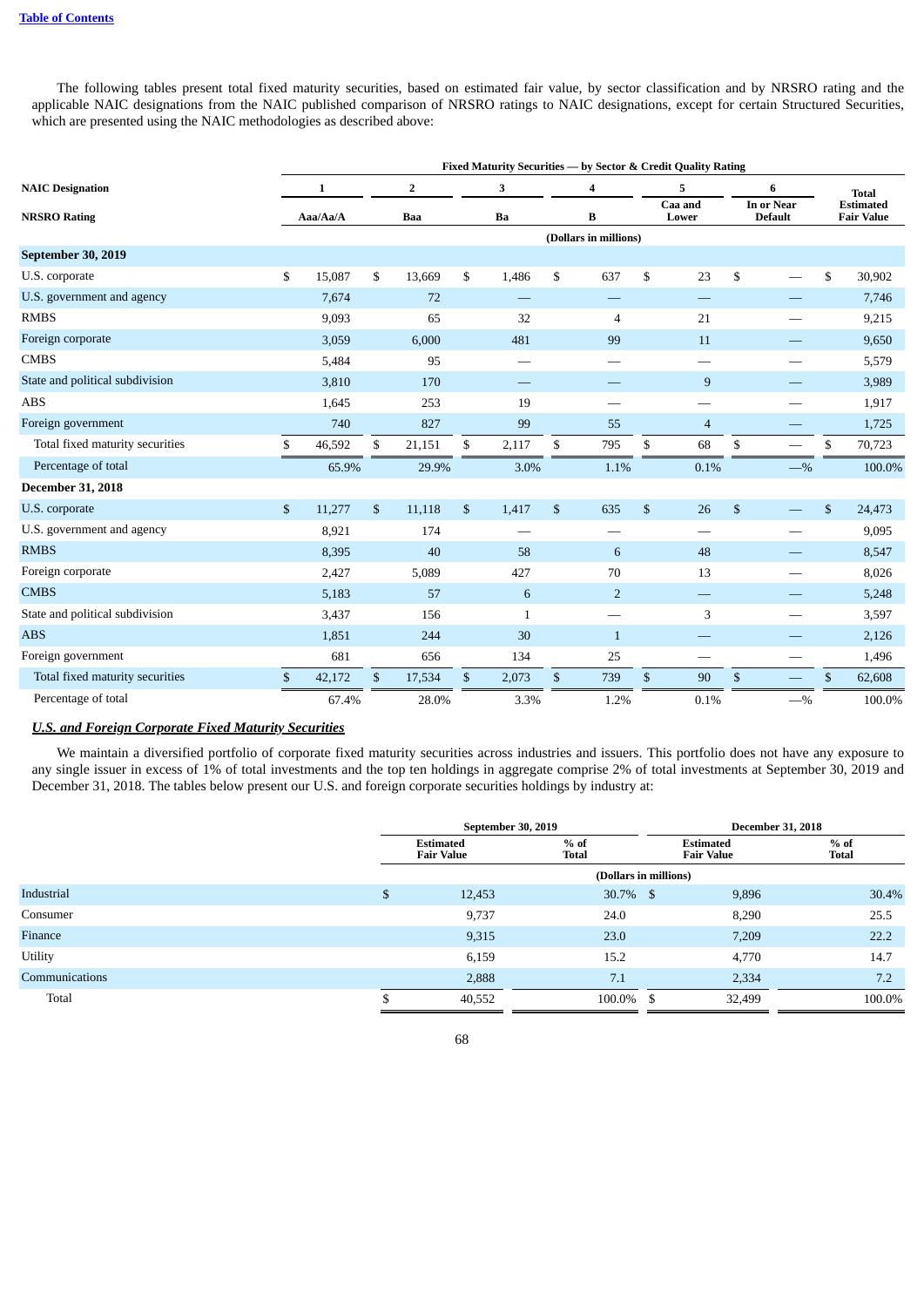# *Structured Securities*

We held \$16.7 billion and \$15.9 billion of Structured Securities, at estimated fair value, at September 30, 2019 and December 31, 2018, respectively, as presented in the RMBS, CMBS and ABS sections below.

# *RMBS*

The following table presents our RMBS holdings at:

|                                     |                                       | <b>September 30, 2019</b> |                                         | <b>December 31, 2018</b>              |                        |               |                                         |  |  |
|-------------------------------------|---------------------------------------|---------------------------|-----------------------------------------|---------------------------------------|------------------------|---------------|-----------------------------------------|--|--|
|                                     | <b>Estimated</b><br><b>Fair Value</b> | $%$ of<br><b>Total</b>    | <b>Net Unrealized</b><br>Gains (Losses) | <b>Estimated</b><br><b>Fair Value</b> | $%$ of<br><b>Total</b> |               | <b>Net Unrealized</b><br>Gains (Losses) |  |  |
|                                     |                                       |                           | (Dollars in millions)                   |                                       |                        |               |                                         |  |  |
| By security type:                   |                                       |                           |                                         |                                       |                        |               |                                         |  |  |
| Collateralized mortgage obligations | \$<br>5,027                           | 54.6% \$                  | 439                                     | \$<br>4,885                           | 57.2% \$               |               | 174                                     |  |  |
| Pass-through securities             | 4,188                                 | 45.4                      | 64                                      | 3,662                                 | 42.8                   |               | (55)                                    |  |  |
| <b>Total RMBS</b>                   | \$<br>9,215                           | 100.0% \$                 | 503                                     | \$<br>8,547                           | 100.0%                 | -\$           | 119                                     |  |  |
| By risk profile:                    |                                       |                           |                                         |                                       |                        |               |                                         |  |  |
| Agency                              | \$<br>7,183                           | 78.0% \$                  | 319                                     | \$<br>6,396                           | 74.8% \$               |               | (23)                                    |  |  |
| Prime                               | 207                                   | 2.2                       | 12                                      | 296                                   | 3.5                    |               | 10                                      |  |  |
| Alt-A                               | 910                                   | 9.9                       | 103                                     | 938                                   | 11.0                   |               | 79                                      |  |  |
| Sub-prime                           | 915                                   | 9.9                       | 69                                      | 917                                   | 10.7                   |               | 53                                      |  |  |
| <b>Total RMBS</b>                   | 9,215                                 | 100.0% \$                 | 503                                     | 8,547                                 | 100.0%                 | <sup>\$</sup> | 119                                     |  |  |
| Ratings profile:                    |                                       |                           |                                         |                                       |                        |               |                                         |  |  |
| Rated Aaa                           | \$<br>7,289                           | 79.1%                     |                                         | \$<br>6,529                           | 76.4%                  |               |                                         |  |  |
| Designated NAIC 1                   | \$<br>9,093                           | 98.7%                     |                                         | \$<br>8,395                           | 98.2%                  |               |                                         |  |  |

Historically, we have managed our exposure to sub-prime RMBS holdings by focusing primarily on senior tranche securities, stress testing the portfolio with severe loss assumptions and closely monitoring the performance of the portfolio. Our sub-prime RMBS portfolio consists predominantly of securities that were purchased after 2012 at significant discounts to par value and discounts to the expected principal recovery value of these securities. The vast majority of these securities are investment grade under the NAIC designations (e.g., NAIC 1 and NAIC 2). The estimated fair value of our subprime RMBS holdings purchased since 2012 was \$883 million at both September 30, 2019 and December 31, 2018, with unrealized gains (losses) of \$65 million and \$50 million at September 30, 2019 and December 31, 2018, respectively.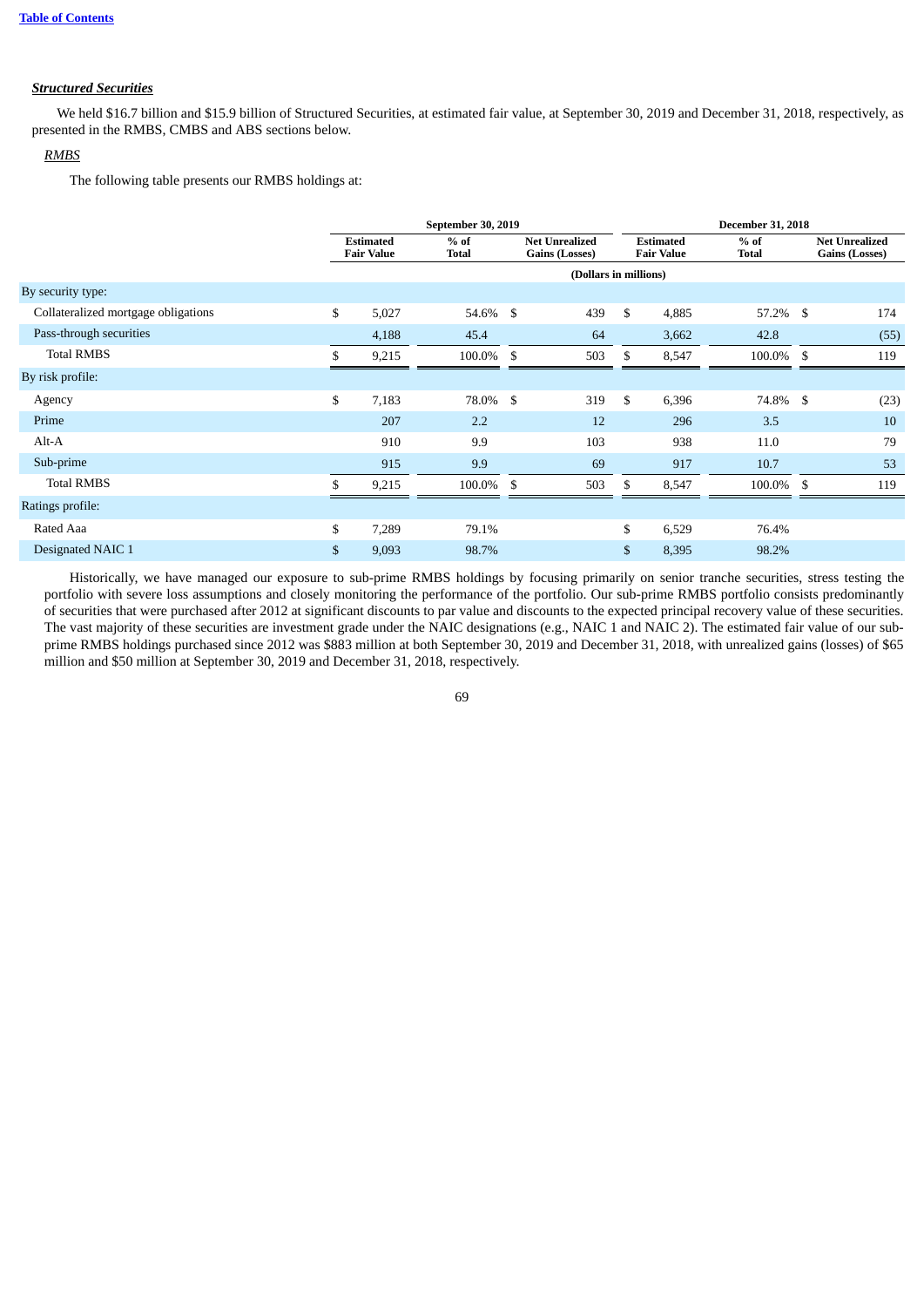# *CMBS*

Our CMBS holdings are diversified by vintage year. The following tables present our CMBS holdings by vintage year at:

|               | <b>September 30, 2019</b> |       |                                       |       | <b>December 31, 2018</b> |                       |                                       |       |  |  |
|---------------|---------------------------|-------|---------------------------------------|-------|--------------------------|-----------------------|---------------------------------------|-------|--|--|
|               | <b>Amortized Cost</b>     |       | <b>Estimated</b><br><b>Fair Value</b> |       |                          | <b>Amortized Cost</b> | <b>Estimated</b><br><b>Fair Value</b> |       |  |  |
|               | (Dollars in millions)     |       |                                       |       |                          |                       |                                       |       |  |  |
| $2003 - 2010$ | \$                        | 110   | $\mathfrak{S}$                        | 126   | - \$                     | 177                   | $\mathfrak{S}$                        | 177   |  |  |
| 2011          |                           | 234   |                                       | 234   |                          | 297                   |                                       | 293   |  |  |
| 2012          |                           | 139   |                                       | 142   |                          | 263                   |                                       | 262   |  |  |
| 2013          |                           | 199   |                                       | 207   |                          | 290                   |                                       | 290   |  |  |
| 2014          |                           | 333   |                                       | 352   |                          | 526                   |                                       | 519   |  |  |
| 2015          |                           | 942   |                                       | 996   |                          | 1,076                 |                                       | 1,059 |  |  |
| 2016          |                           | 488   |                                       | 511   |                          | 582                   |                                       | 568   |  |  |
| 2017          |                           | 643   |                                       | 688   |                          | 696                   |                                       | 686   |  |  |
| 2018          |                           | 1,583 |                                       | 1,733 |                          | 1,385                 |                                       | 1,394 |  |  |
| 2019          |                           | 570   |                                       | 590   |                          |                       |                                       |       |  |  |
| <b>Total</b>  | $\mathfrak{L}$            | 5,241 | \$                                    | 5,579 | \$                       | 5,292                 | \$                                    | 5,248 |  |  |

CMBS rated Aaa using rating agency ratings were \$4.1 billion, or 73.9% of total CMBS, and designated NAIC 1 were \$5.5 billion, or 98.3% of total CMBS, at September 30, 2019. CMBS rated Aaa using rating agency ratings were \$3.5 billion, or 66.9% of total CMBS, and designated NAIC 1 were \$5.2 billion, or 98.8% of total CMBS at December 31, 2018.

# *ABS*

Our ABS are diversified both by collateral type and by issuer. The following table presents our ABS holdings at:

|                            | <b>September 30, 2019</b> |                                       |                        |                                         |                |                                       | <b>December 31, 2018</b> |                 |                                         |              |  |
|----------------------------|---------------------------|---------------------------------------|------------------------|-----------------------------------------|----------------|---------------------------------------|--------------------------|-----------------|-----------------------------------------|--------------|--|
|                            |                           | <b>Estimated</b><br><b>Fair Value</b> | $%$ of<br><b>Total</b> | <b>Net Unrealized</b><br>Gains (Losses) |                | <b>Estimated</b><br><b>Fair Value</b> |                          | $%$ of<br>Total | <b>Net Unrealized</b><br>Gains (Losses) |              |  |
|                            |                           | (Dollars in millions)                 |                        |                                         |                |                                       |                          |                 |                                         |              |  |
| By collateral type:        |                           |                                       |                        |                                         |                |                                       |                          |                 |                                         |              |  |
| Collateralized obligations | \$                        | 1,023                                 | 53.4% \$               |                                         | (8)            | - \$                                  | 1,010                    | 47.5% \$        |                                         | (18)         |  |
| Automobile loans           |                           | 135                                   | 7.0                    |                                         | 3              |                                       | 199                      | 9.4             |                                         |              |  |
| Consumer loans             |                           | 175                                   | 9.1                    |                                         | 3              |                                       | 193                      | 9.1             |                                         | $\mathbf{1}$ |  |
| Student loans              |                           | 195                                   | 10.2                   |                                         | 6              |                                       | 186                      | 8.7             |                                         | 3            |  |
| Credit card loans          |                           | 62                                    | 3.2                    |                                         | $\overline{4}$ |                                       | 136                      | 6.4             |                                         | $2^{1}$      |  |
| Other loans                |                           | 327                                   | 17.1                   |                                         | 10             |                                       | 402                      | 18.9            |                                         | 3            |  |
| Total                      | \$                        | 1,917                                 | 100.0% \$              |                                         | 18             | $\mathbb{S}$                          | 2,126                    | 100.0% \$       |                                         | (9)          |  |
| Ratings profile:           |                           |                                       |                        |                                         |                |                                       |                          |                 |                                         |              |  |
| Rated Aaa                  | \$                        | 835                                   | 43.6%                  |                                         |                | $\mathbf{s}$                          | 956                      | 45.0%           |                                         |              |  |
| Designated NAIC 1          | \$                        | 1,645                                 | 85.8%                  |                                         |                | \$                                    | 1,851                    | 87.1%           |                                         |              |  |

### Evaluation of Fixed Maturity Securities AFS for OTTI and Evaluating Temporarily Impaired Fixed Maturity Securities AFS

See Note 4 of the Notes to the Interim Condensed Consolidated Financial Statements for information about the evaluation of fixed maturity securities AFS and equity securities for OTTI and evaluation of temporarily impaired AFS securities.

### *Securities Lending*

We participate in a securities lending program whereby securities are loaned to third parties, primarily brokerage firms and commercial banks. We obtain collateral, usually cash, in an amount generally equal to 102% of the estimated fair value of the securities loaned, which is obtained at the inception of a loan and maintained at a level greater than or equal to 100% for the duration of the loan. We monitor the estimated fair value of the securities loaned on a daily basis with additional collateral obtained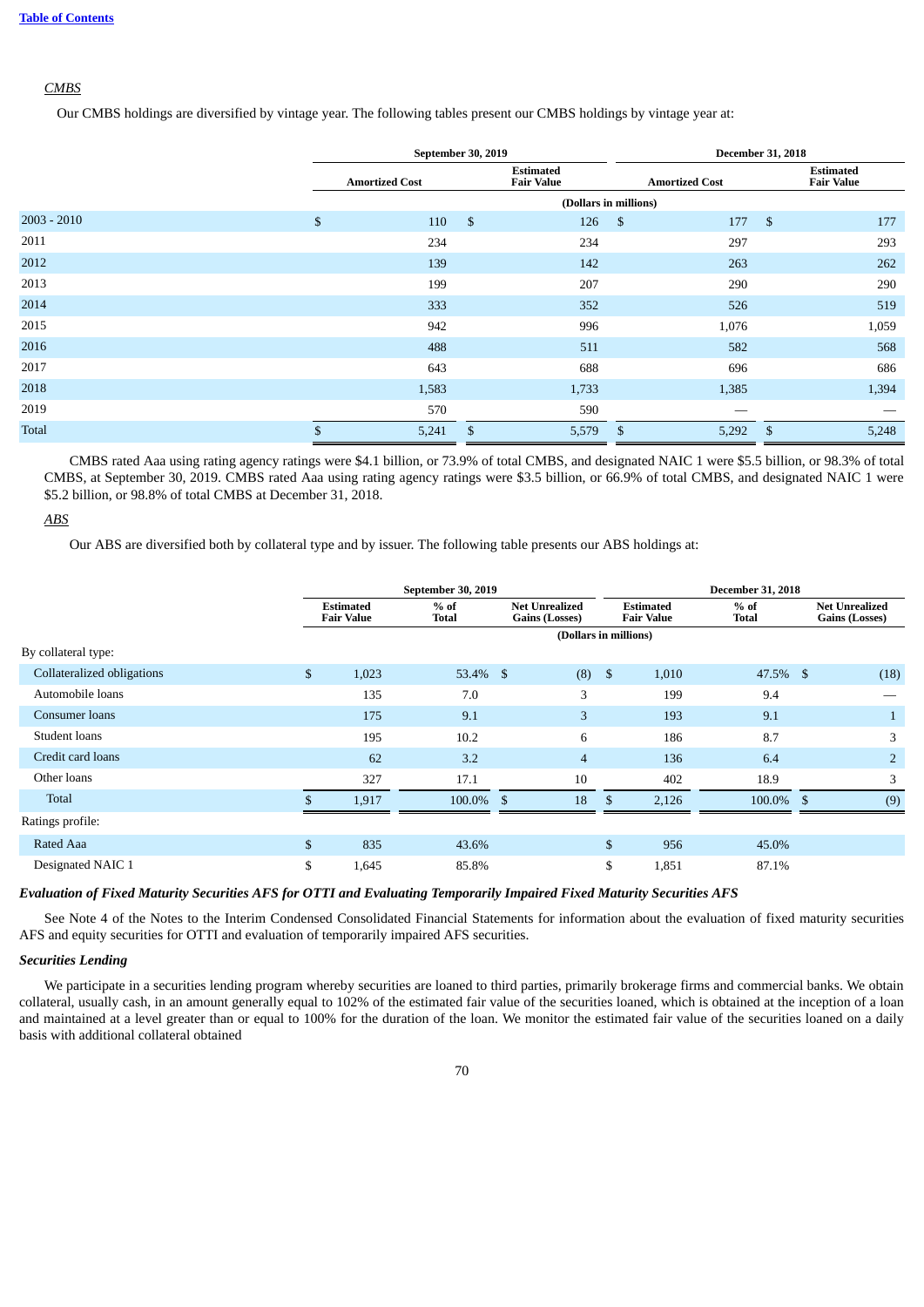as necessary throughout the duration of the loan. Securities loaned under such transactions may be sold or repledged by the transferee. We are liable to return to our counterparties the cash collateral under our control. Security collateral received from counterparties may not be sold or repledged, unless the counterparty is in default, and is not reflected in the financial statements. These transactions are treated as financing arrangements and the associated cash collateral liability is recorded at the amount of the cash received.

See "— Liquidity and Capital Resources — The Company — Primary Uses of Liquidity and Capital — Securities Lending" and Note 4 of the Notes to the Interim Condensed Consolidated Financial Statements for information regarding our securities lending program.

### *Mortgage Loans*

Our mortgage loans are principally collateralized by commercial, agricultural and residential properties. Mortgage loans and the related valuation allowances are summarized as follows at:

|                   |                        | September 30, 2019 |                 |                               |    |                                  |                        |        | <b>December 31, 2018</b> |  |                               |                                  |  |  |
|-------------------|------------------------|--------------------|-----------------|-------------------------------|----|----------------------------------|------------------------|--------|--------------------------|--|-------------------------------|----------------------------------|--|--|
|                   | Recorded<br>Investment |                    | $%$ of<br>Total | <b>Valuation</b><br>Allowance |    | $%$ of<br>Recorded<br>Investment | Recorded<br>Investment |        | $%$ of<br>Total          |  | <b>Valuation</b><br>Allowance | $%$ of<br>Recorded<br>Investment |  |  |
|                   |                        |                    |                 |                               |    | (Dollars in millions)            |                        |        |                          |  |                               |                                  |  |  |
| <b>Commercial</b> | S.                     | 9,473              | $61.4\%$ \$     |                               | 47 | $0.3\%$ \$                       |                        | 8,529  | $62.0\%$ \$              |  | 42                            | 0.5%                             |  |  |
| Agricultural      |                        | 3,291              | 21.4%           |                               | 10 | 0.6%                             |                        | 2,946  | 21.4%                    |  | 9                             | 0.3%                             |  |  |
| Residential       |                        | 2,659              | 17.2%           |                               |    | 0.5%                             |                        | 2.276  | 16.6%                    |  | 6                             | 0.3%                             |  |  |
| Total             |                        | 15,423             | 100.0% \$       |                               | 64 | $0.4\%$                          |                        | 13.751 | 100.0%                   |  | 57                            | 0.4%                             |  |  |

We diversify our mortgage loan portfolio by both geographic region and property type to reduce the risk of concentration. The percentage of our commercial and agricultural mortgage loan portfolios collateralized by properties located in the U.S. were 96% and 97% at September 30, 2019 and December 31, 2018, respectively, and the remainder was collateralized by properties located outside of the U.S. The carrying value as a percentage of total commercial and agricultural mortgage loans for the top three states in the U.S. is as follows at:

|              | <b>September 30, 2019</b> | <b>December 31, 2018</b> |  |
|--------------|---------------------------|--------------------------|--|
| <b>State</b> |                           |                          |  |
| California   | 24%                       | 26%                      |  |
| New York     | 13%                       | 14%                      |  |
| Texas        | 8%                        | 8%                       |  |

Additionally, we manage risk when originating commercial and agricultural mortgage loans by generally lending up to 75% of the estimated fair value of the underlying real estate collateral.

We manage our residential mortgage loan portfolio in a similar manner to reduce risk of concentration. All residential mortgage loans were collateralized by properties located in the U.S. at both September 30, 2019 and December 31, 2018. The carrying value as a percentage of total residential mortgage loans for the top three states in the U.S. is as follows at:

|              | <b>September 30, 2019</b> | <b>December 31, 2018</b> |
|--------------|---------------------------|--------------------------|
| <b>State</b> |                           |                          |
| California   | 37%                       | 36%                      |
| Florida      | 9%                        | 9%                       |
| New York     | 7%                        | 6%                       |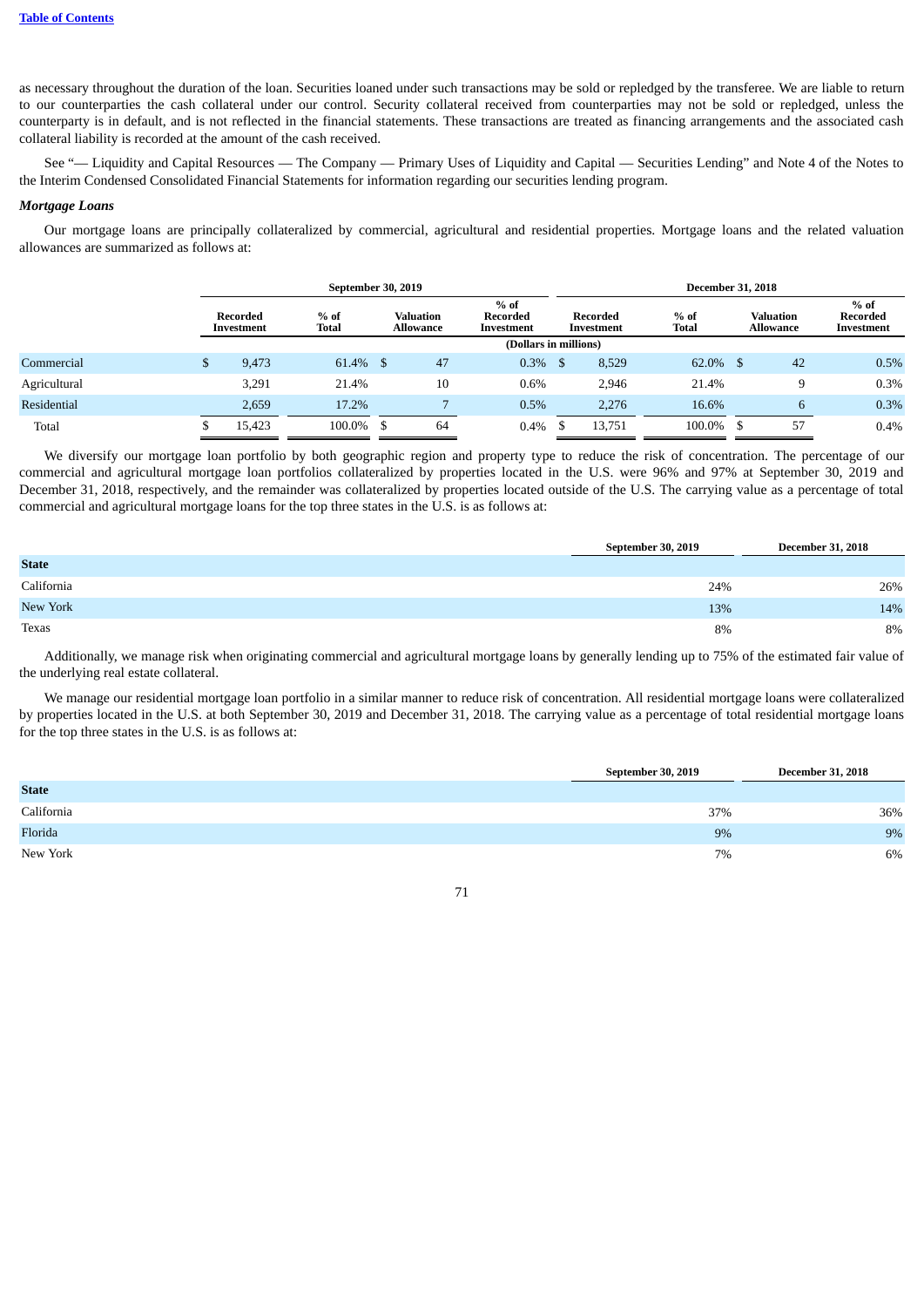*Commercial Mortgage Loans by Geographic Region and Property Type*. Commercial mortgage loans are the largest component of the mortgage loan invested asset class. The tables below present the diversification across geographic regions and property types of commercial mortgage loans at:

|                                             |                | September 30, 2019 |                        | <b>December 31, 2018</b> |                        |  |  |  |
|---------------------------------------------|----------------|--------------------|------------------------|--------------------------|------------------------|--|--|--|
|                                             |                | <b>Amount</b>      | $%$ of<br><b>Total</b> | <b>Amount</b>            | $%$ of<br><b>Total</b> |  |  |  |
|                                             |                |                    | (Dollars in millions)  |                          |                        |  |  |  |
| <b>Region</b>                               |                |                    |                        |                          |                        |  |  |  |
| Pacific                                     | \$             | 2,592              | 27.4% \$               | 2,550                    | 29.9%                  |  |  |  |
| Middle Atlantic                             |                | 1,840              | 19.4                   | 1,867                    | 21.9                   |  |  |  |
| South Atlantic                              |                | 1,704              | 18.0                   | 1,316                    | 15.5                   |  |  |  |
| <b>West South Central</b>                   |                | 793                | 8.4                    | 801                      | 9.4                    |  |  |  |
| Mountain                                    |                | 699                | 7.4                    | 404                      | 4.7                    |  |  |  |
| <b>East North Central</b>                   |                | 530                | 5.6                    | 473                      | 5.5                    |  |  |  |
| International                               |                | 486                | 5.1                    | 389                      | 4.5                    |  |  |  |
| New England                                 |                | 474                | 5.0                    | 397                      | 4.7                    |  |  |  |
| <b>West North Central</b>                   |                | 125                | 1.3                    | 127                      | 1.5                    |  |  |  |
| <b>East South Central</b>                   |                | 85                 | 0.9                    | 59                       | 0.7                    |  |  |  |
| Multi-Region and Other                      |                | 145                | 1.5                    | 146                      | 1.7                    |  |  |  |
| Total recorded investment                   |                | 9,473              | 100.0%                 | 8,529                    | 100.0%                 |  |  |  |
| Less: valuation allowances                  |                | 47                 |                        | 42                       |                        |  |  |  |
| Carrying value, net of valuation allowances | $$\mathbb{S}$$ | 9,426              |                        | $\mathfrak{S}$<br>8,487  |                        |  |  |  |
| <b>Property Type</b>                        |                |                    |                        |                          |                        |  |  |  |
| Office                                      | \$             | 3,903              | 41.2% \$               | 3,810                    | 44.6%                  |  |  |  |
| Retail                                      |                | 2,168              | 22.9                   | 2,064                    | 24.2                   |  |  |  |
| Apartment                                   |                | 1,976              | 20.9                   | 1,480                    | 17.4                   |  |  |  |
| Hotel                                       |                | 914                | 9.6                    | 744                      | 8.7                    |  |  |  |
| Industrial                                  |                | 482                | 5.1                    | 400                      | 4.7                    |  |  |  |
| Other                                       |                | 30                 | 0.3                    | 31                       | 0.4                    |  |  |  |
| Total recorded investment                   |                | 9,473              | 100.0%                 | 8,529                    | 100.0%                 |  |  |  |
| Less: valuation allowances                  |                | 47                 |                        | 42                       |                        |  |  |  |
| Carrying value, net of valuation allowances | \$             | 9,426              |                        | \$<br>8,487              |                        |  |  |  |

*Mortgage Loan Credit Quality — Monitoring Process*. Our investment manager monitors our mortgage loan investments on an ongoing basis, including a review of loans that are current, past due, restructured and under foreclosure. Quarterly, we conduct a formal review of the portfolio with our investment manager. See Note 4 of the Notes to the Interim Condensed Consolidated Financial Statements for information on mortgage loans by credit quality indicator, past due and nonaccrual mortgage loans, as well as impaired mortgage loans.

Our investment manager reviews our commercial mortgage loans on an ongoing basis. These reviews may include an analysis of the property financial statements and rent roll, lease rollover analysis, property inspections, market analysis, estimated valuations of the underlying collateral, loan-to-value ratios, debt service coverage ratios and tenant creditworthiness. The monitoring process focuses on higher risk loans, which include those that are classified as restructured, delinquent or in foreclosure, as well as loans with higher loan-to-value ratios and lower debt service coverage ratios. The monitoring process for agricultural mortgage loans is generally similar, with a focus on higher risk loans, such as loans with higher loan-to-value ratios, including reviews on a geographic and sector basis. We review our residential mortgage loans on an ongoing basis. See Note 6 of the Notes to Consolidated and Combined Financial Statements included in the 2018 Annual Report for information on our evaluation of residential mortgage loans and related valuation allowance methodology.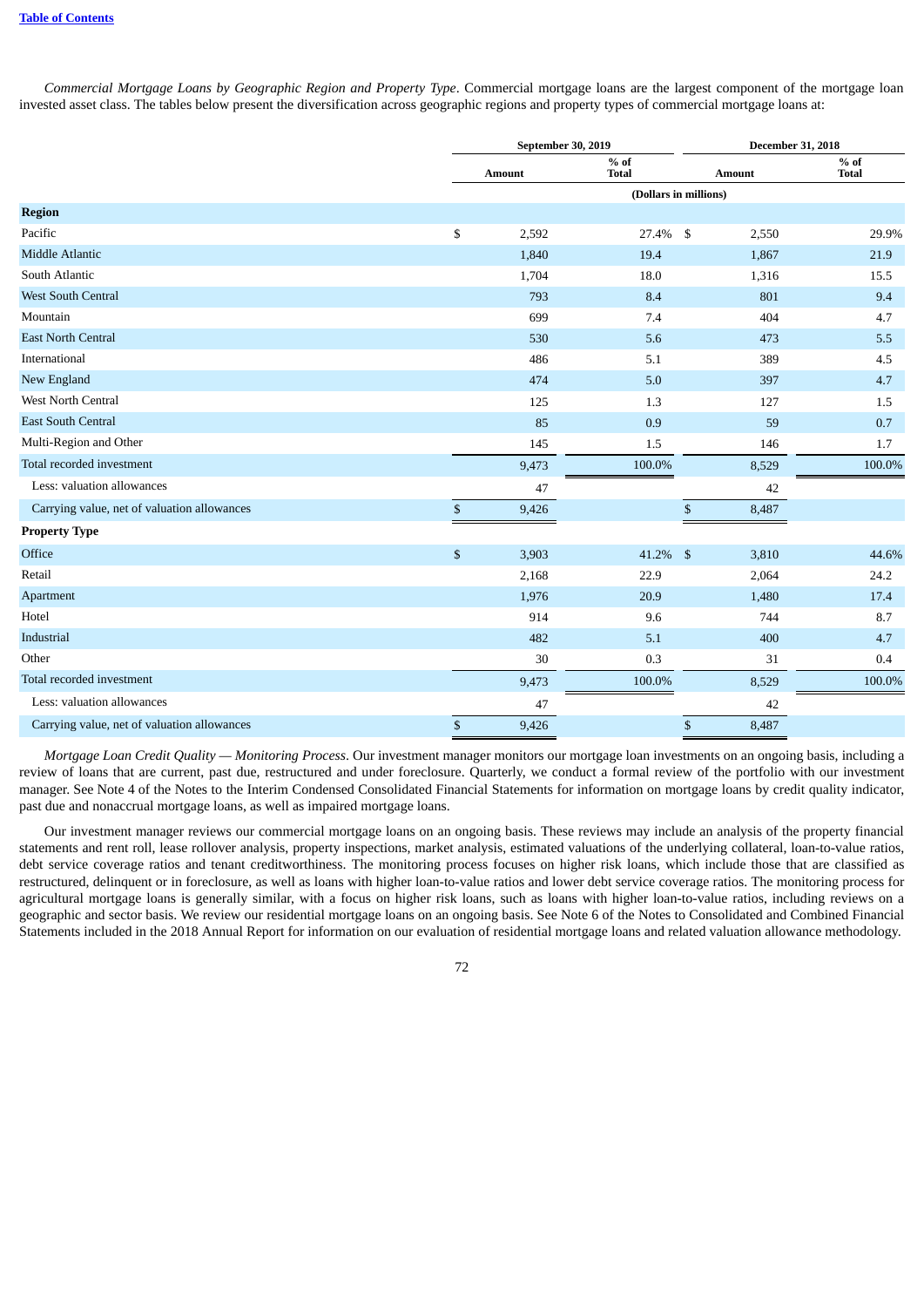Loan-to-value ratios and debt service coverage ratios are common measures in the assessment of the quality of commercial mortgage loans. Loan-tovalue ratios are a common measure in the assessment of the quality of agricultural mortgage loans. Loan-to-value ratios compare the amount of the loan to the estimated fair value of the underlying collateral. A loan-to-value ratio greater than 100% indicates that the loan amount is greater than the collateral value. A loan-to-value ratio of less than 100% indicates an excess of collateral value over the loan amount. Generally, the higher the loan-to-value ratio, the higher the risk of experiencing a credit loss. For our commercial mortgage loans, our average loan-to-value ratio was 52% at both September 30, 2019 and December 31, 2018, and our average debt service coverage ratio was 2.2x at both September 30, 2019 and December 31, 2018. The debt service coverage ratio, as well as the values utilized in calculating the ratio, is updated annually on a rolling basis, with a portion of the portfolio updated each quarter. In addition, the loan-to-value ratio is routinely updated for all but the lowest risk loans as part of our ongoing review of our commercial mortgage loan portfolio. For our agricultural mortgage loans, our average loan-to-value ratio was 47% and 46% at September 30, 2019 and December 31, 2018, respectively. The values utilized in calculating the agricultural mortgage loan loan-to-value ratio are developed in connection with the ongoing review of the agricultural loan portfolio and are routinely updated.

*Mortgage Loan Valuation Allowances*. See Notes 4 and 6 of the Notes to the Interim Condensed Consolidated Financial Statements for information about how valuation allowances are established and monitored, activity in and balances of the valuation allowance, and the estimated fair value of impaired mortgage loans and related impairments included within net investment gains (losses) at and for the nine months ended September 30, 2019 and 2018.

#### *Real Estate Limited Partnerships and Limited Liability Companies*

Real estate limited partnerships and limited liability companies are comprised primarily of limited partner interests in real estate funds, and to a lesser extent interests in projects with varying strategies ranging from the development of properties to the operation of income-producing properties.

The estimated fair value of the associated investment portfolios was \$570 million and \$572 million at September 30, 2019 and December 31, 2018, respectively.

### *Other Limited Partnership Interests*

Other limited partnership interests are comprised primarily of private equity funds. The carrying value of other limited partnership interests was \$1.9 billion and \$1.8 billion at September 30, 2019 and December 31, 2018, respectively, which included \$35 million and \$98 million of hedge funds at September 30, 2019 and December 31, 2018, respectively. Cash distributions on these investments are generated from investment gains, operating income from the underlying investments of the funds and liquidation of the underlying investments of the funds. We estimate that the underlying investments of the funds will typically be liquidated over the next 10 to 20 years.

#### *Other Invested Assets*

The following table presents the carrying value of our other invested assets by type at:

|                                                              | September 30, 2019 |                                      |                       |    | <b>December 31, 2018</b> |                 |
|--------------------------------------------------------------|--------------------|--------------------------------------|-----------------------|----|--------------------------|-----------------|
|                                                              |                    | $%$ of<br>Carrying<br>Value<br>Total |                       |    | Carrying<br>Value        | $%$ of<br>Total |
|                                                              |                    |                                      | (Dollars in millions) |    |                          |                 |
| Freestanding derivatives with positive estimated fair values | \$                 | 4,515                                | 95.4% \$              |    | 2,778                    | 91.8%           |
| Tax credit and renewable energy partnerships                 |                    | 92                                   | 1.9                   |    | 95                       | 3.1             |
| Leveraged leases, net of non-recourse debt                   |                    | 65                                   | 1.4                   |    | 65                       | 2.1             |
| <b>FHLB Stock</b>                                            |                    | 50                                   | 1.1                   |    | 64                       | 2.1             |
| Other                                                        |                    | 12                                   | 0.2                   |    | 25                       | 0.9             |
| Total                                                        |                    | 4,734                                | 100.0%                | -S | 3,027                    | 100.0%          |

## **Derivatives**

#### *Derivative Risks*

We are exposed to various risks relating to our ongoing business operations, including interest rate, foreign currency exchange rate, credit and equity market. We use a variety of strategies to manage these risks, including the use of derivatives. See Note 5 of the Notes to the Interim Condensed Consolidated Financial Statements for:

• Types of derivatives, including the strategies for which derivatives are used in managing various risks.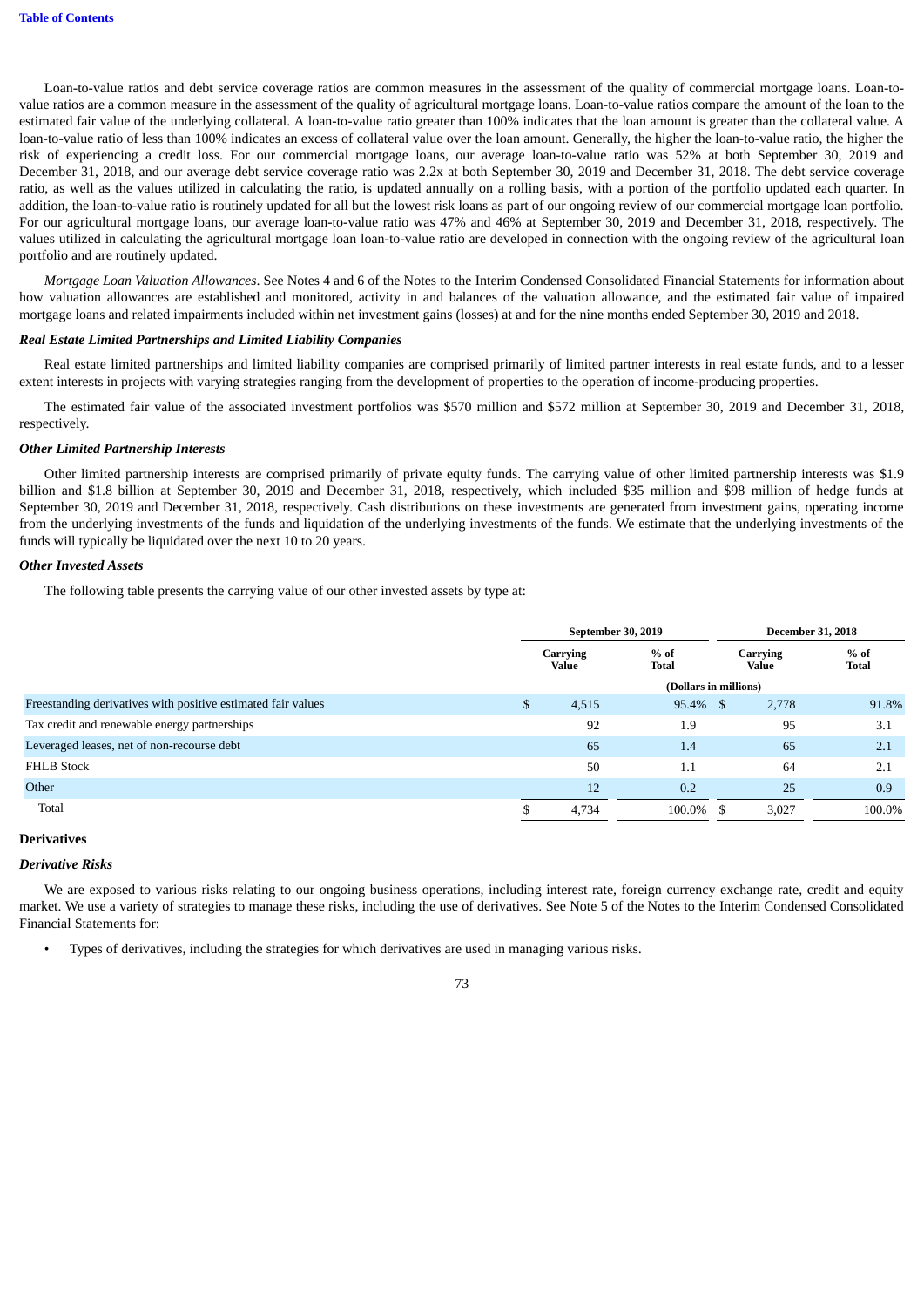- Information about the gross notional amount, estimated fair value, and primary underlying risk exposure of our derivatives by type of hedge designation held at September 30, 2019 and December 31, 2018.
- The statement of operations effects of derivatives in cash flow or nonqualifying hedge relationships for the three months and nine months ended September 30, 2019 and 2018.

See "Business — Segments and Corporate & Other — Annuities," "Business — Risk Management Strategies — ULSG Market Risk Exposure Management" and "Management's Discussion and Analysis of Financial Condition and Results of Operations — Results of Operations — Annual Actuarial Review" included in the 2018 Annual Report for more information about our use of derivatives by major hedging programs.

## *Fair Value Hierarchy*

See Note 6 of the Notes to the Interim Condensed Consolidated Financial Statements for derivatives measured at estimated fair value on a recurring basis and their corresponding fair value hierarchy, as well as a rollforward of the fair value measurements for derivatives measured at estimated fair value on a recurring basis using significant unobservable (Level 3) inputs as discussed below.

The valuation of Level 3 derivatives involves the use of significant unobservable inputs and generally requires a higher degree of management judgment or estimation than the valuations of Level 1 and Level 2 derivatives. Although Level 3 inputs are unobservable, management believes they are consistent with what other market participants would use when pricing such instruments and are considered appropriate given the circumstances. The use of different inputs or methodologies could have a material effect on the estimated fair value of Level 3 derivatives and could materially affect net income.

Derivatives categorized as Level 3 at September 30, 2019 include: credit default swaps priced using unobservable credit spreads, or that are priced through independent broker quotations; equity variance swaps with unobservable volatility inputs; foreign currency swaps with certain unobservable inputs; equity index options with unobservable correlation inputs and guaranteed minimum benefits accounted for as embedded derivatives with unobservable inputs.

## *Credit Risk*

See Note 5 of the Notes to the Interim Condensed Consolidated Financial Statements for information about how we manage credit risk related to derivatives and for the estimated fair value of our net derivative assets and net derivative liabilities after the application of master netting agreements and collateral.

Our policy is not to offset the fair value amounts recognized for derivatives executed with the same counterparty under the same master netting agreement. This policy applies to the recognition of derivatives in the balance sheets and does not affect our legal right of offset.

# *Credit Derivatives*

The following tables present the gross notional amount and estimated fair value of credit default swaps at:

|                             |   | <b>September 30, 2019</b>              |                                       |               | <b>December 31, 2018</b> |                                 |   |                                       |  |  |  |
|-----------------------------|---|----------------------------------------|---------------------------------------|---------------|--------------------------|---------------------------------|---|---------------------------------------|--|--|--|
| <b>Credit Default Swaps</b> |   | <b>Gross Notional</b><br><b>Amount</b> | <b>Estimated</b><br><b>Fair Value</b> |               |                          | <b>Gross Notional</b><br>Amount |   | <b>Estimated</b><br><b>Fair Value</b> |  |  |  |
|                             |   |                                        |                                       | (In millions) |                          |                                 |   |                                       |  |  |  |
| Written                     | Ъ | 1,734                                  | - \$                                  | 31            | S                        | 1,820                           | S | 11                                    |  |  |  |
| Purchased                   |   | 12                                     |                                       |               |                          | 98                              |   | כ<br>J                                |  |  |  |
| Total                       |   | 1,746                                  |                                       | 31            | Ъ                        | 1,918                           | S | 14                                    |  |  |  |

The maximum amount at risk related to our written credit default swaps is equal to the corresponding gross notional amount. We use credit default swaps to create synthetic credit investments to replicate credit exposure that is more economically attractive than what is available in the market or otherwise unavailable. In a replication transaction, we pair an asset on our balance sheet with a written credit default swap to synthetically replicate a corporate bond, a core asset holding of life insurance companies. Replications are entered into in accordance with the guidelines approved by state insurance regulators and the NAIC and are an important tool in managing the overall corporate credit risk within the Company. By purchasing Treasury bonds (or other high-quality assets) and associating them with written credit default swaps on the desired corporate credit name, we can replicate the desired bond exposures and meet our ALM needs. This can expose the Company to changes in credit spreads as the written credit default swap tenor is shorter than the maturity of Treasury bonds.

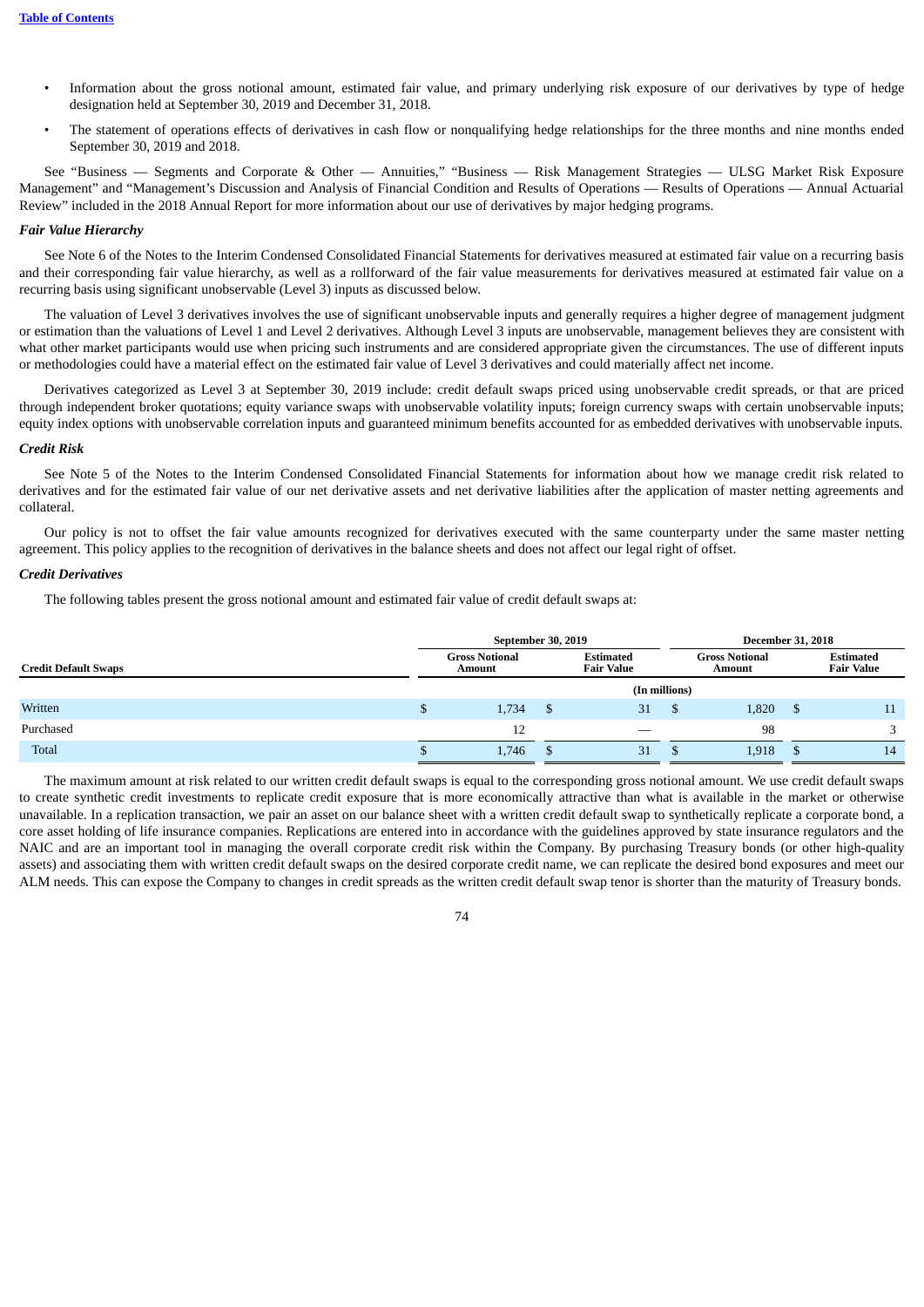#### **Off-Balance Sheet Arrangements**

## *Collateral for Securities Lending and Derivatives*

We have a securities lending program for the purpose of enhancing the total return on our investment portfolio. Periodically we receive non-cash collateral for securities lending from counterparties, which cannot be sold or repledged, and which is not recorded on our consolidated balance sheets. The amount of this collateral was \$35 million and \$55 million at estimated fair value at September 30, 2019 and December 31, 2018, respectively. See Note 4 of the Notes to the Interim Condensed Consolidated Financial Statements, as well as "— Investments — Securities Lending" for discussion of our securities lending program, the classification of revenues and expenses, and the nature of the secured financing arrangement and associated liability.

We enter into derivatives to manage various risks relating to our ongoing business operations. We have non-cash collateral from counterparties for derivatives, which can be sold or repledged subject to certain constraints, and which has not been recorded on our consolidated balance sheets. The amount of this non-cash collateral was \$1.3 billion and \$145 million at September 30, 2019 and December 31, 2018, respectively. See Note 5 of the Notes to the Interim Condensed Consolidated Financial Statements for information regarding the gross notional amount, estimated fair value of assets and liabilities and primary underlying risk exposure of our derivatives.

#### *Guarantees*

See "Guarantees" in Note 11 of the Notes to the Interim Condensed Consolidated Financial Statements.

## *Other*

Additionally, we enter into commitments for the purpose of enhancing the total return on our investment portfolio: mortgage loan commitments and commitments to fund partnership investments, bank credit facilities and private corporate bond investments. See "Commitments" in Note 11 of the Notes to the Interim Condensed Consolidated Financial Statements. For further information on commitments to fund partnership investments, mortgage loans, bank credit facilities and private corporate bond investments, see "Management's Discussion and Analysis of Financial Condition and Results of Operations — Liquidity and Capital Resources — The Company — Contractual Obligations" included in the 2018 Annual Report.

#### **Policyholder Liabilities**

We establish, and carry as liabilities, actuarially determined amounts that are calculated to meet policy obligations or to provide for future annuity payments. Amounts for actuarial liabilities are computed and reported in the financial statements in conformity with GAAP. For more details on Policyholder Liabilities, see "Management's Discussion and Analysis of Financial Condition and Results of Operations — Summary of Critical Accounting Estimates" and "Management's Discussion and Analysis of Financial Condition and Results of Operations — Policyholder Liabilities" included in the 2018 Annual Report. Except as otherwise discussed below, there have been no material changes to our actuarial liabilities.

#### *Future Policy Benefits*

We establish liabilities for amounts payable under insurance policies. See Note 3 of the Notes to the Interim Condensed Consolidated Financial Statements. A discussion of future policy benefits by segment, as well as Corporate & Other, can be found in "Management's Discussion and Analysis of Financial Condition and Results of Operations — Policyholder Liabilities" included in the 2018 Annual Report.

## *Policyholder Account Balances*

Policyholder account balances ("PABs") are generally equal to the account value, which includes accrued interest credited, but excludes the impact of any applicable charge that may be incurred upon surrender. See Note 3 of the Notes to the Interim Condensed Consolidated Financial Statements. A discussion of PABs by segment, as well as Corporate & Other, can be found in "Management's Discussion and Analysis of Financial Condition and Results of Operations — Policyholder Liabilities" included in the 2018 Annual Report.

#### *Variable Annuity Guarantees*

We issue certain variable annuity products with guaranteed minimum benefits that provide the policyholder a minimum return based on their initial deposit (i.e., the Benefit Base) less withdrawals. In some cases, the Benefit Base may be increased by additional deposits, bonus amounts, accruals or optional market value step-ups. See Note 3 of the Notes to the Interim Condensed Consolidated Financial Statements. See also "Quantitative and Qualitative Disclosures About Market Risk — Market Risk - Fair Value Exposures — Interest Rates" and "Business — Segments and Corporate & Other — Annuities — Current Products — Variable Annuities" included in the 2018 Annual Report for additional information.

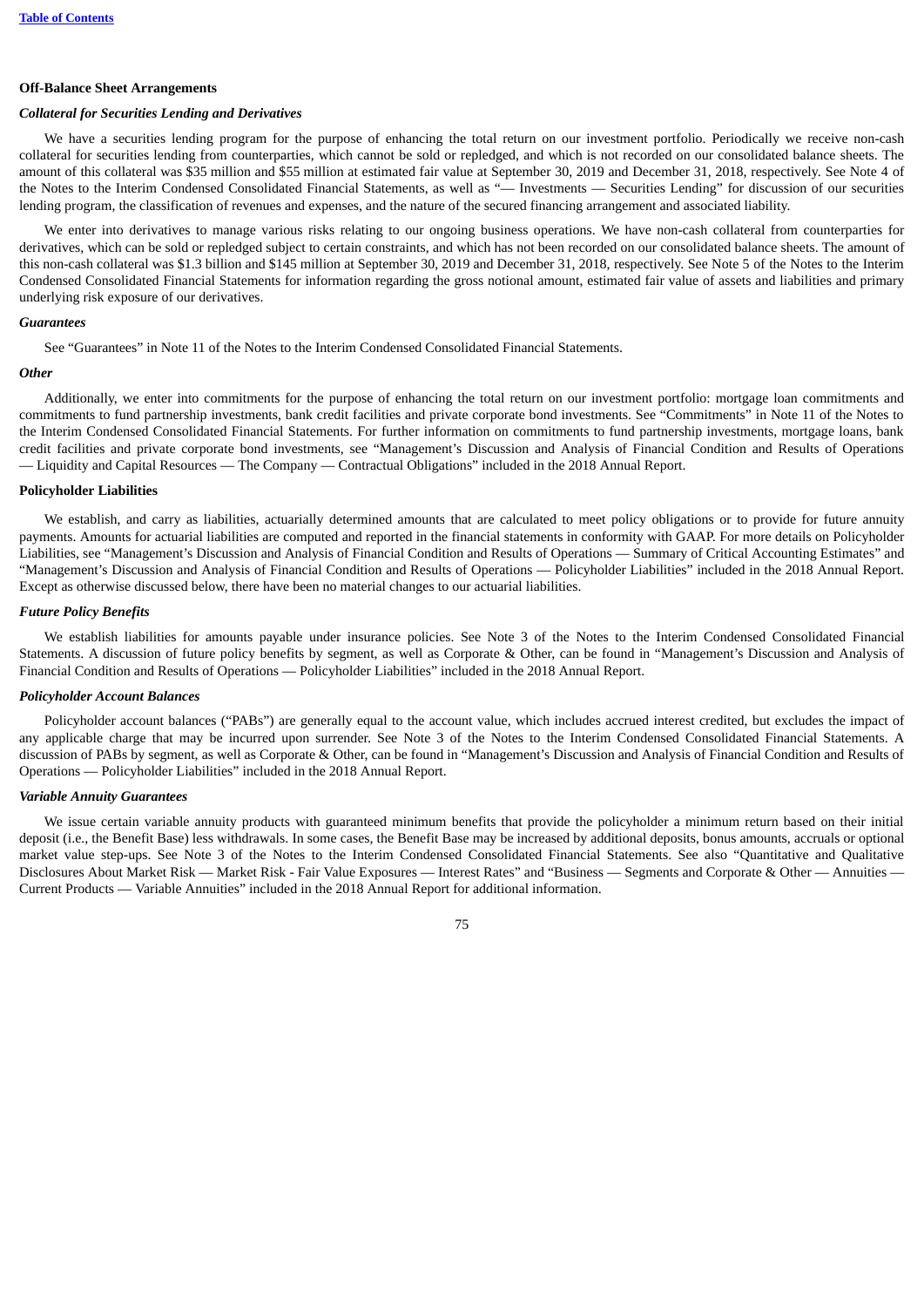Select information that management considers relevant to understanding our variable annuity risk management strategy has been included below.

# *Net Amount at Risk*

 $\overline{\phantom{a}}$ 

The net amount at risk ("NAR") for the GMDB is the amount of death benefit in excess of the account value (if any) at the balance sheet date. It represents the amount of the claim we would incur if death claims were made on all contracts on the balance sheet date and includes any additional contractual claims associated with riders purchased to assist with covering income taxes payable upon death.

The NAR for the guaranteed minimum withdrawal benefits ("GMWB") and guaranteed minimum accumulation benefits ("GMAB") is the amount of guaranteed benefits in excess of the account values (if any) at the balance sheet date. The NAR assumes utilization of benefits by all contract holders at the balance sheet date. For the GMWB benefits, only a small portion of the Benefit Base is available for withdrawal on an annual basis. For the GMAB, the NAR would not be available until the GMAB maturity date.

The NAR for the GMWB with lifetime payments ("GMWB4L") is the amount (if any) that would be required to be added to the total account value to purchase a lifetime income stream based on current annuity rates, equal to the lifetime amount provided under the guaranteed benefit. For contracts where the GMWB4L provides for a guaranteed cumulative dollar amount of payments, the NAR is based on the purchase of a lifetime with period certain income stream where the period certain ensures payment of this cumulative dollar amount. The NAR represents our potential economic exposure to such guarantees in the event all contract holders were to begin lifetime withdrawals on the balance sheet date regardless of age. Only a small portion of the Benefit Base is available for withdrawal on an annual basis.

The NAR for the GMIB is the amount (if any) that would be required to be added to the total account value to purchase a lifetime income stream, based on current annuity rates, equal to the minimum amount provided under the guaranteed benefit. This amount represents our potential economic exposure to such guarantees in the event all contract holders were to annuitize on the balance sheet date, even though the guaranteed amount under the contracts may not be annuitized until after the waiting period of the contract.

A detailed description of NAR by type of guaranteed minimum benefit can be found in "Business — Segments and Corporate & Other — Annuities — Net Amount at Risk" included in the 2018 Annual Report.

The account values and NAR of contract owners by type of guaranteed minimum benefit for variable annuity contracts are summarized below at:

|                                    | September 30, 2019 (1)         |    |                                |     |                                     |                                              |       |      |                  | December 31, 2018 (1)              |     |                                     |                                              |
|------------------------------------|--------------------------------|----|--------------------------------|-----|-------------------------------------|----------------------------------------------|-------|------|------------------|------------------------------------|-----|-------------------------------------|----------------------------------------------|
|                                    | <b>Account</b><br><b>Value</b> |    | <b>Death Benefit</b><br>NAR(1) |     | Living<br><b>Benefit NAR</b><br>(1) | % of Account<br>Value In-the-<br>Money $(2)$ |       |      | Account<br>Value | Death<br><b>Benefit NAR</b><br>(1) |     | Living<br><b>Benefit NAR</b><br>(1) | % of Account<br>Value In-the-<br>Money $(2)$ |
|                                    |                                |    |                                |     |                                     | (Dollars in millions)                        |       |      |                  |                                    |     |                                     |                                              |
| <b>GMIB</b>                        | \$<br>40,143                   | \$ | 2,673                          | \$. | 4,982                               |                                              | 46.5% | - \$ | 38,682           | \$<br>4,064                        | \$. | 4,115                               | 42.6%                                        |
| GMIB Max w/ Enhanced DB            | 11,720                         |    | 2,854                          |     | 18                                  |                                              | 1.9%  |      | 10,961           | 3,775                              |     | 11                                  | 1.3%                                         |
| GMIB Max w/o Enhanced DB           | 6,709                          |    | $\overline{2}$                 |     | 3                                   |                                              | 0.6%  |      | 6,324            | 87                                 |     | $\overline{2}$                      | 0.42%                                        |
| GMWB4L (FlexChoice <sup>SM</sup> ) | 3,725                          |    | 7                              |     | 25                                  | 15.2%                                        |       |      | 2,819            | 100                                |     | 15                                  | 12.5%                                        |
| <b>GMAB</b>                        | 645                            |    | $\overline{2}$                 |     | $\overline{2}$                      |                                              | 3.9%  |      | 600              | 17                                 |     | 16                                  | 27.3%                                        |
| GMWB                               | 2,722                          |    | 47                             |     | 14                                  |                                              | 9.6%  |      | 2,672            | 143                                |     | 85                                  | 31.3%                                        |
| GMWB4L                             | 14,641                         |    | 96                             |     | 607                                 | 28.5%                                        |       |      | 14,596           | 558                                |     | 505                                 | 27.8%                                        |
| EDB Only                           | 3,661                          |    | 715                            |     |                                     | N/A                                          |       |      | 3,434            | 955                                |     |                                     | N/A                                          |
| GMDB Only (Other than EDB)         | 17,628                         |    | 997                            |     |                                     | N/A                                          |       |      | 16,777           | 1,374                              |     |                                     | N/A                                          |
| Total                              | 101,594                        | \$ | 7,393                          |     | 5,651                               |                                              |       |      | 96,865           | 11,073                             |     | 4,749                               |                                              |

(1) The "Death Benefit NAR" and "Living Benefit NAR" are not additive at the contract level.

(2) In-the-money is defined as any contract with a living benefit NAR in excess of zero.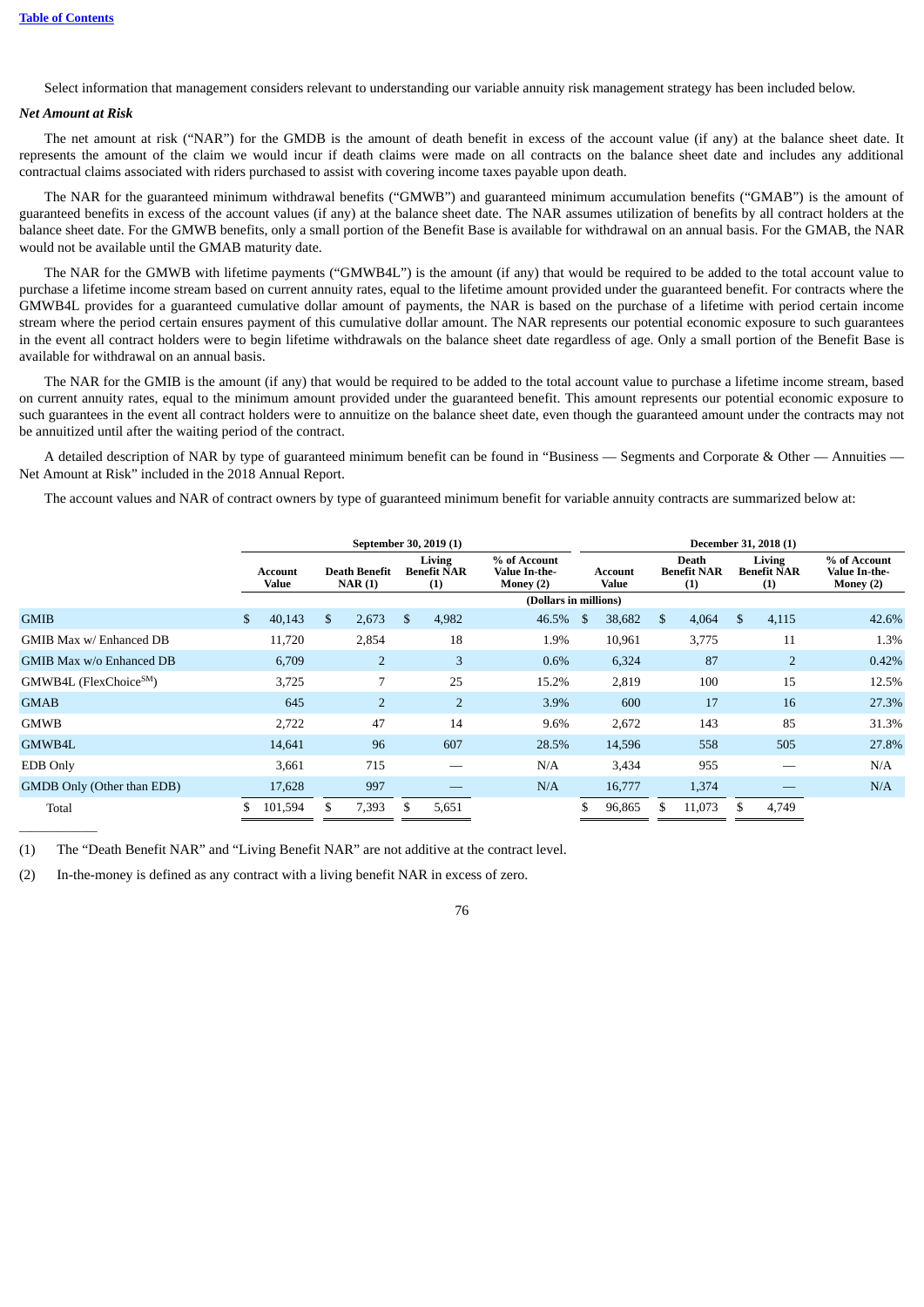### *Reserves*

Under GAAP, certain of our variable annuity guarantee features are accounted for as insurance liabilities and recorded on the balance sheet in future policy benefits with changes reported in policyholder benefits and claims. These liabilities are accounted for using long term assumptions of equity and bond market returns and the level of interest rates. Therefore, these liabilities, valued at \$4.8 billion at September 30, 2019, are less sensitive than derivative instruments to periodic changes to equity and fixed income market returns and the level of interest rates. Guarantees accounted for in this manner include GMDBs, as well as the life contingent portion of GMIBs and certain GMWBs. All other variable annuity guarantee features are accounted for as embedded derivatives and recorded on the balance sheet in PABs with changes reported in net derivative gains (losses). These liabilities, valued at \$2.4 billion at September 30, 2019, are accounted for at estimated fair value. Guarantees accounted for in this manner include GMABs, GMWBs and the non-life contingent portions of GMIBs. In some cases, a guarantee will have multiple features or options that require separate accounting such that the guarantee is not fully accounted for under only one of the accounting models (known as "split accounting"). Additionally, the index protection and accumulation features of Shield Annuities are accounted for as embedded derivatives, recorded on the balance sheet in PABs with changes reported in net derivative gains (losses) and valued at \$1.6 billion at September 30, 2019. See "Management's Discussion and Analysis of Financial Condition and Results of Operations — Summary of Critical Accounting Estimates" included in the 2018 Annual Report.

The table below presents the GAAP variable annuity reserve balances by guarantee type and accounting model at:

|                                    |              | <b>Reserves</b>                         |                |                                         |    |                                 |    |                                         |                                            |                          |                                 |       |
|------------------------------------|--------------|-----------------------------------------|----------------|-----------------------------------------|----|---------------------------------|----|-----------------------------------------|--------------------------------------------|--------------------------|---------------------------------|-------|
|                                    |              |                                         |                | <b>September 30, 2019</b>               |    |                                 |    |                                         |                                            | <b>December 31, 2018</b> |                                 |       |
|                                    |              | <b>Future Policy</b><br><b>Benefits</b> |                | Policyholder<br><b>Account Balances</b> |    | <b>Total</b><br><b>Reserves</b> |    | <b>Future Policy</b><br><b>Benefits</b> | Policyholder<br>Account<br><b>Balances</b> |                          | <b>Total</b><br><b>Reserves</b> |       |
|                                    |              |                                         |                |                                         |    | (In millions)                   |    |                                         |                                            |                          |                                 |       |
| <b>GMDB</b>                        | $\mathbb{S}$ | 1,334                                   | $\mathfrak{F}$ | $\overline{\phantom{m}}$                | \$ | 1,334                           | \$ | 1,305                                   | - \$                                       | $\hspace{0.05cm}$        | \$                              | 1,305 |
| <b>GMIB</b>                        |              | 2,687                                   |                | 2,277                                   |    | 4,964                           |    | 2,565                                   |                                            | 1,603                    |                                 | 4,168 |
| <b>GMIB Max</b>                    |              | 528                                     |                | 95                                      |    | 623                             |    | 507                                     |                                            | 14                       |                                 | 521   |
| <b>GMAB</b>                        |              |                                         |                | (10)                                    |    | (10)                            |    |                                         |                                            | (8)                      |                                 | (8)   |
| <b>GMWB</b>                        |              |                                         |                | 14                                      |    | 14                              |    |                                         |                                            | 16                       |                                 | 16    |
| GMWB4L                             |              | 266                                     |                | 14                                      |    | 280                             |    | 261                                     |                                            | 17                       |                                 | 278   |
| GMWB4L (FlexChoice <sup>SM</sup> ) |              |                                         |                | $\overline{2}$                          |    | 2                               |    |                                         |                                            |                          |                                 |       |
| Total                              | \$           | 4,815                                   | \$             | 2,392                                   | S. | 7,207                           | S  | 4,638                                   | \$                                         | 1,642                    | \$                              | 6,280 |

### *Derivatives Hedging Variable Annuity Guarantees*

The table below presents the gross notional amount and estimated fair value of the derivatives in our variable annuity hedging program at:

|                                                   |                           |                             | <b>September 30, 2019</b>       |    |               |     |                    |    |                                        | <b>December 31, 2018</b> |               |    |                    |  |  |  |
|---------------------------------------------------|---------------------------|-----------------------------|---------------------------------|----|---------------|-----|--------------------|----|----------------------------------------|--------------------------|---------------|----|--------------------|--|--|--|
|                                                   |                           | <b>Estimated Fair Value</b> |                                 |    |               |     |                    |    | <b>Estimated Fair Value</b>            |                          |               |    |                    |  |  |  |
| <b>Primary Underlying Risk</b><br><b>Exposure</b> | <b>Instrument Type</b>    |                             | <b>Gross Notional</b><br>Amount |    | <b>Assets</b> |     | <b>Liabilities</b> |    | <b>Gross Notional</b><br><b>Amount</b> |                          | <b>Assets</b> |    | <b>Liabilities</b> |  |  |  |
|                                                   |                           |                             |                                 |    |               |     | (In millions)      |    |                                        |                          |               |    |                    |  |  |  |
| <b>Interest Rate</b>                              | Interest rate swaps       | \$                          | 7,419                           | \$ | 959           | \$  | 32                 | \$ | 7,928                                  | $\mathbb{S}$             | 470           | \$ | 29                 |  |  |  |
|                                                   | Interest rate futures     |                             |                                 |    |               |     |                    |    | 54                                     |                          |               |    |                    |  |  |  |
|                                                   | Interest rate options     |                             | 25,450                          |    | 1,584         |     | 375                |    | 10,500                                 |                          | 94            |    |                    |  |  |  |
| <b>Equity Market</b>                              | <b>Equity futures</b>     |                             |                                 |    |               |     |                    |    | 170                                    |                          |               |    |                    |  |  |  |
|                                                   | Equity index options      |                             | 43,074                          |    | 730           |     | 1,484              |    | 43,985                                 |                          | 1,365         |    | 1,202              |  |  |  |
|                                                   | Equity variance swaps     |                             | 5,574                           |    | 95            |     | 249                |    | 5,574                                  |                          | 80            |    | 232                |  |  |  |
|                                                   | Equity total return swaps |                             | 5,037                           |    | 41            |     | 33                 |    | 3,920                                  |                          | 280           |    | 3                  |  |  |  |
|                                                   | Total                     | ъ                           | 86,554                          |    | 3,409         | \$. | 2,173              |    | 72,131                                 |                          | 2,289         |    | 1,466              |  |  |  |

Period to period changes in the estimated fair value of these hedges affect our net income, as well as stockholders' equity and these effects can be material in any given period. See "Risk Factors — Risks Related to Our Business — Our variable annuity exposure management strategy may not be effective, may result in net income volatility and may negatively affect our statutory capital" and "Management's Discussion and Analysis of Financial Condition and Results of Operations — Summary of Critical Accounting Estimates," both included in the 2018 Annual Report.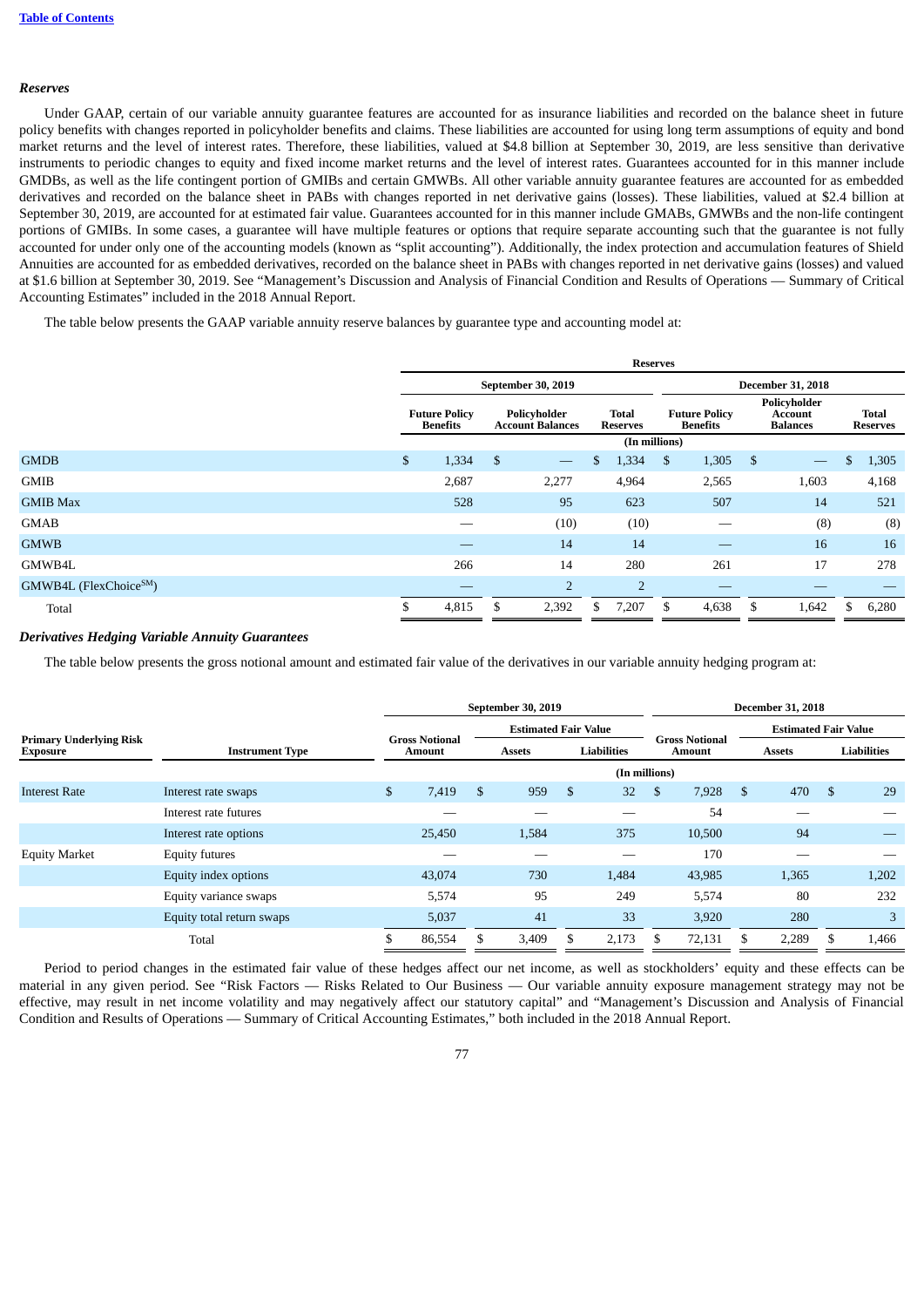#### **Liquidity and Capital Resources**

Our business and results of operations are materially affected by conditions in the global capital markets and the economy generally. Stressed conditions, volatility or disruptions in global capital markets, particular markets or financial asset classes can impact us adversely, in part because we have a large investment portfolio and our insurance liabilities and derivatives are sensitive to changing market factors. Changing conditions in the global capital markets and the economy may affect our financing costs and market interest rates for our debt or equity securities. For further information regarding market factors that could affect our ability to meet liquidity and capital needs, see "— Industry Trends" and "— Investments — Current Environment" herein, as well as "Management's Discussion and Analysis of Financial Condition and Results of Operations — Industry Trends and Uncertainties" and "Management's Discussion and Analysis of Financial Condition and Results of Operations — Investments — Current Environment" in our 2018 Annual Report.

#### *Liquidity and Capital Management*

Based upon our capitalization, expectations regarding maintaining our business mix, ratings, and funding sources available to us, we believe we have sufficient liquidity to meet business requirements under current market conditions and certain stress scenarios. Our Board of Directors and senior management are directly involved in the governance of the capital management process, including proposed changes to the annual capital plan and capital targets. We are targeting a debt-to-capital ratio commensurate with our parent company credit ratings and our insurance subsidiaries' financial strength ratings. We continuously monitor and adjust our liquidity and capital plans in light of market conditions, as well as changing needs and opportunities.

We maintain a substantial short-term liquidity position, which was \$3.1 billion and \$2.2 billion at September 30, 2019 and December 31, 2018, respectively. Short-term liquidity is comprised of cash and cash equivalents and short-term investments, excluding assets that are pledged or otherwise committed. Assets pledged or otherwise committed include amounts received in connection with securities lending, derivatives and assets held on deposit or in trust.

An integral part of our liquidity management includes managing our level of liquid assets, which was \$42.9 billion and \$36.5 billion at September 30, 2019 and December 31, 2018, respectively. Liquid assets are comprised of cash and cash equivalents, short-term investments and publicly-traded securities, excluding assets that are pledged or otherwise committed. Assets pledged or otherwise committed include amounts received in connection with securities lending, derivatives and assets held on deposit or in trust.

# *The Company*

# *Liquidity*

Liquidity refers to our ability to generate adequate cash flows from our normal operations to meet the cash requirements of our operating, investing and financing activities. We determine our liquidity needs based on a rolling 12-month forecast by portfolio of invested assets which we monitor daily. We adjust the general account asset and derivatives mix and general account asset maturities based on this rolling 12-month forecast. To support this forecast, we conduct cash flow and stress testing, which reflect the impact of various scenarios, including (i) the potential increase in our requirement to pledge additional collateral or return collateral to our counterparties, (ii) a reduction in new business sales, and (iii) the risk of early contract holder and policyholder withdrawals, as well as lapses and surrenders of existing policies and contracts. We include provisions limiting withdrawal rights in many of our products, which deter the customer from making withdrawals prior to the maturity date of the product. If significant cash is required beyond our anticipated liquidity needs, we have various alternatives available depending on market conditions and the amount and timing of the liquidity need. These available alternative sources of liquidity include cash flows from operations, sales of liquid assets and funding sources including secured funding agreements, unsecured credit facilities and secured committed facilities.

Under certain adverse market and economic conditions, our access to liquidity may deteriorate, or the cost to access liquidity may increase.

# *Capital*

We manage our capital position to maintain our financial strength and credit ratings. Our capital position is supported by our ability to generate cash flows within our insurance companies, our ability to effectively manage the risks of our businesses and our expected ability to borrow funds and raise additional capital to meet operating and growth needs in the event of adverse market and economic conditions.

We target to maintain a debt-to-capital ratio of approximately 25%, which we monitor using an average of our key leverage ratios as calculated by A.M. Best, Fitch Ratings, Moody's Investors Service and Standard & Poor's Global Rating. As such, we may opportunistically look to pursue additional financing over time, which may include the incurrence of additional term loans,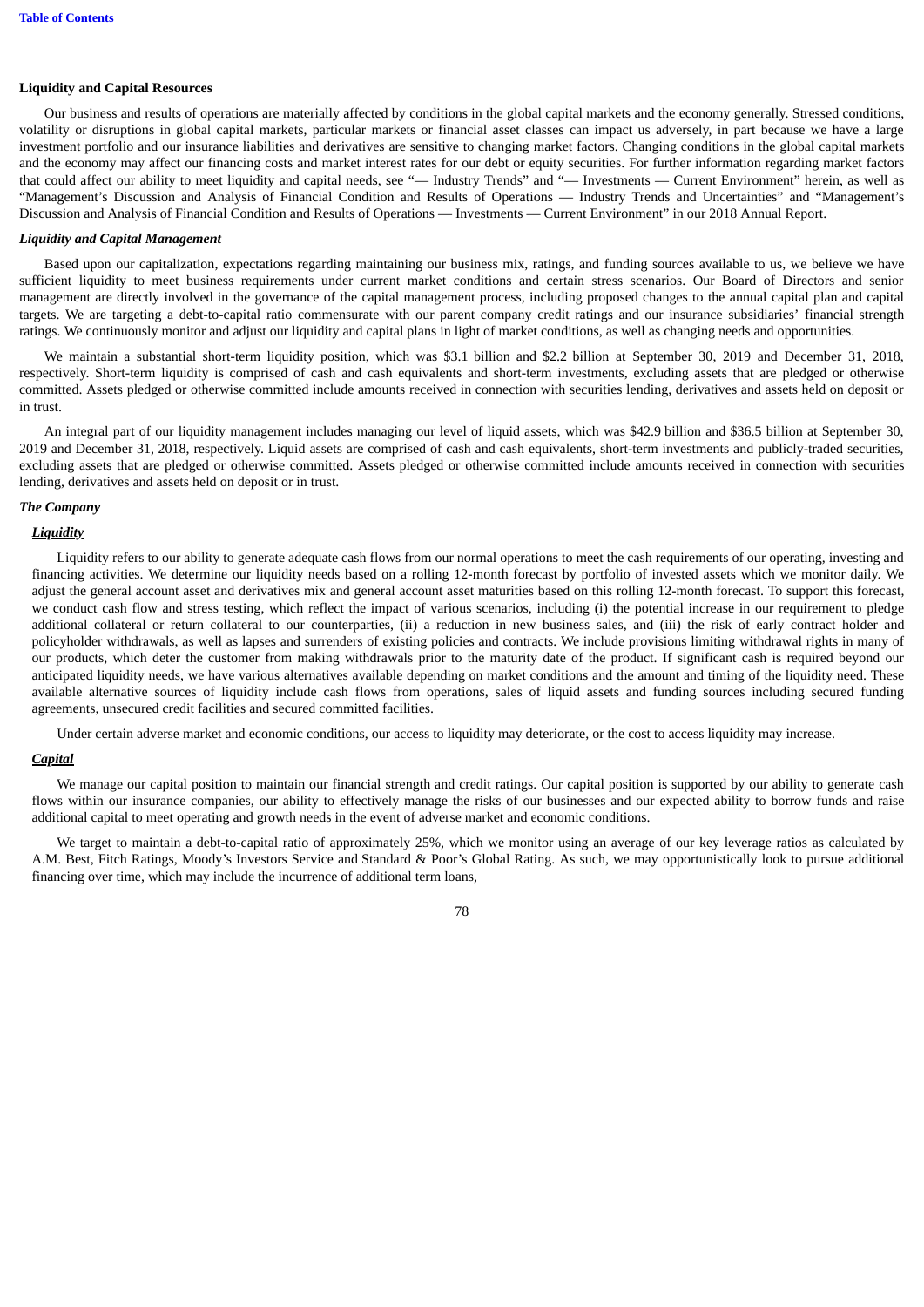borrowings under credit facilities, the issuance of debt, equity or hybrid securities or the refinancing of existing indebtedness. There can be no assurance that we will be able to complete any such financing transactions on terms and conditions favorable to us or at all.

Additionally, we intend to maintain a funding of assets in excess of the amount required to satisfy contract holder obligations across market environments in the average of the worst two percent of a set of capital markets scenarios over the life of the contracts ("CTE98") to support our variable annuity contracts during normal market conditions and assets in excess of the amount required to satisfy contract holder obligations across market environments in the average of the worst five percent of a set of capital markets scenarios over the life of the contracts ("CTE95") in stressed market conditions. At September 30, 2019, we held assets in excess of CTE98.

In August 2018, we authorized the repurchase of up to \$200 million of our common stock and, on May 3, 2019, we authorized the repurchase of up to an additional \$400 million of our common stock. Repurchases made under such authorizations may be made through open market purchases, including pursuant to 10b5-1 plans or pursuant to accelerated stock repurchase plans, from time to time at management's discretion in accordance with applicable federal securities laws. Common stock repurchases are dependent upon several factors, including our capital position, liquidity, financial strength and credit ratings, general market conditions, the market price of our common stock compared to management's assessment of the stock's underlying value and applicable regulatory approvals, as well as other legal and accounting factors.

We do not currently anticipate declaring or paying cash dividends on our common stock. Any future declaration and payment of dividends or other distributions or returns of capital will be at the discretion of our Board of Directors and will depend on and be subject to our financial condition, results of operations, cash needs, regulatory and other constraints, capital requirements (including capital requirements of our subsidiaries), contractual restrictions and any other factors that our Board of Directors deems relevant in making such a determination. Therefore, there can be no assurance that we will pay any dividends or make other distributions or returns of capital on our common stock, or as to the amount of any such dividends, distributions or returns of capital.

## *Sources and Uses of Liquidity and Capital*

Our primary sources and uses of liquidity and capital are summarized as follows:

|                                                                                                    | <b>Nine Months Ended</b><br>September 30, |               |  |  |  |
|----------------------------------------------------------------------------------------------------|-------------------------------------------|---------------|--|--|--|
|                                                                                                    | 2019                                      | 2018          |  |  |  |
|                                                                                                    |                                           | (In millions) |  |  |  |
| <b>Sources:</b>                                                                                    |                                           |               |  |  |  |
| Operating activities, net                                                                          | \$<br>1,322                               | \$<br>1,496   |  |  |  |
| Changes in policyholder account balances, net                                                      | 3,668                                     | 2,505         |  |  |  |
| Changes in payables for collateral under securities loaned and other transactions, net             | 234                                       |               |  |  |  |
| Long-term debt issued                                                                              | 1,000                                     | 375           |  |  |  |
| Preferred stock issued, net of issuance costs                                                      | 412                                       |               |  |  |  |
| Financing element on certain derivative instruments and other derivative related transactions, net | 179                                       |               |  |  |  |
| <b>Total sources</b>                                                                               | 6,815                                     | 4,376         |  |  |  |
| Uses:                                                                                              |                                           |               |  |  |  |
| Investing activities, net                                                                          | 5,699                                     | 3,469         |  |  |  |
| Changes in payables for collateral under securities loaned and other transactions, net             |                                           | 126           |  |  |  |
| Long-term debt repaid                                                                              | 601                                       | 9             |  |  |  |
| Dividends on preferred stock                                                                       | 14                                        |               |  |  |  |
| Treasury stock acquired in connection with share repurchases                                       | 314                                       | 42            |  |  |  |
| Financing element on certain derivative instruments and other derivative related transactions, net |                                           | 386           |  |  |  |
| Other, net                                                                                         | 43                                        | 57            |  |  |  |
| Total uses                                                                                         | 6,671                                     | 4,089         |  |  |  |
| Net increase (decrease) in cash and cash equivalents                                               | 144                                       | 287<br>S      |  |  |  |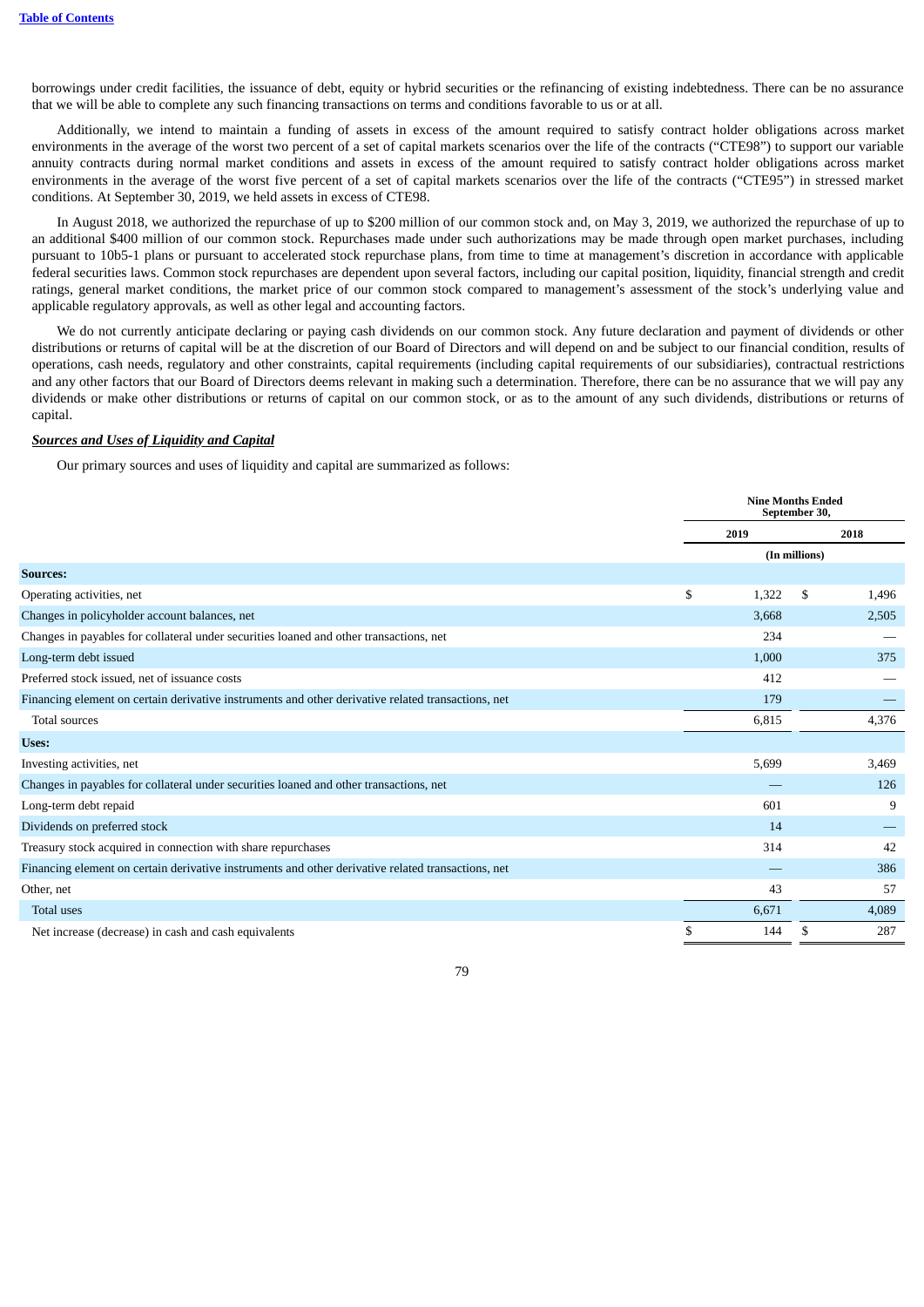# *Cash Flows from Operating Activities*

The principal cash inflows from our insurance activities come from insurance premiums, annuity considerations and net investment income. The principal cash outflows are the result of various annuity and life insurance products, operating expenses and income tax, as well as interest expense. The primary liquidity concern with respect to these cash flows is the risk of early contract holder and policyholder withdrawal.

#### *Cash Flows from Investing Activities*

The principal cash inflows from our investment activities come from repayments of principal, proceeds from maturities and sales of investments, as well as settlements of freestanding derivatives. The principal cash outflows relate to purchases of investments and settlements of freestanding derivatives. We typically can have a net cash outflow from investing activities because cash inflows from insurance operations are reinvested in accordance with our ALM discipline to fund insurance liabilities. We closely monitor and manage these risks through our comprehensive investment risk management process. The primary liquidity concerns with respect to these cash flows are the risk of default by debtors and market disruption.

#### *Cash Flows from Financing Activities*

The principal cash inflows from our financing activities come from issuances of debt and equity securities, deposits of funds associated with policyholder account balances and lending of securities. The principal cash outflows come from repayments of debt, common stock repurchases, preferred stock dividends, withdrawals associated with policyholder account balances and the return of securities on loan. The primary liquidity concerns with respect to these cash flows are market disruption and the risk of early policyholder withdrawal.

#### *Primary Sources of Liquidity and Capital*

In addition to the summary description of liquidity and capital sources discussed in "— Sources and Uses of Liquidity and Capital," the following additional information is provided regarding our primary sources of liquidity and capital:

#### *Funding Sources*

Liquidity is provided by a variety of funding sources, including secured funding agreements, unsecured credit facilities and secured committed facilities. Capital is provided by a variety of funding sources, including issuances of debt and equity securities, as well as borrowings under our credit facilities. The diversity of our funding sources enhances our funding flexibility, limits dependence on any one market or source of funds and generally lowers the cost of funds. Our primary funding sources include:

#### Preferred Stock

On March 25, 2019, BHF issued depositary shares, each representing a 1/1,000th ownership interest in a share of BHF's perpetual 6.600% Series A non-cumulative preferred stock (the "Series A Preferred Stock") and in the aggregate representing 17,000 shares of Series A Preferred Stock, with a stated amount of \$25,000 per share, for aggregate net cash proceeds of \$412 million. See Note 8 of the Notes to the Interim Condensed Consolidated Financial Statements.

### Federal Home Loan Bank Funding Agreements, Reported in Policyholder Account Balances

Brighthouse Life Insurance Company is a member of the Federal Home Loan Bank ("FHLB") of Atlanta and maintains a funding agreement program with certain FHLBs. At both September 30, 2019 and December 31, 2018, Brighthouse Life Insurance Company had obligations outstanding under funding agreements with certain FHLBs of \$595 million. During the nine months ended September 30, 2019 and 2018, there were no issuances or repayments under such funding agreements. Activity related to these funding agreements is reported in the Run-off segment.

# Farmer Mac Funding Agreements, Reported in Policyholder Account Balances

On February 1, 2019, Brighthouse Life Insurance Company entered into a funding agreement program with the Federal Agricultural Mortgage Corporation and its affiliate Farmer Mac Mortgage Securities Corporation ("Farmer Mac"), pursuant to which the parties may enter into funding agreements in an aggregate amount of up to \$500 million. At September 30, 2019, there were no borrowings under this funding agreement program. Activities related to these funding agreements are reported in the Run-off segment.

### Credit Facilities

On May 7, 2019, BHF entered into an amended and restated revolving credit agreement with respect to a \$1.0 billion senior unsecured revolving credit facility (the "2019 Revolving Credit Facility") scheduled to mature in May 2024, all of which may be used for revolving loans and/or letters of credit. The 2019 Revolving Credit Facility replaced BHF's former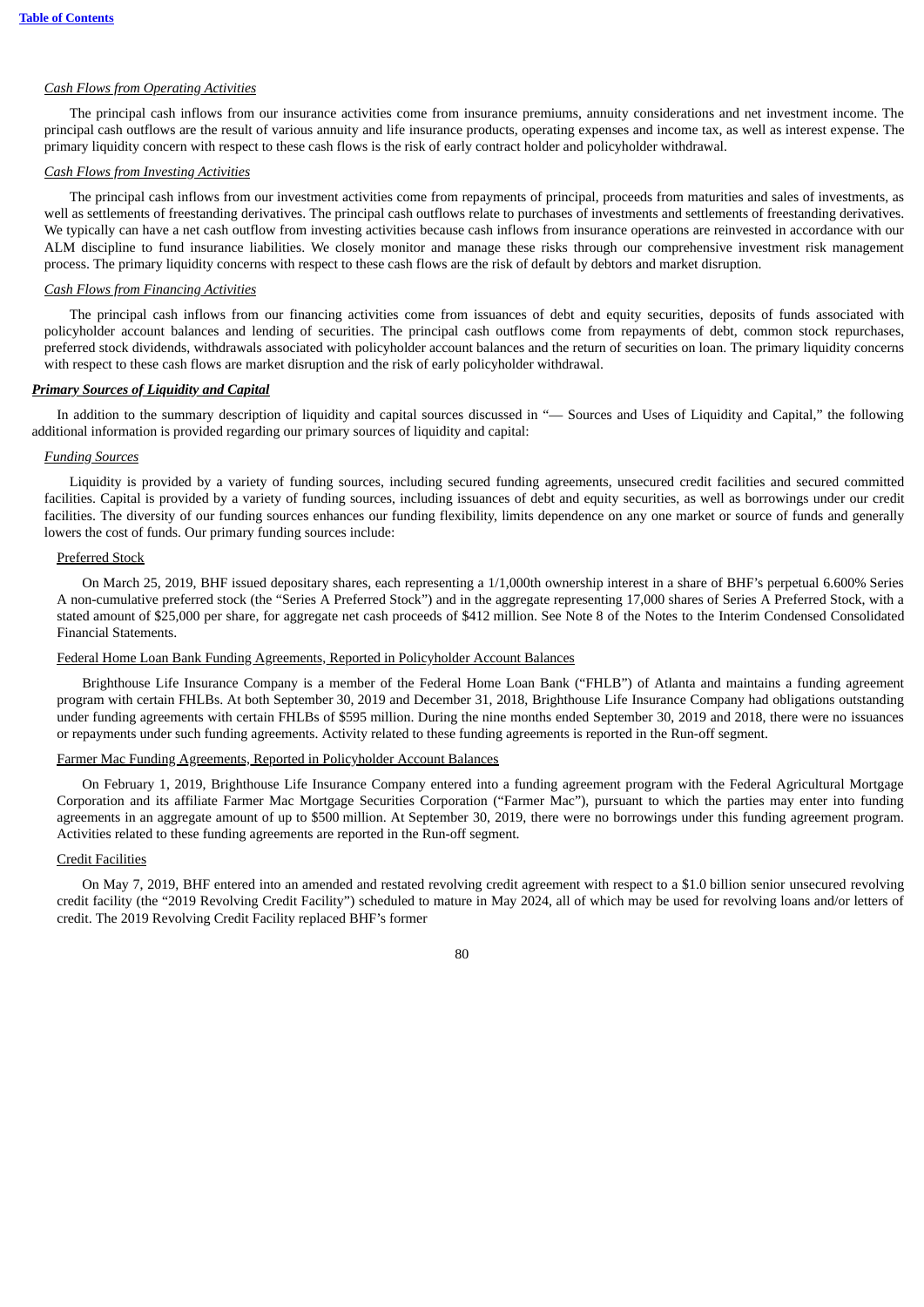\$2.0 billion senior unsecured revolving credit facility, which was scheduled to mature in December 2021. At September 30, 2019, there were no borrowings under the 2019 Revolving Credit Facility.

On February 1, 2019, BHF entered into a term loan agreement with respect to a \$1.0 billion unsecured term loan facility (as amended, the "2019 Term Loan Facility") scheduled to mature in February 2024. On February 1, 2019, BHF borrowed \$1.0 billion under the 2019 Term Loan Facility, terminated its former term loan facility due December 2, 2019 (the "2017 Term Loan Facility") without penalty and repaid \$600 million of borrowings outstanding under the 2017 Term Loan Facility, with the remainder of the proceeds to be used for general corporate purposes.

#### Committed Facilities

# *Repurchase Facility*

In April 2018, Brighthouse Life Insurance Company entered into a secured committed repurchase facility (the "Repurchase Facility") with a financial institution, pursuant to which Brighthouse Life Insurance Company may enter into repurchase transactions in an aggregate amount of up to \$2.0 billion. The Repurchase Facility has a term ending on July 31, 2021. Under the Repurchase Facility, Brighthouse Life Insurance Company may sell certain eligible securities at a purchase price based on the market value of the securities less an applicable margin based on the types of securities sold, with a concurrent agreement to repurchase such securities at a predetermined future date (ranging from two weeks to three months) and at a price which represents the original purchase price plus interest. At September 30, 2019, there were no borrowings under the Repurchase Facility.

### *Reinsurance Financing Arrangement*

Our reinsurance subsidiary, Brighthouse Reinsurance Company of Delaware ("BRCD"), was formed to manage our capital and risk exposures and to support our term and ULSG businesses through the use of affiliated reinsurance arrangements and related reserve financing. As of September 30, 2019, BRCD had a \$10.0 billion financing arrangement with a pool of highly rated third-party reinsurers. This financing arrangement consists of credit-linked notes that each mature in 2037. At September 30, 2019, there were no borrowings under this facility, and there was \$10.0 billion of funding available under this financing arrangement.

BRCD is capitalized with cash and invested assets, including funds withheld ("Minimum Initial Target Assets") at a level we believe sufficient to satisfy its future cash obligations assuming a permanent level yield curve, consistent with NAIC cash flow testing scenarios. BRCD utilizes the above referenced financing arrangement to cover the difference between full required statutory assets (i.e., XXX/AXXX reserves plus target risk margin appropriate to meet capital needs) and Minimum Initial Target Assets. An admitted deferred tax asset, if any, would also serve to reduce the amount of funding required under the above referenced financing arrangement.

### *Outstanding Long-term Debt*

The following table summarizes our outstanding long-term debt at:

|                                    | <b>September 30, 2019</b> | <b>December 31, 2018</b> |       |  |
|------------------------------------|---------------------------|--------------------------|-------|--|
|                                    | (In millions)             |                          |       |  |
| Senior notes (1)                   | 2,970                     |                          | 2,968 |  |
| Term loan                          | 1,000                     |                          | 600   |  |
| Junior subordinated debentures (1) | 362                       |                          | 361   |  |
| Other long-term debt (2)           | 33                        |                          | 34    |  |
| Total long-term debt               | 4,365                     |                          | 3,963 |  |

(1) Includes unamortized debt issuance costs and debt discount totaling \$43 million and \$46 million at September 30, 2019 and December 31, 2018, respectively, for senior notes and junior subordinated debentures on a combined basis.

(2) Represents non-recourse debt for which creditors have no access, subject to customary exceptions, to the general assets of the Company other than recourse to certain investment companies.

# *Debt and Facility Covenants*

 $\overline{\phantom{a}}$ 

The Company's debt instruments and credit and committed facilities contain certain administrative, reporting and legal covenants. Additionally, the Company's credit facilities contain financial covenants, including requirements to maintain a specified minimum adjusted consolidated net worth, to maintain a ratio of total indebtedness to total capitalization not in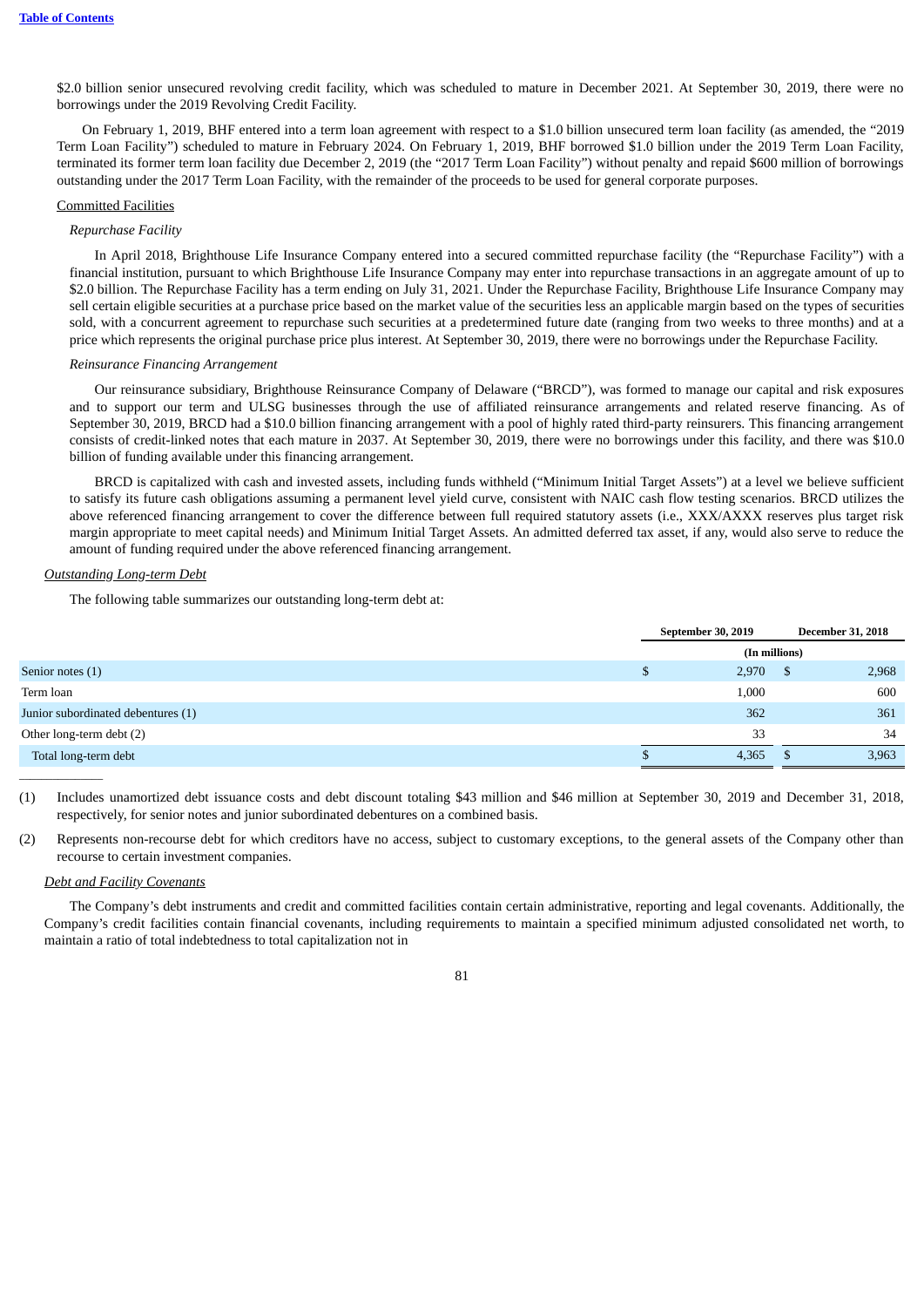excess of a specified percentage and that place limitations on the dollar amount of indebtedness that may be incurred by the Company, which could restrict our operations and use of funds. At September 30, 2019, the Company was in compliance with these financial covenants.

#### *Primary Uses of Liquidity and Capital*

In addition to the summarized description of liquidity and capital uses discussed in "— Sources and Uses of Liquidity and Capital," the following additional information is provided regarding our primary uses of liquidity and capital:

## *Common Stock Repurchases*

During the nine months ended September 30, 2019 and 2018, we repurchased 8,395,371 shares and 982,057 shares, respectively, of our common stock through open market purchases, pursuant to 10b5-1 plans, for \$314 million and \$42 million, respectively.

### *Preferred Stock Dividends*

On May 15, 2019, BHF declared a dividend of \$412.50 per share, for a total of \$7 million, on the Series A Preferred Stock, which was paid on June 25, 2019 to stockholders of record as of June 10, 2019. On August 15, 2019, BHF declared a dividend of \$412.50 per share, for a total of \$7 million, on the Series A Preferred Stock, which was paid on September 25, 2019 to stockholders of record as of September 10, 2019.

Under the terms of the Series A Preferred Stock, our ability to declare or pay dividends on, or purchase, redeem or otherwise acquire, shares of our common stock or shares of any other class or series of our capital stock (if any) that ranks junior to the Series A Preferred Stock will be subject to certain restrictions in the event that we do not declare and pay (or set aside) dividends on the Series A Preferred Stock for the latest completed dividend period, and our ability to declare full dividends on preferred stock that ranks equally with the Series A Preferred Stock (if any) will be subject to certain limitations in the event we declare partial dividends on the Series A Preferred Stock. See Note 8 of the Notes to the Interim Condensed Consolidated Financial Statements.

#### *Debt Repurchases*

We may from time to time seek to retire or purchase our outstanding indebtedness through cash purchases and/or exchanges for other securities, purchases in the open market, privately negotiated transactions or otherwise. Any such repurchases or exchanges will be dependent upon several factors, including our liquidity requirements, contractual restrictions, general market conditions, and applicable regulatory, legal and accounting factors. Whether or not we repurchase any debt and the size and timing of any such repurchases will be determined at our discretion.

#### *Insurance Liabilities*

Liabilities arising from our insurance activities primarily relate to benefit payments under various annuity and life insurance products, as well as payments for policy surrenders, withdrawals and loans. Surrender or lapse behavior differs somewhat by product but tends to occur in the ordinary course of business. During the nine months ended September 30, 2019 and 2018, general account surrenders and withdrawals totaled \$1.7 billion and \$1.8 billion, respectively, of which \$1.5 billion and \$1.3 billion, respectively, was attributable to products within the Annuities segment.

### *Pledged Collateral*

We pledge collateral to, and have collateral pledged to us by, counterparties in connection with our derivatives. At September 30, 2019 and December 31, 2018, counterparties were obligated to return cash collateral pledged by us of \$0 and \$64 million, respectively. At September 30, 2019 and December 31, 2018, we were obligated to return cash collateral pledged to us by counterparties of \$2.0 billion and \$1.4 billion, respectively. See Note 5 of the Notes to the Interim Condensed Consolidated Financial Statements for additional information about pledged collateral. We also pledge collateral from time to time in connection with funding agreements.

## *Securities Lending*

We have a securities lending program whereby securities are loaned to third parties, primarily brokerage firms and commercial banks. We obtain collateral, usually cash, from the borrower, which must be returned to the borrower when the loaned securities are returned to us. Under our securities lending program, we were liable for cash collateral under our control of \$3.2 billion and \$3.6 billion at September 30, 2019 and December 31, 2018, respectively. Of these amounts, \$1.6 billion and \$1.5 billion at September 30, 2019 and December 31, 2018, respectively, were on open, meaning that the related loaned security could be returned to us on the next business day requiring the immediate return of cash collateral we hold. The estimated fair value of the securities on loan related to the cash collateral on open at September 30, 2019 was \$1.5 billion, all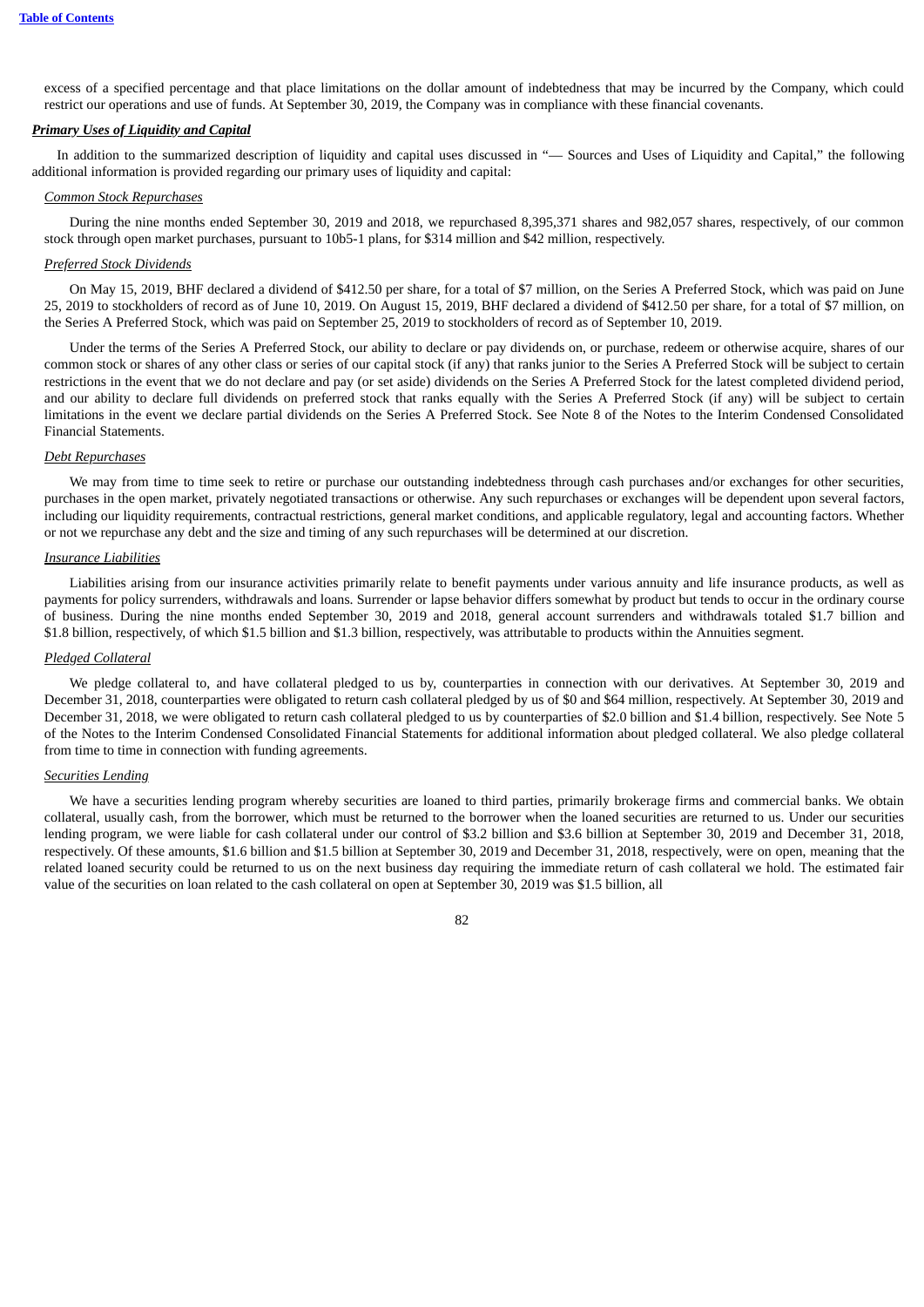of which were U.S. government and agency securities which, if put back to us, could be immediately sold to satisfy the cash requirement. See Note 4 of the Notes to the Interim Condensed Consolidated Financial Statements.

## *Litigation*

Putative or certified class action litigation and other litigation, and claims and assessments against us, in addition to those discussed elsewhere herein and those otherwise provided for in the financial statements, have arisen in the course of our business, including, but not limited to, in connection with our activities as an insurer, employer, investor, investment advisor, and taxpayer. Further, state insurance regulatory authorities and other federal and state authorities regularly make inquiries and conduct investigations concerning our compliance with applicable insurance and other laws and regulations. See Note 11 of the Notes to the Interim Condensed Consolidated Financial Statements.

# *The Parent Company*

### *Liquidity and Capital*

In evaluating liquidity, it is important to distinguish the cash flow needs of the parent company from the cash flow needs of the combined group of companies. BHF is largely dependent on cash flows from its insurance subsidiaries to meet its obligations. Constraints on BHF's liquidity may occur as a result of operational demands and/or as a result of compliance with regulatory requirements.

#### *Short-term Liquidity and Liquid Assets*

At September 30, 2019 and December 31, 2018, BHF and certain of its non-insurance subsidiaries had short-term liquidity of \$773 million and \$520 million, respectively. Short-term liquidity is comprised of cash and cash equivalents and short-term investments.

At September 30, 2019 and December 31, 2018, BHF and certain of its non-insurance subsidiaries had liquid assets of \$817 million and \$752 million, respectively, of which \$782 million and \$693 million, respectively, was held by BHF. Liquid assets are comprised of cash and cash equivalents, short-term investments and publicly-traded securities.

## *Statutory Capital and Dividends*

The NAIC and state insurance departments have established regulations that provide minimum capitalization requirements based on risk-based capital ("RBC") formulas for insurance companies. RBC is based on a formula calculated by applying factors to various asset, premium, claim, expense and statutory reserve items. The formula takes into account the risk characteristics of the insurer, including asset risk, insurance risk, interest rate risk, market risk and business risk and is calculated on an annual basis. The formula is used as an early warning regulatory tool to identify possible inadequately capitalized insurers for purposes of initiating regulatory action, and not as a means to rank insurers generally. State insurance laws provide insurance regulators the authority to require various actions by, or take various actions against, insurers whose TAC does not meet or exceed certain RBC levels. As of the date of the most recent annual statutory financial statements filed with insurance regulators, the TAC of each of our insurance subsidiaries subject to these requirements was in excess of each of those RBC levels.

The amount of dividends that our insurance subsidiaries can ultimately pay to BHF through their various parent entities provides an additional margin for risk protection and investment in our businesses. Such dividends are constrained by the amount of surplus our insurance subsidiaries hold to maintain their ratings, which is generally higher than minimum RBC requirements. We proactively take actions to maintain capital consistent with these ratings objectives, which may include adjusting dividend amounts and deploying financial resources from internal or external sources of capital. Certain of these activities may require regulatory approval. Furthermore, the payment of dividends and other distributions by our insurance subsidiaries is governed by insurance laws and regulations. See "— Primary Sources and Uses of Liquidity and Capital — Dividends and Returns of Capital from Insurance Subsidiaries."

# *Primary Sources and Uses of Liquidity and Capital*

The principal sources of funds available to BHF include distributions from Brighthouse Holdings, LLC ("BH Holdings"), dividends and returns of capital from its insurance subsidiaries, capital markets issuances, as well as its own cash and cash equivalents and short-term investments. These sources of funds may also be supplemented by alternate sources of liquidity either directly or indirectly through our insurance subsidiaries. For example, we have established internal liquidity facilities to provide liquidity within and across our regulated and non-regulated entities to support our businesses.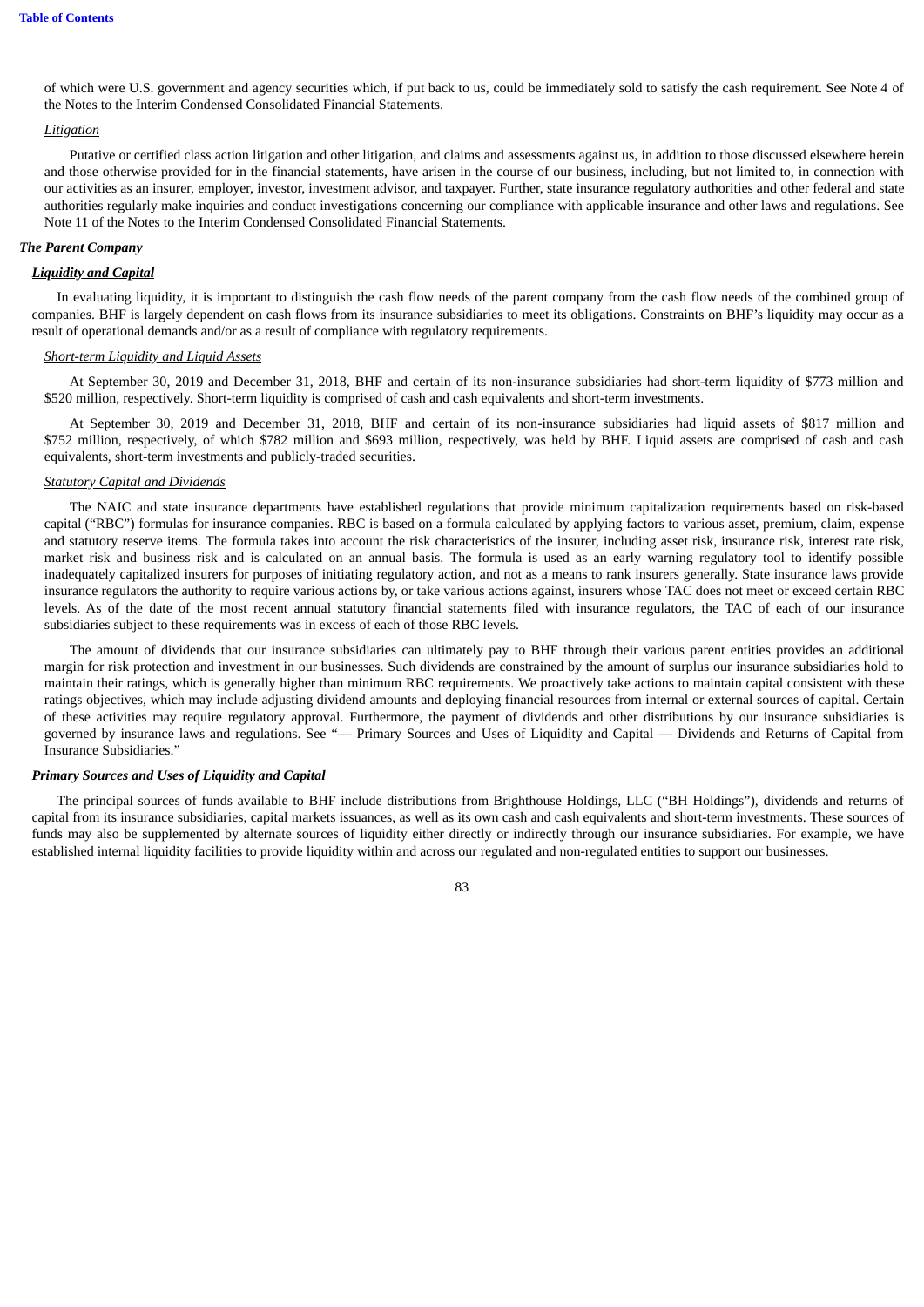The primary uses of liquidity of BHF include debt service including interest expense and debt repayments, capital contributions to subsidiaries, common stock repurchases and payment of general operating expenses. Based on our analysis and comparison of our current and future cash inflows from the dividends we receive from subsidiaries that are permitted to be paid without prior insurance regulatory approval, our investment portfolio and other cash flows and anticipated access to the capital markets, we believe there will be sufficient liquidity and capital to enable BHF to make payments on debt, contribute capital to its subsidiaries, repurchase its common stock, pay all general operating expenses and meet its cash needs.

In addition to the liquidity and capital sources discussed in "— The Company — Primary Sources of Liquidity and Capital" and "— The Company — Primary Uses of Liquidity and Capital," the following additional information is provided regarding BHF's primary sources and uses of liquidity and capital:

## *Distributions from and Capital Contributions to BH Holdings*

During the nine months ended September 30, 2019 and 2018, BHF received cash distributions of \$195 million and \$52 million, respectively, from BH Holdings and made cash capital contributions of \$412 million and \$208 million, respectively, to BH Holdings.

#### *Dividends and Returns of Capital from Insurance Subsidiaries*

Our business is primarily conducted through our insurance subsidiaries. The insurance subsidiaries are subject to regulatory restrictions on the payment of dividends and other distributions imposed by the regulators of their respective state domiciles.

Any requested payment of dividends by Brighthouse Life Insurance Company and New England Life Insurance Company to BH Holdings, or by Brighthouse Life Insurance Company of NY ("BHNY") to Brighthouse Life Insurance Company, in excess of the 2019 limit on the permitted payment of dividends without approval would be considered an extraordinary dividend and would require prior approval from the Delaware Department of Insurance or the Massachusetts Division of Insurance, and the New York State Department of Financial Services, respectively.

The table below sets forth the dividends permitted to be paid in 2019 by our insurance subsidiaries without insurance regulatory approval and the respective dividends paid during the nine months ended September 30, 2019.

|                                              | Paid                             | Permitted<br>without<br>Approval (1) |  |
|----------------------------------------------|----------------------------------|--------------------------------------|--|
|                                              | (In millions)                    |                                      |  |
| Brighthouse Life Insurance Company           | - \$<br>$\overline{\phantom{a}}$ | 798                                  |  |
| New England Life Insurance Company           | $-$ \$                           | 131                                  |  |
| Brighthouse Life Insurance Company of NY (2) | $\overline{\phantom{a}}$         | 27                                   |  |

(1) Reflects dividend amounts that may be paid during 2019 without prior regulatory approval. However, because dividend tests may be based on dividends previously paid over rolling 12-month periods, if paid before a specified date during 2019, some or all of such dividends may require regulatory approval.

## (2) Dividends are not anticipated to be paid by BHNY in 2019.

#### *Short-term Intercompany Loans*

 $\overline{\phantom{a}}$ 

As of September 30, 2019, BHF, as borrower, had a short-term intercompany loan agreement with certain of its non-insurance subsidiaries, as lenders, for the purposes of facilitating the management of the available cash of the borrower and the lenders on a short-term and consolidated basis. Such intercompany loan agreement allows management to optimize the efficient use of and maximize the yield on cash between BHF and its subsidiary lenders. Each loan entered into under this intercompany loan agreement has a term not more than 364 days and bears interest on the unpaid principal amount at a variable rate, payable monthly. During the nine months ended September 30, 2019 and 2018, BHF borrowed \$736 million and \$178 million, respectively, from certain of its non-insurance subsidiaries under short-term intercompany loan agreements and repaid \$837 million and \$311 million, respectively, to certain of its non-insurance company subsidiaries under short-term intercompany loan agreements. At September 30, 2019 and December 31, 2018, BHF had total obligations outstanding of \$202 million and \$303 million, respectively, under such agreements.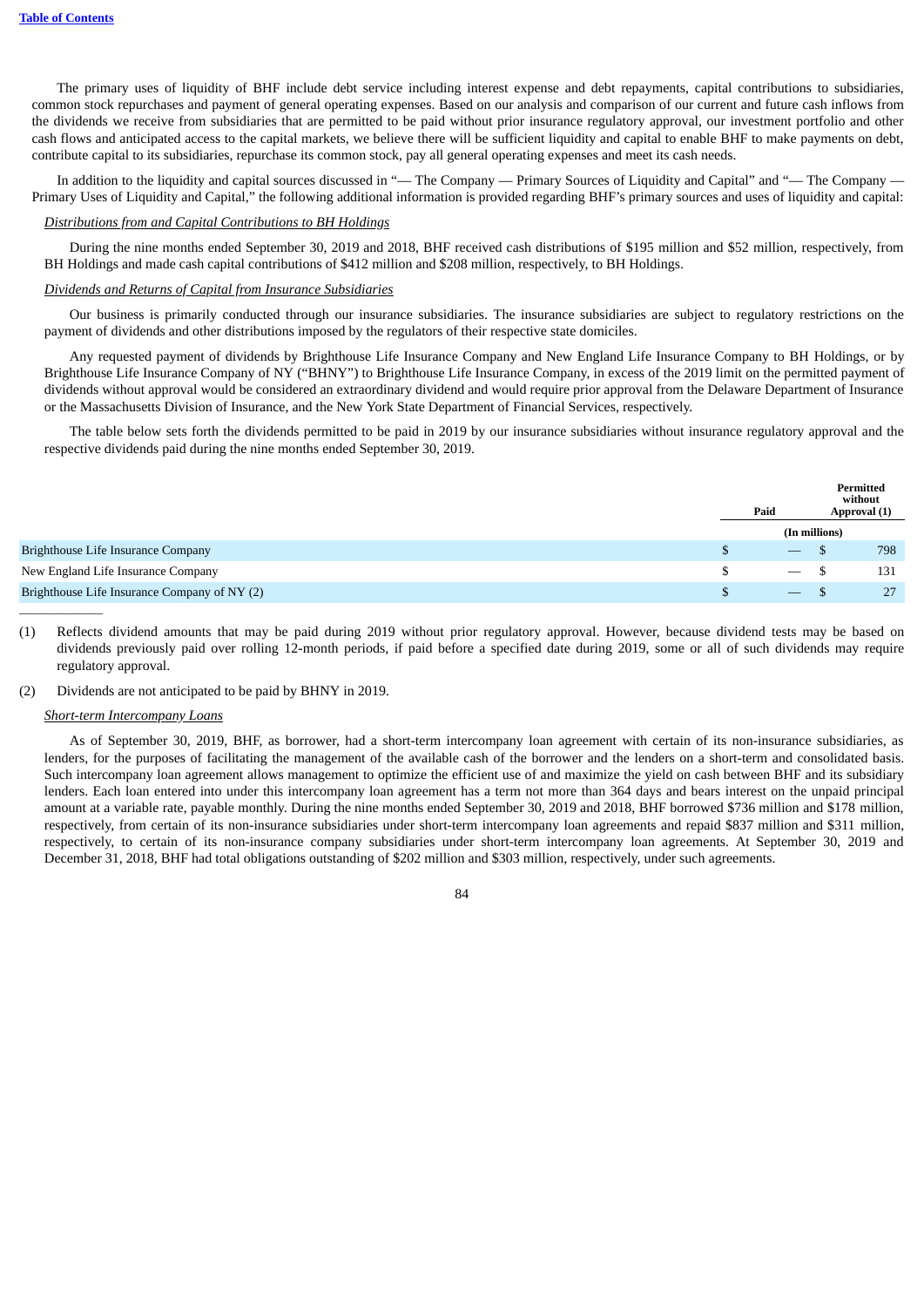# *Intercompany Liquidity Facilities*

As of September 30, 2019, we maintained intercompany liquidity facilities with certain of our insurance and non-insurance company subsidiaries to provide short-term liquidity within and across the combined group of companies. Under these facilities, which are comprised of a series of revolving loan agreements among BHF and its participating subsidiaries, each company may lend to or borrow from each other, subject to certain maximum limits for a term not more than 364 days. During the nine months ended September 30, 2018, BHF borrowed and repaid \$40 million under intercompany liquidity facilities and, at both September 30, 2019 and December 31, 2018, there were no obligations outstanding under such facilities.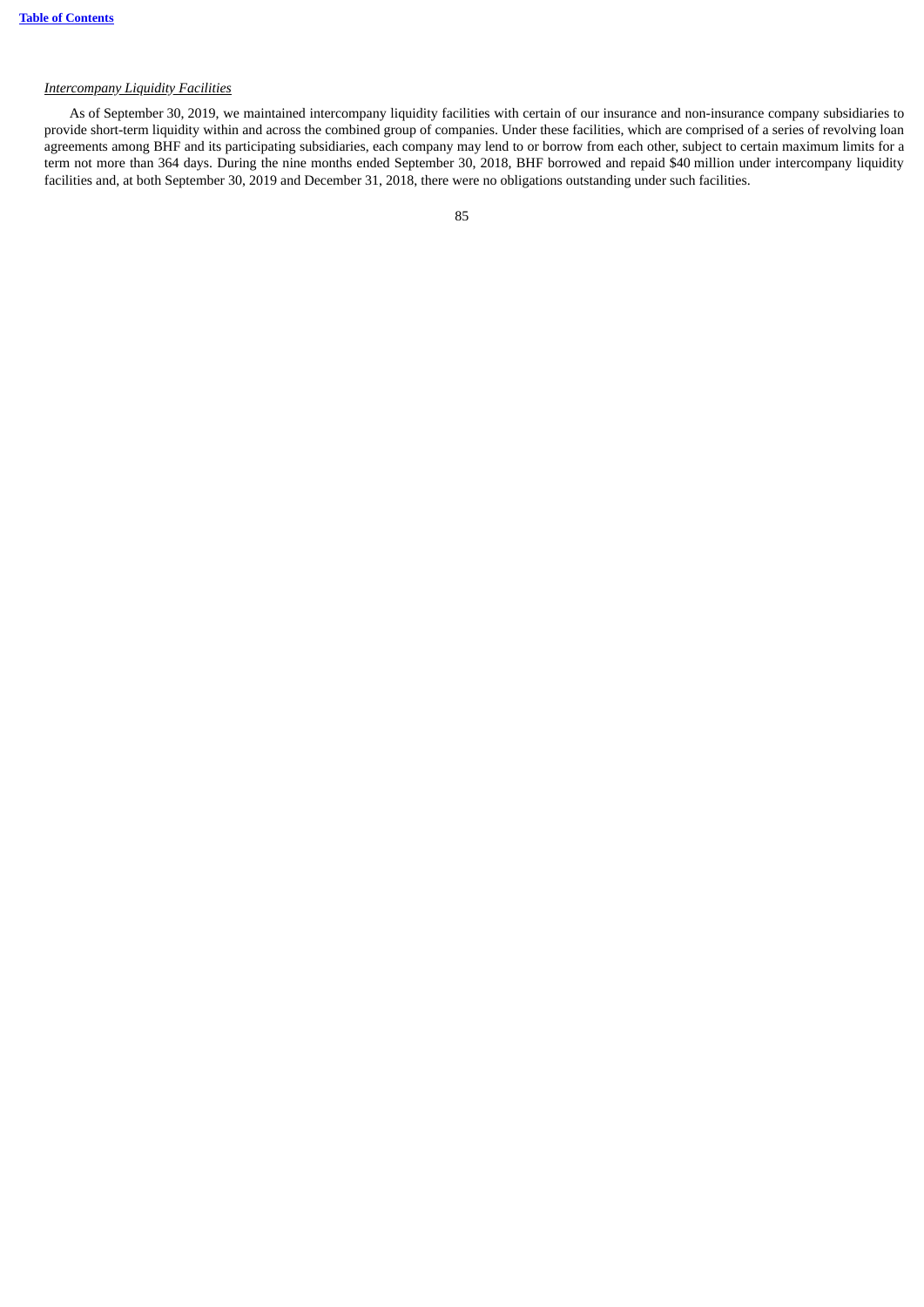# **Note Regarding Forward-Looking Statements**

This report, including Management's Discussion and Analysis of Financial Condition and Results of Operations, and other oral or written statements that we make from time to time may contain information that includes or is based upon forward-looking statements within the meaning of the Private Securities Litigation Reform Act of 1995. Such forward-looking statements involve substantial risks and uncertainties. We have tried, wherever possible, to identify such statements using words such as "anticipate," "estimate," "expect," "project," "may," "will," "could," "intend," "goal," "target," "guidance," "forecast," "preliminary," "objective," "continue," "aim," "plan," "believe" and other words and terms of similar meaning, or that are tied to future periods, in connection with a discussion of future operating or financial performance. In particular, these include, without limitation, statements relating to future actions, prospective services or products, future performance or results of current and anticipated services or products, sales efforts, expenses, the outcome of contingencies such as legal proceedings, trends in operating and financial results, as well as statements regarding the expected benefits of the Separation.

Any or all forward-looking statements may turn out to be wrong. They can be affected by inaccurate assumptions or by known or unknown risks and uncertainties. Many such factors will be important in determining the actual future results of Brighthouse. These statements are based on current expectations and the current economic environment and involve a number of risks and uncertainties that are difficult to predict. These statements are not guarantees of future performance. Actual results could differ materially from those expressed or implied in the forward-looking statements due to a variety of known and unknown risks, uncertainties and other factors. Although it is not possible to identify all of these risks and factors, they include, among others:

- differences between actual experience and actuarial assumptions and the effectiveness of our actuarial models;
- higher risk management costs and exposure to increased market and counterparty risk due to guarantees within certain of our products;
- the effectiveness of our variable annuity exposure management strategy and the impact of such strategy on net income volatility and negative effects on our statutory capital;
- the reserves we are required to hold against our variable annuities as a result of actuarial guidelines;
- a sustained period of low equity market prices and interest rates that are lower than those we assumed when we issued our variable annuity products;
- the potential material adverse effect of changes in accounting standards, practices and/or policies applicable to us, including changes in the accounting for long duration contracts;
- our degree of leverage due to indebtedness;
- the effect adverse capital and credit market conditions may have on our ability to meet liquidity needs and our access to capital;
- the impact of changes in regulation and in supervisory and enforcement policies on our insurance business or other operations;
- the effectiveness of our risk management policies and procedures;
- the availability of reinsurance and the ability of our counterparties to our reinsurance or indemnification arrangements to perform their obligations thereunder;
- heightened competition, including with respect to service, product features, scale, price, actual or perceived financial strength, claims-paying ratings, credit ratings, e-business capabilities and name recognition;
- the ability of our insurance subsidiaries to pay dividends to us, and our ability to pay dividends to our shareholders;
- our ability to market and distribute our products through distribution channels;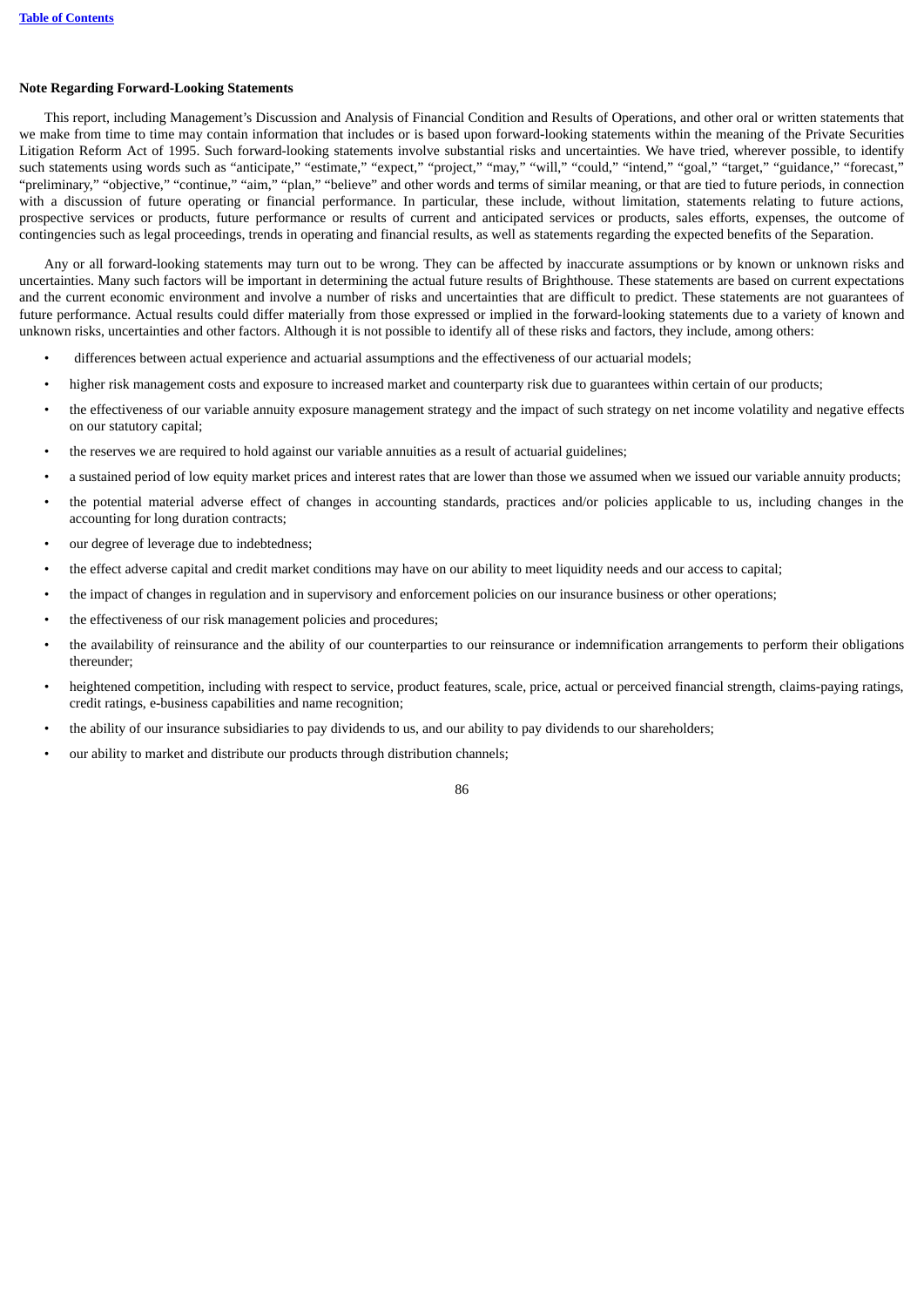- any failure of third parties to provide services we need, any failure of the practices and procedures of these third parties and any inability to obtain information or assistance we need from third parties, including MetLife;
- whether all or any portion of the tax consequences of the Separation are not as expected, leading to material additional taxes or material adverse consequences to tax attributes that impact us;
- the uncertainty of the outcome of any disputes with MetLife over tax-related or other matters and agreements, including the potential of outcomes adverse to us that could cause us to owe MetLife material tax reimbursements or payments, or disagreements regarding MetLife's or our obligations under our other agreements;
- the impact on our business structure, profitability, cost of capital and flexibility due to restrictions we have agreed to that preserve the tax-free treatment of certain parts of the Separation;
- the potential material negative tax impact of potential future tax legislation that could decrease the value of our tax attributes and cause other cash expenses, such as reserves, to increase materially and make some of our products less attractive to consumers;
- whether the Separation will qualify for non-recognition treatment for federal income tax purposes and potential indemnification to MetLife if the Separation does not so qualify;
- the impact of the Separation on our business and profitability due to MetLife's strong brand and reputation, the increased costs related to replacing arrangements with MetLife with those of third parties and incremental costs as a public company;
- whether the operational, strategic and other benefits of the Separation can be achieved, and our ability to implement our business strategy;
- our ability to attract and retain key personnel; and
- other factors described from time to time in documents that we file with the SEC.

For the reasons described above, we caution you against relying on any forward-looking statements, which should also be read in conjunction with the other cautionary statements included and the risks, uncertainties and other factors identified in our 2018 Annual Report, our subsequent Quarterly Reports on Form 10-Q, particularly in the sections entitled "Risk Factors" and "Quantitative and Qualitative Disclosures About Market Risk," as well as in our other subsequent filings with the SEC. Further, any forward-looking statement speaks only as of the date on which it is made, and we undertake no obligation to update or revise any forward-looking statement to reflect events or circumstances after the date on which the statement is made or to reflect the occurrence of unanticipated events, except as otherwise may be required by law.

#### *Corporate Information*

We routinely use our Investor Relations website to provide presentations, press releases and other information that may be deemed material to investors. Accordingly, we encourage investors and others interested in the Company to review the information that we share at http://investor.brighthousefinancial.com. Information contained on or connected to any website referenced in this report or any of our other filings with the SEC is not incorporated by reference in this report or in any other report or document we file with the SEC, and any website references are intended to be inactive textual references only unless expressly noted.

## **Item 3. Quantitative and Qualitative Disclosures About Market Risk**

We regularly analyze our market risk exposure to interest rate, equity market price, credit spreads and foreign currency exchange rate risks. As a result of that analysis, we have determined that the estimated fair values of certain assets and liabilities are significantly exposed to changes in interest rates, and to a lesser extent, to changes in equity market prices and foreign currency exchange rates. We have exposure to market risk through our insurance and annuity operations and general account investment activities. For purposes of this discussion, "market risk" is defined as changes in estimated fair value resulting from changes in interest rates, equity market prices, credit spreads and foreign currency exchange rates. We may have additional financial impacts other than changes in estimated fair value, which are beyond the scope of this discussion. A description of our market risk exposures may be found under "Quantitative and Qualitative Disclosures About Market Risk" in the 2018 Annual Report.

There have been no material changes to our market risk exposures from the market risk exposures previously disclosed in the 2018 Annual Report, with the exception of sensitivity to changes in interest rates. Sensitivity to a 100 basis point rise in interest rates increased by \$2.5 billion or 43%, to \$8.3 billion as of September 30, 2019 from \$5.8 billion as of December 31, 2018, primarily as a result of lower interest rates increasing the estimated fair value of both interest rate derivative contracts and fixed maturity securities, in line with management expectations.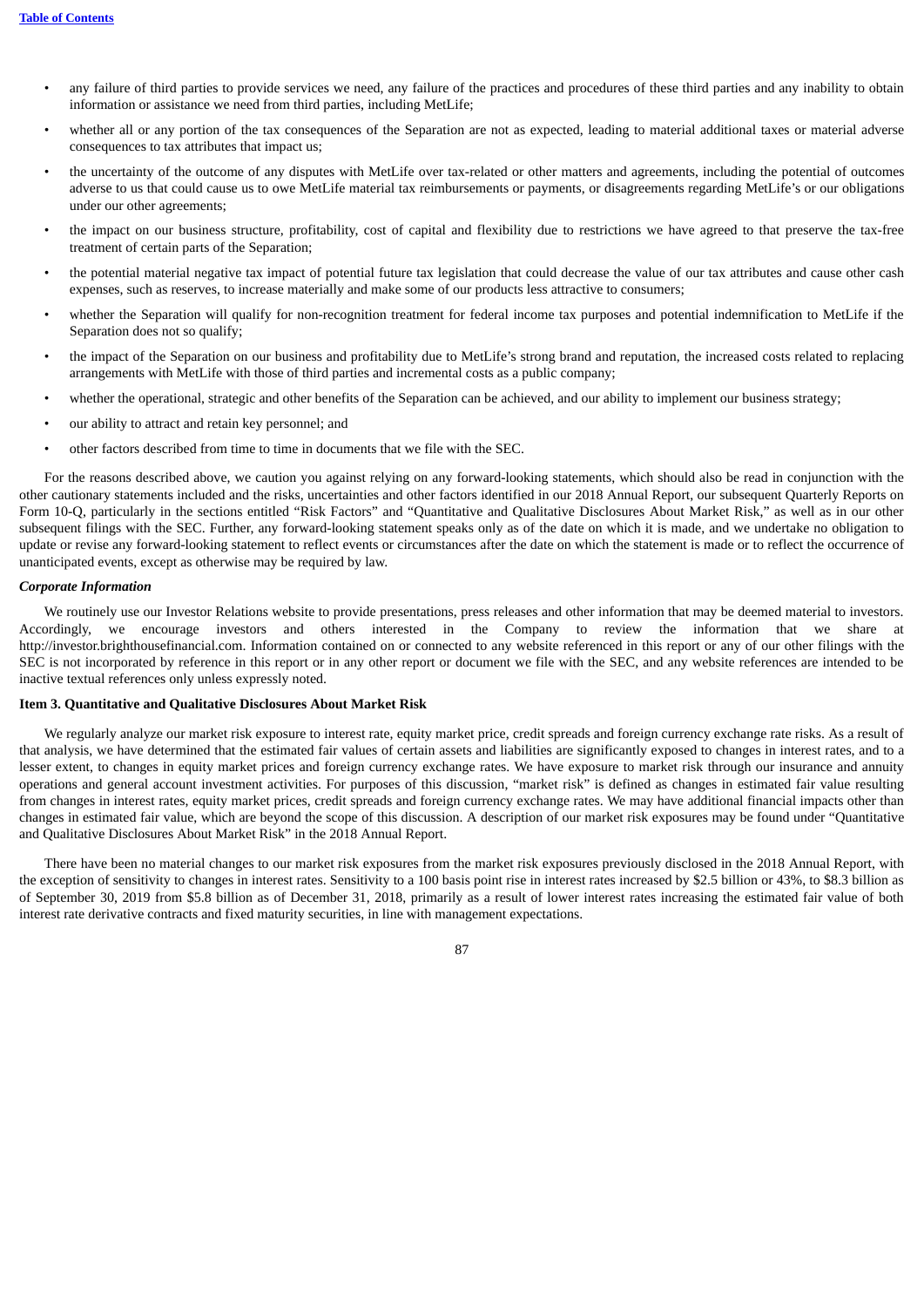## **Item 4. Controls and Procedures**

Management, with the participation of the Chief Executive Officer and the Chief Financial Officer, has evaluated the effectiveness of the design and operation of the Company's disclosure controls and procedures as defined in Rules 13a-15(e) and 15d-15(e) under the Securities Exchange Act of 1934, as amended ("Exchange Act"), as of the end of the period covered by this report. Based on that evaluation, the Chief Executive Officer and the Chief Financial Officer have concluded that these disclosure controls and procedures were effective as of September 30, 2019.

MetLife provides certain services to the Company on a transitional basis through services agreements. The Company continues to change business processes, implement systems and establish new third-party arrangements. We consider these to be material changes in our internal control over financial reporting.

Other than as noted above, there were no changes to the Company's internal control over financial reporting (as defined in Rules 13a-15(f) and 15d-15(f) under the Exchange Act) that occurred during the quarter ended September 30, 2019 that have materially affected, or are reasonably likely to materially affect, the Company's internal control over financial reporting.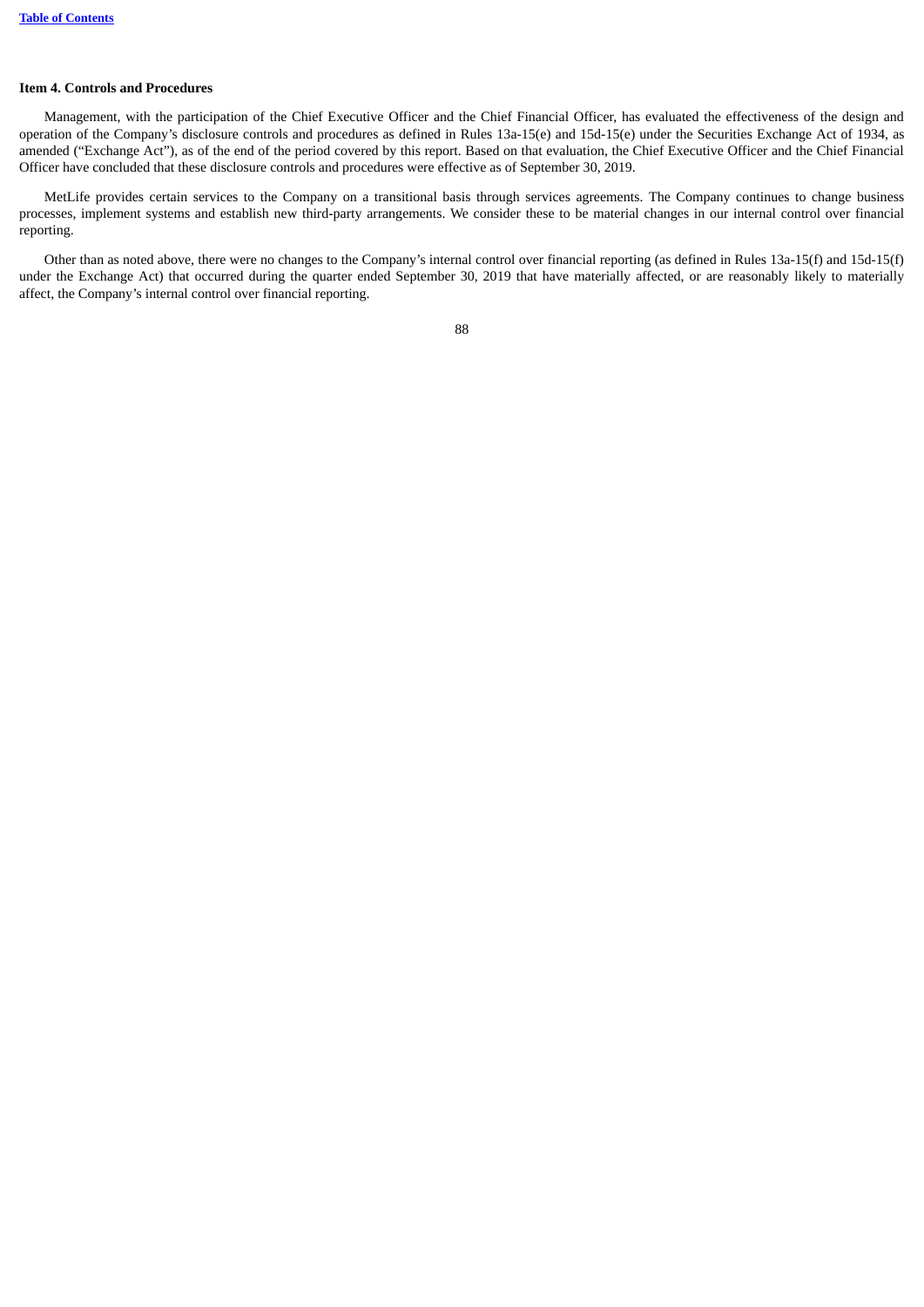# **Part II — Other Information**

# **Item 1. Legal Proceedings**

See Note 11 of the Notes to the Interim Condensed Consolidated Financial Statements included in this report. There have been no new material legal proceedings and no material developments in legal proceedings previously disclosed in the 2018 Annual Report.

# **Item 1A. Risk Factors**

We discuss in this report, in the 2018 Annual Report and in our other filings with the SEC, various risks that may materially affect our business. In addition, see "Management's Discussion and Analysis of Financial Condition and Results of Operations — Note Regarding Forward-Looking Statements" included in this report. There have been no material changes to our risk factors from the risk factors previously disclosed in the 2018 Annual Report, as amended or supplemented by such information in our subsequent Quarterly Reports on Form 10-Q.

# **Item 2. Unregistered Sales of Equity Securities and Use of Proceeds**

# *Issuer Purchases of Equity Securities*

Purchases of BHF common stock made by or on behalf of BHF or its affiliates during the three months ended September 30, 2019 are set forth below:

| Period                           | <b>Total Number of Shares</b><br>Purchased (1) |     | <b>Average Price Paid per</b><br>Share | <b>Total Number of Shares</b><br>Purchased as Part of<br><b>Publicly Announced Plans</b><br>or Programs (2) |               | <b>Approximate Dollar Value</b><br>of Shares that May Yet Be<br><b>Purchased Under the Plans</b><br>or Programs |
|----------------------------------|------------------------------------------------|-----|----------------------------------------|-------------------------------------------------------------------------------------------------------------|---------------|-----------------------------------------------------------------------------------------------------------------|
|                                  |                                                |     |                                        |                                                                                                             |               | (In millions)                                                                                                   |
| July $1 -$ July 31, 2019         | 1,159,220                                      | \$. | 37.42                                  | 1,159,220                                                                                                   | <sup>\$</sup> | 264                                                                                                             |
| August 1 — August 31, 2019       | 1,195,757                                      | S   | 35.30                                  | 1,195,757                                                                                                   | \$            | 221                                                                                                             |
| September 1 — September 30, 2019 | 1,047,072                                      | \$  | 38.52                                  | 1,046,970                                                                                                   | \$            | 181                                                                                                             |
| Total                            | 3,402,049                                      |     |                                        | 3,401,947                                                                                                   |               |                                                                                                                 |
|                                  |                                                |     |                                        |                                                                                                             |               |                                                                                                                 |

(1) Where applicable, total number of shares purchased includes shares of common stock withheld with respect to option exercise costs and tax withholding obligations associated with the exercise or vesting of share-based compensation awards under our publicly announced benefit plans or programs.

(2) In August 2018, we authorized the repurchase of up to \$200 million of our common stock and, on May 3, 2019, we authorized the repurchase of up to an additional \$400 million of our common stock. For more information on common stock repurchases, see "Management's Discussion and Analysis of Financial Condition and Results of Operations — Liquidity and Capital Resources — The Company — Primary Uses of Liquidity and Capital — Common Stock Repurchases" and Note 8 of the Notes to the Interim Condensed Consolidated Financial Statements.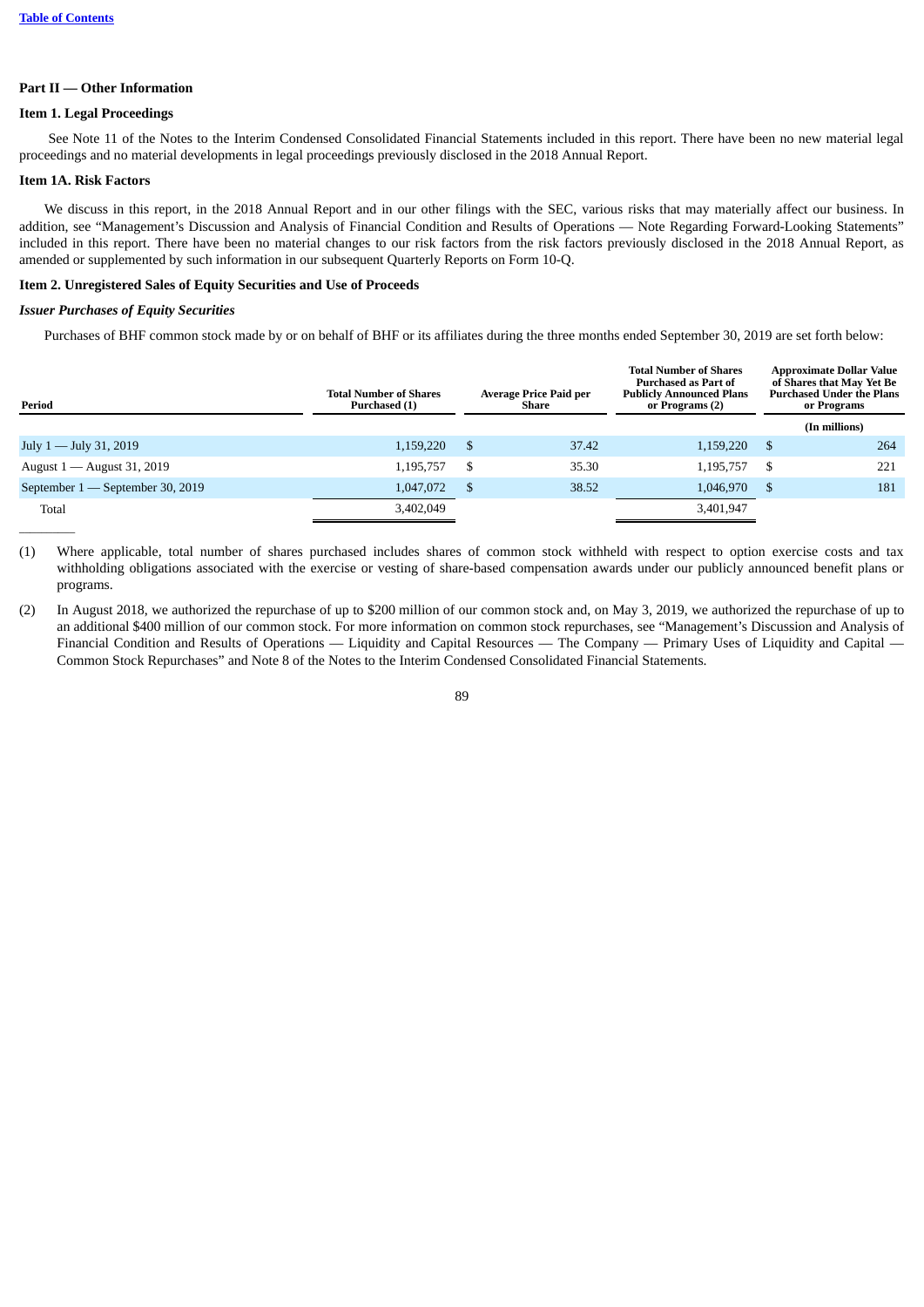# **Item 6. Exhibits**

(Note Regarding Reliance on Statements in Our Contracts: In reviewing the agreements included as exhibits herein, please remember that they are included to provide you with information regarding their terms and are not intended to provide any other factual or disclosure information about Brighthouse Financial, Inc. and its subsidiaries or affiliates, or the other parties to the agreements. The agreements contain representations and warranties by each of the parties to the applicable agreement. These representations and warranties have been made solely for the benefit of the other parties to the applicable agreement and (i) should not in all instances be treated as categorical statements of fact, but rather as a way of allocating the risk to one of the parties if those statements prove to be inaccurate; (ii) have been qualified by disclosures that were made to the other party in connection with the negotiation of the applicable agreement, which disclosures are not necessarily reflected in the agreement; (iii) may apply standards of materiality in a way that is different from what may be viewed as material to investors; and (iv) were made only as of the date of the applicable agreement or such other date or dates as may be specified in the agreement and are subject to more recent developments. Accordingly, these representations and warranties may not describe the actual state of affairs as of the date they were made or at any other time. Additional information about Brighthouse Financial, Inc. and its subsidiaries and affiliates may be found elsewhere herein and Brighthouse Financial, Inc.'s other public filings, which are available without charge through the U.S. Securities and *Exchange Commission website at www.sec.gov.)*

| <b>Exhibit</b><br>No. | <b>Description</b>                                                                                                                                                                                                                                                                                          |
|-----------------------|-------------------------------------------------------------------------------------------------------------------------------------------------------------------------------------------------------------------------------------------------------------------------------------------------------------|
| 10.1#                 | Brighthouse Services, LLC Blue Relocation Policy, revised July 1, 2019 is incorporated by reference to Exhibit 10.3 to our<br>Quarterly Report on Form 10-Q, filed August 6, 2019 (File No. 001-37905).                                                                                                     |
| 10.2                  | First Amended and Restated Investment Management Agreement, dated as of July 17, 2019, by and between Brighthouse Services,<br>LLC and MetLife Investment Management, LLC is incorporated by reference to Exhibit 10.4 to our Quarterly Report on Form 10-<br>Q, filed August 6, 2019 (File No. 001-37905). |
| 10.3#                 | Offer Letter, dated as of July 24, 2019, between Brighthouse Services, LLC and Edward Spehar is incorporated by reference to<br><b>Exhibit 10.1 to our Current Report on Form 8-K, filed July 24, 2019 (File No. 001-37905).</b>                                                                            |
| $31.1*$               | Certification of Chief Executive Officer pursuant to Section 302 of the Sarbanes-Oxley Act of 2002.                                                                                                                                                                                                         |
| $31.2*$               | Certification of Chief Financial Officer pursuant to Section 302 of the Sarbanes-Oxley Act of 2002.                                                                                                                                                                                                         |
| $32.1***$             | Certification of Chief Executive Officer pursuant to Section 906 of the Sarbanes-Oxley Act of 2002.                                                                                                                                                                                                         |
| $32.2**$              | Certification of Chief Financial Officer pursuant to Section 906 of the Sarbanes-Oxley Act of 2002.                                                                                                                                                                                                         |
| 101.INS*              | XBRL Instance Document - the instance document does not appear in the Interactive Data File because its XBRL tags are<br>embedded within the Inline XBRL document.                                                                                                                                          |
| 101.SCH*              | Inline XBRL Taxonomy Extension Schema Document.                                                                                                                                                                                                                                                             |
| $101.CAL*$            | Inline XBRL Taxonomy Extension Calculation Linkbase Document.                                                                                                                                                                                                                                               |
| $101.LAB*$            | Inline XBRL Taxonomy Extension Label Linkbase Document.                                                                                                                                                                                                                                                     |
| 101.PRE*              | Inline XBRL Taxonomy Extension Presentation Linkbase Document.                                                                                                                                                                                                                                              |
| 101.DEF*              | Inline XBRL Taxonomy Extension Definition Linkbase Document.                                                                                                                                                                                                                                                |
| $104*$                | The cover page of Brighthouse Financial, Inc.'s Quarterly Report on Form 10-Q for the quarter ended September 30, 2019,<br>formatted in Inline XBRL (included within the Exhibit 101 attachments).                                                                                                          |

\* Filed herewith.

\*\* Furnished herewith.

# Denotes management contracts or compensation plans or arrangements.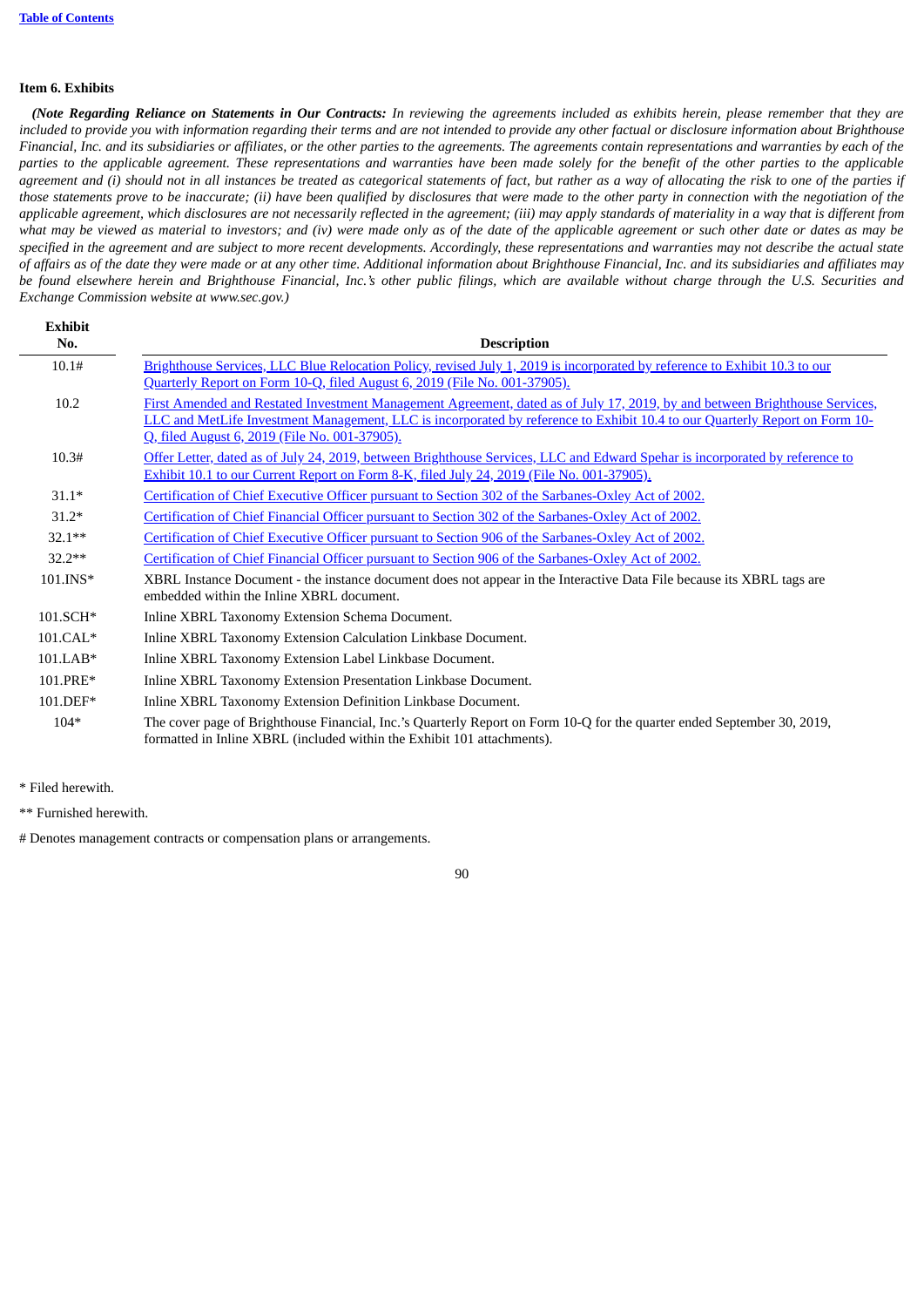# **Signatures**

Pursuant to the requirements of the Securities Exchange Act of 1934, the registrant has duly caused this report to be signed on its behalf by the undersigned thereunto duly authorized.

# BRIGHTHOUSE FINANCIAL, INC.

By: /s/ Edward A. Spehar

Name: Edward A. Spehar

Title: Executive Vice President and Chief Financial Officer (Authorized Signatory and Principal Financial Officer)

Date: November 5, 2019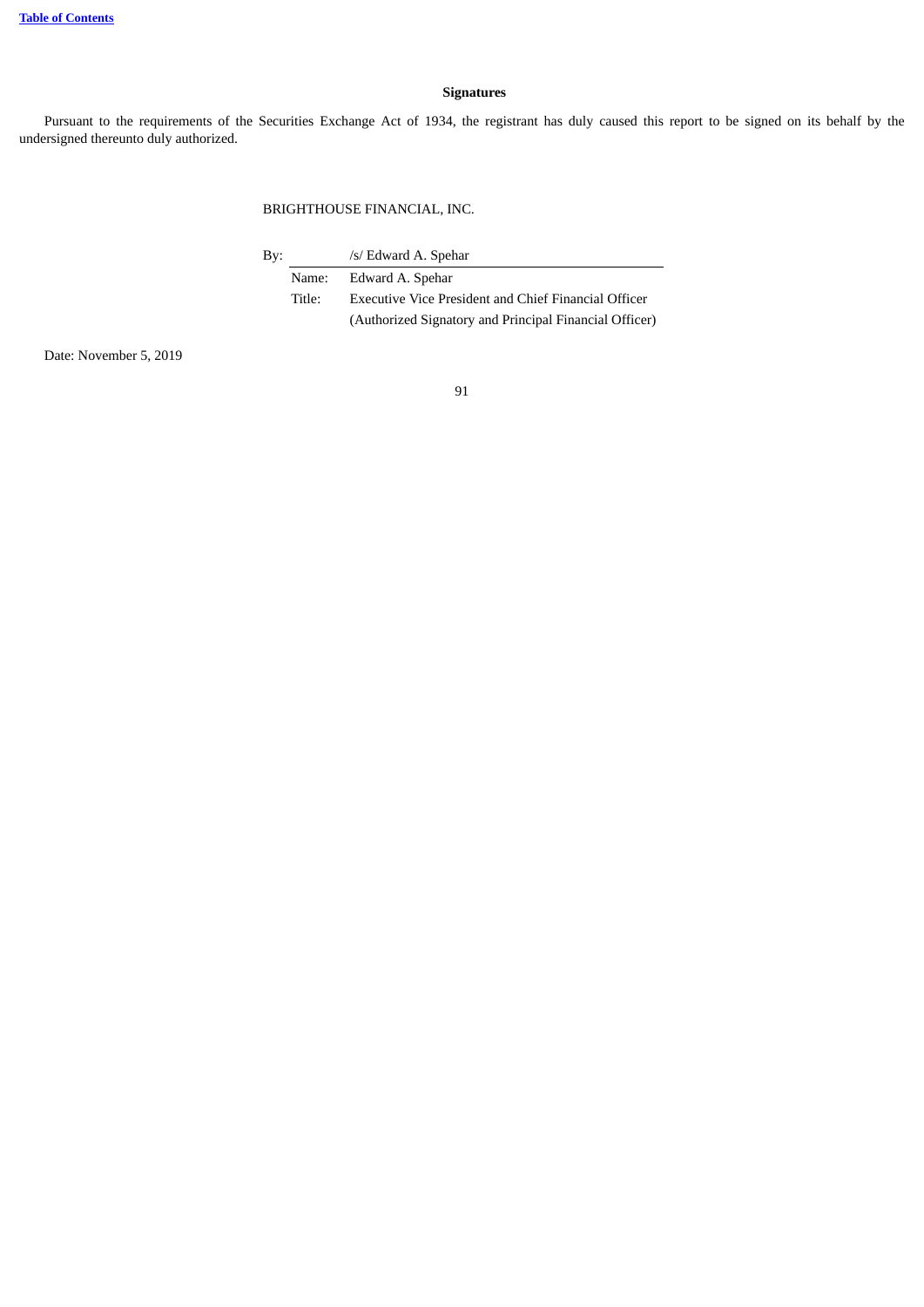# **CERTIFICATIONS**

# <span id="page-92-0"></span>I, Eric T. Steigerwalt, certify that:

1. I have reviewed this Quarterly Report on Form 10-Q of Brighthouse Financial, Inc.;

2. Based on my knowledge, this report does not contain any untrue statement of a material fact or omit to state a material fact necessary to make the statements made, in light of the circumstances under which such statements were made, not misleading with respect to the period covered by this report;

3. Based on my knowledge, the financial statements, and other financial information included in this report, fairly present in all material respects the financial condition, results of operations and cash flows of the registrant as of, and for, the periods presented in this report;

4. The registrant's other certifying officer(s) and I are responsible for establishing and maintaining disclosure controls and procedures (as defined in Exchange Act Rules 13a-15(e) and 15d-15(e)) and internal control over financial reporting (as defined in Exchange Act Rules 13a-15(f) and 15d-15(f)) for the registrant and have:

- a) Designed such disclosure controls and procedures, or caused such disclosure controls and procedures to be designed under our supervision, to ensure that material information relating to the registrant, including its consolidated subsidiaries, is made known to us by others within those entities, particularly during the period in which this report is being prepared;
- b) Designed such internal control over financial reporting, or caused such internal control over financial reporting to be designed under our supervision, to provide reasonable assurance regarding the reliability of financial reporting and the preparation of financial statements for external purposes in accordance with generally accepted accounting principles;
- c) Evaluated the effectiveness of the registrant's disclosure controls and procedures and presented in this report our conclusions about the effectiveness of the disclosure controls and procedures, as of the end of the period covered by this report based on such evaluation; and
- d) Disclosed in this report any change in the registrant's internal control over financial reporting that occurred during the registrant's most recent fiscal quarter (the registrant's fourth fiscal quarter in the case of an annual report) that has materially affected, or is reasonably likely to materially affect, the registrant's internal control over financial reporting; and

5. The registrant's other certifying officer(s) and I have disclosed, based on our most recent evaluation of internal control over financial reporting, to the registrant's auditors and the audit committee of the registrant's board of directors (or persons performing the equivalent functions):

- a) All significant deficiencies and material weaknesses in the design or operation of internal control over financial reporting which are reasonably likely to adversely affect the registrant's ability to record, process, summarize and report financial information; and
- b) Any fraud, whether or not material, that involves management or other employees who have a significant role in the registrant's internal control over financial reporting.

Date: November 5, 2019

/s/ Eric T. Steigerwalt

Eric T. Steigerwalt President and Chief Executive Officer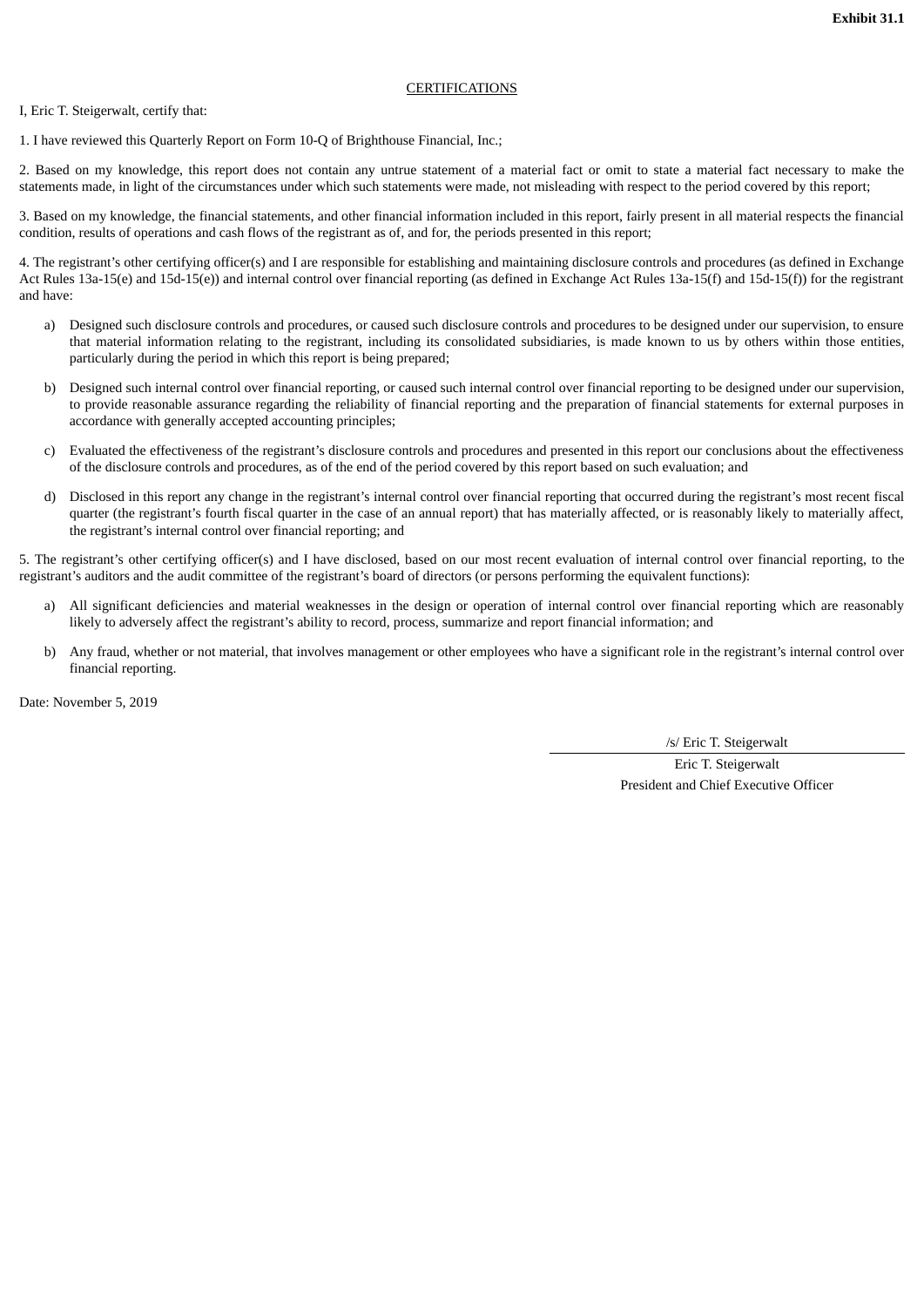# **CERTIFICATIONS**

# <span id="page-93-0"></span>I, Edward A. Spehar, certify that:

1. I have reviewed this Quarterly Report on Form 10-Q of Brighthouse Financial, Inc.;

2. Based on my knowledge, this report does not contain any untrue statement of a material fact or omit to state a material fact necessary to make the statements made, in light of the circumstances under which such statements were made, not misleading with respect to the period covered by this report;

3. Based on my knowledge, the financial statements, and other financial information included in this report, fairly present in all material respects the financial condition, results of operations and cash flows of the registrant as of, and for, the periods presented in this report;

4. The registrant's other certifying officer(s) and I are responsible for establishing and maintaining disclosure controls and procedures (as defined in Exchange Act Rules 13a-15(e) and 15d-15(e)) and internal control over financial reporting (as defined in Exchange Act Rules 13a-15(f) and 15d-15(f)) for the registrant and have:

- a) Designed such disclosure controls and procedures, or caused such disclosure controls and procedures to be designed under our supervision, to ensure that material information relating to the registrant, including its consolidated subsidiaries, is made known to us by others within those entities, particularly during the period in which this report is being prepared;
- b) Designed such internal control over financial reporting, or caused such internal control over financial reporting to be designed under our supervision, to provide reasonable assurance regarding the reliability of financial reporting and the preparation of financial statements for external purposes in accordance with generally accepted accounting principles;
- c) Evaluated the effectiveness of the registrant's disclosure controls and procedures and presented in this report our conclusions about the effectiveness of the disclosure controls and procedures, as of the end of the period covered by this report based on such evaluation; and
- d) Disclosed in this report any change in the registrant's internal control over financial reporting that occurred during the registrant's most recent fiscal quarter (the registrant's fourth fiscal quarter in the case of an annual report) that has materially affected, or is reasonably likely to materially affect, the registrant's internal control over financial reporting; and

5. The registrant's other certifying officer(s) and I have disclosed, based on our most recent evaluation of internal control over financial reporting, to the registrant's auditors and the audit committee of the registrant's board of directors (or persons performing the equivalent functions):

- a) All significant deficiencies and material weaknesses in the design or operation of internal control over financial reporting which are reasonably likely to adversely affect the registrant's ability to record, process, summarize and report financial information; and
- b) Any fraud, whether or not material, that involves management or other employees who have a significant role in the registrant's internal control over financial reporting.

Date: November 5, 2019

/s/ Edward A. Spehar

Edward A. Spehar Executive Vice President and Chief Financial Officer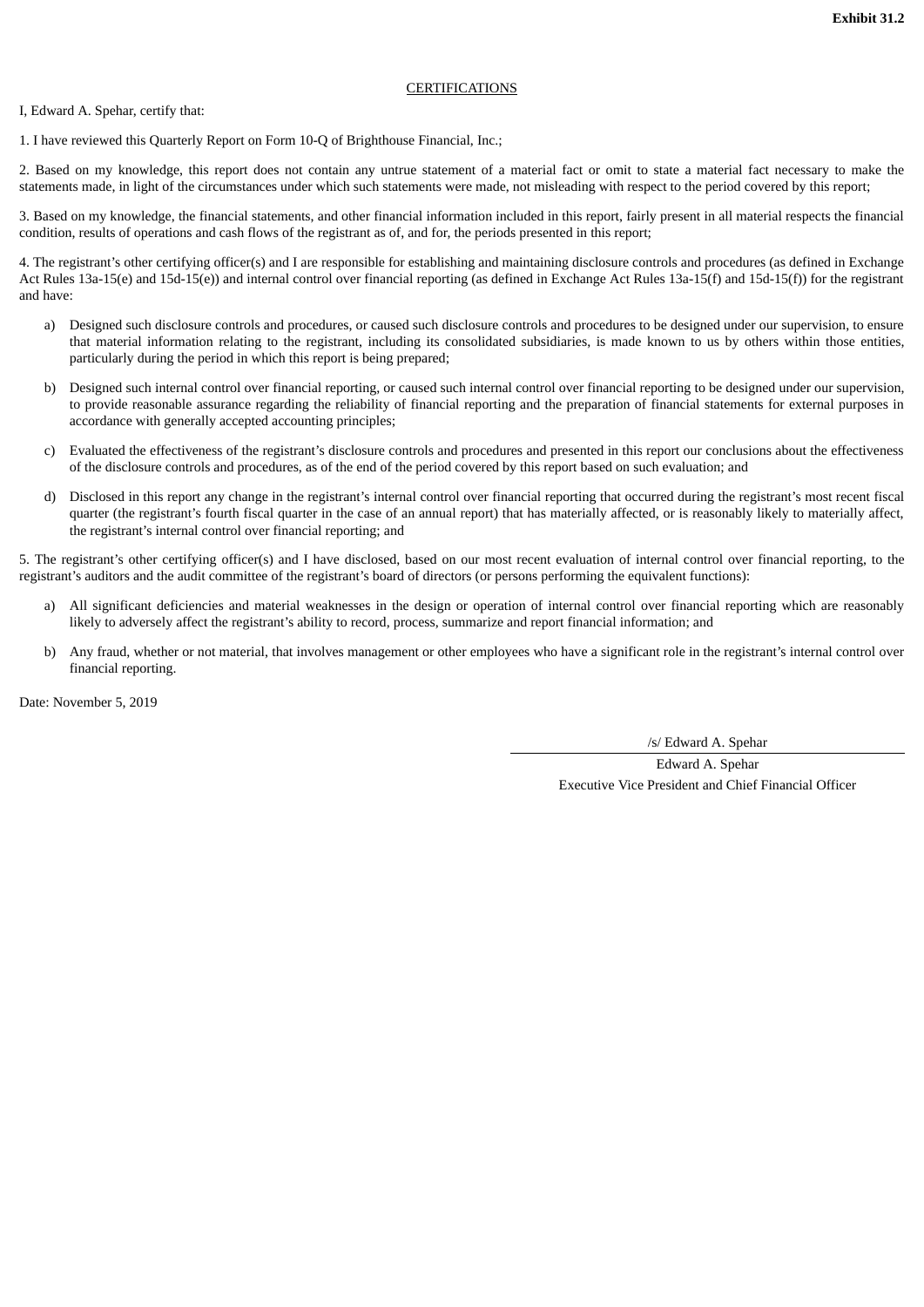# SECTION 906 CERTIFICATION

# CERTIFICATION PURSUANT TO SECTION 1350 OF CHAPTER 63 OF TITLE 18 OF THE UNITED STATES CODE

<span id="page-94-0"></span>I, Eric T. Steigerwalt, certify that, to my knowledge, (i) Brighthouse Financial, Inc.'s Quarterly Report on Form 10-Q for the quarter ended September 30, 2019 (the "Form 10-Q") fully complies with the requirements of Section 13(a) or 15(d) of the Securities Exchange Act of 1934, and (ii) the information contained in the Form 10-Q fairly presents, in all material respects, the financial condition and results of operations of Brighthouse Financial, Inc.

Date: November 5, 2019

/s/ Eric T. Steigerwalt

Eric T. Steigerwalt President and Chief Executive Officer

This certification accompanies this Quarterly Report on Form 10-Q pursuant to Section 906 of the Sarbanes-Oxley Act of 2002 and shall not, except to the extent required by such Act, be deemed filed by Brighthouse Financial, Inc. (the "Company") for purposes of Section 18 of the Securities Exchange Act of 1934, as amended (the "Exchange Act"). Such certification will not be deemed to be incorporated by reference into any filing under the Securities Act of 1933, as amended, or the Exchange Act, except to the extent that the Company specifically incorporates it by reference.